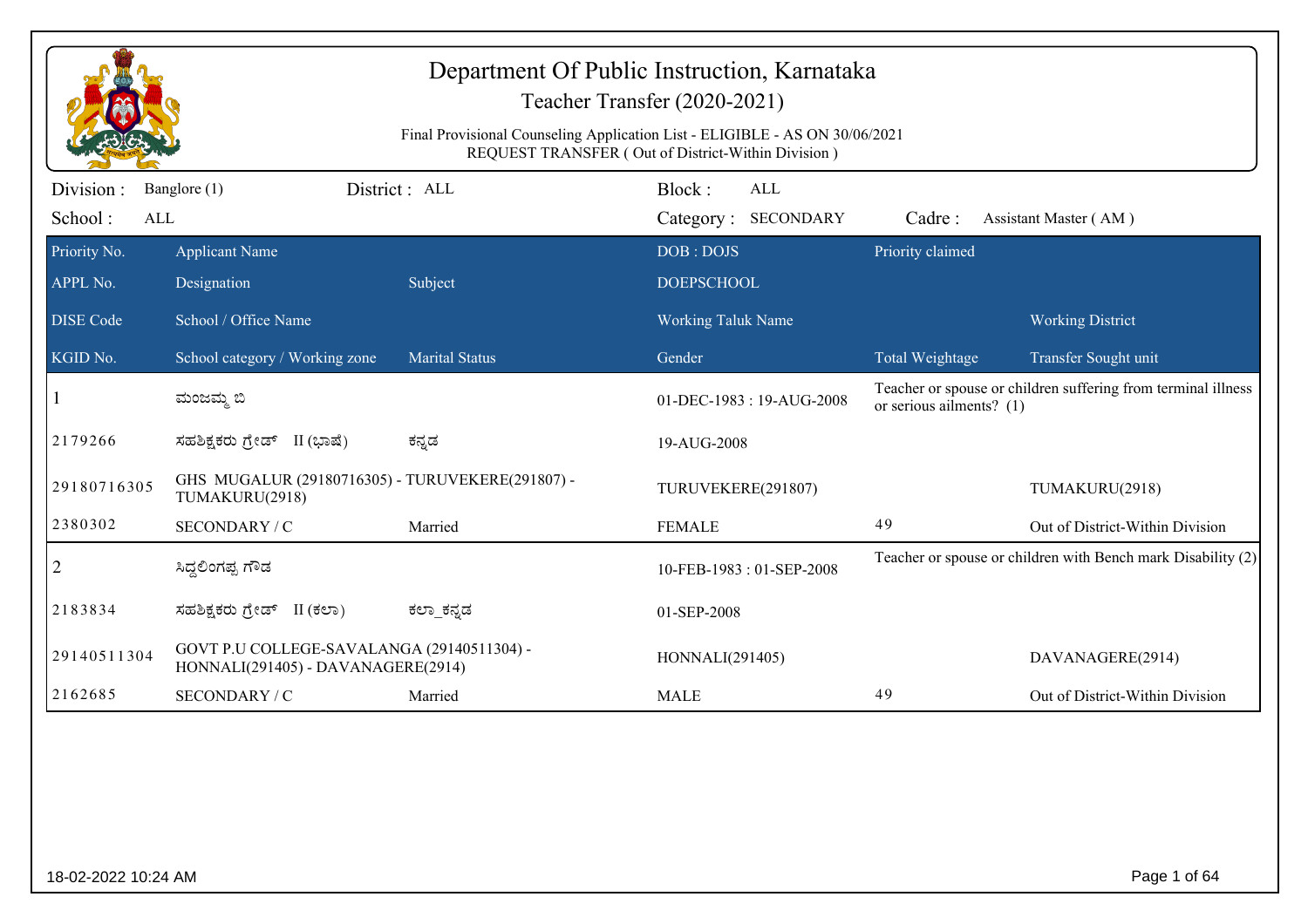|                              |                                                                                      | Final Provisional Counseling Application List - ELIGIBLE - AS ON 30/06/2021 | Department Of Public Instruction, Karnataka<br>Teacher Transfer (2020-2021)<br>REQUEST TRANSFER (Out of District-Within Division) |                  |                                                              |
|------------------------------|--------------------------------------------------------------------------------------|-----------------------------------------------------------------------------|-----------------------------------------------------------------------------------------------------------------------------------|------------------|--------------------------------------------------------------|
| Division :<br>School:<br>ALL | Banglore (1)                                                                         | District : ALL                                                              | Block:<br><b>ALL</b><br>Category: SECONDARY                                                                                       | Cadre:           | Assistant Master (AM)                                        |
| Priority No.<br>APPL No.     | <b>Applicant Name</b><br>Designation                                                 | Subject                                                                     | DOB: DOJS<br><b>DOEPSCHOOL</b>                                                                                                    | Priority claimed |                                                              |
| <b>DISE Code</b>             | School / Office Name                                                                 |                                                                             | <b>Working Taluk Name</b>                                                                                                         |                  | <b>Working District</b>                                      |
| KGID No.                     | School category / Working zone                                                       | <b>Marital Status</b>                                                       | Gender                                                                                                                            | Total Weightage  | Transfer Sought unit                                         |
| 3                            | ಕಂಚಿಕೆರೆ ಮಂಜುನಾಥ                                                                     |                                                                             | 01-JUN-1969: 28-JAN-2004                                                                                                          |                  | Teacher or spouse or children with Bench mark Disability (2) |
| 2178523                      | ಸಹಶಿಕ್ಷಕರು ಗ್ರೇಡ್ II (ಭಾಷೆ)                                                          | ಇಂಗ್ಲೀಷ್                                                                    | 28-JAN-2004                                                                                                                       |                  |                                                              |
| 29290327401                  | GJC CHICKABALLAPUR (29290327401) -<br>CHIKKABALLAPUR(292903) - CHIKKABALLAPURA(2929) |                                                                             | CHIKKABALLAPUR(292903)                                                                                                            |                  | CHIKKABALLAPURA(2929)                                        |
| 1954415                      | <b>SECONDARY / A</b>                                                                 | Married                                                                     | <b>MALE</b>                                                                                                                       | 31               | Out of District-Within Division                              |
| 4                            | ಸುರೇಶ್ ಎಸ್.ಆರ್                                                                       |                                                                             | 20-JUN-1984: 14-AUG-2013                                                                                                          |                  | Teacher or spouse or children with Bench mark Disability (2) |
| 2182377                      | ಸಹಶಿಕ್ಷಕರು ಗ್ರೇಡ್ II (ಭಾಷೆ)                                                          | ಹಿಂದಿ                                                                       | 07-DEC-2016                                                                                                                       |                  |                                                              |
| 29150224701                  | GHS SAMPEKATTE (29150224701) - HOSANAGAR(291502) -<br>SHIVAMOGGA(2915)               |                                                                             | HOSANAGAR(291502)                                                                                                                 |                  | SHIVAMOGGA(2915)                                             |
| 2473582                      | SECONDARY / C                                                                        | Married                                                                     | <b>MALE</b>                                                                                                                       | 26               | Out of District-Within Division                              |
|                              |                                                                                      |                                                                             |                                                                                                                                   |                  |                                                              |
| 18-02-2022 10:24 AM          |                                                                                      |                                                                             |                                                                                                                                   |                  | Page 2 of 64                                                 |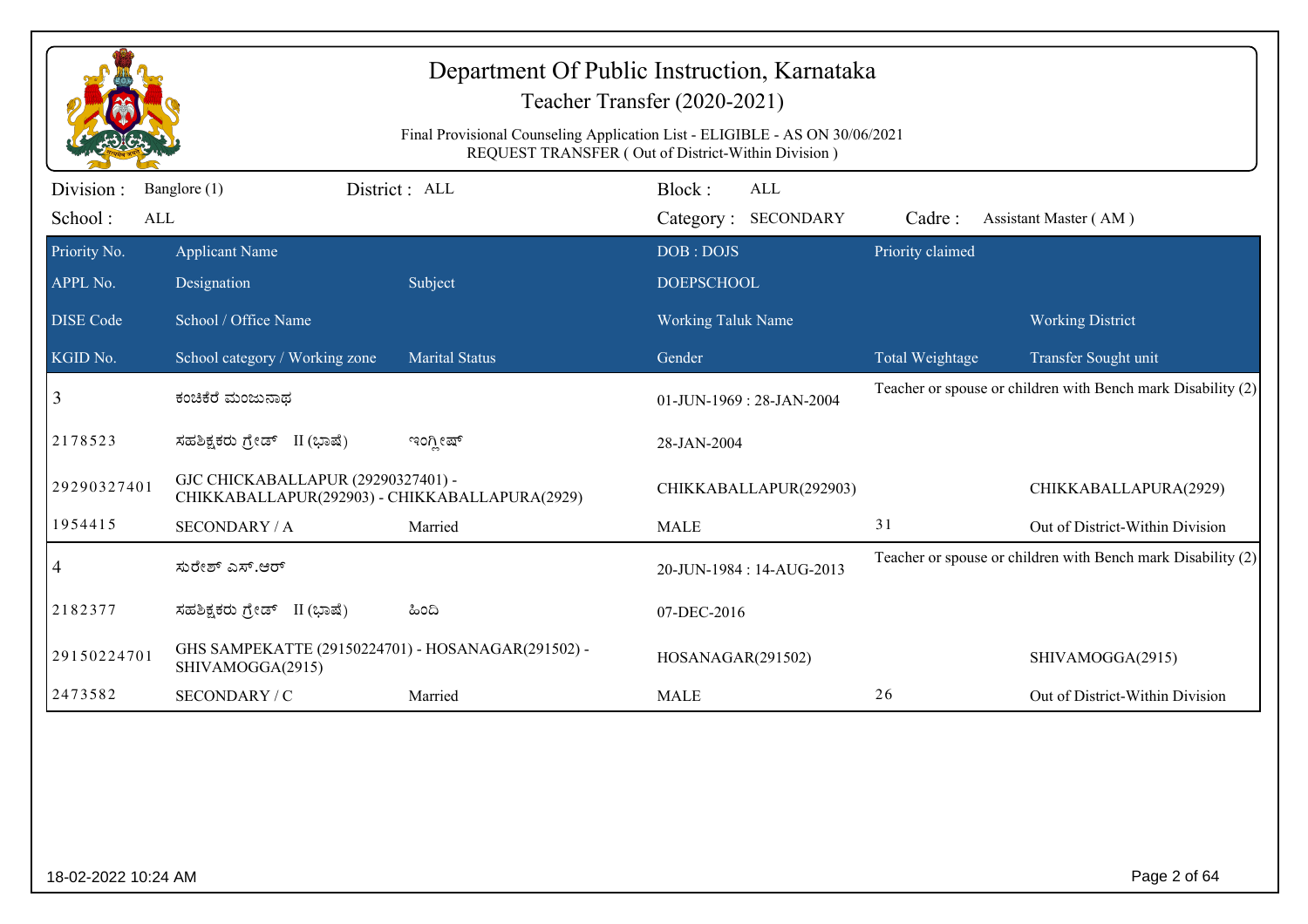|                             |                                                                      | Department Of Public Instruction, Karnataka<br>Teacher Transfer (2020-2021)<br>Final Provisional Counseling Application List - ELIGIBLE - AS ON 30/06/2021<br>REQUEST TRANSFER (Out of District-Within Division) |                                |                                   |                  |                                                              |
|-----------------------------|----------------------------------------------------------------------|------------------------------------------------------------------------------------------------------------------------------------------------------------------------------------------------------------------|--------------------------------|-----------------------------------|------------------|--------------------------------------------------------------|
| Division:<br>School:<br>ALL | Banglore (1)                                                         | District: ALL                                                                                                                                                                                                    | Block:                         | <b>ALL</b><br>Category: SECONDARY | Cadre:           | Assistant Master (AM)                                        |
| Priority No.<br>APPL No.    | <b>Applicant Name</b><br>Designation                                 | Subject                                                                                                                                                                                                          | DOB: DOJS<br><b>DOEPSCHOOL</b> |                                   | Priority claimed |                                                              |
| <b>DISE</b> Code            | School / Office Name                                                 |                                                                                                                                                                                                                  | <b>Working Taluk Name</b>      |                                   |                  | <b>Working District</b>                                      |
| KGID No.                    | School category / Working zone                                       | <b>Marital Status</b>                                                                                                                                                                                            | Gender                         |                                   | Total Weightage  | Transfer Sought unit                                         |
| 5                           | ಕಲಕಂಬಂ ಸುರೇಖ                                                         |                                                                                                                                                                                                                  |                                | 04-JAN-1984: 10-MAY-2013          |                  | Teacher or spouse or children with Bench mark Disability (2) |
| 2182386                     | ಸಹಶಿಕ್ಷಕರು ಗ್ರೇಡ್ II (ಭಾಷೆ)                                          | ಇಂಗ್ಲೀಷ್                                                                                                                                                                                                         | 10-MAY-2013                    |                                   |                  |                                                              |
| 29280704510                 | <b>NORTH(2928)</b>                                                   | GHS ABBIGERE (29280704510) - NORTH4(292807) - BENGALURU U                                                                                                                                                        | NORTH4(292807)                 |                                   |                  | <b>BENGALURU U NORTH(2928)</b>                               |
| 2689321                     | <b>SECONDARY / A</b>                                                 | Married                                                                                                                                                                                                          | <b>FEMALE</b>                  |                                   | 13               | Out of District-Within Division                              |
| 6                           | ನಿರ್ಮಲ .ಬಿ.ಎಸ್.                                                      |                                                                                                                                                                                                                  |                                | 21-JUL-1969: 28-AUG-1992          | children $(3)$   | Widow or Widower or a Divorce teacher with dependent         |
| 2178013                     | ಸಹಶಿಕ್ಷಕರು ಗ್ರೇಡ್ II (ಕಲಾ)                                           | ಕಲ್_ಕನ್ನಡ                                                                                                                                                                                                        | 05-MAR-2011                    |                                   |                  |                                                              |
| 29130416202                 | GHS MADDERU (29130416202) - HOLALKERE(291304) -<br>CHITRADURGA(2913) |                                                                                                                                                                                                                  | HOLALKERE(291304)              |                                   |                  | CHITRADURGA(2913)                                            |
| 1151867                     | SECONDARY / C                                                        | Widow                                                                                                                                                                                                            | <b>FEMALE</b>                  |                                   | 82               | Out of District-Within Division                              |
|                             |                                                                      |                                                                                                                                                                                                                  |                                |                                   |                  |                                                              |
| 18-02-2022 10:24 AM         |                                                                      |                                                                                                                                                                                                                  |                                |                                   |                  | Page 3 of 64                                                 |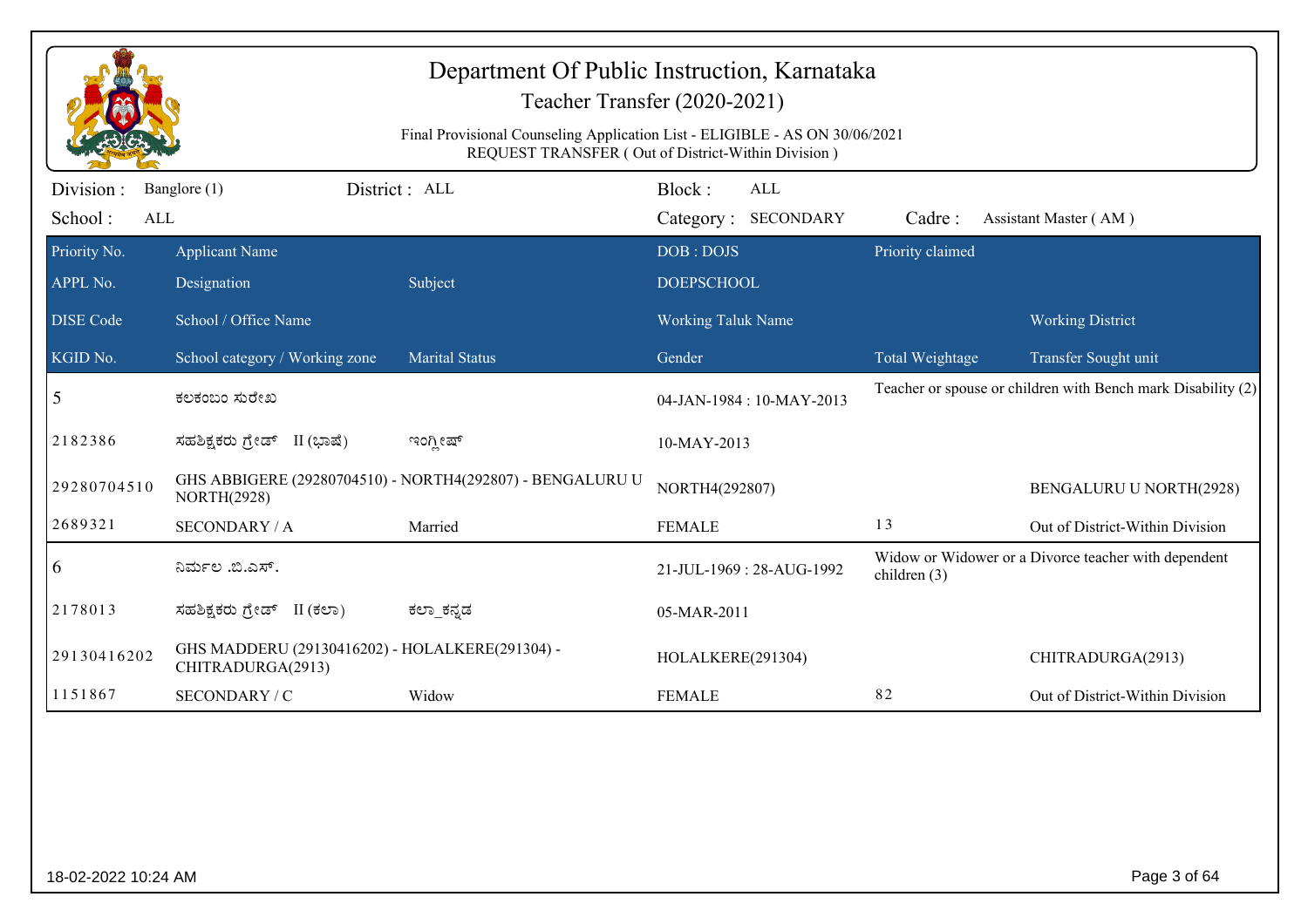|                             |                                                                                                   | Department Of Public Instruction, Karnataka<br>Teacher Transfer (2020-2021)<br>Final Provisional Counseling Application List - ELIGIBLE - AS ON 30/06/2021<br>REQUEST TRANSFER (Out of District-Within Division) |                                |                            |                  |                                                      |
|-----------------------------|---------------------------------------------------------------------------------------------------|------------------------------------------------------------------------------------------------------------------------------------------------------------------------------------------------------------------|--------------------------------|----------------------------|------------------|------------------------------------------------------|
| Division:<br>School:<br>ALL | Banglore (1)                                                                                      | District: ALL                                                                                                                                                                                                    | Block:                         | ALL<br>Category: SECONDARY | Cadre:           | Assistant Master (AM)                                |
| Priority No.<br>APPL No.    | <b>Applicant Name</b><br>Designation                                                              | Subject                                                                                                                                                                                                          | DOB: DOJS<br><b>DOEPSCHOOL</b> |                            | Priority claimed |                                                      |
| <b>DISE</b> Code            | School / Office Name                                                                              |                                                                                                                                                                                                                  | Working Taluk Name             |                            |                  | <b>Working District</b>                              |
| KGID No.                    | School category / Working zone                                                                    | <b>Marital Status</b>                                                                                                                                                                                            | Gender                         |                            | Total Weightage  | Transfer Sought unit                                 |
| $\overline{7}$              | ಸುಮಲತ ಬಿ                                                                                          |                                                                                                                                                                                                                  |                                | 17-MAY-1984 : 31-OCT-2008  | children (3)     | Widow or Widower or a Divorce teacher with dependent |
| 2180676                     | ಸಹಶಿಕ್ಷಕರು ಗ್ರೇಡ್ II (ಜೀವ ವಿಜ್ಞಾನ) ಸಿಬಿಜಡ್_ಕನ್ನಡ                                                  |                                                                                                                                                                                                                  | 31-OCT-2008                    |                            |                  |                                                      |
| 29190731302                 | GHS SULUR (29190731302) - KOLAR(291907) - KOLAR(2919)                                             |                                                                                                                                                                                                                  | KOLAR(291907)                  |                            |                  | KOLAR(2919)                                          |
| 2324966                     | SECONDARY / C                                                                                     | Divorcee                                                                                                                                                                                                         | <b>FEMALE</b>                  |                            | 49               | Out of District-Within Division                      |
| $\vert 8$                   | ರಾಘವೇಂದ್ರಸ್ವಾಮಿ.ಎ.ಎನ್.                                                                            |                                                                                                                                                                                                                  |                                | 20-JUL-1982: 14-AUG-2008   | children $(3)$   | Widow or Widower or a Divorce teacher with dependent |
| 2177898                     | ಸಹಶಿಕ್ಷಕರು ಗ್ರೇಡ್ II (ಭೌತವಿಜ್ಞಾನ)                                                                 | ಪಿಸಿಎಂ ಕನ್ನಡ                                                                                                                                                                                                     | 01-OCT-2015                    |                            |                  |                                                      |
| 29310604013                 | KARNATAKA PUBLIC SCHOOLS GOVT JUNIOR COLLEGE<br>PATTANAYAKANAHALLI (29310604013) - SIRA(293106) - |                                                                                                                                                                                                                  | SIRA(293106)                   |                            |                  | TUMAKURU MADHUGIRI(2931)                             |
| 2307471                     | SECONDARY / C                                                                                     | Widower                                                                                                                                                                                                          | <b>MALE</b>                    |                            | 42               | Out of District-Within Division                      |
|                             |                                                                                                   |                                                                                                                                                                                                                  |                                |                            |                  |                                                      |
| 18-02-2022 10:24 AM         |                                                                                                   |                                                                                                                                                                                                                  |                                |                            |                  | Page 4 of 64                                         |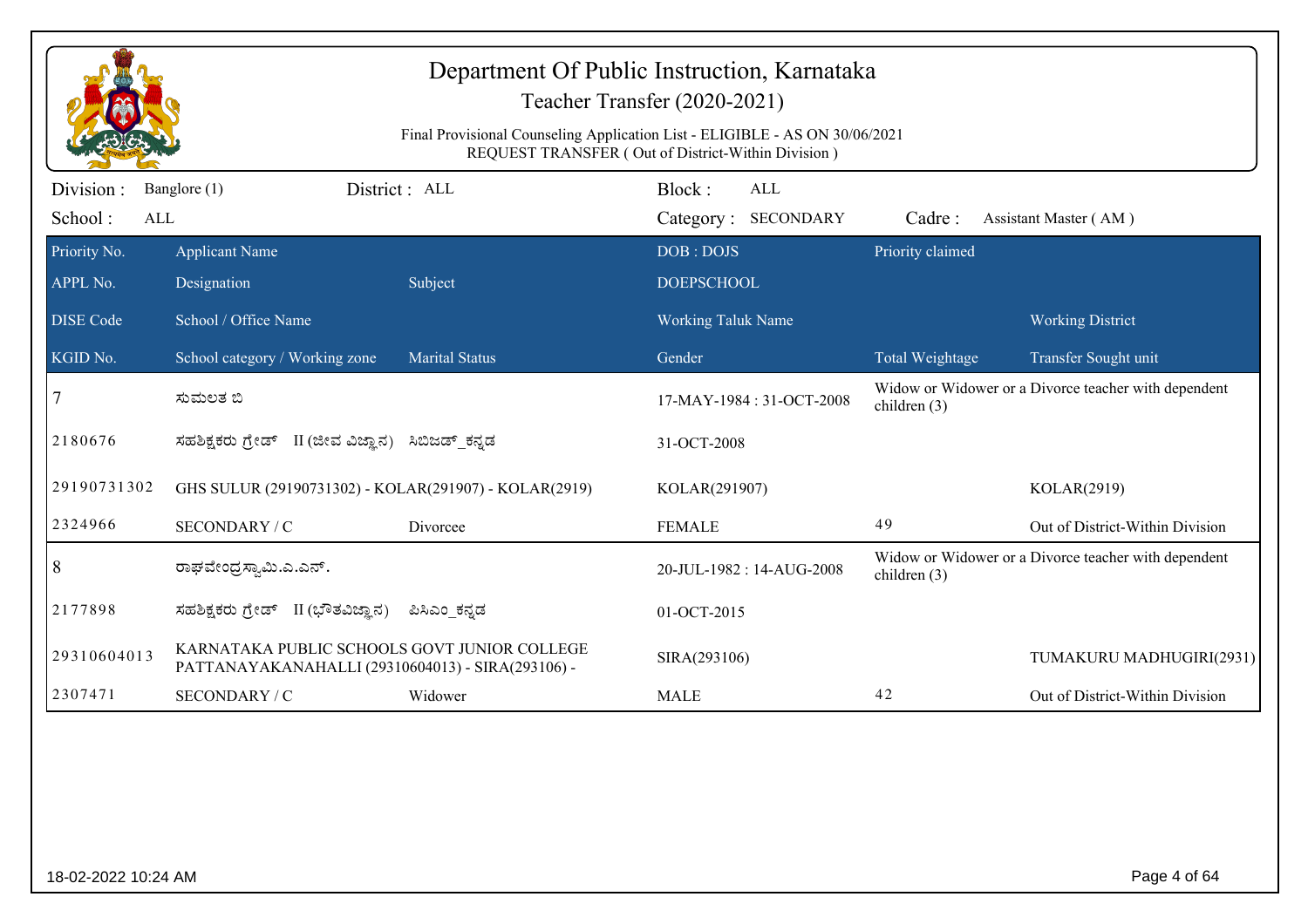|                             |                                                                         | Department Of Public Instruction, Karnataka<br>Teacher Transfer (2020-2021)<br>Final Provisional Counseling Application List - ELIGIBLE - AS ON 30/06/2021<br>REQUEST TRANSFER (Out of District-Within Division) |                           |                            |                  |                                                      |
|-----------------------------|-------------------------------------------------------------------------|------------------------------------------------------------------------------------------------------------------------------------------------------------------------------------------------------------------|---------------------------|----------------------------|------------------|------------------------------------------------------|
| Division:<br>School:<br>ALL | District: ALL<br>Banglore (1)                                           |                                                                                                                                                                                                                  | Block:                    | ALL<br>Category: SECONDARY | Cadre:           | Assistant Master (AM)                                |
| Priority No.                | <b>Applicant Name</b>                                                   |                                                                                                                                                                                                                  | DOB: DOJS                 |                            | Priority claimed |                                                      |
| APPL No.                    | Designation                                                             | Subject                                                                                                                                                                                                          | <b>DOEPSCHOOL</b>         |                            |                  |                                                      |
| <b>DISE Code</b>            | School / Office Name                                                    |                                                                                                                                                                                                                  | <b>Working Taluk Name</b> |                            |                  | <b>Working District</b>                              |
| KGID No.                    | School category / Working zone                                          | <b>Marital Status</b>                                                                                                                                                                                            | Gender                    |                            | Total Weightage  | Transfer Sought unit                                 |
| 9                           | ಕವಿತ ಬಾಬು ಜಾಧವ್                                                         |                                                                                                                                                                                                                  |                           | 18-JUN-1985: 18-JUN-2010   | children (3)     | Widow or Widower or a Divorce teacher with dependent |
| 2180857                     | ಸಹಶಿಕ್ಷಕರು ಗ್ರೇಡ್ II (ಭೌತವಿಜ್ಞಾನ)                                       | ಪಿಸಿಎಂ_ಕನ್ನಡ                                                                                                                                                                                                     | 18-JUN-2010               |                            |                  |                                                      |
| 29210422031                 | - BENGALURU RURAL(2921)                                                 | G HS DODDAGATTIGANABBE (29210422031) - HOSAKOTE(292104)                                                                                                                                                          | HOSAKOTE(292104)          |                            |                  | <b>BENGALURU RURAL(2921)</b>                         |
| 2212092                     | SECONDARY / C                                                           | Widow                                                                                                                                                                                                            | <b>FEMALE</b>             |                            | 41               | Out of District-Within Division                      |
| 10                          | ರಶ್ಮಿ ಕೆ                                                                |                                                                                                                                                                                                                  |                           | 28-MAR-1986: 29-JUL-2013   | children (3)     | Widow or Widower or a Divorce teacher with dependent |
| 2176875                     | ಸಹಶಿಕ್ಷಕರು ಗ್ರೇಡ್ II (ಭೌತವಿಜ್ಞಾನ)                                       | ಪಿಸಿಎಂ ಕನ್ನಡ                                                                                                                                                                                                     | 01-OCT-2016               |                            |                  |                                                      |
| 29320803004                 | G HS BANNIKUPE (29320803004) - KANAKAPURA(293208) -<br>RAMANAGARA(2932) |                                                                                                                                                                                                                  | KANAKAPURA(293208)        |                            |                  | RAMANAGARA(2932)                                     |
| 2583763                     | SECONDARY / C                                                           | Widow                                                                                                                                                                                                            | <b>FEMALE</b>             |                            | 26               | Out of District-Within Division                      |
|                             |                                                                         |                                                                                                                                                                                                                  |                           |                            |                  |                                                      |
| 18-02-2022 10:24 AM         |                                                                         |                                                                                                                                                                                                                  |                           |                            |                  | Page 5 of 64                                         |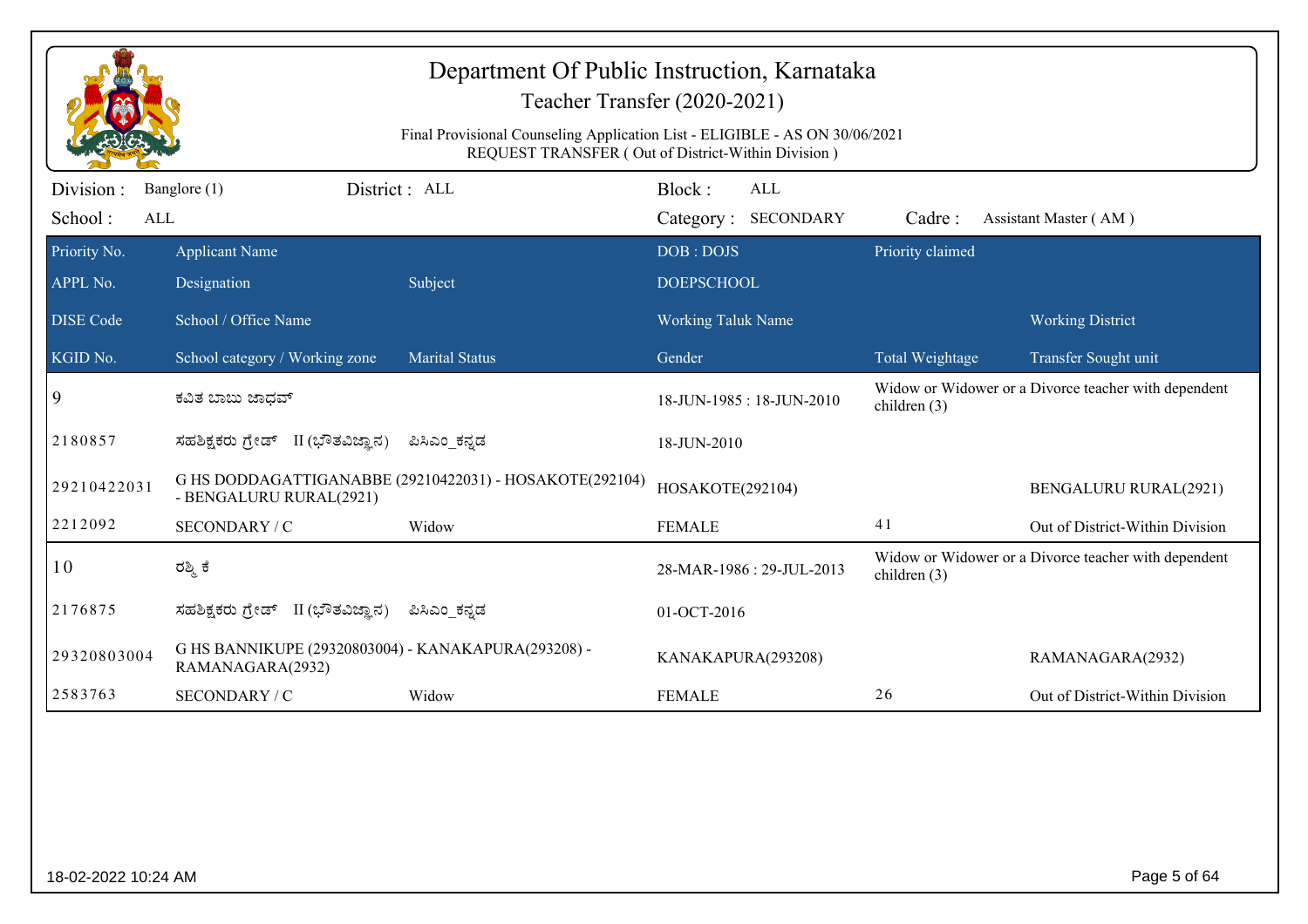|                             |                                                                       | Final Provisional Counseling Application List - ELIGIBLE - AS ON 30/06/2021 | Department Of Public Instruction, Karnataka<br>Teacher Transfer (2020-2021)<br>REQUEST TRANSFER (Out of District-Within Division) |                  |                                                                                                          |
|-----------------------------|-----------------------------------------------------------------------|-----------------------------------------------------------------------------|-----------------------------------------------------------------------------------------------------------------------------------|------------------|----------------------------------------------------------------------------------------------------------|
| Division:<br>School:<br>ALL | Banglore (1)                                                          | District: ALL                                                               | Block:<br>ALL<br>Category: SECONDARY                                                                                              | Cadre:           | Assistant Master (AM)                                                                                    |
| Priority No.<br>APPL No.    | <b>Applicant Name</b><br>Designation                                  | Subject                                                                     | DOB: DOJS<br><b>DOEPSCHOOL</b>                                                                                                    | Priority claimed |                                                                                                          |
| <b>DISE</b> Code            | School / Office Name                                                  |                                                                             | <b>Working Taluk Name</b>                                                                                                         |                  | <b>Working District</b>                                                                                  |
| KGID No.                    | School category / Working zone                                        | <b>Marital Status</b>                                                       | Gender                                                                                                                            | Total Weightage  | Transfer Sought unit                                                                                     |
| 11                          | ಸಂಧ್ಯಾರಾಣಿ ರ್ಆ                                                        |                                                                             | 26-MAR-1981: 25-JUN-2007                                                                                                          | children $(3)$   | Widow or Widower or a Divorce teacher with dependent                                                     |
| 2184306                     | ಸಹಶಿಕ್ಷಕರು ಗ್ರೇಡ್ II (ಭೌತವಿಜ್ಞಾನ)                                     | ಪಿಸಿಎಂ ಕನ್ನಡ                                                                | 06-OCT-2016                                                                                                                       |                  |                                                                                                          |
| 29200310155                 | GJC HOODI (29200310155) - SOUTH4(292003) - BENGALURU U<br>SOUTH(2920) |                                                                             | SOUTH4(292003)                                                                                                                    |                  | BENGALURU U SOUTH(2920)                                                                                  |
| 2178141                     | <b>SECONDARY / A</b>                                                  | Widow                                                                       | <b>FEMALE</b>                                                                                                                     | 24               | Out of District-Within Division                                                                          |
| 12                          | ಸಿ.ಬಿ. ವೀರಭದ್ರಾಚಾರಿ                                                   |                                                                             | 15-MAY-1966: 31-OCT-1989                                                                                                          |                  | Teacher with spouse working with the State or Central<br>Government or aided educational institution (5) |
| 2182286                     | ಸಹಶಿಕ್ಷಕರು ಗ್ರೇಡ್ II (ಭಾಷೆ)                                           | ಕನ್ನಡ                                                                       | 05-JUN-2007                                                                                                                       |                  |                                                                                                          |
| 29190955403                 | GJC BOYS (29190955403) - MALUR(291909) - KOLAR(2919)                  |                                                                             | MALUR(291909)                                                                                                                     |                  | KOLAR(2919)                                                                                              |
| 1147178                     | <b>SECONDARY / A</b>                                                  | Married                                                                     | <b>MALE</b>                                                                                                                       | 67               | Out of District-Within Division                                                                          |
|                             |                                                                       |                                                                             |                                                                                                                                   |                  |                                                                                                          |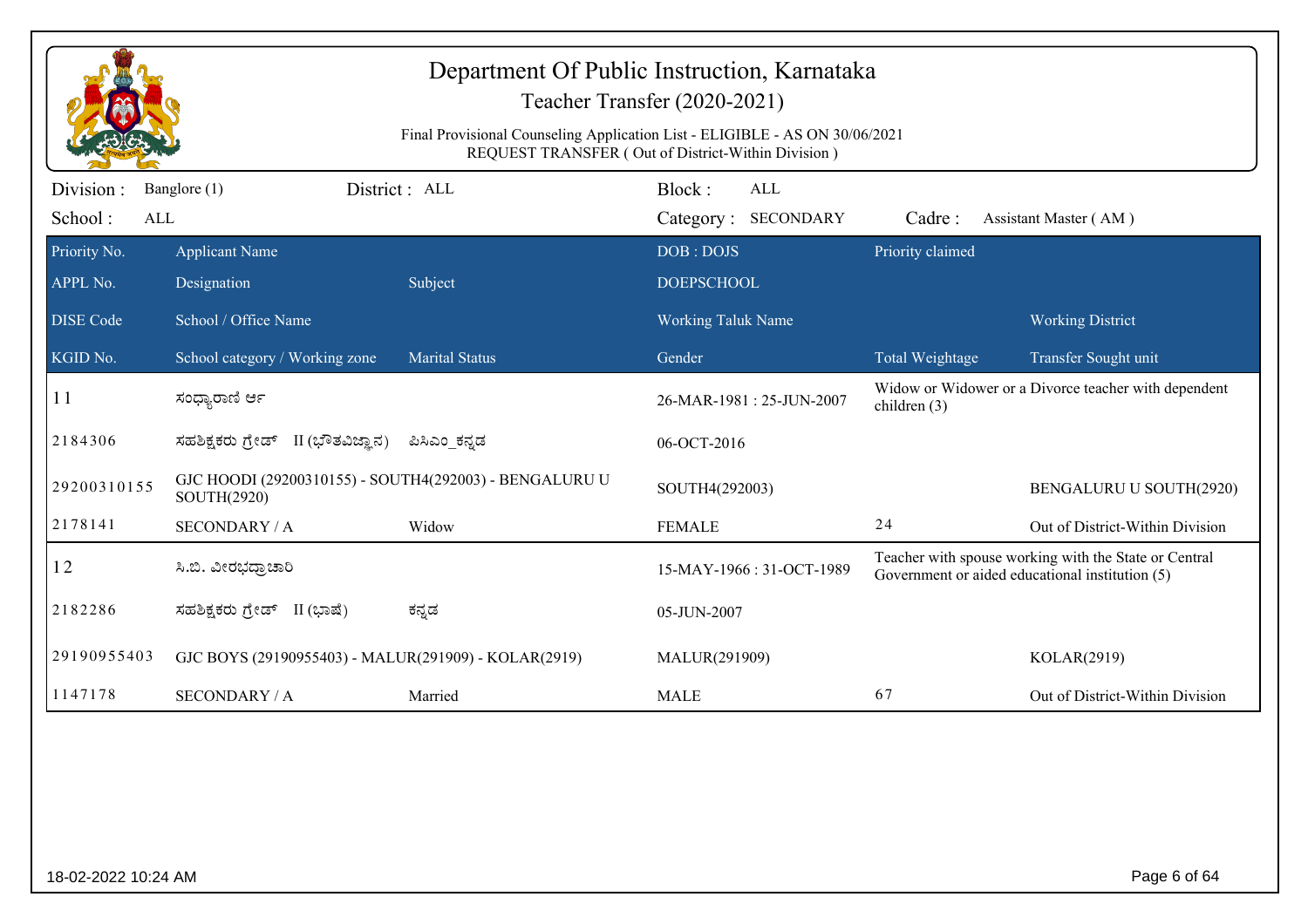|                     |                                                                                               | Department Of Public Instruction, Karnataka<br>Final Provisional Counseling Application List - ELIGIBLE - AS ON 30/06/2021 | Teacher Transfer (2020-2021)                       |                  |                                                                                                          |
|---------------------|-----------------------------------------------------------------------------------------------|----------------------------------------------------------------------------------------------------------------------------|----------------------------------------------------|------------------|----------------------------------------------------------------------------------------------------------|
|                     |                                                                                               |                                                                                                                            | REQUEST TRANSFER (Out of District-Within Division) |                  |                                                                                                          |
| Division :          | Banglore (1)                                                                                  | District : ALL                                                                                                             | Block:<br>ALL                                      |                  |                                                                                                          |
| School:<br>ALL      |                                                                                               |                                                                                                                            | <b>SECONDARY</b><br>Category:                      | Cadre:           | Assistant Master (AM)                                                                                    |
| Priority No.        | <b>Applicant Name</b>                                                                         |                                                                                                                            | DOB: DOJS                                          | Priority claimed |                                                                                                          |
| APPL No.            | Designation                                                                                   | Subject                                                                                                                    | <b>DOEPSCHOOL</b>                                  |                  |                                                                                                          |
| <b>DISE</b> Code    | School / Office Name                                                                          |                                                                                                                            | <b>Working Taluk Name</b>                          |                  | <b>Working District</b>                                                                                  |
| KGID No.            | School category / Working zone                                                                | <b>Marital Status</b>                                                                                                      | Gender                                             | Total Weightage  | Transfer Sought unit                                                                                     |
| 13                  | ನರಸಿಂಹರಾಜು ಜೆ. ಎನ್                                                                            |                                                                                                                            | 11-JUL-1974 : 29-NOV-1996                          |                  | Teacher with spouse working with the State or Central<br>Government or aided educational institution (5) |
| 2185134             | ಸಹಶಿಕ್ಷಕರು ಗ್ರೇಡ್ II (ಭಾಷೆ)                                                                   | ಇಂಗ್ಲೀಷ್                                                                                                                   | 05-OCT-2013                                        |                  |                                                                                                          |
| 29310306503         | GOVT HIGH SCHOOLL GODRAHALLI (29310306503) -<br>KORATAGERE(293103) - TUMAKURU MADHUGIRI(2931) |                                                                                                                            | KORATAGERE(293103)                                 |                  | TUMAKURU MADHUGIRI(2931)                                                                                 |
| 1462107             | SECONDARY / C                                                                                 | Married                                                                                                                    | <b>MALE</b>                                        | 64               | Out of District-Within Division                                                                          |
| 14                  | ಶಿವರುದ್ರಮ್ಮ ಪಿಎಸ್                                                                             |                                                                                                                            | 01-JUN-1976 : 10-MAY-2007                          |                  | Teacher with spouse working with the State or Central<br>Government or aided educational institution (5) |
| 2182974             | ಪ್ರೌಢಶಾಲಾ ಸಹ ಶಿಕ್ಷಕರು ಗ್ರೇಡ್<br>2                                                             | ವಿಜ್ಞಾನ ಕನ್ನಡ                                                                                                              | 11-JUN-2011                                        |                  |                                                                                                          |
| 29210118601         | <b>BENGALURU RURAL(2921)</b>                                                                  | GHPS MAHADEVAPURA (29210118601) - NELAMANGALA(292101) -                                                                    | NELAMANGALA(292101)                                |                  | <b>BENGALURU RURAL(2921)</b>                                                                             |
| 2040860             | SECONDARY / C                                                                                 | Married                                                                                                                    | <b>FEMALE</b>                                      | 49               | Out of District-Within Division                                                                          |
|                     |                                                                                               |                                                                                                                            |                                                    |                  |                                                                                                          |
| 18-02-2022 10:24 AM |                                                                                               |                                                                                                                            |                                                    |                  | Page 7 of 64                                                                                             |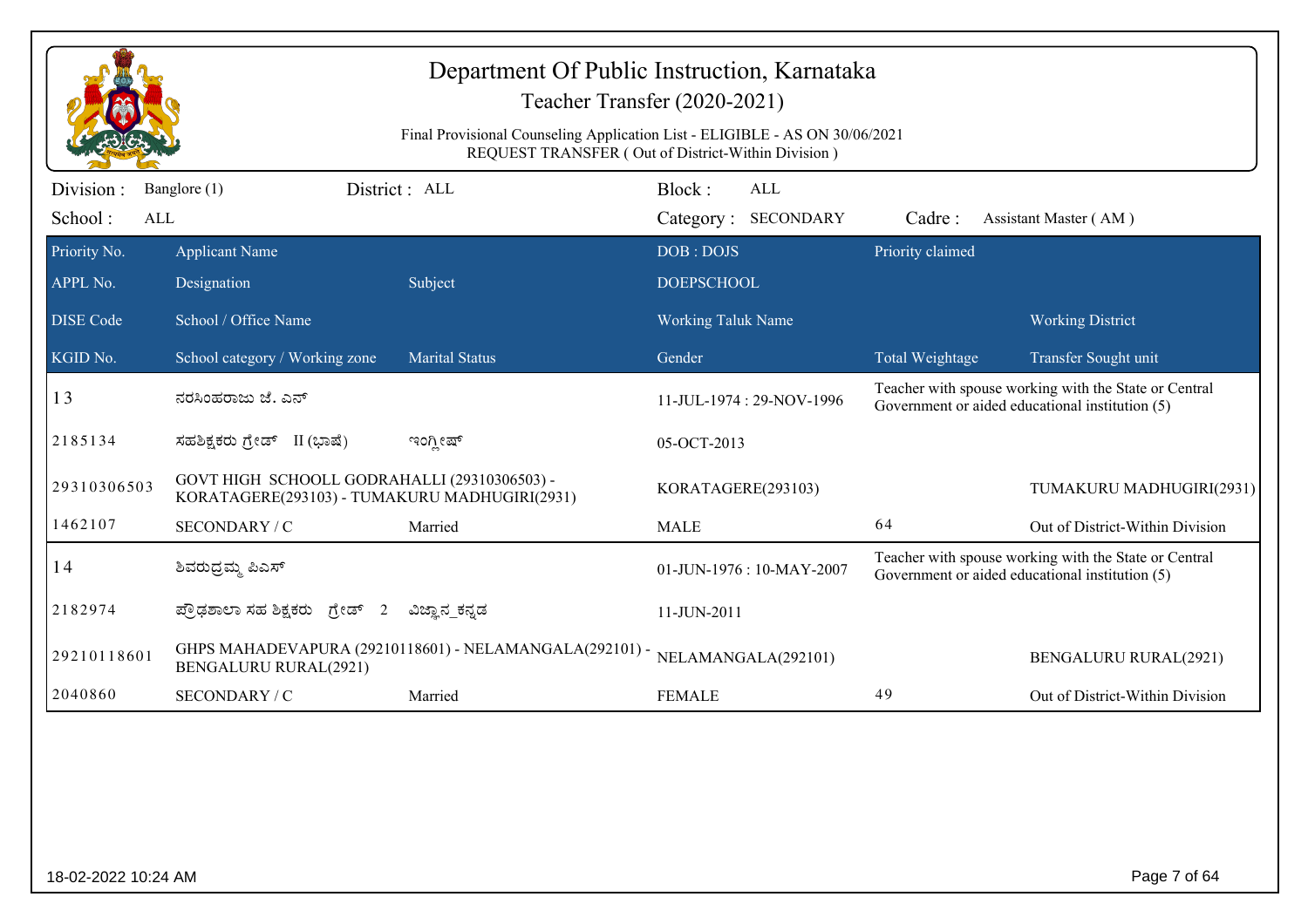|                             |                                                                      |                                                                             | Department Of Public Instruction, Karnataka<br>Teacher Transfer (2020-2021) |                  |                                                                                                          |
|-----------------------------|----------------------------------------------------------------------|-----------------------------------------------------------------------------|-----------------------------------------------------------------------------|------------------|----------------------------------------------------------------------------------------------------------|
|                             |                                                                      | Final Provisional Counseling Application List - ELIGIBLE - AS ON 30/06/2021 | REQUEST TRANSFER (Out of District-Within Division)                          |                  |                                                                                                          |
| Division:<br>School:<br>ALL | Banglore (1)                                                         | District : ALL                                                              | Block:<br>ALL<br>Category: SECONDARY                                        | Cadre:           | Assistant Master (AM)                                                                                    |
| Priority No.                | <b>Applicant Name</b>                                                |                                                                             | DOB: DOJS                                                                   | Priority claimed |                                                                                                          |
| APPL No.                    | Designation                                                          | Subject                                                                     | <b>DOEPSCHOOL</b>                                                           |                  |                                                                                                          |
| <b>DISE</b> Code            | School / Office Name                                                 |                                                                             | <b>Working Taluk Name</b>                                                   |                  | <b>Working District</b>                                                                                  |
| KGID No.                    | School category / Working zone                                       | <b>Marital Status</b>                                                       | Gender                                                                      | Total Weightage  | Transfer Sought unit                                                                                     |
| 15                          | ರಮ್ಯ.ಟಿ.ಎಚ್                                                          |                                                                             | 13-SEP-1980: 04-JUL-2008                                                    |                  | Teacher with spouse working with the State or Central<br>Government or aided educational institution (5) |
| 2184979                     | ಸಹಶಿಕ್ಷಕರು ಗ್ರೇಡ್ II (ಜೀವ ವಿಜ್ಞಾನ) ಸಿಬಿಜಡ್ ಕನ್ನಡ                     |                                                                             | 04-JUL-2008                                                                 |                  |                                                                                                          |
| 29181007106                 | GHS YALAGALAVADI (29181007106) - KUNIGAL(291810) -<br>TUMAKURU(2918) |                                                                             | KUNIGAL(291810)                                                             |                  | TUMAKURU(2918)                                                                                           |
| 2128390                     | SECONDARY / C                                                        | Married                                                                     | <b>FEMALE</b>                                                               | 49               | Out of District-Within Division                                                                          |
| 16                          | ವಿಜಯ .ಆರ್ .ಡಿ                                                        |                                                                             | 19-MAY-1973: 13-JUL-2007                                                    |                  | Teacher with spouse working with the State or Central<br>Government or aided educational institution (5) |
| 2176421                     | ಸಹಶಿಕ್ಷಕರು ಗ್ರೇಡ್ II (ಭೌತವಿಜ್ಞಾನ)                                    | ಪಿಸಿಎಂ_ಕನ್ನಡ                                                                | 01-JUL-2012                                                                 |                  |                                                                                                          |
| 29210110311                 | KARNATAKA PUBLIC SCHOOLS GJC THYAMAGONDLU                            | (29210110311) - NELAMANGALA(292101) - BENGALURU RURAL                       | NELAMANGALA(292101)                                                         |                  | <b>BENGALURU RURAL(2921)</b>                                                                             |
| 2082695                     | SECONDARY / C                                                        | Married                                                                     | <b>FEMALE</b>                                                               | 48               | Out of District-Within Division                                                                          |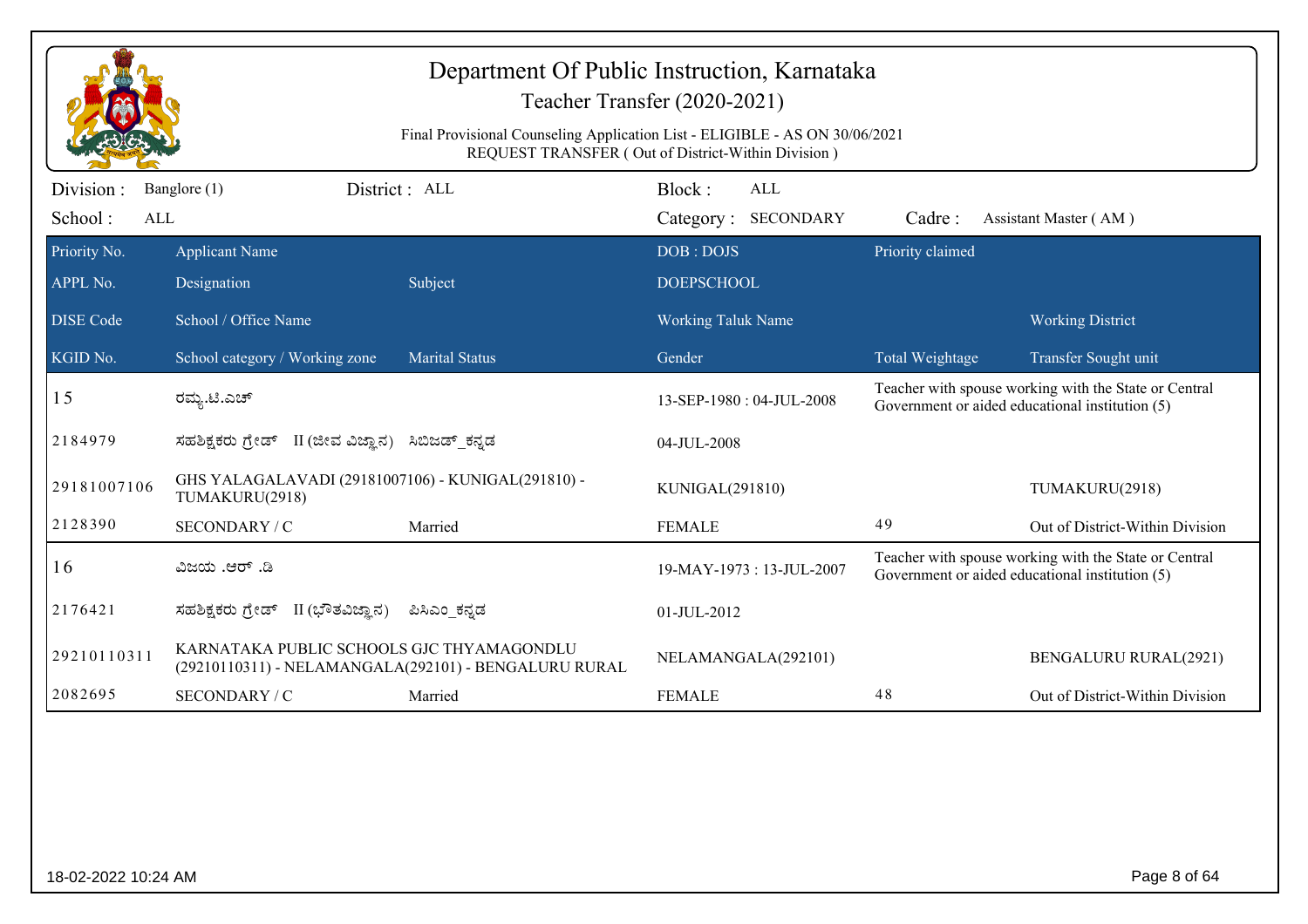|                         |                                                                                                |                       | Department Of Public Instruction, Karnataka<br>Teacher Transfer (2020-2021)<br>Final Provisional Counseling Application List - ELIGIBLE - AS ON 30/06/2021 |                  |                                                                                                          |
|-------------------------|------------------------------------------------------------------------------------------------|-----------------------|------------------------------------------------------------------------------------------------------------------------------------------------------------|------------------|----------------------------------------------------------------------------------------------------------|
|                         |                                                                                                |                       | REQUEST TRANSFER (Out of District-Within Division)                                                                                                         |                  |                                                                                                          |
| Division :              | Banglore (1)                                                                                   | District: ALL         | Block:<br><b>ALL</b>                                                                                                                                       |                  |                                                                                                          |
| School:<br>$\mbox{ALL}$ |                                                                                                |                       | Category: SECONDARY                                                                                                                                        | Cadre:           | Assistant Master (AM)                                                                                    |
| Priority No.            | <b>Applicant Name</b>                                                                          |                       | DOB: DOJS                                                                                                                                                  | Priority claimed |                                                                                                          |
| APPL No.                | Designation                                                                                    | Subject               | <b>DOEPSCHOOL</b>                                                                                                                                          |                  |                                                                                                          |
| <b>DISE</b> Code        | School / Office Name                                                                           |                       | Working Taluk Name                                                                                                                                         |                  | <b>Working District</b>                                                                                  |
| KGID No.                | School category / Working zone                                                                 | <b>Marital Status</b> | Gender                                                                                                                                                     | Total Weightage  | Transfer Sought unit                                                                                     |
| 17                      | ಶೋಭಾ ಲಿಂಗನಗೌಡ್ರ                                                                                |                       | 04-JAN-1981: 30-JAN-2004                                                                                                                                   |                  | Teacher with spouse working with the State or Central<br>Government or aided educational institution (5) |
| 2181101                 | ಸಹಶಿಕ್ಷಕರು ಗ್ರೇಡ್ II (ಕಲಾ)                                                                     | ಕಲ್_ಇಂಗ್ಲೀಷ್          | 30-NOV-2017                                                                                                                                                |                  |                                                                                                          |
| 29290523811             | ADARSHA VIDYALAYA GOWRIBIDANUR (29290523811) -<br>GOWRIBIDANUR(292905) - CHIKKABALLAPURA(2929) |                       | GOWRIBIDANUR(292905)                                                                                                                                       |                  | CHIKKABALLAPURA(2929)                                                                                    |
| 1795422                 | <b>SECONDARY / A</b>                                                                           | Married               | <b>FEMALE</b>                                                                                                                                              | 47               | Out of District-Within Division                                                                          |
| 18                      | ಅನ್ನಪೂರ್ಣೇಶ್ವರಿ ಎಸ್                                                                            |                       | 28-OCT-1982: 04-JUL-2008                                                                                                                                   |                  | Teacher with spouse working with the State or Central<br>Government or aided educational institution (5) |
| 2182512                 | ಸಹಶಿಕ್ಷಕರು ಗ್ರೇಡ್ II (ಭಾಷೆ)                                                                    | ಹಿಂದಿ                 | 26-JUN-2012                                                                                                                                                |                  |                                                                                                          |
| 29140514804             | GHS - H.G HALLI (29140514804) - HONNALI(291405) -<br>DAVANAGERE(2914)                          |                       | HONNALI(291405)                                                                                                                                            |                  | DAVANAGERE(2914)                                                                                         |
| 2161393                 | SECONDARY / C                                                                                  | Married               | <b>FEMALE</b>                                                                                                                                              | 45               | Out of District-Within Division                                                                          |
|                         |                                                                                                |                       |                                                                                                                                                            |                  |                                                                                                          |
|                         |                                                                                                |                       |                                                                                                                                                            |                  |                                                                                                          |
|                         |                                                                                                |                       |                                                                                                                                                            |                  |                                                                                                          |
|                         |                                                                                                |                       |                                                                                                                                                            |                  |                                                                                                          |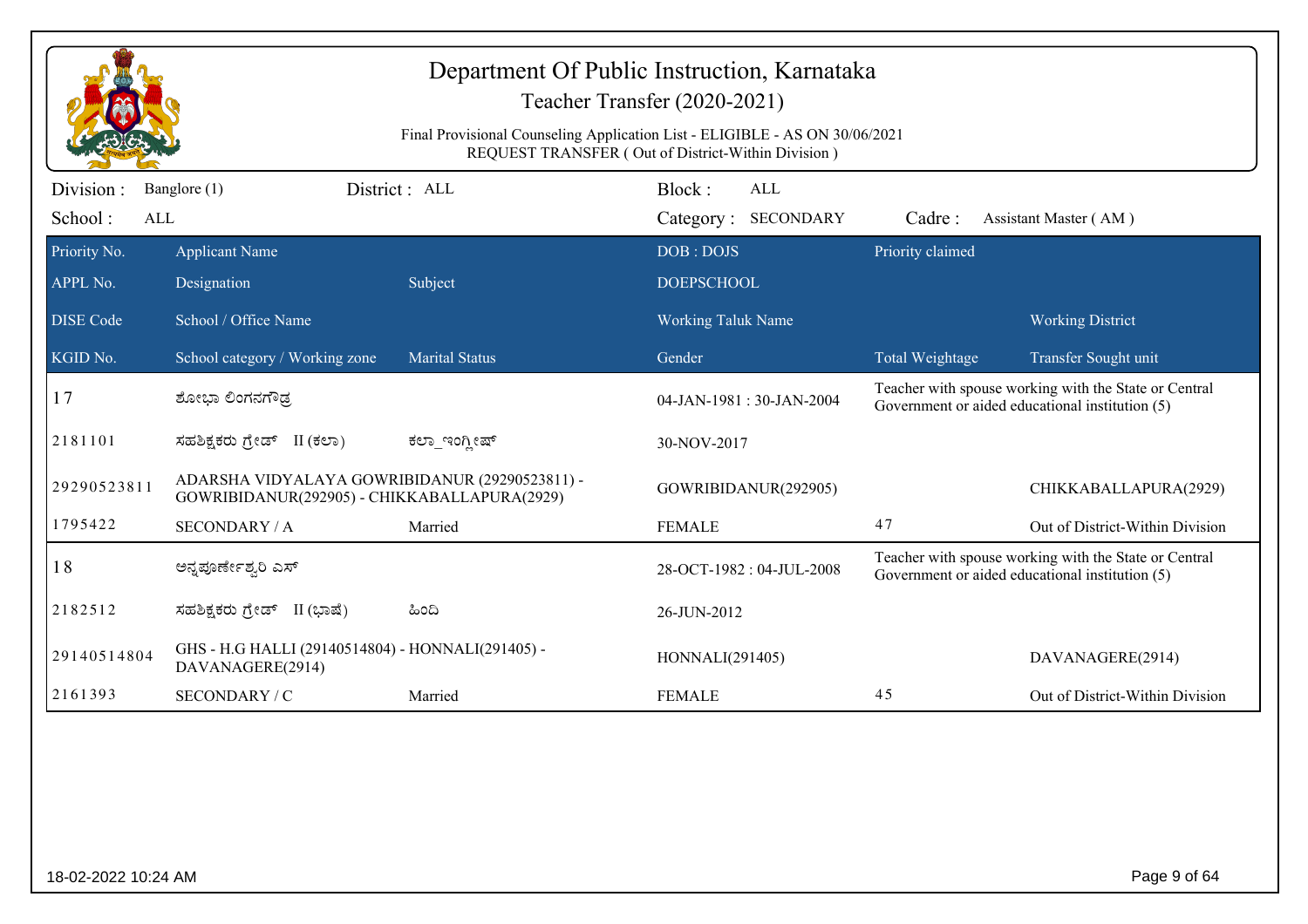|                                    |                                                                                                  |                       | Department Of Public Instruction, Karnataka<br>Teacher Transfer (2020-2021)<br>Final Provisional Counseling Application List - ELIGIBLE - AS ON 30/06/2021<br>REQUEST TRANSFER (Out of District-Within Division) |                  |                                                                                                                                  |
|------------------------------------|--------------------------------------------------------------------------------------------------|-----------------------|------------------------------------------------------------------------------------------------------------------------------------------------------------------------------------------------------------------|------------------|----------------------------------------------------------------------------------------------------------------------------------|
| Division:<br>School:<br><b>ALL</b> | Banglore (1)                                                                                     | District: ALL         | Block:<br><b>ALL</b><br>Category: SECONDARY                                                                                                                                                                      | Cadre:           | Assistant Master (AM)                                                                                                            |
| Priority No.<br>APPL No.           | <b>Applicant Name</b><br>Designation                                                             | Subject               | DOB: DOJS<br><b>DOEPSCHOOL</b>                                                                                                                                                                                   | Priority claimed |                                                                                                                                  |
| <b>DISE</b> Code<br>KGID No.       | School / Office Name<br>School category / Working zone                                           | <b>Marital Status</b> | <b>Working Taluk Name</b><br>Gender                                                                                                                                                                              | Total Weightage  | <b>Working District</b>                                                                                                          |
| 19                                 | ವಿಮಲ                                                                                             |                       | 21-APR-1980: 18-AUG-2008                                                                                                                                                                                         |                  | Transfer Sought unit<br>Teacher with spouse working with the State or Central<br>Government or aided educational institution (5) |
| 2184756                            | ಸಹಶಿಕ್ಷಕರು ಗ್ರೇಡ್ II (ಭೌತವಿಜ್ಞಾನ)                                                                | ಪಿಸಿಎಂ_ಕನ್ನಡ          | 18-JUL-2014                                                                                                                                                                                                      |                  |                                                                                                                                  |
| 29210109004                        | G HS (COMP) DODDABELE (29210109004) -<br>NELAMANGALA(292101) - BENGALURU RURAL(2921)             |                       | NELAMANGALA(292101)                                                                                                                                                                                              |                  | <b>BENGALURU RURAL(2921)</b>                                                                                                     |
| 2361351                            | SECONDARY / C                                                                                    | Married               | <b>FEMALE</b>                                                                                                                                                                                                    | 43               | Out of District-Within Division                                                                                                  |
| 20                                 | ರೇಷ್ಮಾ ಪರ್ವೀನ್ ಸಿ.ಕೆ                                                                             |                       | 15-APR-1975: 12-JUL-2010                                                                                                                                                                                         |                  | Teacher with spouse working with the State or Central<br>Government or aided educational institution (5)                         |
| 2177399                            | ಸಹಶಿಕ್ಷಕರು ಗ್ರೇಡ್ II (ಜೀವ ವಿಜ್ಞಾನ)                                                               | ಸಿಬಿಜಡ್ ಉರ್ದು         | 12-JUL-2010                                                                                                                                                                                                      |                  |                                                                                                                                  |
| 29140400407                        | KARNATAKA PUBLIC SCHOOLS GJC - BHANUVALLI<br>(29140400407) - HARIHARA(291404) - DAVANAGERE(2914) |                       | HARIHARA(291404)                                                                                                                                                                                                 |                  | DAVANAGERE(2914)                                                                                                                 |
| 2163897                            | <b>SECONDARY / C</b>                                                                             | Married               | <b>FEMALE</b>                                                                                                                                                                                                    | 41               | Out of District-Within Division                                                                                                  |
|                                    |                                                                                                  |                       |                                                                                                                                                                                                                  |                  |                                                                                                                                  |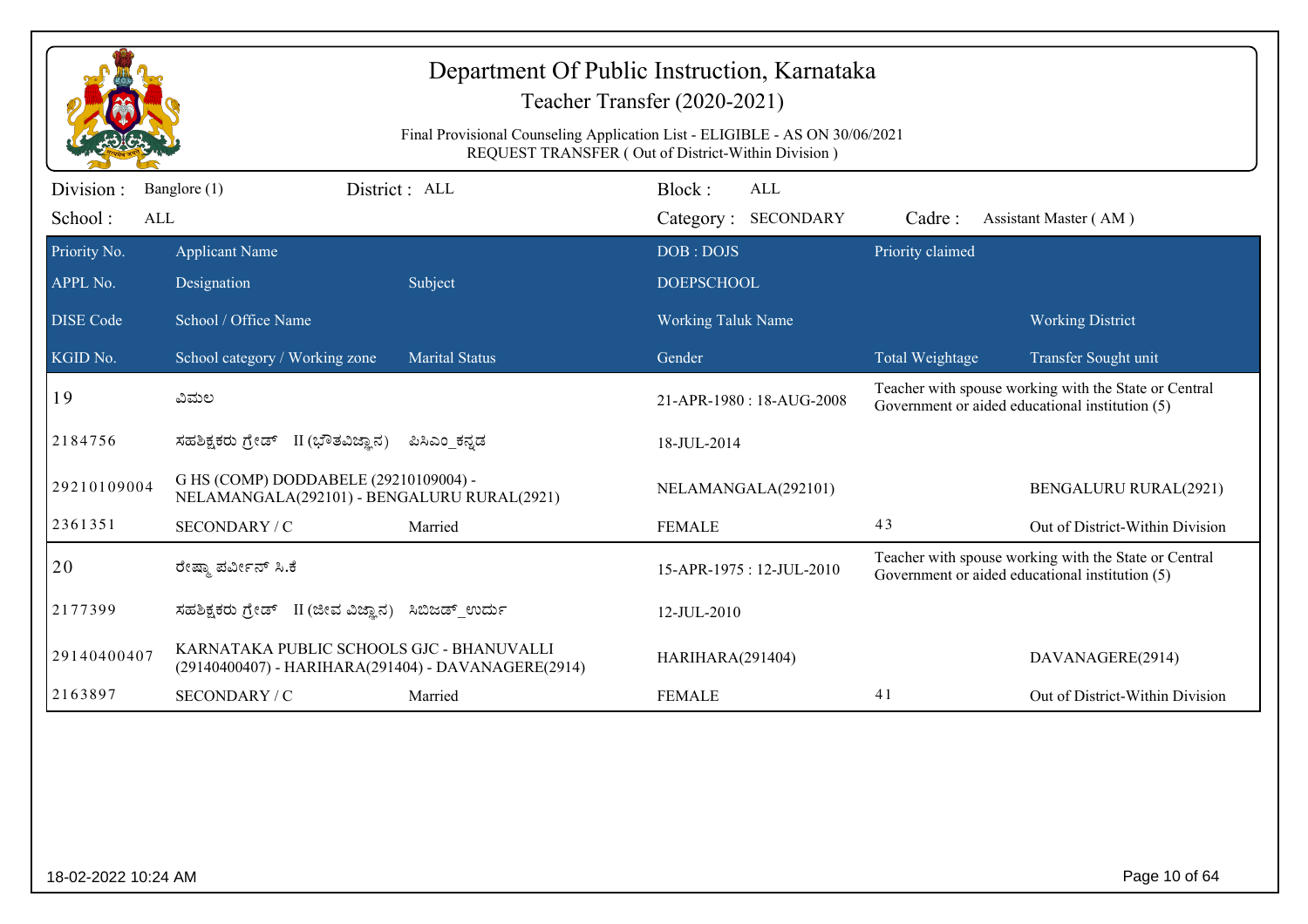|                       |                                                                                   | Department Of Public Instruction, Karnataka<br>Teacher Transfer (2020-2021)<br>Final Provisional Counseling Application List - ELIGIBLE - AS ON 30/06/2021<br>REQUEST TRANSFER (Out of District-Within Division) |                           |            |                  |                                                                                                          |
|-----------------------|-----------------------------------------------------------------------------------|------------------------------------------------------------------------------------------------------------------------------------------------------------------------------------------------------------------|---------------------------|------------|------------------|----------------------------------------------------------------------------------------------------------|
| Division:             | Banglore (1)                                                                      | District: ALL                                                                                                                                                                                                    | Block:                    | <b>ALL</b> |                  |                                                                                                          |
| School:<br><b>ALL</b> |                                                                                   |                                                                                                                                                                                                                  | Category: SECONDARY       |            | Cadre:           | Assistant Master (AM)                                                                                    |
| Priority No.          | <b>Applicant Name</b>                                                             |                                                                                                                                                                                                                  | DOB: DOJS                 |            | Priority claimed |                                                                                                          |
| APPL No.              | Designation                                                                       | Subject                                                                                                                                                                                                          | <b>DOEPSCHOOL</b>         |            |                  |                                                                                                          |
| <b>DISE</b> Code      | School / Office Name                                                              |                                                                                                                                                                                                                  | <b>Working Taluk Name</b> |            |                  | <b>Working District</b>                                                                                  |
| KGID No.              | School category / Working zone                                                    | <b>Marital Status</b>                                                                                                                                                                                            | Gender                    |            | Total Weightage  | Transfer Sought unit                                                                                     |
| 21                    | ರೂಪ ಜಿ ಎಂ                                                                         |                                                                                                                                                                                                                  | 01-MAY-1985: 20-JUL-2010  |            |                  | Teacher with spouse working with the State or Central<br>Government or aided educational institution (5) |
| 2181827               | ಸಹಶಿಕ್ಷಕರು ಗ್ರೇಡ್ II (ಭೌತವಿಜ್ಞಾನ)                                                 | ಪಿಸಿಎಂ_ಕನ್ನಡ                                                                                                                                                                                                     | 20-JUL-2010               |            |                  |                                                                                                          |
| 29140110303           | GHS-JOLADAL (29140110303) - CHANNAGIRI(291401) -<br>DAVANAGERE(2914)              |                                                                                                                                                                                                                  | CHANNAGIRI(291401)        |            |                  | DAVANAGERE(2914)                                                                                         |
| 2163852               | SECONDARY / C                                                                     | Married                                                                                                                                                                                                          | <b>FEMALE</b>             |            | 41               | Out of District-Within Division                                                                          |
| 22                    | ಶ್ಯಾಮ್ ಪ್ರಸಾದ್ ಹೆಚ್.ವಿ                                                            |                                                                                                                                                                                                                  | 16-JUN-1981: 29-AUG-2013  |            |                  | Teacher with spouse working with the State or Central<br>Government or aided educational institution (5) |
| 2178459               | ಸಹಶಿಕ್ಷಕರು ಗ್ರೇಡ್ II (ಜೀವ ವಿಜ್ಞಾನ)                                                | ಸಿಬಿಜಡ್ ಕನ್ನಡ                                                                                                                                                                                                    | 29-AUG-2013               |            |                  |                                                                                                          |
| 29150600701           | GHPS UPGRADED KAMARURU (RMSA) (29150600701) -<br>SORAB(291506) - SHIVAMOGGA(2915) |                                                                                                                                                                                                                  | SORAB(291506)             |            |                  | SHIVAMOGGA(2915)                                                                                         |
| 2569609               | SECONDARY / C                                                                     | Married                                                                                                                                                                                                          | <b>MALE</b>               |            | 29               | Out of District-Within Division                                                                          |
|                       |                                                                                   |                                                                                                                                                                                                                  |                           |            |                  |                                                                                                          |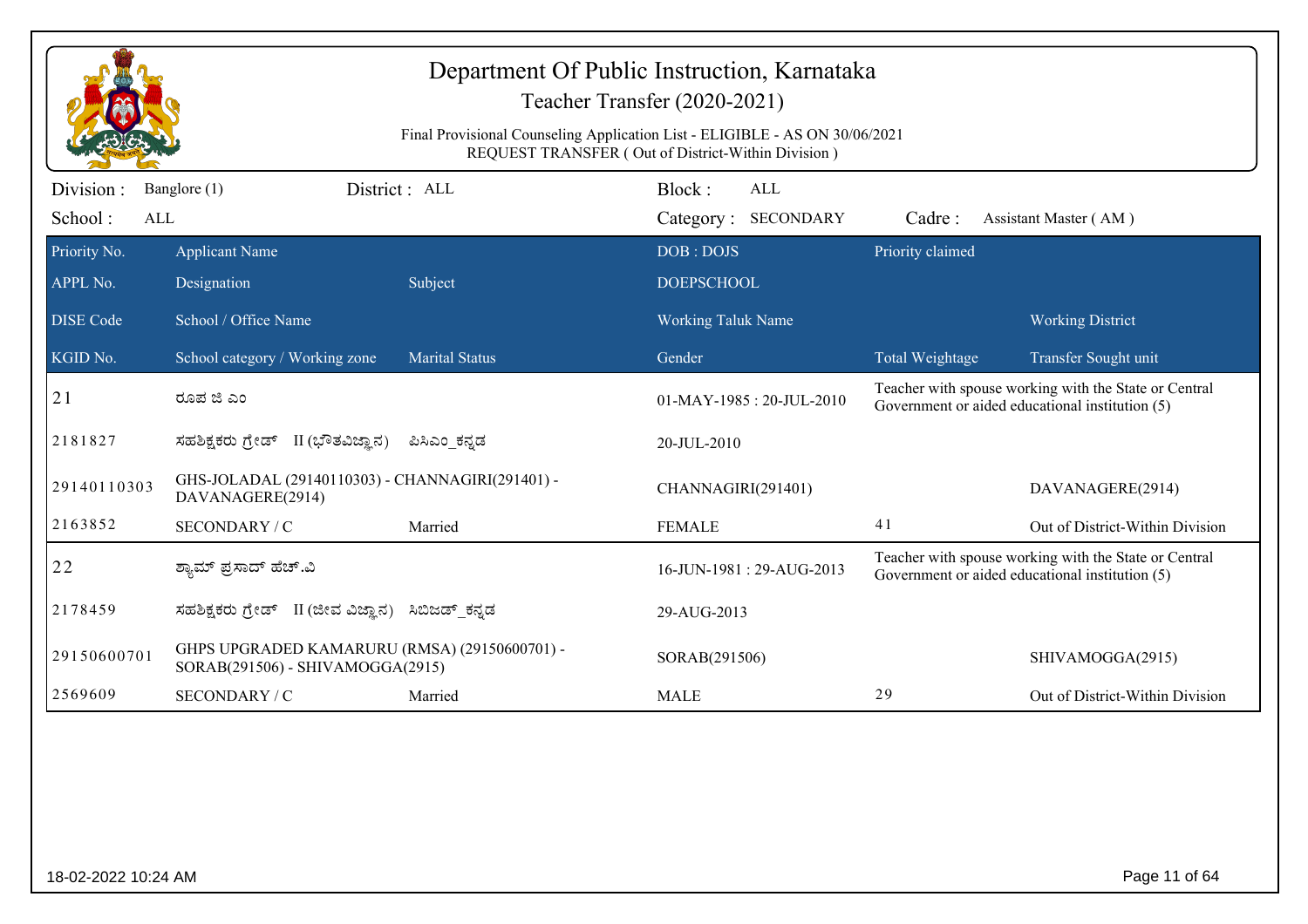| Division:<br>Banglore (1)<br>School:<br>ALL<br>Priority No.<br><b>Applicant Name</b><br>APPL No.<br>Designation<br><b>DISE Code</b><br>School / Office Name<br>KGID No. | District : ALL<br>Subject                        | Final Provisional Counseling Application List - ELIGIBLE - AS ON 30/06/2021<br>REQUEST TRANSFER (Out of District-Within Division) | Block:<br>Category: SECONDARY  | <b>ALL</b>               |                  |                                                                                                          |
|-------------------------------------------------------------------------------------------------------------------------------------------------------------------------|--------------------------------------------------|-----------------------------------------------------------------------------------------------------------------------------------|--------------------------------|--------------------------|------------------|----------------------------------------------------------------------------------------------------------|
|                                                                                                                                                                         |                                                  |                                                                                                                                   |                                |                          |                  |                                                                                                          |
|                                                                                                                                                                         |                                                  |                                                                                                                                   |                                |                          | Cadre:           | Assistant Master (AM)                                                                                    |
|                                                                                                                                                                         |                                                  |                                                                                                                                   | DOB: DOJS<br><b>DOEPSCHOOL</b> |                          | Priority claimed |                                                                                                          |
|                                                                                                                                                                         |                                                  |                                                                                                                                   | <b>Working Taluk Name</b>      |                          |                  | <b>Working District</b>                                                                                  |
|                                                                                                                                                                         | School category / Working zone                   | <b>Marital Status</b>                                                                                                             | Gender                         |                          | Total Weightage  | Transfer Sought unit                                                                                     |
| 23<br>ಪ್ರದೀಪ.ಎಸ್                                                                                                                                                        |                                                  |                                                                                                                                   | 06-JUN-1987: 01-JUN-2013       |                          |                  | Teacher with spouse working with the State or Central<br>Government or aided educational institution (5) |
| 2180395                                                                                                                                                                 | ಸಹಶಿಕ್ಷಕರು ಗ್ರೇಡ್ II (ಜೀವ ವಿಜ್ಞಾನ) ಸಿಬಿಜಡ್ ಕನ್ನಡ |                                                                                                                                   | 01-JUN-2013                    |                          |                  |                                                                                                          |
| 29130314209<br>CHITRADURGA(2913)                                                                                                                                        | GHS KARIYALA (29130314209) - HIRIYUR(291303) -   |                                                                                                                                   | HIRIYUR(291303)                |                          |                  | CHITRADURGA(2913)                                                                                        |
| 2419671<br>SECONDARY / C                                                                                                                                                | Married                                          |                                                                                                                                   | <b>MALE</b>                    |                          | 29               | Out of District-Within Division                                                                          |
| 24<br>ಎ. ಆರ್ ಮನೋಜ್ ಕುಮಾರ್                                                                                                                                               |                                                  |                                                                                                                                   |                                | 25-MAY-1988: 14-AUG-2017 |                  | Teacher with spouse working with the State or Central<br>Government or aided educational institution (5) |
| 2181782<br>ಸಹಶಿಕ್ಷಕರು ಗ್ರೇಡ್ II (ಭಾಷೆ)                                                                                                                                  | ಇಂಗ್ಲೀಷ್                                         |                                                                                                                                   | 14-AUG-2017                    |                          |                  |                                                                                                          |
| 29191029705                                                                                                                                                             | MULBAGAL(291910) - KOLAR(2919)                   | G. J. C THAYALUR, HIGH SCHOOL SECTION (29191029705) -                                                                             | MULBAGAL(291910)               |                          |                  | KOLAR(2919)                                                                                              |
| 2667952<br>SECONDARY / C                                                                                                                                                | Married                                          |                                                                                                                                   | <b>MALE</b>                    |                          | 13               | Out of District-Within Division                                                                          |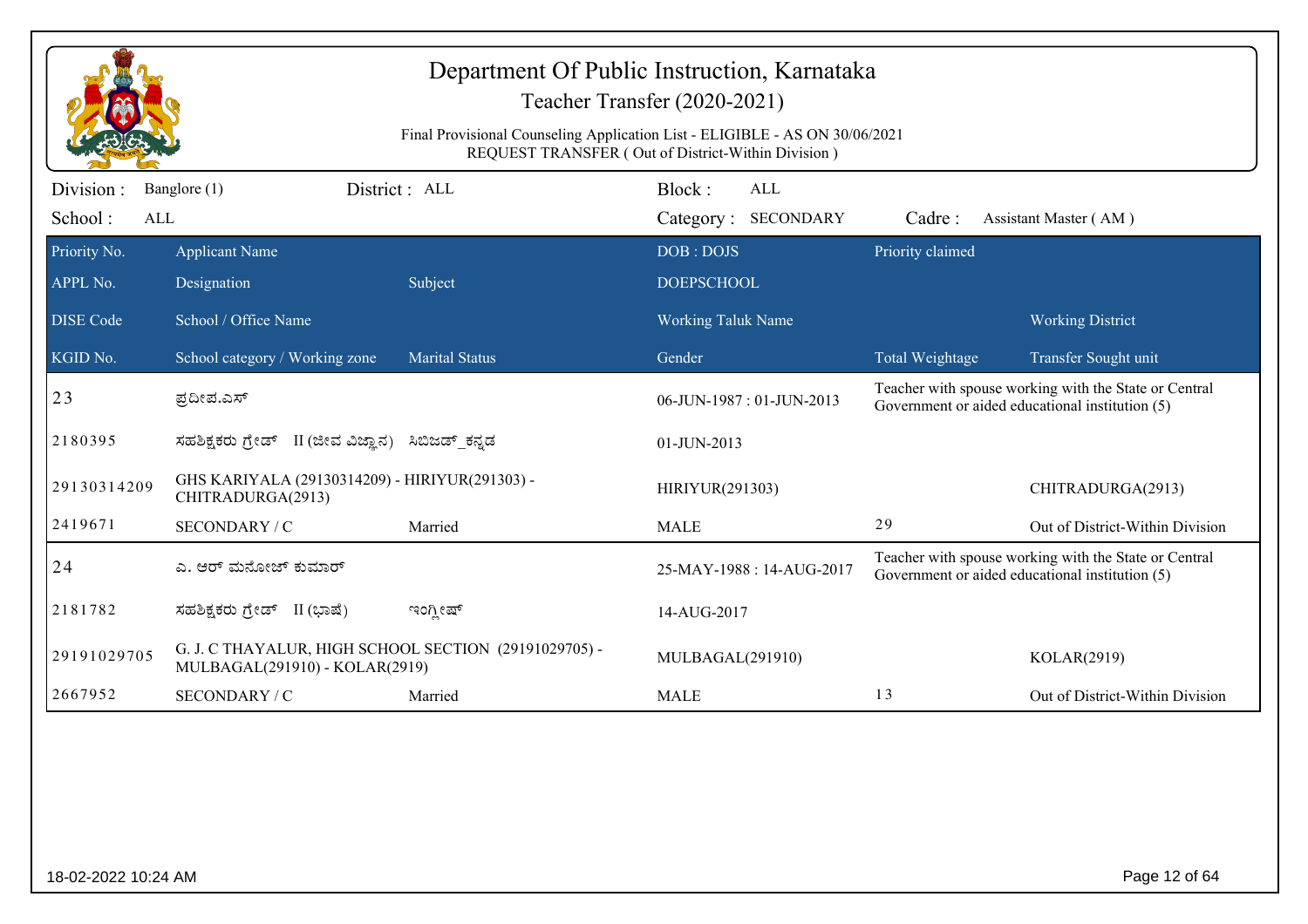|                              | Department Of Public Instruction, Karnataka<br>Teacher Transfer (2020-2021)<br>Final Provisional Counseling Application List - ELIGIBLE - AS ON 30/06/2021<br>REQUEST TRANSFER (Out of District-Within Division) |                                                           |                                |                            |                  |                                                                                                          |  |
|------------------------------|------------------------------------------------------------------------------------------------------------------------------------------------------------------------------------------------------------------|-----------------------------------------------------------|--------------------------------|----------------------------|------------------|----------------------------------------------------------------------------------------------------------|--|
| Division :<br>School:<br>ALL | Banglore (1)                                                                                                                                                                                                     | District : ALL                                            | Block:                         | ALL<br>Category: SECONDARY | Cadre:           | Assistant Master (AM)                                                                                    |  |
| Priority No.<br>APPL No.     | <b>Applicant Name</b><br>Designation                                                                                                                                                                             | Subject                                                   | DOB: DOJS<br><b>DOEPSCHOOL</b> |                            | Priority claimed |                                                                                                          |  |
| <b>DISE Code</b>             | School / Office Name                                                                                                                                                                                             |                                                           | <b>Working Taluk Name</b>      |                            |                  | <b>Working District</b>                                                                                  |  |
| KGID No.                     | School category / Working zone                                                                                                                                                                                   | <b>Marital Status</b>                                     | Gender                         |                            | Total Weightage  | Transfer Sought unit                                                                                     |  |
| 25                           | ಸೌಮ್ಯ ಹೆಚ್ ಎಮ್                                                                                                                                                                                                   |                                                           |                                | 06-FEB-1990: 16-NOV-2017   |                  | Teacher with spouse working with the State or Central<br>Government or aided educational institution (5) |  |
| 2179025                      | ಸಹಶಿಕ್ಷಕರು ಗ್ರೇಡ್ II (ಭೌತವಿಜ್ಞಾನ)                                                                                                                                                                                | ಪಿಸಿಎಂ_ಕನ್ನಡ                                              | 16-NOV-2017                    |                            |                  |                                                                                                          |  |
| 29310512903                  | MADHUGIRI(2931)                                                                                                                                                                                                  | GHS B.K HALLI (29310512903) - PAVAGADA(293105) - TUMAKURU | PAVAGADA(293105)               |                            |                  | TUMAKURU MADHUGIRI(2931)                                                                                 |  |
| 2910137                      | SECONDARY / C                                                                                                                                                                                                    | Married                                                   | <b>FEMALE</b>                  |                            | 13               | Out of District-Within Division                                                                          |  |
| 26                           | ನವೀನ ಕುಮಾರ ಬಿ ಎನ್                                                                                                                                                                                                |                                                           |                                | 05-JUN-1984: 05-FEB-2018   |                  | Teacher with spouse working with the State or Central<br>Government or aided educational institution (5) |  |
| 2180030                      | ಸಹಶಿಕ್ಷಕರು ಗ್ರೇಡ್ II (ಕಲಾ)                                                                                                                                                                                       | ಕಲ್_ಕನ್ನಡ                                                 | 05-FEB-2018                    |                            |                  |                                                                                                          |  |
| 29181002805                  | - KUNIGAL(291810) - TUMAKURU(2918)                                                                                                                                                                               | KARNATAKA PUBLIC SCHOOLS GPUC AMRUTHUR (29181002805)      | KUNIGAL(291810)                |                            |                  | TUMAKURU(2918)                                                                                           |  |
| 2910321                      | SECONDARY / C                                                                                                                                                                                                    | Married                                                   | <b>MALE</b>                    |                            | 9                | Out of District-Within Division                                                                          |  |
|                              |                                                                                                                                                                                                                  |                                                           |                                |                            |                  |                                                                                                          |  |
| 18-02-2022 10:24 AM          |                                                                                                                                                                                                                  |                                                           |                                |                            |                  | Page 13 of 64                                                                                            |  |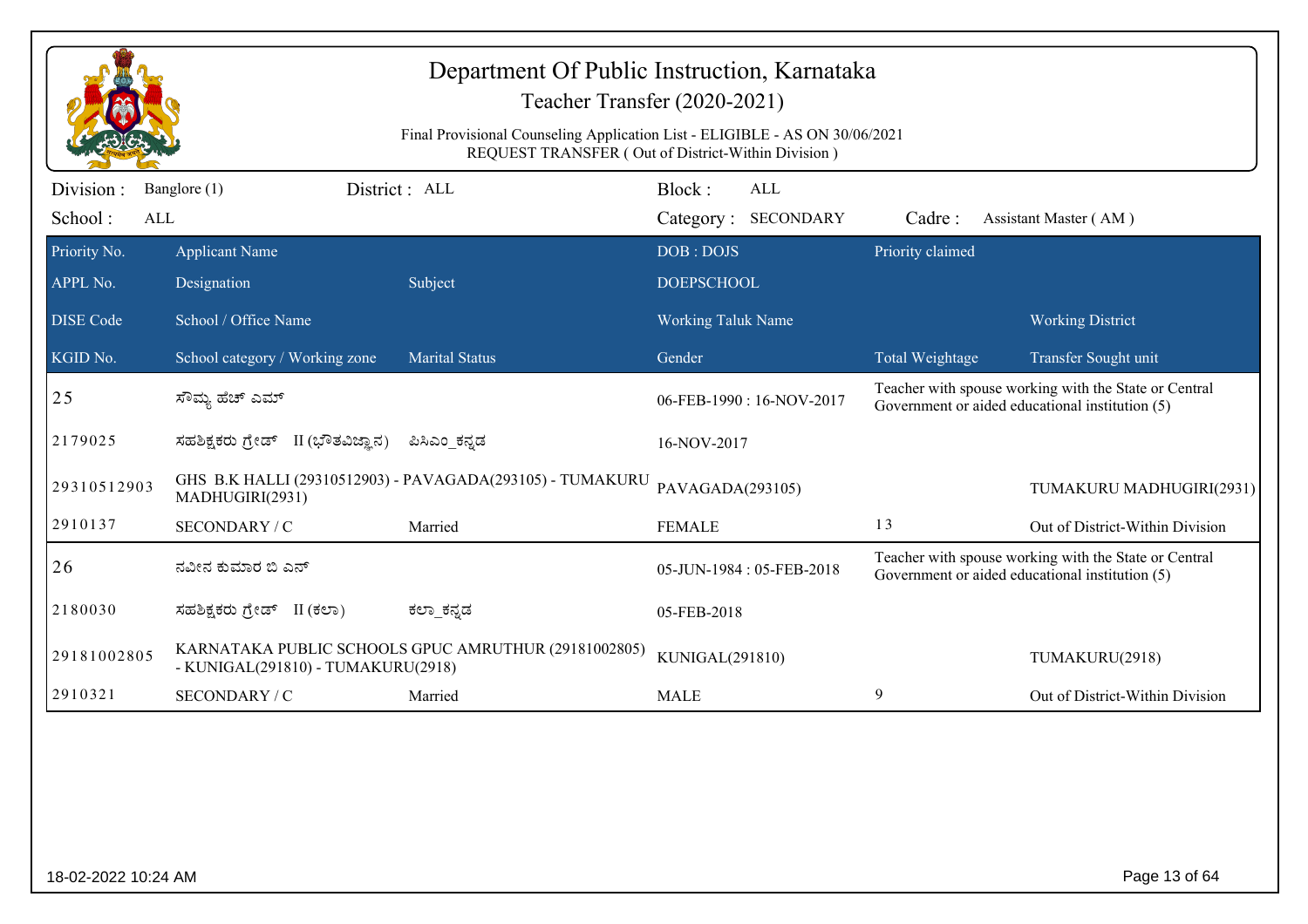|                             | Department Of Public Instruction, Karnataka<br>Teacher Transfer (2020-2021)                                                       |                                                        |                                      |                  |                                                                                                          |  |  |
|-----------------------------|-----------------------------------------------------------------------------------------------------------------------------------|--------------------------------------------------------|--------------------------------------|------------------|----------------------------------------------------------------------------------------------------------|--|--|
|                             | Final Provisional Counseling Application List - ELIGIBLE - AS ON 30/06/2021<br>REQUEST TRANSFER (Out of District-Within Division) |                                                        |                                      |                  |                                                                                                          |  |  |
| Division:<br>School:<br>ALL | Banglore (1)                                                                                                                      | District : ALL                                         | Block:<br>ALL<br>Category: SECONDARY | Cadre:           | Assistant Master (AM)                                                                                    |  |  |
| Priority No.                | <b>Applicant Name</b>                                                                                                             |                                                        | DOB: DOJS                            | Priority claimed |                                                                                                          |  |  |
| APPL No.                    | Designation                                                                                                                       | Subject                                                | <b>DOEPSCHOOL</b>                    |                  |                                                                                                          |  |  |
| <b>DISE Code</b>            | School / Office Name                                                                                                              |                                                        | <b>Working Taluk Name</b>            |                  | <b>Working District</b>                                                                                  |  |  |
| KGID No.                    | School category / Working zone                                                                                                    | <b>Marital Status</b>                                  | Gender                               | Total Weightage  | Transfer Sought unit                                                                                     |  |  |
| 27                          | ಮುಜೀಬುಲ್ಲಾ ಬಿ ಎಸ್                                                                                                                 |                                                        | 10-JUL-1982 : 14-MAR-2018            |                  | Teacher with spouse working with the State or Central<br>Government or aided educational institution (5) |  |  |
| 2178196                     | ಸಹಶಿಕ್ಷಕರು ಗ್ರೇಡ್ II (ಭಾಷೆ)                                                                                                       | ಹಿಂದಿ                                                  | 14-MAR-2018                          |                  |                                                                                                          |  |  |
| 29130612408                 | CHITRADURGA(2913)                                                                                                                 | ADARSHA VIDYALAYA (29130612408) - MOLAKALMUR(291306) - | MOLAKALMUR(291306)                   |                  | CHITRADURGA(2913)                                                                                        |  |  |
| 2734763                     | <b>SECONDARY / B</b>                                                                                                              | Married                                                | <b>MALE</b>                          | 6                | Out of District-Within Division                                                                          |  |  |
| 28                          | ಗೋಪಿನಾಥ ಎಲ್                                                                                                                       |                                                        | 21-DEC-1970: 09-AUG-1994             | General (6)      |                                                                                                          |  |  |
| 2184020                     | ಸಹಶಿಕ್ಷಕರು ಗ್ರೇಡ್ II (ಕಲಾ)                                                                                                        | ಕಲ್_ಕನ್ನಡ                                              | 28-DEC-2011                          |                  |                                                                                                          |  |  |
| 29210109004                 | G HS (COMP) DODDABELE (29210109004) -<br>NELAMANGALA(292101) - BENGALURU RURAL(2921)                                              |                                                        | NELAMANGALA(292101)                  |                  | <b>BENGALURU RURAL(2921)</b>                                                                             |  |  |
| 1320186                     | SECONDARY / C                                                                                                                     | Married                                                | <b>MALE</b>                          | 88               | Out of District-Within Division                                                                          |  |  |
|                             |                                                                                                                                   |                                                        |                                      |                  |                                                                                                          |  |  |
|                             |                                                                                                                                   |                                                        |                                      |                  |                                                                                                          |  |  |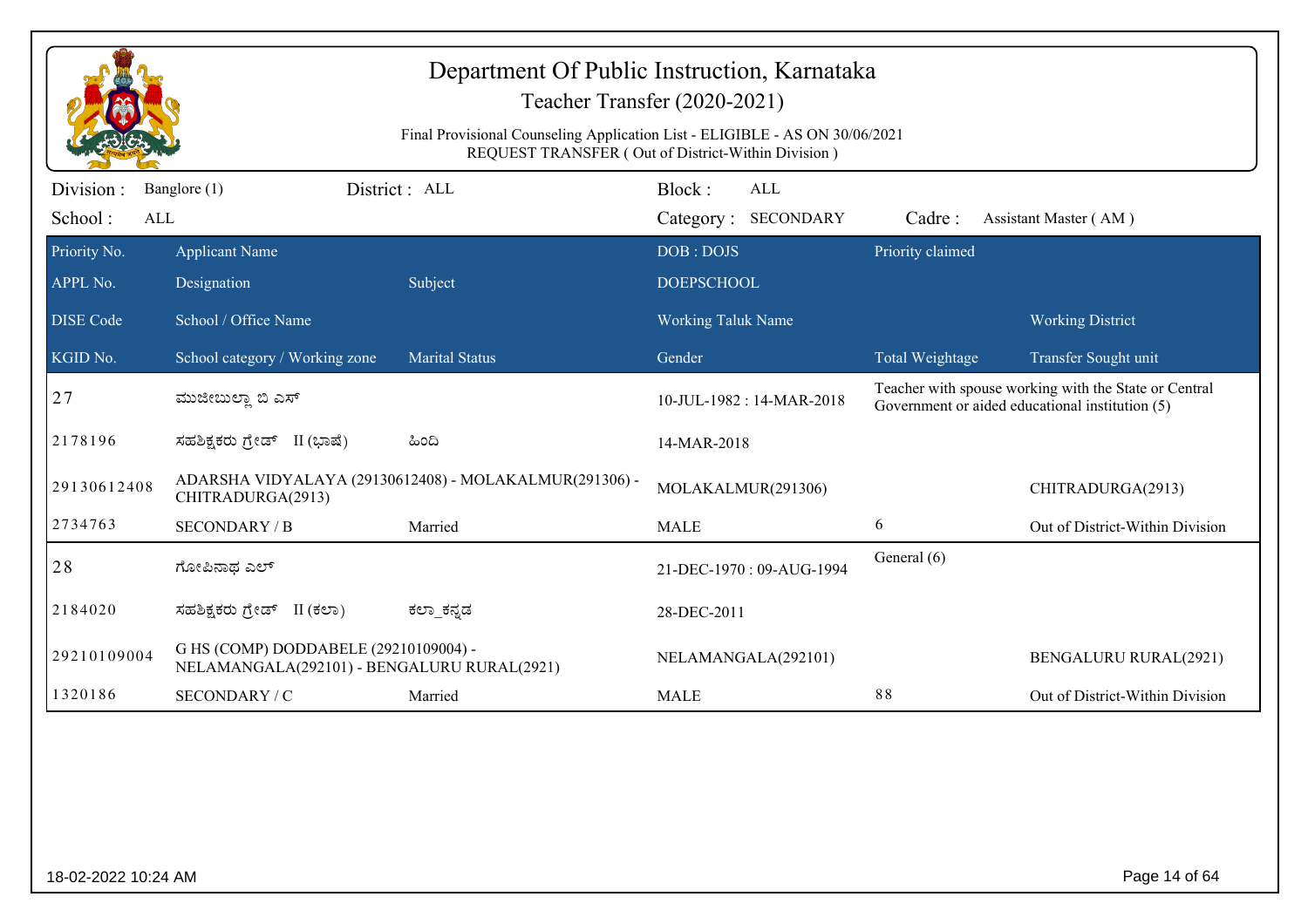|                              |                                                                                  | Final Provisional Counseling Application List - ELIGIBLE - AS ON 30/06/2021 | Teacher Transfer (2020-2021)                       |                  |                                 |
|------------------------------|----------------------------------------------------------------------------------|-----------------------------------------------------------------------------|----------------------------------------------------|------------------|---------------------------------|
|                              |                                                                                  |                                                                             | REQUEST TRANSFER (Out of District-Within Division) |                  |                                 |
| Division :<br>School:<br>ALL | Banglore (1)                                                                     | District: ALL                                                               | Block:<br>ALL<br>Category: SECONDARY               | Cadre:           | Assistant Master (AM)           |
| Priority No.                 | <b>Applicant Name</b>                                                            |                                                                             | DOB: DOJS                                          | Priority claimed |                                 |
| APPL No.                     | Designation                                                                      | Subject                                                                     | <b>DOEPSCHOOL</b>                                  |                  |                                 |
| <b>DISE Code</b>             | School / Office Name                                                             |                                                                             | <b>Working Taluk Name</b>                          |                  | <b>Working District</b>         |
| KGID No.                     | School category / Working zone                                                   | <b>Marital Status</b>                                                       | Gender                                             | Total Weightage  | Transfer Sought unit            |
| 29                           | ಜಿ.ಎನ್.ಆಸಿಫ್ ಪಾಶಾ                                                                |                                                                             | 08-JAN-1969: 10-OCT-1994                           | General (6)      |                                 |
| 2176213                      | ಸಹಶಿಕ್ಷಕರು ಗ್ರೇಡ್ II (ಭಾಷೆ)                                                      | ಹಿಂದಿ                                                                       | 05-JUL-2012                                        |                  |                                 |
| 29130516611                  | KARNATAKA PUBLIC SCHOOLS GJC (8-12) SRIRAMPURA                                   | (29130516611) - HOSADURGA(291305) - CHITRADURGA(2913)                       | HOSADURGA(291305)                                  |                  | CHITRADURGA(2913)               |
| 1260715                      | SECONDARY / C                                                                    | Married                                                                     | <b>MALE</b>                                        | 87               | Out of District-Within Division |
| 30                           | ಎ ಎಂ ನಾಗರಾಜ                                                                      |                                                                             | 22-JUL-1971: 30-OCT-1998                           | General (6)      |                                 |
| 2180474                      | ಸಹಶಿಕ್ಷಕರು ಗ್ರೇಡ್ II (ಭಾಷೆ)                                                      | ಹಿಂದಿ                                                                       | 29-NOV-2001                                        |                  |                                 |
| 29140512902                  | GOVT PU COLLAGE JEENAHALLI (29140512902) -<br>HONNALI(291405) - DAVANAGERE(2914) |                                                                             | HONNALI(291405)                                    |                  | DAVANAGERE(2914)                |
| 1697911                      | SECONDARY / C                                                                    | Married                                                                     | <b>MALE</b>                                        | 86               | Out of District-Within Division |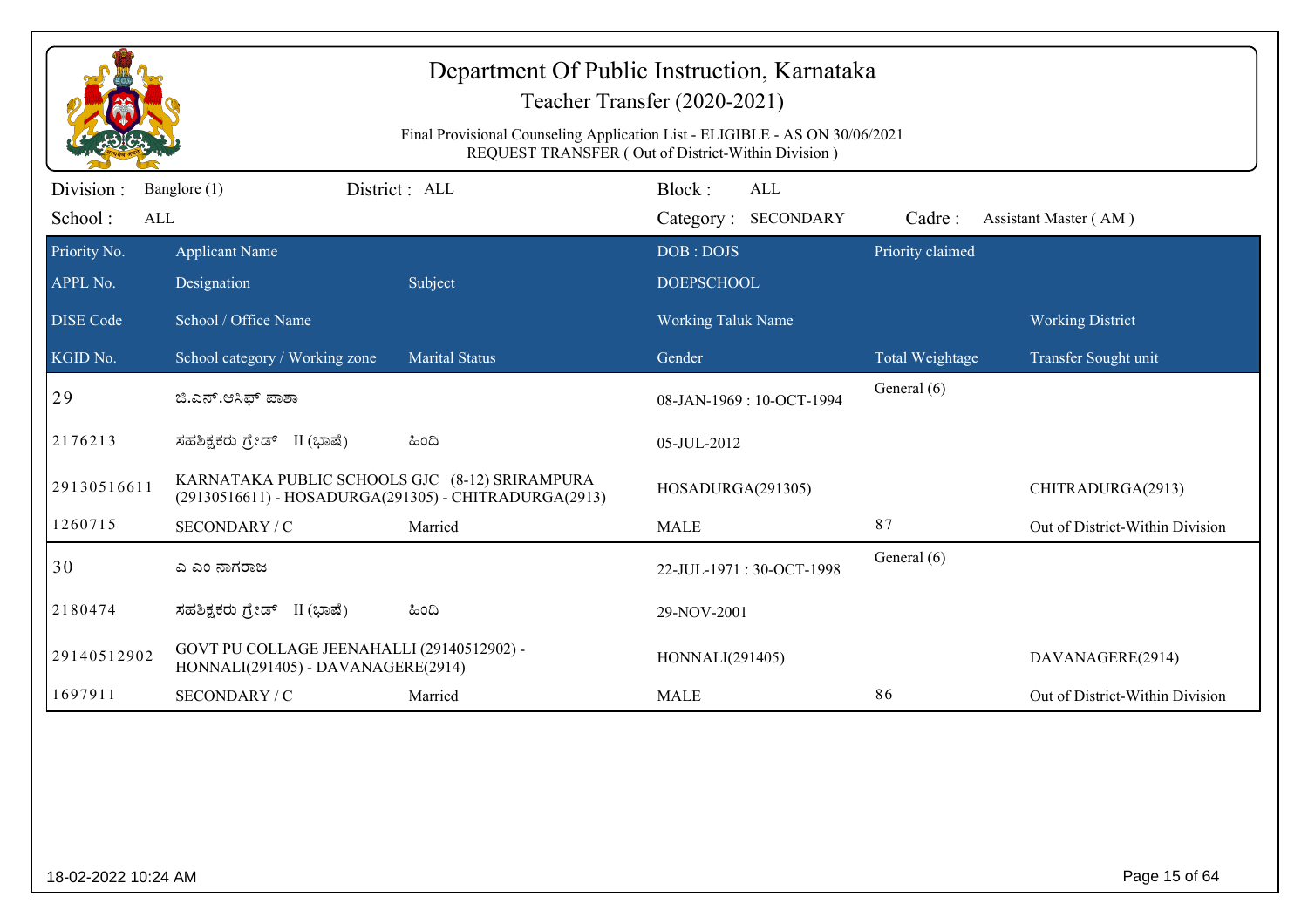|                                                  | Department Of Public Instruction, Karnataka<br>Teacher Transfer (2020-2021)<br>Final Provisional Counseling Application List - ELIGIBLE - AS ON 30/06/2021<br>REQUEST TRANSFER (Out of District-Within Division) |                                                            |                                             |                  |                                                 |  |  |
|--------------------------------------------------|------------------------------------------------------------------------------------------------------------------------------------------------------------------------------------------------------------------|------------------------------------------------------------|---------------------------------------------|------------------|-------------------------------------------------|--|--|
| Division :<br>School:<br>ALL                     | Banglore (1)                                                                                                                                                                                                     | District : ALL                                             | Block:<br><b>ALL</b><br>Category: SECONDARY | Cadre:           | Assistant Master (AM)                           |  |  |
| Priority No.<br>APPL No.                         | <b>Applicant Name</b><br>Designation                                                                                                                                                                             | Subject                                                    | DOB: DOJS<br><b>DOEPSCHOOL</b>              | Priority claimed |                                                 |  |  |
| <b>DISE</b> Code<br>$\overline{\text{KGID No.}}$ | School / Office Name<br>School category / Working zone                                                                                                                                                           | <b>Marital Status</b>                                      | <b>Working Taluk Name</b><br>Gender         | Total Weightage  | <b>Working District</b><br>Transfer Sought unit |  |  |
| 31                                               | ವೆಂಕಟರಮಣಯ್ಯ.ಎಸ್                                                                                                                                                                                                  |                                                            | 05-OCT-1963: 05-JUN-1990                    | General (6)      |                                                 |  |  |
| 2179309                                          | ಸಹಶಿಕ್ಷಕರು ಗ್ರೇಡ್ II (ಭಾಷೆ)                                                                                                                                                                                      | ಹಿಂದಿ                                                      | 14-OCT-2016                                 |                  |                                                 |  |  |
| 29210225402                                      | <b>BENGALURU RURAL(2921)</b>                                                                                                                                                                                     | G.J.C HS D.B.PURA (29210225402) - DODDABALLAPURA(292102) - | DODDABALLAPURA(292102)                      |                  | <b>BENGALURU RURAL(2921)</b>                    |  |  |
| 1161915                                          | <b>SECONDARY / A</b>                                                                                                                                                                                             | Married                                                    | <b>MALE</b>                                 | 85               | Out of District-Within Division                 |  |  |
| 32                                               | ವಿ ನರಸಿಂಹಮೂರ್ತಿ                                                                                                                                                                                                  |                                                            | 15-JAN-1965: 30-SEP-1994                    | General (6)      |                                                 |  |  |
| 2178214                                          | ಸಹಶಿಕ್ಷಕರು ಗ್ರೇಡ್ II (ಕಲಾ)                                                                                                                                                                                       | ಕಲ್_ಕನ್ನಡ                                                  | 14-JAN-2015                                 |                  |                                                 |  |  |
| 29210412903                                      | G HS JADIGENAHALLI (29210412903) - HOSAKOTE(292104) -<br><b>BENGALURU RURAL(2921)</b>                                                                                                                            |                                                            | HOSAKOTE(292104)                            |                  | <b>BENGALURU RURAL(2921)</b>                    |  |  |
| 1319491                                          | SECONDARY / C                                                                                                                                                                                                    | Married                                                    | <b>MALE</b>                                 | 84               | Out of District-Within Division                 |  |  |
|                                                  |                                                                                                                                                                                                                  |                                                            |                                             |                  |                                                 |  |  |
| 18-02-2022 10:24 AM                              |                                                                                                                                                                                                                  |                                                            |                                             |                  | Page 16 of 64                                   |  |  |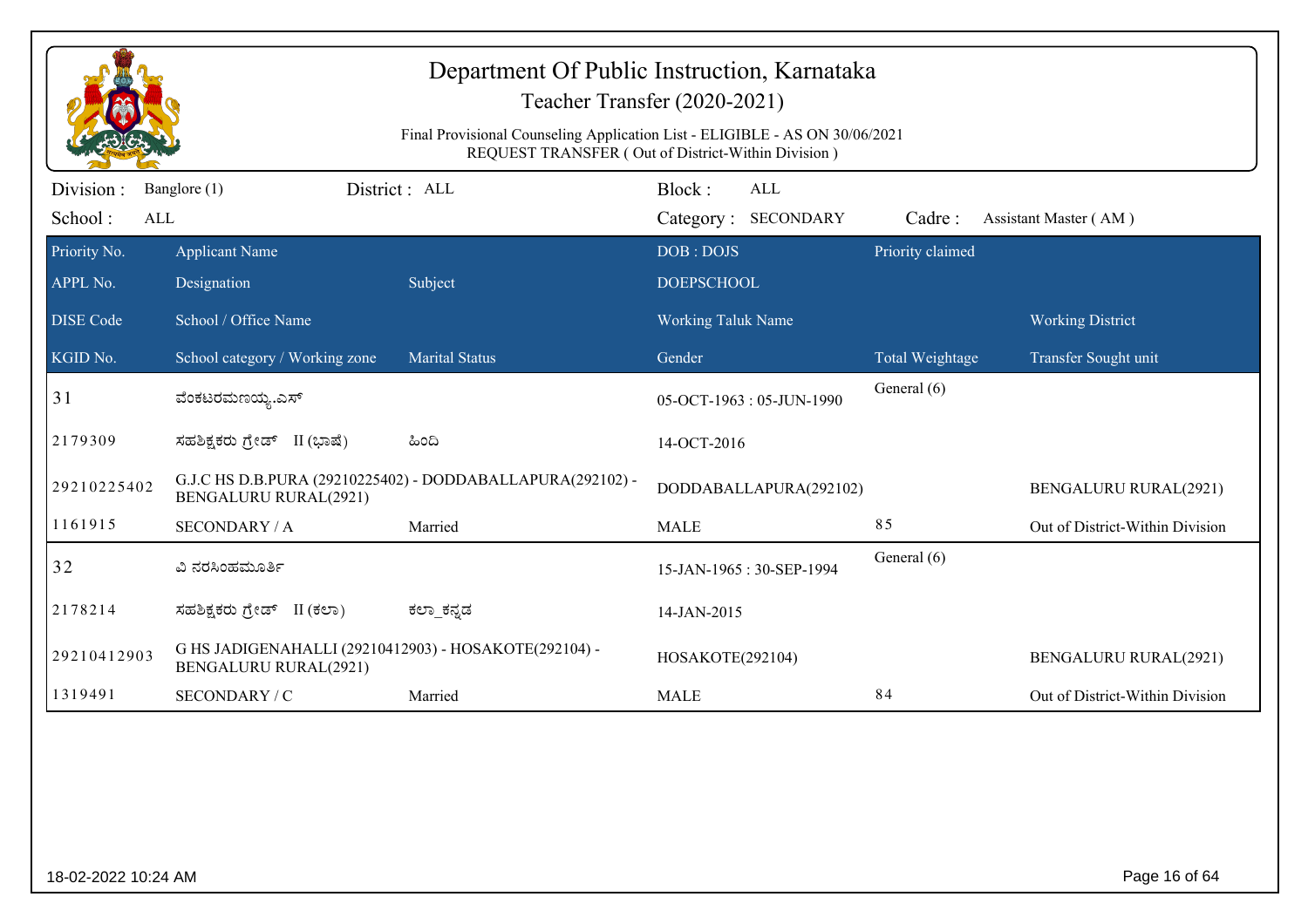|                             | Department Of Public Instruction, Karnataka<br>Teacher Transfer (2020-2021)<br>Final Provisional Counseling Application List - ELIGIBLE - AS ON 30/06/2021<br>REQUEST TRANSFER (Out of District-Within Division) |                                                            |                                |                                   |                  |                                 |  |
|-----------------------------|------------------------------------------------------------------------------------------------------------------------------------------------------------------------------------------------------------------|------------------------------------------------------------|--------------------------------|-----------------------------------|------------------|---------------------------------|--|
| Division:<br>School:<br>ALL | District : ALL<br>Banglore (1)                                                                                                                                                                                   |                                                            | Block:                         | <b>ALL</b><br>Category: SECONDARY | Cadre:           | Assistant Master (AM)           |  |
| Priority No.<br>APPL No.    | <b>Applicant Name</b><br>Designation                                                                                                                                                                             | Subject                                                    | DOB: DOJS<br><b>DOEPSCHOOL</b> |                                   | Priority claimed |                                 |  |
| <b>DISE Code</b>            | School / Office Name                                                                                                                                                                                             |                                                            | <b>Working Taluk Name</b>      |                                   |                  | <b>Working District</b>         |  |
| KGID No.                    | School category / Working zone                                                                                                                                                                                   | <b>Marital Status</b>                                      | Gender                         |                                   | Total Weightage  | Transfer Sought unit            |  |
| 33                          | ರಾಜಗೋಪಾಲ.ಬಿ.ಎಸ್                                                                                                                                                                                                  |                                                            |                                | 01-AUG-1968: 02-MAR-1989          | General (6)      |                                 |  |
| 2185277                     | ಸಹಶಿಕ್ಷಕರು ಗ್ರೇಡ್ II (ಭಾಷೆ)                                                                                                                                                                                      | ಹಿಂದಿ                                                      | 04-JUL-2008                    |                                   |                  |                                 |  |
| 29200310131                 | <b>U SOUTH(2920)</b>                                                                                                                                                                                             | GHS BILISHIVALE (29200310131) - SOUTH4(292003) - BENGALURU | SOUTH4(292003)                 |                                   |                  | BENGALURU U SOUTH(2920)         |  |
| 1125453                     | <b>SECONDARY / A</b>                                                                                                                                                                                             | Married                                                    | <b>MALE</b>                    |                                   | 80               | Out of District-Within Division |  |
| 34                          | ಮಂಜುನಾಥಾಚಾರಿ.ಆರ್                                                                                                                                                                                                 |                                                            |                                | 03-APR-1968: 09-DEC-1998          | General (6)      |                                 |  |
| 2179591                     | ಸಹಶಿಕ್ಷಕರು ಗ್ರೇಡ್ II (ಭಾಷೆ)                                                                                                                                                                                      | ಇಂಗ್ಲೀಷ್                                                   | 16-JUN-2011                    |                                   |                  |                                 |  |
| 29130301205                 | GJC YARABALLI (29130301205) - HIRIYUR(291303) -<br>CHITRADURGA(2913)                                                                                                                                             |                                                            | HIRIYUR(291303)                |                                   |                  | CHITRADURGA(2913)               |  |
| 1490203                     | SECONDARY / C                                                                                                                                                                                                    | Married                                                    | <b>MALE</b>                    |                                   | 76               | Out of District-Within Division |  |
|                             |                                                                                                                                                                                                                  |                                                            |                                |                                   |                  |                                 |  |
| 18-02-2022 10:24 AM         |                                                                                                                                                                                                                  |                                                            |                                |                                   |                  | Page 17 of 64                   |  |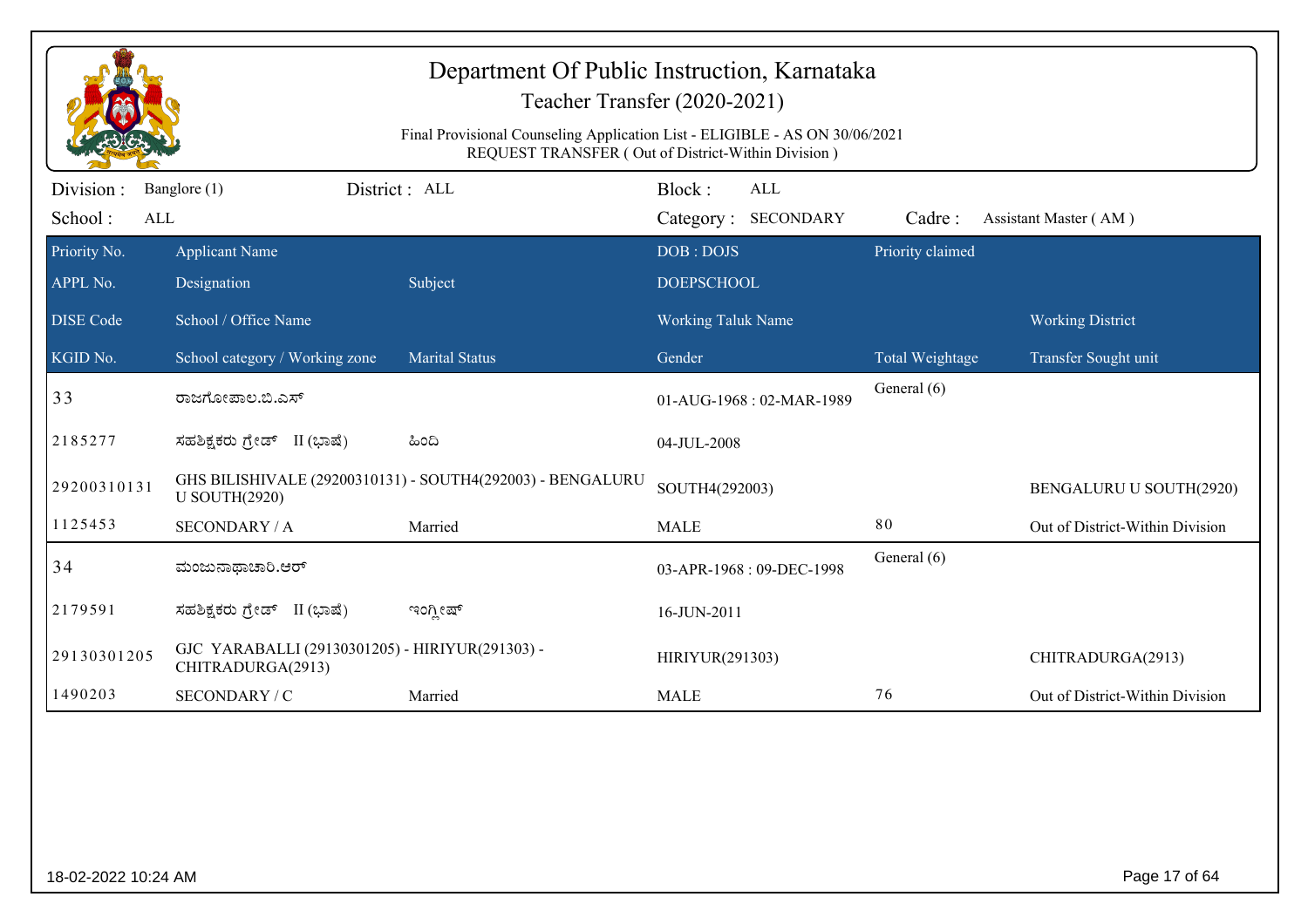|                              | Department Of Public Instruction, Karnataka<br>Teacher Transfer (2020-2021)<br>Final Provisional Counseling Application List - ELIGIBLE - AS ON 30/06/2021 |                                                           |                                                                                            |                                |                                 |  |  |
|------------------------------|------------------------------------------------------------------------------------------------------------------------------------------------------------|-----------------------------------------------------------|--------------------------------------------------------------------------------------------|--------------------------------|---------------------------------|--|--|
| Division :<br>School:<br>ALL | Banglore (1)                                                                                                                                               | District : ALL                                            | REQUEST TRANSFER (Out of District-Within Division)<br>Block:<br>ALL<br>Category: SECONDARY | Cadre:                         | Assistant Master (AM)           |  |  |
| Priority No.<br>APPL No.     | <b>Applicant Name</b><br>Designation                                                                                                                       | Subject                                                   | DOB: DOJS<br><b>DOEPSCHOOL</b>                                                             | Priority claimed               |                                 |  |  |
| <b>DISE</b> Code             | School / Office Name                                                                                                                                       |                                                           | <b>Working Taluk Name</b>                                                                  |                                | <b>Working District</b>         |  |  |
| KGID No.<br>35               | School category / Working zone<br>ರಾಜಶೇಖರಯ್ಯ ಟಿ                                                                                                            | <b>Marital Status</b>                                     | Gender<br>09-DEC-1972: 21-JUL-1998                                                         | Total Weightage<br>General (6) | Transfer Sought unit            |  |  |
| 2185050                      | ಸಹಶಿಕ್ಷಕರು ಗ್ರೇಡ್ II (ಭಾಷೆ)                                                                                                                                | ಕನ್ನಡ                                                     | 07-MAY-2014                                                                                |                                |                                 |  |  |
| 29310311602                  | GOVT HIGH SCHOOL DUDDANAHALLI (29310311602) -<br>KORATAGERE(293103) - TUMAKURU MADHUGIRI(2931)                                                             |                                                           | KORATAGERE(293103)                                                                         |                                | TUMAKURU MADHUGIRI(2931)        |  |  |
| 1556599                      | SECONDARY / C                                                                                                                                              | Married                                                   | <b>MALE</b>                                                                                | 73                             | Out of District-Within Division |  |  |
| 36                           | ಗಂಗಾಧರ ಎಸ್.ಎ.                                                                                                                                              |                                                           | 22-JUL-1974: 03-NOV-1999                                                                   | General (6)                    |                                 |  |  |
| 2177581                      | ಸಹಶಿಕ್ಷಕರು ಗ್ರೇಡ್ II (ಭಾಷೆ)                                                                                                                                | ಇಂಗ್ಲೀಷ್                                                  | 15-APR-2011                                                                                |                                |                                 |  |  |
| 29210302204                  | <b>RURAL(2921)</b>                                                                                                                                         | GHS KOIRA (29210302204) - DEVANAHALLI(292103) - BENGALURU | DEVANAHALLI(292103)                                                                        |                                | <b>BENGALURU RURAL(2921)</b>    |  |  |
| 1849172                      | SECONDARY / C                                                                                                                                              | Married                                                   | <b>MALE</b>                                                                                | 73                             | Out of District-Within Division |  |  |
|                              |                                                                                                                                                            |                                                           |                                                                                            |                                |                                 |  |  |
| 18-02-2022 10:24 AM          |                                                                                                                                                            |                                                           |                                                                                            |                                | Page 18 of 64                   |  |  |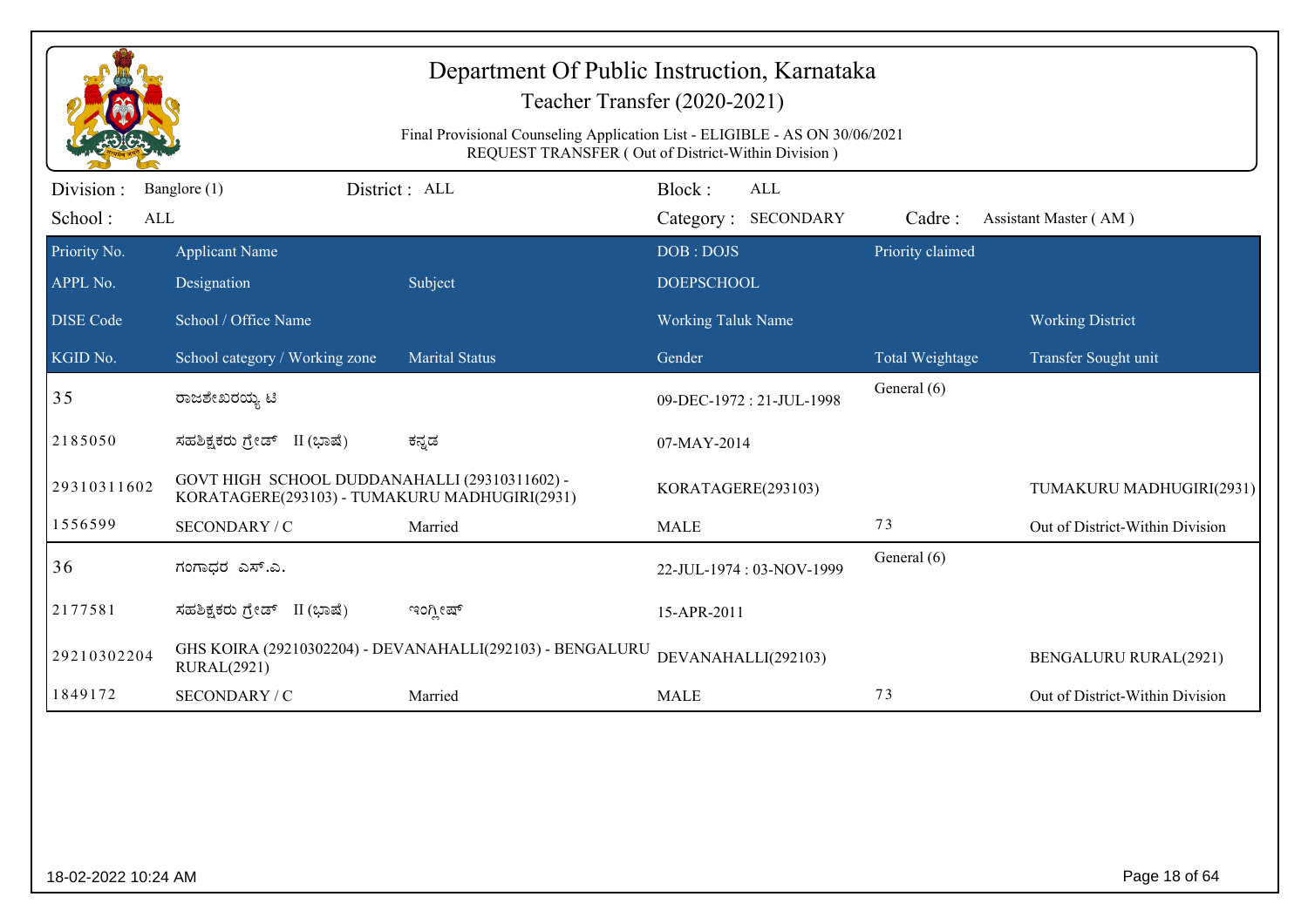| Department Of Public Instruction, Karnataka<br>Teacher Transfer (2020-2021)<br>Final Provisional Counseling Application List - ELIGIBLE - AS ON 30/06/2021<br>REQUEST TRANSFER (Out of District-Within Division) |                                                                                  |                                                          |                                |                            |                  |                                 |  |
|------------------------------------------------------------------------------------------------------------------------------------------------------------------------------------------------------------------|----------------------------------------------------------------------------------|----------------------------------------------------------|--------------------------------|----------------------------|------------------|---------------------------------|--|
| Division :<br>School:<br>ALL                                                                                                                                                                                     | Banglore (1)                                                                     | District : ALL                                           | Block:                         | ALL<br>Category: SECONDARY | Cadre:           | Assistant Master (AM)           |  |
| Priority No.<br>APPL No.                                                                                                                                                                                         | <b>Applicant Name</b><br>Designation                                             | Subject                                                  | DOB: DOJS<br><b>DOEPSCHOOL</b> |                            | Priority claimed |                                 |  |
| <b>DISE Code</b>                                                                                                                                                                                                 | School / Office Name                                                             |                                                          | <b>Working Taluk Name</b>      |                            |                  | <b>Working District</b>         |  |
| KGID No.                                                                                                                                                                                                         | School category / Working zone                                                   | <b>Marital Status</b>                                    | Gender                         |                            | Total Weightage  | Transfer Sought unit            |  |
| 37                                                                                                                                                                                                               | ರಾಜು ವಿ.ಡಿ                                                                       |                                                          |                                | 20-JUL-1972: 19-JUN-1991   | General (6)      |                                 |  |
| 2178780                                                                                                                                                                                                          | ಸಹಶಿಕ್ಷಕರು ಗ್ರೇಡ್ II (ಭಾಷೆ)                                                      | ಇಂಗ್ಲೀಷ್                                                 | 01-AUG-2014                    |                            |                  |                                 |  |
| 29200911906                                                                                                                                                                                                      | <b>U SOUTH(2920)</b>                                                             | GHS JAYANAGAR (29200911906) - SOUTH3(292009) - BENGALURU | SOUTH3(292009)                 |                            |                  | BENGALURU U SOUTH(2920)         |  |
| 1165172                                                                                                                                                                                                          | <b>SECONDARY / A</b>                                                             | Married                                                  | <b>MALE</b>                    |                            | 70               | Out of District-Within Division |  |
| 38                                                                                                                                                                                                               | ರಾಧಾಮಣಿ                                                                          |                                                          |                                | 09-MAR-1973: 29-NOV-2003   | General (6)      |                                 |  |
| 2182694                                                                                                                                                                                                          | ಸಹಶಿಕ್ಷಕರು ಗ್ರೇಡ್ II (ಜೀವ ವಿಜ್ಞಾನ) ಸಿಬಿಜಡ್_ಕನ್ನಡ                                 |                                                          | 29-NOV-2003                    |                            |                  |                                 |  |
| 29140511304                                                                                                                                                                                                      | GOVT P.U COLLEGE-SAVALANGA (29140511304) -<br>HONNALI(291405) - DAVANAGERE(2914) |                                                          | HONNALI(291405)                |                            |                  | DAVANAGERE(2914)                |  |
| 1948842                                                                                                                                                                                                          | SECONDARY / C                                                                    | Married                                                  | <b>FEMALE</b>                  |                            | 69               | Out of District-Within Division |  |
|                                                                                                                                                                                                                  |                                                                                  |                                                          |                                |                            |                  |                                 |  |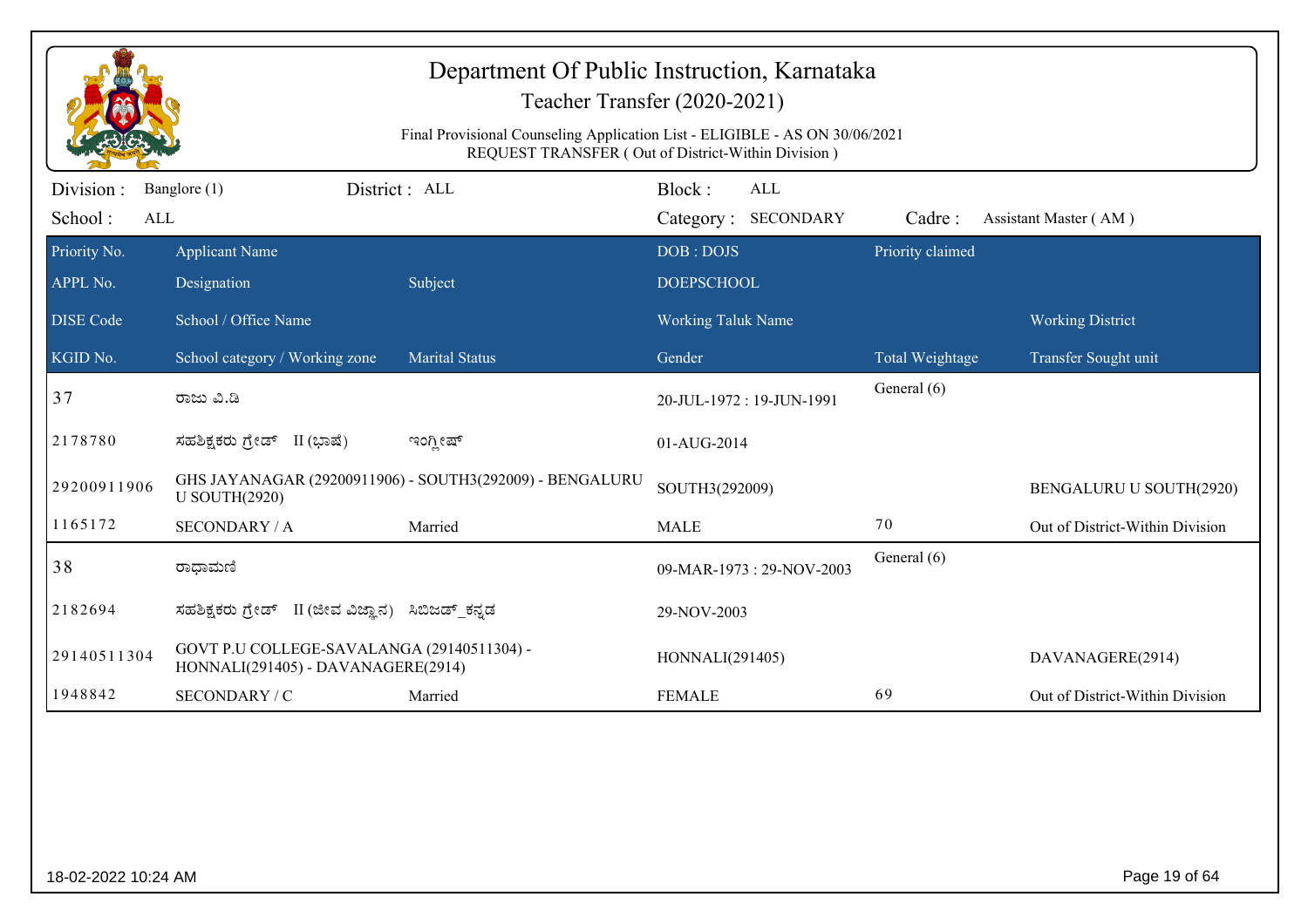|                             | Department Of Public Instruction, Karnataka<br>Teacher Transfer (2020-2021)<br>Final Provisional Counseling Application List - ELIGIBLE - AS ON 30/06/2021<br>REQUEST TRANSFER (Out of District-Within Division) |                       |                                             |                  |                                 |  |  |
|-----------------------------|------------------------------------------------------------------------------------------------------------------------------------------------------------------------------------------------------------------|-----------------------|---------------------------------------------|------------------|---------------------------------|--|--|
| Division:<br>School:<br>ALL | Banglore (1)                                                                                                                                                                                                     | District: ALL         | Block:<br><b>ALL</b><br>Category: SECONDARY | Cadre:           | Assistant Master (AM)           |  |  |
| Priority No.<br>APPL No.    | <b>Applicant Name</b><br>Designation                                                                                                                                                                             | Subject               | DOB: DOJS<br><b>DOEPSCHOOL</b>              | Priority claimed |                                 |  |  |
| <b>DISE Code</b>            | School / Office Name                                                                                                                                                                                             |                       | Working Taluk Name                          |                  | <b>Working District</b>         |  |  |
| KGID No.                    | School category / Working zone                                                                                                                                                                                   | <b>Marital Status</b> | Gender                                      | Total Weightage  | Transfer Sought unit            |  |  |
| 39                          | ಶಿವಮೂರ್ತಿ ಹೆಚ್.ಆರ್                                                                                                                                                                                               |                       | 01-MAY-1964: 17-SEP-1994                    | General (6)      |                                 |  |  |
| 2179395                     | ಸಹಶಿಕ್ಷಕರು ಗ್ರೇಡ್ II (ಭೌತವಿಜ್ಞಾನ)                                                                                                                                                                                | ಪಿಸಿಎಂ_ಕನ್ನಡ          | 29-JUN-2018                                 |                  |                                 |  |  |
| 29180208302                 | GHS COMPOSITE HONNASHETTYHALLI (29180208302) -<br>GUBBI(291802) - TUMAKURU(2918)                                                                                                                                 |                       | GUBBI(291802)                               |                  | TUMAKURU(2918)                  |  |  |
| 1261463                     | SECONDARY / C                                                                                                                                                                                                    | Married               | <b>MALE</b>                                 | 66               | Out of District-Within Division |  |  |
| 40                          | ಚಂದ್ರಕಲಾ ಹೆಚ್                                                                                                                                                                                                    |                       | 23-MAY-1975: 04-NOV-1998                    | General (6)      |                                 |  |  |
| 2183038                     | ಸಹಶಿಕ್ಷಕರು ಗ್ರೇಡ್   II (ಜೀವ ವಿಜ್ಞಾನ)                                                                                                                                                                             | ಸಿಬಿಜಡ್ ಕನ್ನಡ         | 22-NOV-2006                                 |                  |                                 |  |  |
| 29150518403                 | GHS KADEKAL (29150518403) - SHIMOGA(291505) -<br>SHIVAMOGGA(2915)                                                                                                                                                |                       | SHIMOGA(291505)                             |                  | SHIVAMOGGA(2915)                |  |  |
| 1683103                     | <b>SECONDARY / B</b>                                                                                                                                                                                             | Widow                 | <b>FEMALE</b>                               | 66               | Out of District-Within Division |  |  |
|                             |                                                                                                                                                                                                                  |                       |                                             |                  |                                 |  |  |
| 18-02-2022 10:24 AM         |                                                                                                                                                                                                                  |                       |                                             |                  | Page 20 of 64                   |  |  |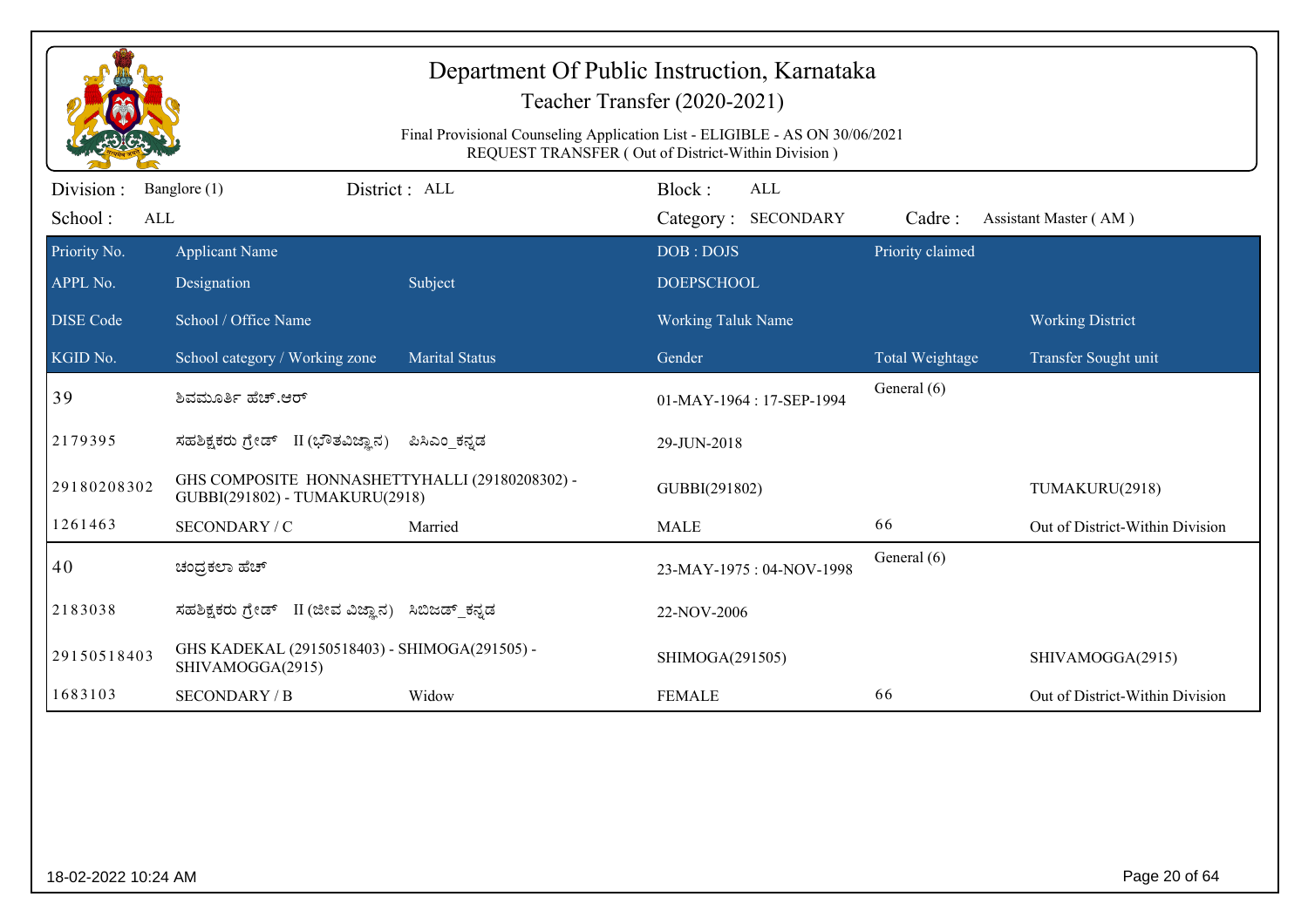|                              | Department Of Public Instruction, Karnataka<br>Teacher Transfer (2020-2021)<br>Final Provisional Counseling Application List - ELIGIBLE - AS ON 30/06/2021<br>REQUEST TRANSFER (Out of District-Within Division) |                                                       |                                                |                  |                                 |  |  |
|------------------------------|------------------------------------------------------------------------------------------------------------------------------------------------------------------------------------------------------------------|-------------------------------------------------------|------------------------------------------------|------------------|---------------------------------|--|--|
| Division:                    | Banglore (1)                                                                                                                                                                                                     | District: ALL                                         | Block:<br>ALL                                  |                  |                                 |  |  |
| School:<br>ALL               |                                                                                                                                                                                                                  |                                                       | Category: SECONDARY                            | Cadre:           | Assistant Master (AM)           |  |  |
| Priority No.                 | <b>Applicant Name</b>                                                                                                                                                                                            |                                                       | DOB: DOJS                                      | Priority claimed |                                 |  |  |
| APPL No.<br><b>DISE Code</b> | Designation<br>School / Office Name                                                                                                                                                                              | Subject                                               | <b>DOEPSCHOOL</b><br><b>Working Taluk Name</b> |                  | <b>Working District</b>         |  |  |
|                              |                                                                                                                                                                                                                  |                                                       |                                                |                  |                                 |  |  |
| KGID No.                     | School category / Working zone                                                                                                                                                                                   | <b>Marital Status</b>                                 | Gender                                         | Total Weightage  | Transfer Sought unit            |  |  |
| 41                           | ಲಕ್ಷ್ತಿ.ಎಂ.ವಿ.                                                                                                                                                                                                   |                                                       | 01-JUL-1977: 13-FEB-2004                       | General (6)      |                                 |  |  |
| 2182696                      | ಸಹಶಿಕ್ಷಕರು ಗ್ರೇಡ್ II (ಜೀವ ವಿಜ್ಞಾನ) ಸಿಬಿಜಡ್ ಕನ್ನಡ                                                                                                                                                                 |                                                       | 13-FEB-2004                                    |                  |                                 |  |  |
| 29291103208                  | KARNATAKA PUBLIC SCHOOLS GHS BASETTIHALLI                                                                                                                                                                        | (29291103208) - SIDLAGHATTA(292911) - CHIKKABALLAPURA | SIDLAGHATTA(292911)                            |                  | CHIKKABALLAPURA(2929)           |  |  |
| 1954709                      | SECONDARY / C                                                                                                                                                                                                    | Divorcee                                              | <b>FEMALE</b>                                  | 65               | Out of District-Within Division |  |  |
| 42                           | ಕೃಷ್ಣಪ್ಪ ಜಿ ಕೆ                                                                                                                                                                                                   |                                                       | 03-APR-1977: 17-FEB-2004                       | General (6)      |                                 |  |  |
| 2177871                      | ಸಹಶಿಕ್ಷಕರು ಗ್ರೇಡ್ II (ಭೌತವಿಜ್ಞಾನ)                                                                                                                                                                                | ಪಿಸಿಎಂ ಕನ್ನಡ                                          | 03-AUG-2006                                    |                  |                                 |  |  |
| 29310415003                  | GHS DABBEGATTA (29310415003) - MADHUGIRI(293104) -<br>TUMAKURU MADHUGIRI(2931)                                                                                                                                   |                                                       | MADHUGIRI(293104)                              |                  | TUMAKURU MADHUGIRI(2931)        |  |  |
| 1965440                      | SECONDARY / C                                                                                                                                                                                                    | Married                                               | <b>MALE</b>                                    | 63               | Out of District-Within Division |  |  |
|                              |                                                                                                                                                                                                                  |                                                       |                                                |                  |                                 |  |  |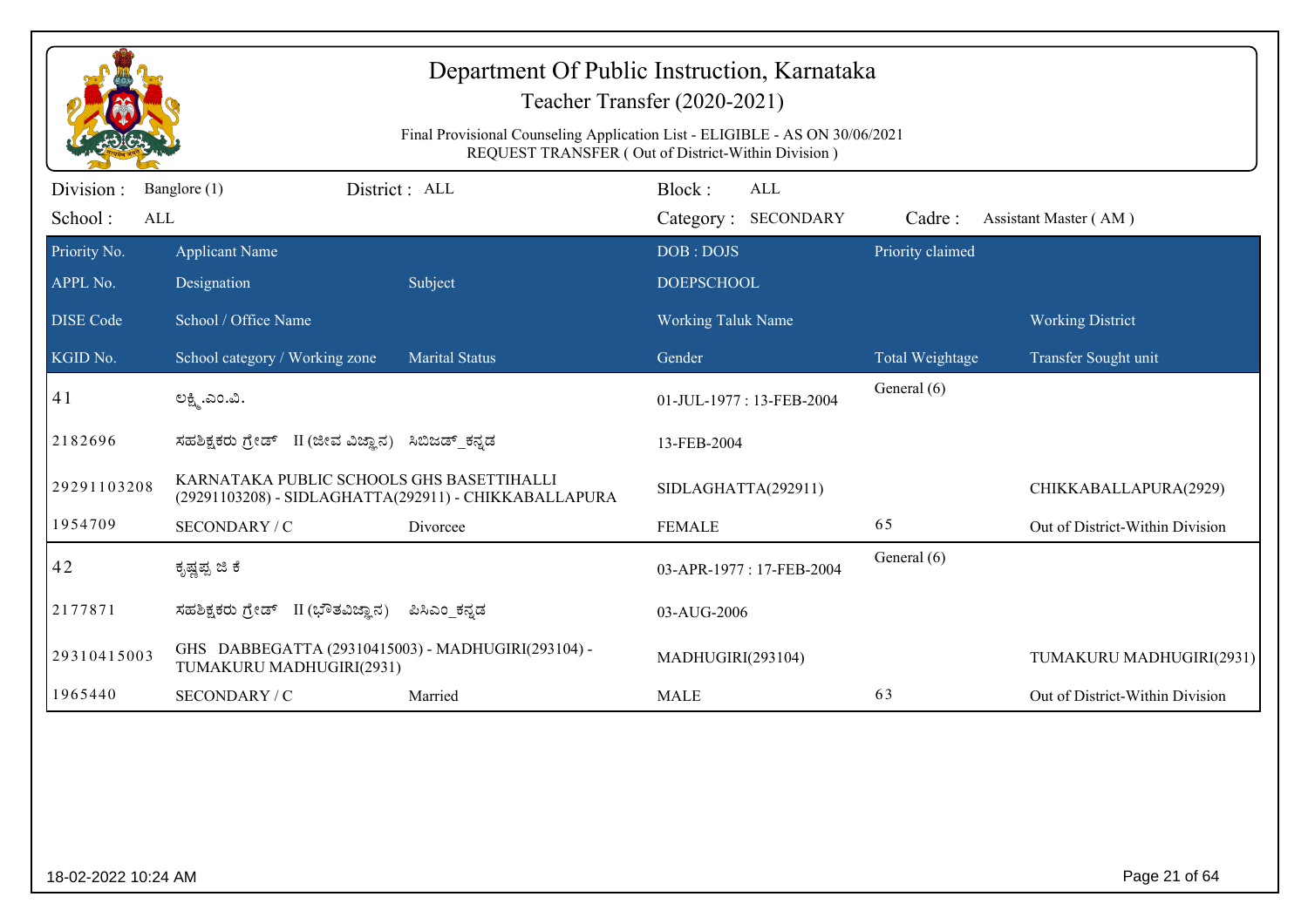|                             | Department Of Public Instruction, Karnataka<br>Teacher Transfer (2020-2021)<br>Final Provisional Counseling Application List - ELIGIBLE - AS ON 30/06/2021<br>REQUEST TRANSFER (Out of District-Within Division) |                       |                                      |                  |                                 |  |  |
|-----------------------------|------------------------------------------------------------------------------------------------------------------------------------------------------------------------------------------------------------------|-----------------------|--------------------------------------|------------------|---------------------------------|--|--|
| Division:<br>School:<br>ALL | Banglore (1)                                                                                                                                                                                                     | District: ALL         | Block:<br>ALL<br>Category: SECONDARY | Cadre:           | Assistant Master (AM)           |  |  |
| Priority No.<br>APPL No.    | <b>Applicant Name</b><br>Designation                                                                                                                                                                             | Subject               | DOB: DOJS<br><b>DOEPSCHOOL</b>       | Priority claimed |                                 |  |  |
| <b>DISE Code</b>            | School / Office Name                                                                                                                                                                                             |                       | <b>Working Taluk Name</b>            |                  | <b>Working District</b>         |  |  |
| KGID No.                    | School category / Working zone                                                                                                                                                                                   | <b>Marital Status</b> | Gender                               | Total Weightage  | Transfer Sought unit            |  |  |
| 43                          | ನಾಗರಾಜ                                                                                                                                                                                                           |                       | 20-NOV-1975: 29-NOV-1996             | General (6)      |                                 |  |  |
| 2182836                     | ಸಹಶಿಕ್ಷಕರು ಗ್ರೇಡ್ II (ಭಾಷೆ)                                                                                                                                                                                      | ಇಂಗ್ಲೀಷ್              | 29-JUN-2011                          |                  |                                 |  |  |
| 29181013703                 | GGJC KUNIGAL TOWN (29181013703) - KUNIGAL(291810) -<br>TUMAKURU(2918)                                                                                                                                            |                       | KUNIGAL(291810)                      |                  | TUMAKURU(2918)                  |  |  |
| 1351304                     | <b>SECONDARY / A</b>                                                                                                                                                                                             | Married               | <b>MALE</b>                          | 62               | Out of District-Within Division |  |  |
| 44                          | ಪುಷ್ಪಾವತಿ .ಹೆಚ್.ಎಸ್.                                                                                                                                                                                             |                       | 23-MAR-1972: 08-JUN-2005             | General (6)      |                                 |  |  |
| 2182778                     | ಪ್ರೌಢಶಾಲಾ ಸಹ ಶಿಕ್ಷಕರು ಗ್ರೇಡ್ 2                                                                                                                                                                                   | ವಿಜ್ಞಾನ_ಕನ್ನಡ         | 08-JUN-2005                          |                  |                                 |  |  |
| 29310305801                 | GHPS ARASAPURA (29310305801) - KORATAGERE(293103) -<br>TUMAKURU MADHUGIRI(2931)                                                                                                                                  |                       | KORATAGERE(293103)                   |                  | TUMAKURU MADHUGIRI(2931)        |  |  |
| 1959548                     | SECONDARY / C                                                                                                                                                                                                    | Married               | <b>FEMALE</b>                        | 61               | Out of District-Within Division |  |  |
|                             |                                                                                                                                                                                                                  |                       |                                      |                  |                                 |  |  |
| 18-02-2022 10:24 AM         |                                                                                                                                                                                                                  |                       |                                      |                  | Page 22 of 64                   |  |  |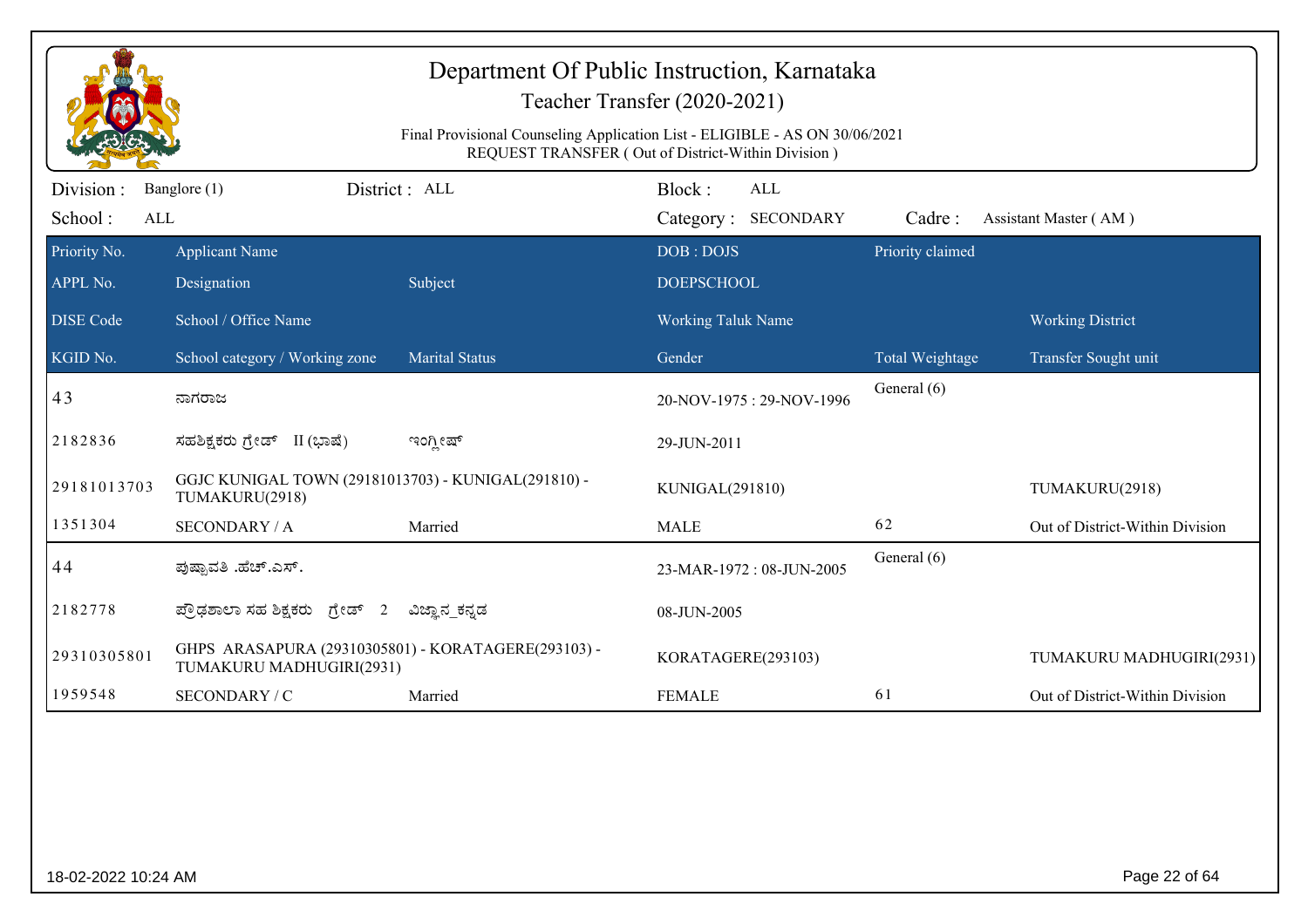|                          | Department Of Public Instruction, Karnataka<br>Teacher Transfer (2020-2021)<br>Final Provisional Counseling Application List - ELIGIBLE - AS ON 30/06/2021<br>REQUEST TRANSFER (Out of District-Within Division) |                       |                                |                  |                                 |  |  |  |
|--------------------------|------------------------------------------------------------------------------------------------------------------------------------------------------------------------------------------------------------------|-----------------------|--------------------------------|------------------|---------------------------------|--|--|--|
| Division:                | Banglore (1)                                                                                                                                                                                                     | District: ALL         | Block:<br>ALL                  |                  |                                 |  |  |  |
| School:<br>ALL           |                                                                                                                                                                                                                  |                       | Category: SECONDARY            | Cadre:           | Assistant Master (AM)           |  |  |  |
| Priority No.<br>APPL No. | <b>Applicant Name</b><br>Designation                                                                                                                                                                             | Subject               | DOB: DOJS<br><b>DOEPSCHOOL</b> | Priority claimed |                                 |  |  |  |
| <b>DISE</b> Code         | School / Office Name                                                                                                                                                                                             |                       | <b>Working Taluk Name</b>      |                  | <b>Working District</b>         |  |  |  |
| KGID No.                 | School category / Working zone                                                                                                                                                                                   | <b>Marital Status</b> | Gender                         | Total Weightage  | Transfer Sought unit            |  |  |  |
| 45                       | ರೇಣುಕರಾಜ್ ಜಿ.ಹೆಚ್                                                                                                                                                                                                |                       | 06-JUN-1977: 26-DEC-2005       | General (6)      |                                 |  |  |  |
| 2176117                  | ಸಹಶಿಕ್ಷಕರು ಗ್ರೇಡ್ II (ಜೀವ ವಿಜ್ಞಾನ)                                                                                                                                                                               | ಸಿಬಿಜಡ್ ಕನ್ನಡ         | 26-DEC-2005                    |                  |                                 |  |  |  |
| 29310507206              | GHS ARASIKERE (29310507206) - PAVAGADA(293105) -<br>TUMAKURU MADHUGIRI(2931)                                                                                                                                     |                       | PAVAGADA(293105)               |                  | TUMAKURU MADHUGIRI(2931)        |  |  |  |
| 1959813                  | SECONDARY / C                                                                                                                                                                                                    | Married               | <b>MALE</b>                    | 61               | Out of District-Within Division |  |  |  |
| 46                       | ಯೋಗನರಸಿಂಹ ಮೂರ್ತಿ ಬಿ ಎನ್                                                                                                                                                                                          |                       | 19-OCT-1966: 10-NOV-1994       | General (6)      |                                 |  |  |  |
| 2181917                  | ಸಹಶಿಕ್ಷಕರು ಗ್ರೇಡ್ II (ಭೌತವಿಜ್ಞಾನ)                                                                                                                                                                                | ಪಿಸಿಎಂ ಕನ್ನಡ          | 31-AUG-2015                    |                  |                                 |  |  |  |
| 29210215206              | G HS BHASHETTIHALLI (29210215206) -<br>DODDABALLAPURA(292102) - BENGALURU RURAL(2921)                                                                                                                            |                       | DODDABALLAPURA(292102)         |                  | <b>BENGALURU RURAL(2921)</b>    |  |  |  |
| 1279684                  | <b>SECONDARY / B</b>                                                                                                                                                                                             | Married               | <b>MALE</b>                    | 60               | Out of District-Within Division |  |  |  |
|                          |                                                                                                                                                                                                                  |                       |                                |                  |                                 |  |  |  |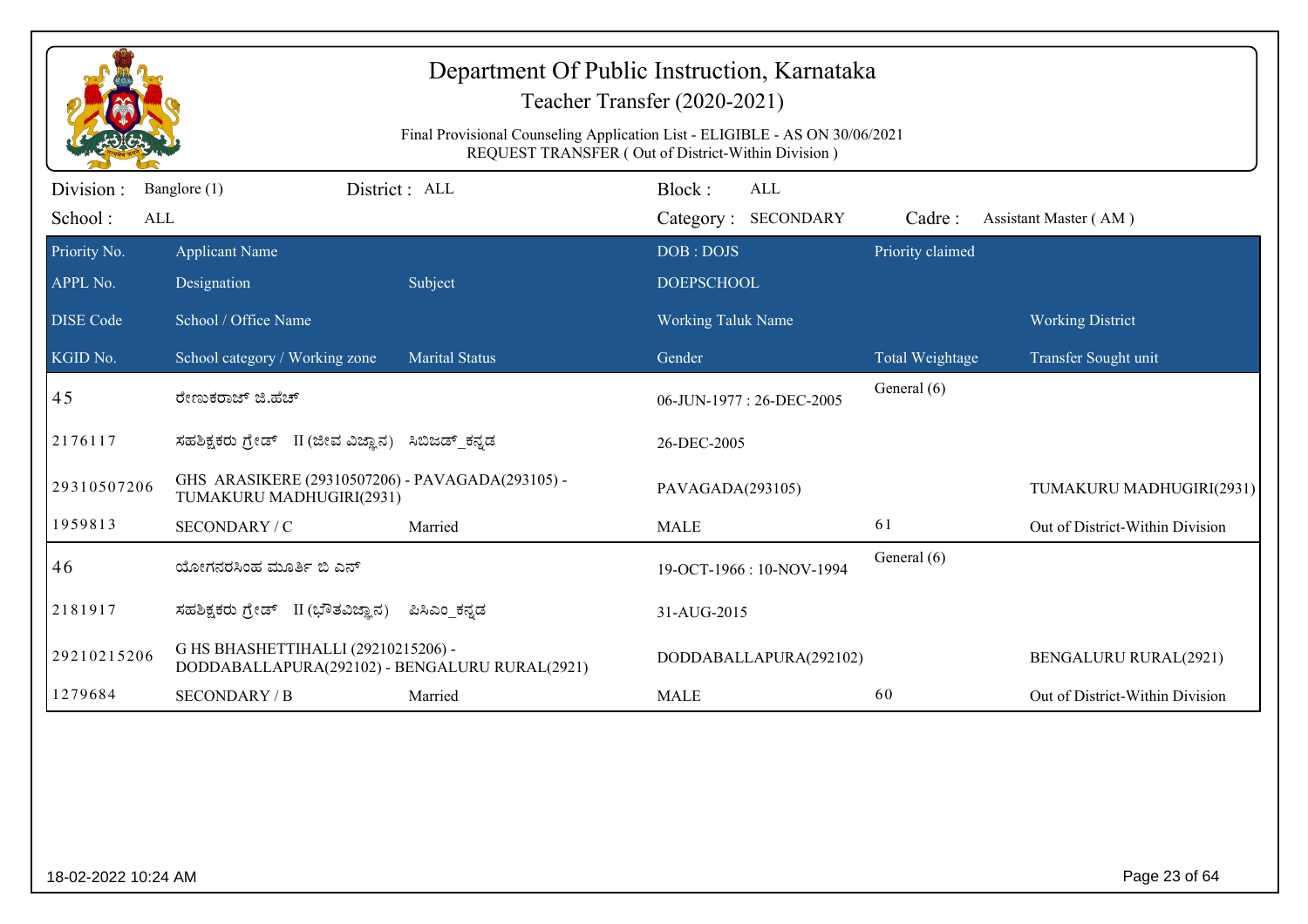|                             | Department Of Public Instruction, Karnataka<br>Teacher Transfer (2020-2021)<br>Final Provisional Counseling Application List - ELIGIBLE - AS ON 30/06/2021<br>REQUEST TRANSFER (Out of District-Within Division) |                                                         |                                             |                  |                                 |  |  |
|-----------------------------|------------------------------------------------------------------------------------------------------------------------------------------------------------------------------------------------------------------|---------------------------------------------------------|---------------------------------------------|------------------|---------------------------------|--|--|
| Division:<br>School:<br>ALL | Banglore (1)                                                                                                                                                                                                     | District : ALL                                          | Block:<br><b>ALL</b><br>Category: SECONDARY | Cadre:           | Assistant Master (AM)           |  |  |
| Priority No.<br>APPL No.    | <b>Applicant Name</b><br>Designation                                                                                                                                                                             | Subject                                                 | DOB: DOJS<br><b>DOEPSCHOOL</b>              | Priority claimed |                                 |  |  |
| <b>DISE Code</b>            | School / Office Name                                                                                                                                                                                             |                                                         | <b>Working Taluk Name</b>                   |                  | <b>Working District</b>         |  |  |
| KGID No.                    | School category / Working zone                                                                                                                                                                                   | <b>Marital Status</b>                                   | Gender                                      | Total Weightage  | Transfer Sought unit            |  |  |
| 47                          | ವಿದ್ಯಾ ಕುಂಚನೂರ                                                                                                                                                                                                   |                                                         | 28-JUN-1975: 24-JUN-2002                    | General (6)      |                                 |  |  |
| 2178240                     | ಸಹಶಿಕ್ಷಕರು ಗ್ರೇಡ್ II (ಭೌತವಿಜ್ಞಾನ)                                                                                                                                                                                | ಪಿಸಿಎಂ ಕನ್ನಡ                                            | 01-NOV-2016                                 |                  |                                 |  |  |
| 29180102904                 | TUMAKURU(2918)                                                                                                                                                                                                   | GHS YALANADU (29180102904) - CHIKNAYAKANHALLI(291801) - | CHIKNAYAKANHALLI(291801)                    |                  | TUMAKURU(2918)                  |  |  |
| 1854056                     | SECONDARY / C                                                                                                                                                                                                    | Divorcee                                                | <b>FEMALE</b>                               | 59               | Out of District-Within Division |  |  |
| 48                          | ಭಾರತಿ ಎಂ                                                                                                                                                                                                         |                                                         | 10-MAY-1979: 28-JAN-2004                    | General (6)      |                                 |  |  |
| 2185500                     | ಸಹಶಿಕ್ಷಕರು ಗ್ರೇಡ್ II (ಕಲಾ)                                                                                                                                                                                       | ಕಲ್_ಕನ್ನಡ                                               | 18-JUN-2011                                 |                  |                                 |  |  |
| 29140115404                 | GHS - MAVINAKATTE (29140115404) - CHANNAGIRI(291401) -<br>DAVANAGERE(2914)                                                                                                                                       |                                                         | CHANNAGIRI(291401)                          |                  | DAVANAGERE(2914)                |  |  |
| 1953559                     | SECONDARY / C                                                                                                                                                                                                    | Married                                                 | <b>FEMALE</b>                               | 58               | Out of District-Within Division |  |  |
|                             |                                                                                                                                                                                                                  |                                                         |                                             |                  |                                 |  |  |
| 18-02-2022 10:24 AM         |                                                                                                                                                                                                                  |                                                         |                                             |                  | Page 24 of 64                   |  |  |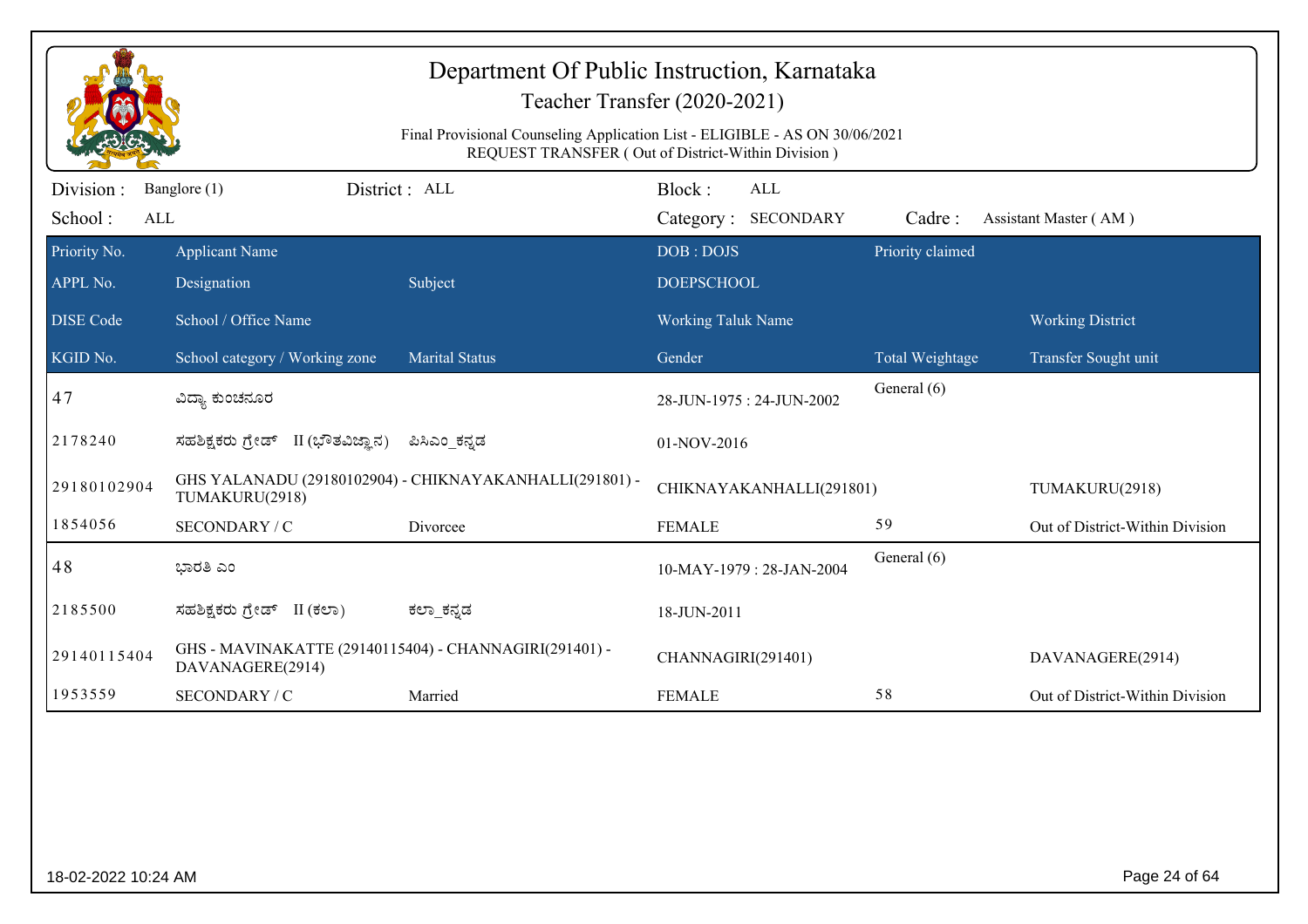|                             |                                                                    | Department Of Public Instruction, Karnataka<br>Final Provisional Counseling Application List - ELIGIBLE - AS ON 30/06/2021<br>REQUEST TRANSFER (Out of District-Within Division) | Teacher Transfer (2020-2021)                |                  |                                 |
|-----------------------------|--------------------------------------------------------------------|----------------------------------------------------------------------------------------------------------------------------------------------------------------------------------|---------------------------------------------|------------------|---------------------------------|
| Division:<br>School:<br>ALL | District: ALL<br>Banglore (1)                                      |                                                                                                                                                                                  | Block:<br><b>ALL</b><br>Category: SECONDARY | Cadre:           | Assistant Master (AM)           |
| Priority No.<br>APPL No.    | <b>Applicant Name</b><br>Designation                               | Subject                                                                                                                                                                          | DOB: DOJS<br><b>DOEPSCHOOL</b>              | Priority claimed |                                 |
| <b>DISE</b> Code            | School / Office Name                                               |                                                                                                                                                                                  | <b>Working Taluk Name</b>                   |                  | <b>Working District</b>         |
| KGID No.                    | School category / Working zone                                     | <b>Marital Status</b>                                                                                                                                                            | Gender                                      | Total Weightage  | Transfer Sought unit            |
| 49                          | ವಿನುತ ಜೆ ಕೆ                                                        |                                                                                                                                                                                  | 03-MAY-1976: 31-JAN-2004                    | General (6)      |                                 |
| 2176214                     | ಸಹಶಿಕ್ಷಕರು ಗ್ರೇಡ್ II (ಜೀವ ವಿಜ್ಞಾನ) ಸಿಬಿಜಡ್_ಕನ್ನಡ                   |                                                                                                                                                                                  | 28-JUN-2012                                 |                  |                                 |
| 29190223102                 | KOLAR(2919)                                                        | GHS S MADAMANGALA (29190223102) - BANGARAPETE(291902) -                                                                                                                          | BANGARAPETE(291902)                         |                  | KOLAR(2919)                     |
| 1953949                     | SECONDARY / C                                                      | Married                                                                                                                                                                          | <b>FEMALE</b>                               | 57               | Out of District-Within Division |
| 50                          | ಶ್ರೀದೇವಿ ಎಸ್                                                       |                                                                                                                                                                                  | 25-APR-1978: 25-FEB-2004                    | General (6)      |                                 |
| 2181367                     | ಸಹಶಿಕ್ಷಕರು ಗ್ರೇಡ್ II (ಭಾಷೆ)                                        | ಇಂಗ್ಲೀಷ್                                                                                                                                                                         | 06-DEC-2007                                 |                  |                                 |
| 29320520304                 | G HS MADABALU (29320520304) - MAGADI(293205) -<br>RAMANAGARA(2932) |                                                                                                                                                                                  | MAGADI(293205)                              |                  | RAMANAGARA(2932)                |
| 1953727                     | SECONDARY / C                                                      | Married                                                                                                                                                                          | <b>FEMALE</b>                               | 57               | Out of District-Within Division |
|                             |                                                                    |                                                                                                                                                                                  |                                             |                  |                                 |
| 18-02-2022 10:24 AM         |                                                                    |                                                                                                                                                                                  |                                             |                  | Page 25 of 64                   |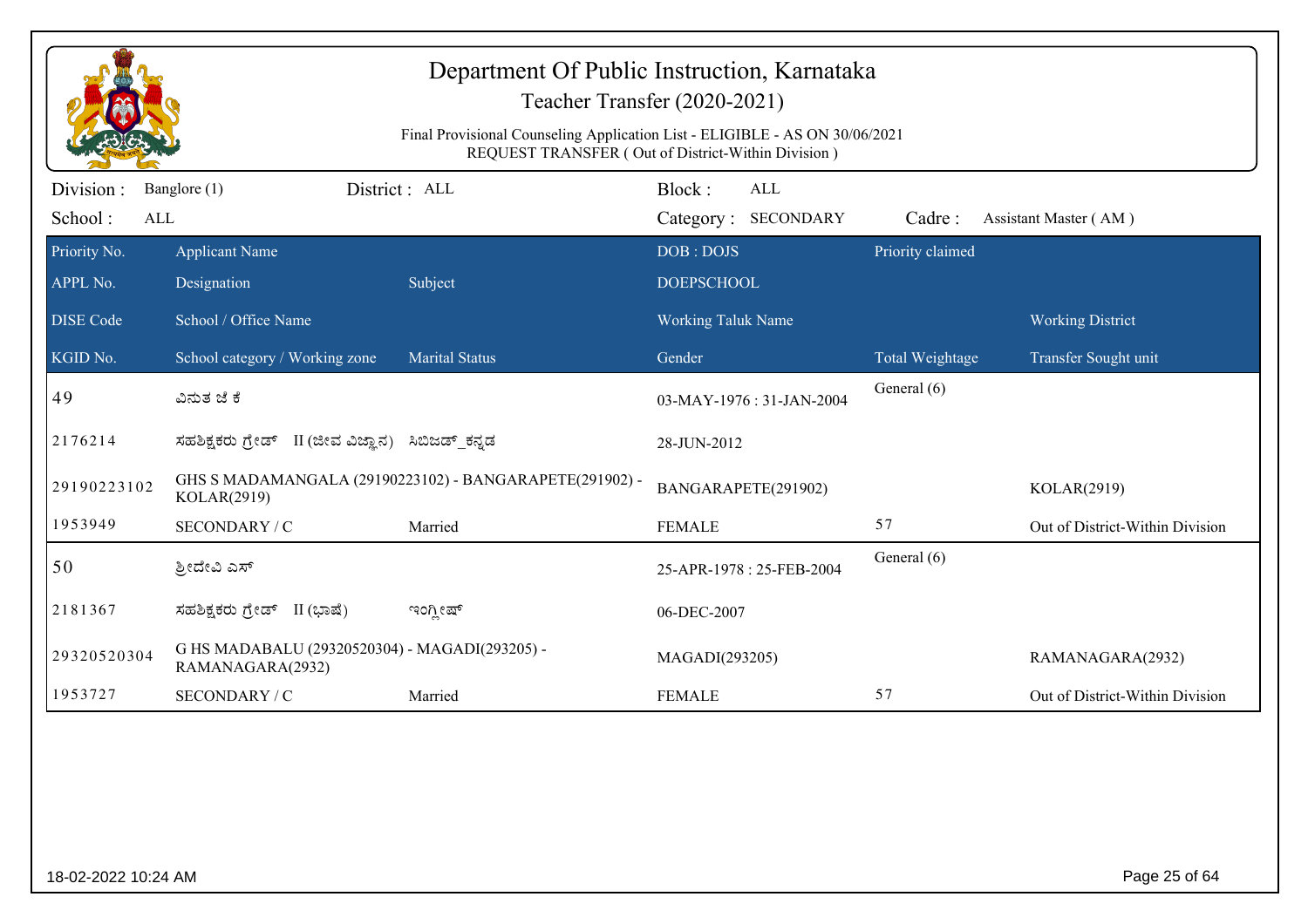|                              |                                                                                           | Department Of Public Instruction, Karnataka<br>Final Provisional Counseling Application List - ELIGIBLE - AS ON 30/06/2021 | Teacher Transfer (2020-2021)<br>REQUEST TRANSFER (Out of District-Within Division) |                  |                                 |
|------------------------------|-------------------------------------------------------------------------------------------|----------------------------------------------------------------------------------------------------------------------------|------------------------------------------------------------------------------------|------------------|---------------------------------|
| Division :<br>School:<br>ALL | Banglore (1)                                                                              | District: ALL                                                                                                              | Block:<br><b>ALL</b><br>Category: SECONDARY                                        | Cadre:           | Assistant Master (AM)           |
| Priority No.<br>APPL No.     | <b>Applicant Name</b><br>Designation                                                      | Subject                                                                                                                    | DOB: DOJS<br><b>DOEPSCHOOL</b>                                                     | Priority claimed |                                 |
| <b>DISE</b> Code             | School / Office Name                                                                      |                                                                                                                            | <b>Working Taluk Name</b>                                                          |                  | <b>Working District</b>         |
| KGID No.                     | School category / Working zone                                                            | <b>Marital Status</b>                                                                                                      | Gender                                                                             | Total Weightage  | Transfer Sought unit            |
| 51                           | ಎಂ ಎನ್ ರಾಜು                                                                               |                                                                                                                            | 23-AUG-1976: 02-JUN-2005                                                           | General (6)      |                                 |
| 2184673                      | ಪ್ರೌಢಶಾಲಾ ಸಹ ಶಿಕ್ಷಕರು ಗ್ರೇಡ್ 2                                                            | ವಿಜ್ಞಾನ_ಕನ್ನಡ                                                                                                              | 13-SEP-2013                                                                        |                  |                                 |
| 29320707201                  | RAMANAGARA(2932)                                                                          | G HPS SENABANAHALLI (29320707201) - CHANNAPATNA(293207) -                                                                  | CHANNAPATNA(293207)                                                                |                  | RAMANAGARA(2932)                |
| 1936722                      | SECONDARY / C                                                                             | Married                                                                                                                    | <b>MALE</b>                                                                        | 53               | Out of District-Within Division |
| 52                           | ಸಯೀದಾ ಖಾನಂ ಎಂ                                                                             |                                                                                                                            | 05-JAN-1978: 06-JUL-2007                                                           | General (6)      |                                 |
| 2178773                      | ಸಹಶಿಕ್ಷಕರು ಗ್ರೇಡ್ II (ಭಾಷೆ)                                                               | ಇಂಗ್ಲೀಷ್                                                                                                                   | 06-JUL-2007                                                                        |                  |                                 |
| 29290320903                  | GHS REDDYGOLLAVARAHALLI (29290320903) -<br>CHIKKABALLAPUR(292903) - CHIKKABALLAPURA(2929) |                                                                                                                            | CHIKKABALLAPUR(292903)                                                             |                  | CHIKKABALLAPURA(2929)           |
| 2360399                      | SECONDARY / C                                                                             | Married                                                                                                                    | <b>FEMALE</b>                                                                      | 53               | Out of District-Within Division |
|                              |                                                                                           |                                                                                                                            |                                                                                    |                  |                                 |
| 18-02-2022 10:24 AM          |                                                                                           |                                                                                                                            |                                                                                    |                  | Page 26 of 64                   |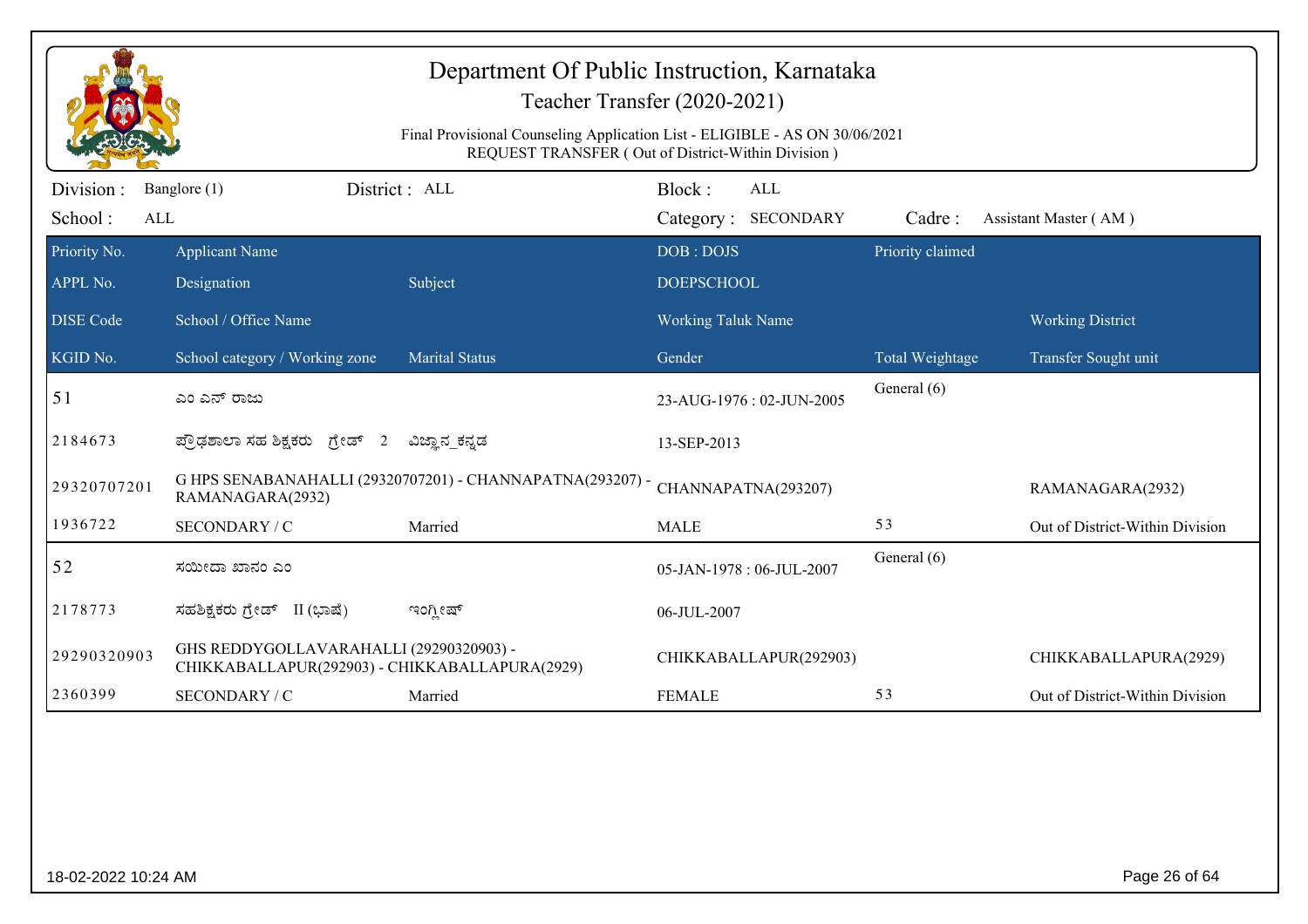| Department Of Public Instruction, Karnataka<br>Teacher Transfer (2020-2021)<br>Final Provisional Counseling Application List - ELIGIBLE - AS ON 30/06/2021<br>REQUEST TRANSFER (Out of District-Within Division) |                                                                                                |                       |                                                |                        |                                 |  |  |
|------------------------------------------------------------------------------------------------------------------------------------------------------------------------------------------------------------------|------------------------------------------------------------------------------------------------|-----------------------|------------------------------------------------|------------------------|---------------------------------|--|--|
| Division :                                                                                                                                                                                                       | Banglore (1)                                                                                   | District : ALL        | Block:<br><b>ALL</b>                           |                        |                                 |  |  |
| School:<br>ALL                                                                                                                                                                                                   |                                                                                                |                       | Category: SECONDARY                            | Cadre:                 | Assistant Master (AM)           |  |  |
| Priority No.<br>APPL No.                                                                                                                                                                                         | <b>Applicant Name</b>                                                                          |                       | DOB: DOJS                                      | Priority claimed       |                                 |  |  |
| <b>DISE</b> Code                                                                                                                                                                                                 | Designation<br>School / Office Name                                                            | Subject               | <b>DOEPSCHOOL</b><br><b>Working Taluk Name</b> |                        | <b>Working District</b>         |  |  |
| KGID No.                                                                                                                                                                                                         | School category / Working zone                                                                 | <b>Marital Status</b> | Gender                                         | <b>Total Weightage</b> | Transfer Sought unit            |  |  |
| 53                                                                                                                                                                                                               | ಶಿವಕುಮಾರ.ಎಸ್                                                                                   |                       | 10-JUN-1978: 27-JAN-2006                       | General (6)            |                                 |  |  |
| 2176804                                                                                                                                                                                                          | ಸಹಶಿಕ್ಷಕರು ಗ್ರೇಡ್ II (ಭಾಷೆ)                                                                    | ಕನ್ನಡ                 | 20-JUL-2010                                    |                        |                                 |  |  |
| 29140613802                                                                                                                                                                                                      | GHS - THORANAGATTE (29140613802) - JAGALUR(291406) -<br>DAVANAGERE(2914)                       |                       | JAGALUR(291406)                                |                        | DAVANAGERE(2914)                |  |  |
| 1797079                                                                                                                                                                                                          | SECONDARY / C                                                                                  | Married               | <b>MALE</b>                                    | 53                     | Out of District-Within Division |  |  |
| 54                                                                                                                                                                                                               | ಸುಜಾತ ಎಸ್ ಮಹಾಲಿಂಗಪೂರ                                                                           |                       | 11-JUN-1980: 27-APR-2007                       | General (6)            |                                 |  |  |
| 2185284                                                                                                                                                                                                          | ಸಹಶಿಕ್ಷಕರು ಗ್ರೇಡ್ II (ಜೀವ ವಿಜ್ಞಾನ) ಸಿಬಿಜಡ್_ಕನ್ನಡ                                               |                       | 27-APR-2007                                    |                        |                                 |  |  |
| 29310311602                                                                                                                                                                                                      | GOVT HIGH SCHOOL DUDDANAHALLI (29310311602) -<br>KORATAGERE(293103) - TUMAKURU MADHUGIRI(2931) |                       | KORATAGERE(293103)                             |                        | TUMAKURU MADHUGIRI(2931)        |  |  |
| 2380948                                                                                                                                                                                                          | SECONDARY / C                                                                                  | Married               | <b>FEMALE</b>                                  | 53                     | Out of District-Within Division |  |  |
|                                                                                                                                                                                                                  |                                                                                                |                       |                                                |                        |                                 |  |  |

18-02-2022 10:24 AM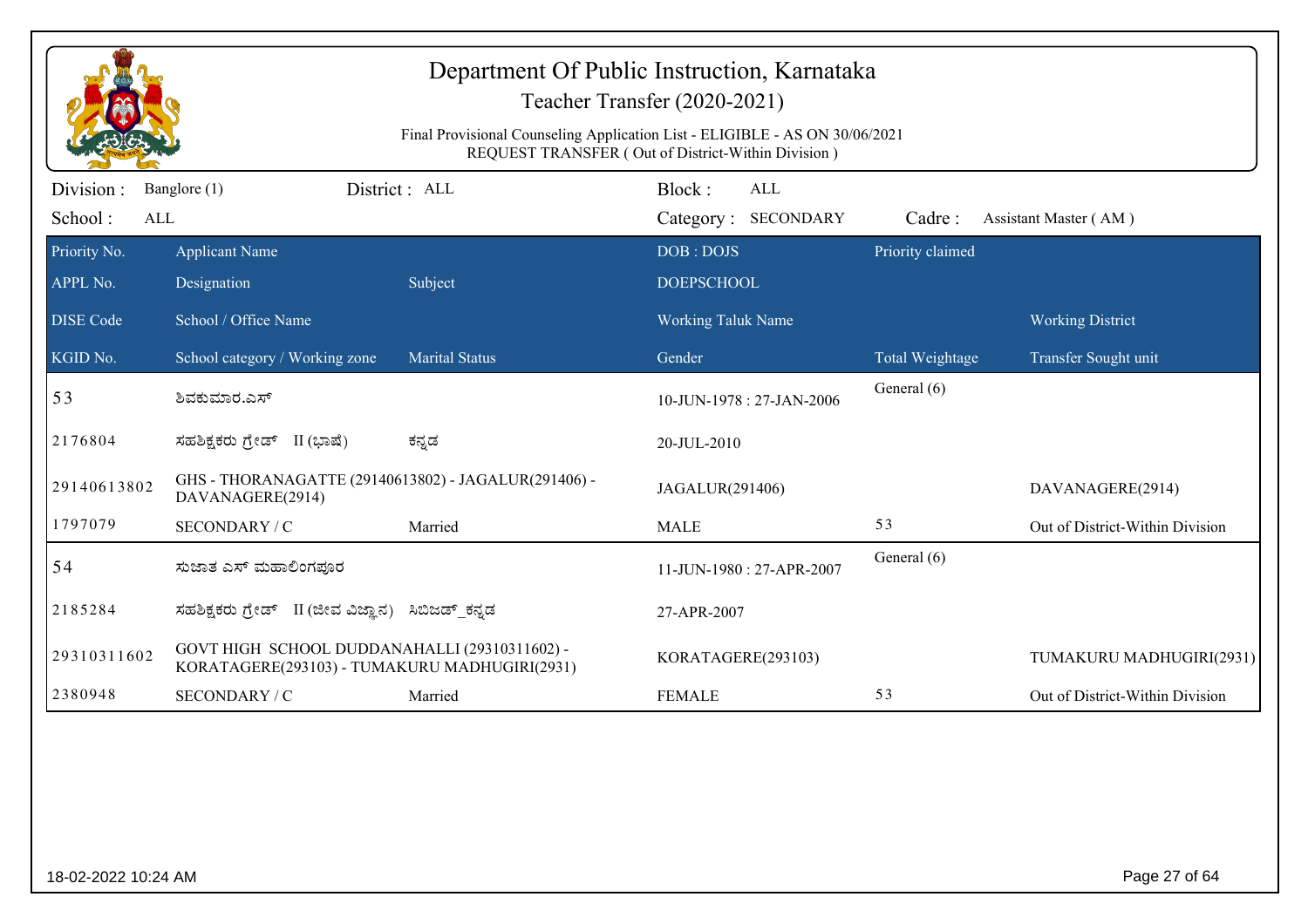| Final Provisional Counseling Application List - ELIGIBLE - AS ON 30/06/2021<br>REQUEST TRANSFER (Out of District-Within Division)<br>Division:<br>District: ALL<br>Block:<br>Banglore (1)<br><b>ALL</b><br>School:<br>Category: SECONDARY<br>ALL<br>Cadre:<br>Assistant Master (AM)<br>Priority claimed<br>Priority No.<br><b>Applicant Name</b><br>DOB: DOJS<br>APPL No.<br>Designation<br>Subject<br><b>DOEPSCHOOL</b><br>School / Office Name<br><b>DISE Code</b><br><b>Working Taluk Name</b><br><b>Working District</b><br>KGID No.<br>School category / Working zone<br><b>Marital Status</b><br>Gender<br>Total Weightage<br>Transfer Sought unit<br>General (6)<br>55<br>ಗೋಪಿ ಜಿ<br>13-MAY-1977: 03-NOV-1998<br>2175994<br>ಸಹಶಿಕ್ಷಕರು ಗ್ರೇಡ್ II (ಭಾಷೆ)<br>ಹಿಂದಿ<br>26-NOV-2007<br>GGHS KOTE (29290524001) - GOWRIBIDANUR(292905) -<br>29290524001<br>GOWRIBIDANUR(292905)<br>CHIKKABALLAPURA(2929)<br>1722386<br>52<br><b>SECONDARY / A</b><br>Married<br><b>MALE</b><br>General (6)<br>ಪ್ರಿ∏ೕತಿ ಕೆ<br>56<br>06-APR-1984: 05-MAY-2007<br>2181954<br>ಸಹಶಿಕ್ಷಕರು ಗ್ರೇಡ್ II (ಭೌತವಿಜ್ಞಾನ)<br>ಪಿಸಿಎಂ ಕನ್ನಡ<br>15-JUN-2009<br>GHS YELEKADAKALU (29181004502) - KUNIGAL(291810) - |             |  |  | Department Of Public Instruction, Karnataka<br>Teacher Transfer (2020-2021) |  |                                 |  |  |
|------------------------------------------------------------------------------------------------------------------------------------------------------------------------------------------------------------------------------------------------------------------------------------------------------------------------------------------------------------------------------------------------------------------------------------------------------------------------------------------------------------------------------------------------------------------------------------------------------------------------------------------------------------------------------------------------------------------------------------------------------------------------------------------------------------------------------------------------------------------------------------------------------------------------------------------------------------------------------------------------------------------------------------------------------------------------------------------------------------------------------------------------------------------------------------|-------------|--|--|-----------------------------------------------------------------------------|--|---------------------------------|--|--|
|                                                                                                                                                                                                                                                                                                                                                                                                                                                                                                                                                                                                                                                                                                                                                                                                                                                                                                                                                                                                                                                                                                                                                                                    |             |  |  |                                                                             |  |                                 |  |  |
|                                                                                                                                                                                                                                                                                                                                                                                                                                                                                                                                                                                                                                                                                                                                                                                                                                                                                                                                                                                                                                                                                                                                                                                    |             |  |  |                                                                             |  |                                 |  |  |
|                                                                                                                                                                                                                                                                                                                                                                                                                                                                                                                                                                                                                                                                                                                                                                                                                                                                                                                                                                                                                                                                                                                                                                                    |             |  |  |                                                                             |  |                                 |  |  |
|                                                                                                                                                                                                                                                                                                                                                                                                                                                                                                                                                                                                                                                                                                                                                                                                                                                                                                                                                                                                                                                                                                                                                                                    |             |  |  |                                                                             |  |                                 |  |  |
|                                                                                                                                                                                                                                                                                                                                                                                                                                                                                                                                                                                                                                                                                                                                                                                                                                                                                                                                                                                                                                                                                                                                                                                    |             |  |  |                                                                             |  |                                 |  |  |
|                                                                                                                                                                                                                                                                                                                                                                                                                                                                                                                                                                                                                                                                                                                                                                                                                                                                                                                                                                                                                                                                                                                                                                                    |             |  |  |                                                                             |  |                                 |  |  |
|                                                                                                                                                                                                                                                                                                                                                                                                                                                                                                                                                                                                                                                                                                                                                                                                                                                                                                                                                                                                                                                                                                                                                                                    |             |  |  |                                                                             |  |                                 |  |  |
|                                                                                                                                                                                                                                                                                                                                                                                                                                                                                                                                                                                                                                                                                                                                                                                                                                                                                                                                                                                                                                                                                                                                                                                    |             |  |  |                                                                             |  |                                 |  |  |
|                                                                                                                                                                                                                                                                                                                                                                                                                                                                                                                                                                                                                                                                                                                                                                                                                                                                                                                                                                                                                                                                                                                                                                                    |             |  |  |                                                                             |  | CHIKKABALLAPURA(2929)           |  |  |
|                                                                                                                                                                                                                                                                                                                                                                                                                                                                                                                                                                                                                                                                                                                                                                                                                                                                                                                                                                                                                                                                                                                                                                                    |             |  |  |                                                                             |  | Out of District-Within Division |  |  |
|                                                                                                                                                                                                                                                                                                                                                                                                                                                                                                                                                                                                                                                                                                                                                                                                                                                                                                                                                                                                                                                                                                                                                                                    |             |  |  |                                                                             |  |                                 |  |  |
|                                                                                                                                                                                                                                                                                                                                                                                                                                                                                                                                                                                                                                                                                                                                                                                                                                                                                                                                                                                                                                                                                                                                                                                    |             |  |  |                                                                             |  |                                 |  |  |
| TUMAKURU(2918)                                                                                                                                                                                                                                                                                                                                                                                                                                                                                                                                                                                                                                                                                                                                                                                                                                                                                                                                                                                                                                                                                                                                                                     | 29181004502 |  |  | KUNIGAL(291810)                                                             |  | TUMAKURU(2918)                  |  |  |
| 2160525<br>51<br>SECONDARY / C<br>Married<br><b>FEMALE</b>                                                                                                                                                                                                                                                                                                                                                                                                                                                                                                                                                                                                                                                                                                                                                                                                                                                                                                                                                                                                                                                                                                                         |             |  |  |                                                                             |  | Out of District-Within Division |  |  |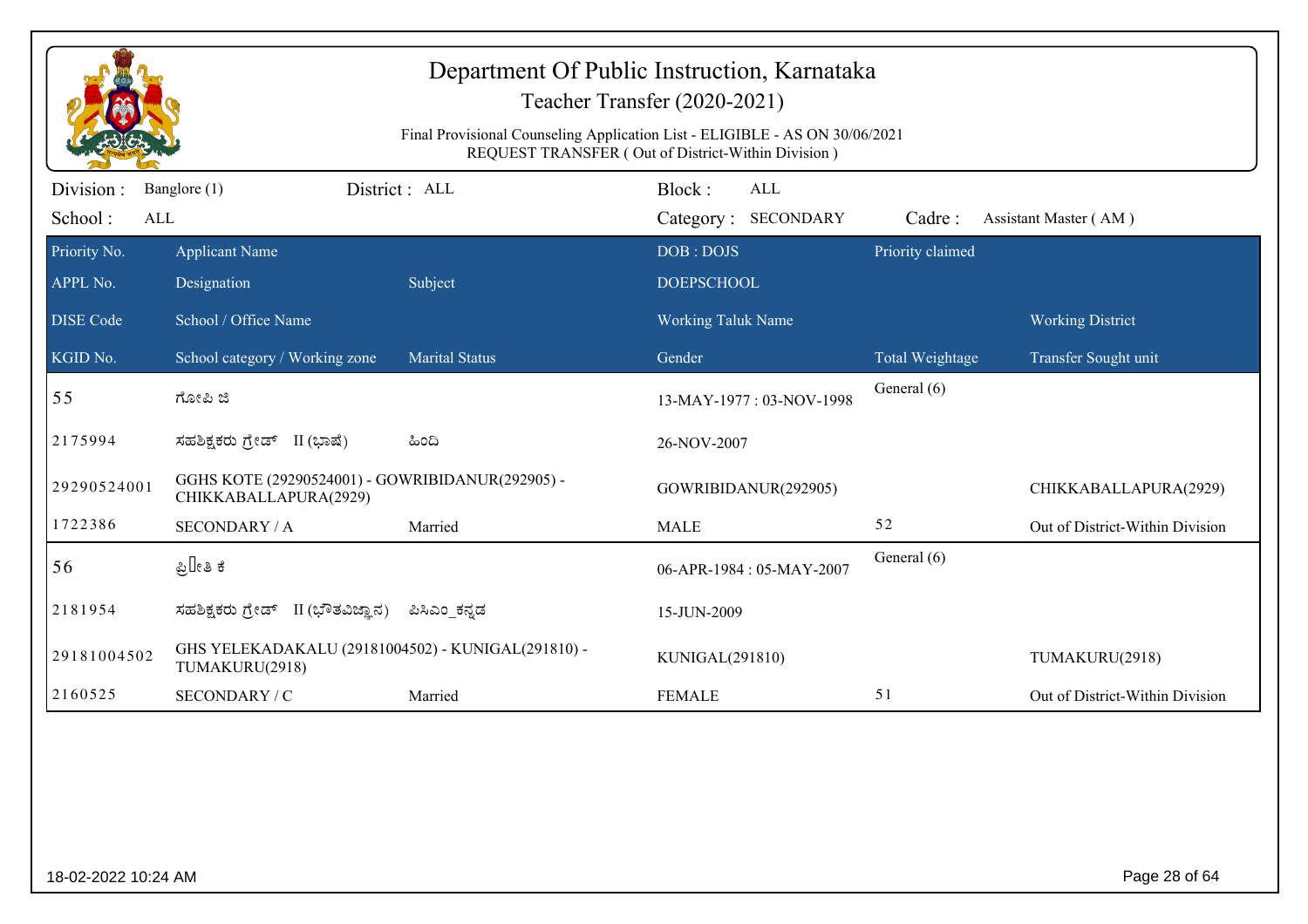|                              | Department Of Public Instruction, Karnataka<br>Teacher Transfer (2020-2021)<br>Final Provisional Counseling Application List - ELIGIBLE - AS ON 30/06/2021<br>REQUEST TRANSFER (Out of District-Within Division) |                                                                                                         |                                |                            |                  |                                 |  |  |
|------------------------------|------------------------------------------------------------------------------------------------------------------------------------------------------------------------------------------------------------------|---------------------------------------------------------------------------------------------------------|--------------------------------|----------------------------|------------------|---------------------------------|--|--|
| Division :<br>School:<br>ALL | Banglore (1)                                                                                                                                                                                                     | District: ALL                                                                                           | Block:                         | ALL<br>Category: SECONDARY | Cadre:           | Assistant Master (AM)           |  |  |
| Priority No.<br>APPL No.     | <b>Applicant Name</b><br>Designation                                                                                                                                                                             | Subject                                                                                                 | DOB: DOJS<br><b>DOEPSCHOOL</b> |                            | Priority claimed |                                 |  |  |
| <b>DISE</b> Code             | School / Office Name                                                                                                                                                                                             |                                                                                                         | <b>Working Taluk Name</b>      |                            |                  | <b>Working District</b>         |  |  |
| KGID No.                     | School category / Working zone                                                                                                                                                                                   | <b>Marital Status</b>                                                                                   | Gender                         |                            | Total Weightage  | Transfer Sought unit            |  |  |
| 57                           | ದಿವಾಕರ್ ಕೆ                                                                                                                                                                                                       |                                                                                                         |                                | 20-NOV-1977: 07-JUL-2007   | General (6)      |                                 |  |  |
| 2180535                      | ಸಹಶಿಕ್ಷಕರು ಗ್ರೇಡ್ II (ಭೌತವಿಜ್ಞಾನ)                                                                                                                                                                                | ಪಿಸಿಎಂ ಕನ್ನಡ                                                                                            | 15-JUL-2010                    |                            |                  |                                 |  |  |
| 29190929503                  | GHS SHIVARAPATNA (29190929503) - MALUR(291909) -<br>KOLAR(2919)                                                                                                                                                  |                                                                                                         | MALUR(291909)                  |                            |                  | KOLAR(2919)                     |  |  |
| 2320779                      | SECONDARY / C                                                                                                                                                                                                    | Married                                                                                                 | <b>MALE</b>                    |                            | 50               | Out of District-Within Division |  |  |
| 58                           | ವಿಕಾಸ್.ಆರ್                                                                                                                                                                                                       |                                                                                                         | 08-JUN-1981: 28-JUN-2005       |                            | General (6)      |                                 |  |  |
| 2183700                      | ಪ್ರೌಢಶಾಲಾ ಸಹ ಶಿಕ್ಷಕರು ಗ್ರೇಡ್ 2                                                                                                                                                                                   | ವಿಜ್ಞಾನ_ಕನ್ನಡ                                                                                           | 26-OCT-2016                    |                            |                  |                                 |  |  |
| 29291127601                  |                                                                                                                                                                                                                  | GOVERNMENT HIGHER PRIMARY SCHOOL J VENKATAPURA<br>(29291127601) - SIDLAGHATTA(292911) - CHIKKABALLAPURA | SIDLAGHATTA(292911)            |                            |                  | CHIKKABALLAPURA(2929)           |  |  |
| 1909493                      | SECONDARY / C                                                                                                                                                                                                    | Married                                                                                                 | <b>MALE</b>                    |                            | 50               | Out of District-Within Division |  |  |
|                              |                                                                                                                                                                                                                  |                                                                                                         |                                |                            |                  |                                 |  |  |
| 18-02-2022 10:24 AM          |                                                                                                                                                                                                                  |                                                                                                         |                                |                            |                  | Page 29 of 64                   |  |  |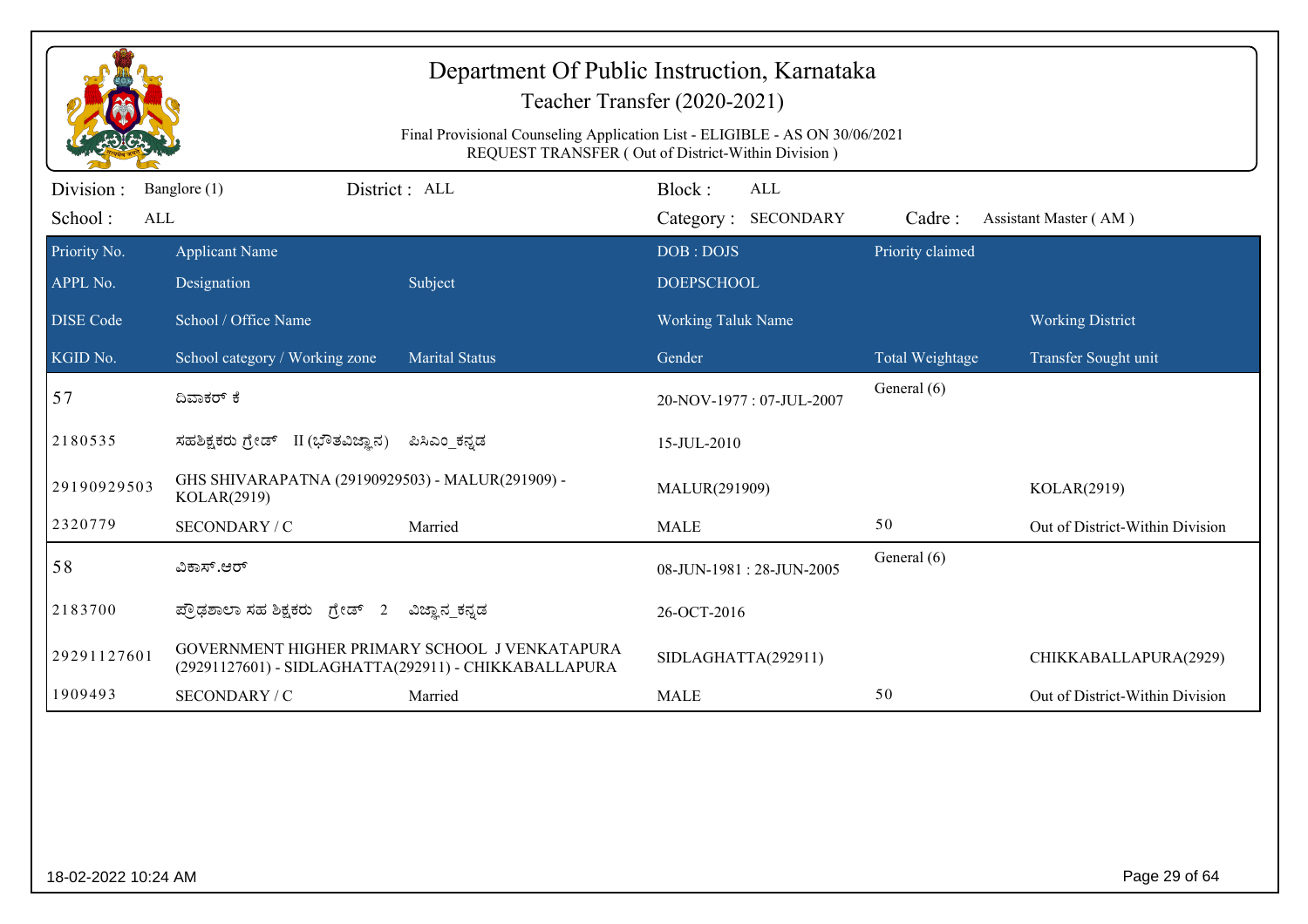| Department Of Public Instruction, Karnataka<br>Teacher Transfer (2020-2021)<br>Final Provisional Counseling Application List - ELIGIBLE - AS ON 30/06/2021<br>REQUEST TRANSFER (Out of District-Within Division) |                                                                                       |                       |                          |                  |                                 |  |  |
|------------------------------------------------------------------------------------------------------------------------------------------------------------------------------------------------------------------|---------------------------------------------------------------------------------------|-----------------------|--------------------------|------------------|---------------------------------|--|--|
| Division:                                                                                                                                                                                                        | Banglore (1)                                                                          | District: ALL         | Block:<br><b>ALL</b>     |                  |                                 |  |  |
| School:<br>ALL                                                                                                                                                                                                   |                                                                                       |                       | Category: SECONDARY      | Cadre:           | Assistant Master (AM)           |  |  |
| Priority No.                                                                                                                                                                                                     | <b>Applicant Name</b>                                                                 |                       | DOB: DOJS                | Priority claimed |                                 |  |  |
| APPL No.                                                                                                                                                                                                         | Designation                                                                           | Subject               | <b>DOEPSCHOOL</b>        |                  |                                 |  |  |
| <b>DISE</b> Code                                                                                                                                                                                                 | School / Office Name                                                                  |                       | Working Taluk Name       |                  | <b>Working District</b>         |  |  |
| KGID No.                                                                                                                                                                                                         | School category / Working zone                                                        | <b>Marital Status</b> | Gender                   | Total Weightage  | Transfer Sought unit            |  |  |
| 59                                                                                                                                                                                                               | ಭಾರತಿ ಬಿ.ಎನ್                                                                          |                       | 08-APR-1975: 13-NOV-2002 | General (6)      |                                 |  |  |
| 2179967                                                                                                                                                                                                          | ಸಹಶಿಕ್ಷಕರು ಗ್ರೇಡ್ II (ಭೌತವಿಜ್ಞಾನ)                                                     | ಪಿಸಿಎಂ ಕನ್ನಡ          | 14-JUL-2008              |                  |                                 |  |  |
| 29190734506                                                                                                                                                                                                      | GJC VEMGAL (29190734506) - KOLAR(291907) - KOLAR(2919)                                |                       | KOLAR(291907)            |                  | KOLAR(2919)                     |  |  |
| 1741464                                                                                                                                                                                                          | SECONDARY / C                                                                         | Married               | <b>FEMALE</b>            | 49               | Out of District-Within Division |  |  |
| 60                                                                                                                                                                                                               | ರಮೇಶ್ ನಾಯ್ತ                                                                           |                       | 01-NOV-1979: 29-AUG-2008 | General (6)      |                                 |  |  |
| 2177781                                                                                                                                                                                                          | ಸಹಶಿಕ್ಷಕರು ಗ್ರೇಡ್ II (ಭಾಷೆ)                                                           | ಹಿಂದಿ                 | 29-AUG-2008              |                  |                                 |  |  |
| 29180107605                                                                                                                                                                                                      | GHS COMPOSITE KAMALAPURA (29180107605) -<br>CHIKNAYAKANHALLI(291801) - TUMAKURU(2918) |                       | CHIKNAYAKANHALLI(291801) |                  | TUMAKURU(2918)                  |  |  |
| 2382000                                                                                                                                                                                                          | SECONDARY / C                                                                         | Married               | <b>MALE</b>              | 49               | Out of District-Within Division |  |  |
|                                                                                                                                                                                                                  |                                                                                       |                       |                          |                  |                                 |  |  |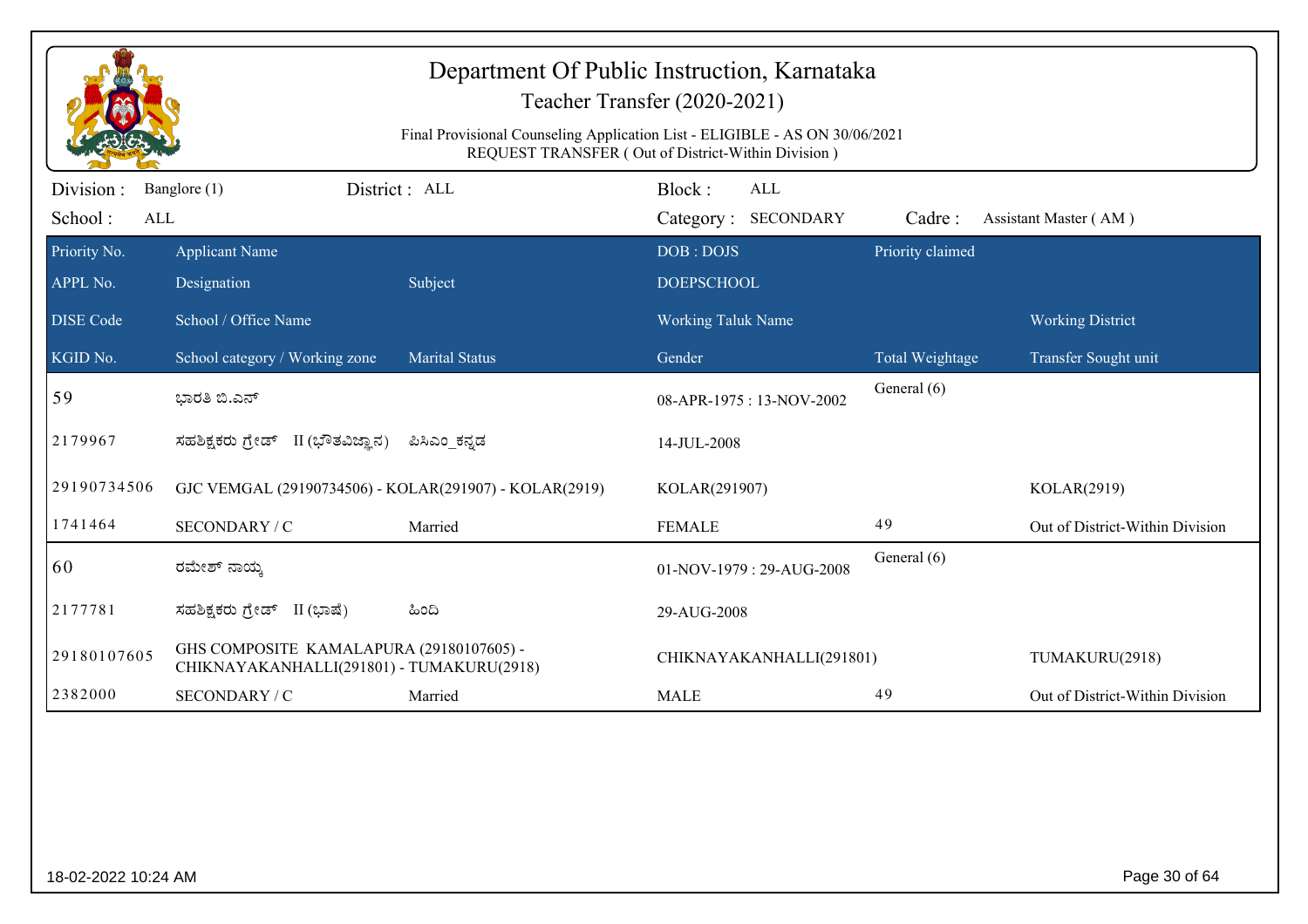| Department Of Public Instruction, Karnataka<br>Teacher Transfer (2020-2021)                                                       |                                                                                          |                       |                                             |                  |                                 |  |  |
|-----------------------------------------------------------------------------------------------------------------------------------|------------------------------------------------------------------------------------------|-----------------------|---------------------------------------------|------------------|---------------------------------|--|--|
| Final Provisional Counseling Application List - ELIGIBLE - AS ON 30/06/2021<br>REQUEST TRANSFER (Out of District-Within Division) |                                                                                          |                       |                                             |                  |                                 |  |  |
| Division:<br>School:<br>ALL                                                                                                       | Banglore (1)                                                                             | District: ALL         | Block:<br><b>ALL</b><br>Category: SECONDARY | Cadre:           | Assistant Master (AM)           |  |  |
| Priority No.                                                                                                                      | <b>Applicant Name</b>                                                                    |                       | DOB: DOJS                                   | Priority claimed |                                 |  |  |
| APPL No.                                                                                                                          | Designation                                                                              | Subject               | <b>DOEPSCHOOL</b>                           |                  |                                 |  |  |
| <b>DISE Code</b>                                                                                                                  | School / Office Name                                                                     |                       | <b>Working Taluk Name</b>                   |                  | <b>Working District</b>         |  |  |
| KGID No.                                                                                                                          | School category / Working zone                                                           | <b>Marital Status</b> | Gender                                      | Total Weightage  | Transfer Sought unit            |  |  |
| 61                                                                                                                                | ಶ್ಮೆಲಾ ಎ                                                                                 |                       | 20-JUL-1982: 04-JUL-2008                    | General (6)      |                                 |  |  |
| 2176067                                                                                                                           | ಸಹಶಿಕ್ಷಕರು ಗ್ರೇಡ್ II (ಭೌತವಿಜ್ಞಾನ)                                                        | ಪಿಸಿಎಂ ಕನ್ನಡ          | 04-JUL-2008                                 |                  |                                 |  |  |
| 29130104404                                                                                                                       | GOVT. P.U. COLLEGE C.G. HALLI (29130104404) -<br>CHITRADURGA(291301) - CHITRADURGA(2913) |                       | CHITRADURGA(291301)                         |                  | CHITRADURGA(2913)               |  |  |
| 2179984                                                                                                                           | SECONDARY / C                                                                            | Married               | <b>FEMALE</b>                               | 49               | Out of District-Within Division |  |  |
| 62                                                                                                                                | ವಾಣಿಶ್ರೀ ಹೆಚ್.ಎಂ                                                                         |                       | 24-MAY-1985: 05-JUL-2008                    | General (6)      |                                 |  |  |
| 2177714                                                                                                                           | ಸಹಶಿಕ್ಷಕರು ಗ್ರೇಡ್ II (ಭೌತವಿಜ್ಞಾನ)                                                        | ಪಿಸಿಎಂ ಕನ್ನಡ          | 05-JUL-2008                                 |                  |                                 |  |  |
| 29190716902                                                                                                                       | GHS KAMADENAHALLI (29190716902) - KOLAR(291907) -<br>KOLAR(2919)                         |                       | KOLAR(291907)                               |                  | KOLAR(2919)                     |  |  |
| 2323754                                                                                                                           | SECONDARY / C                                                                            | Married               | <b>FEMALE</b>                               | 49               | Out of District-Within Division |  |  |
|                                                                                                                                   |                                                                                          |                       |                                             |                  |                                 |  |  |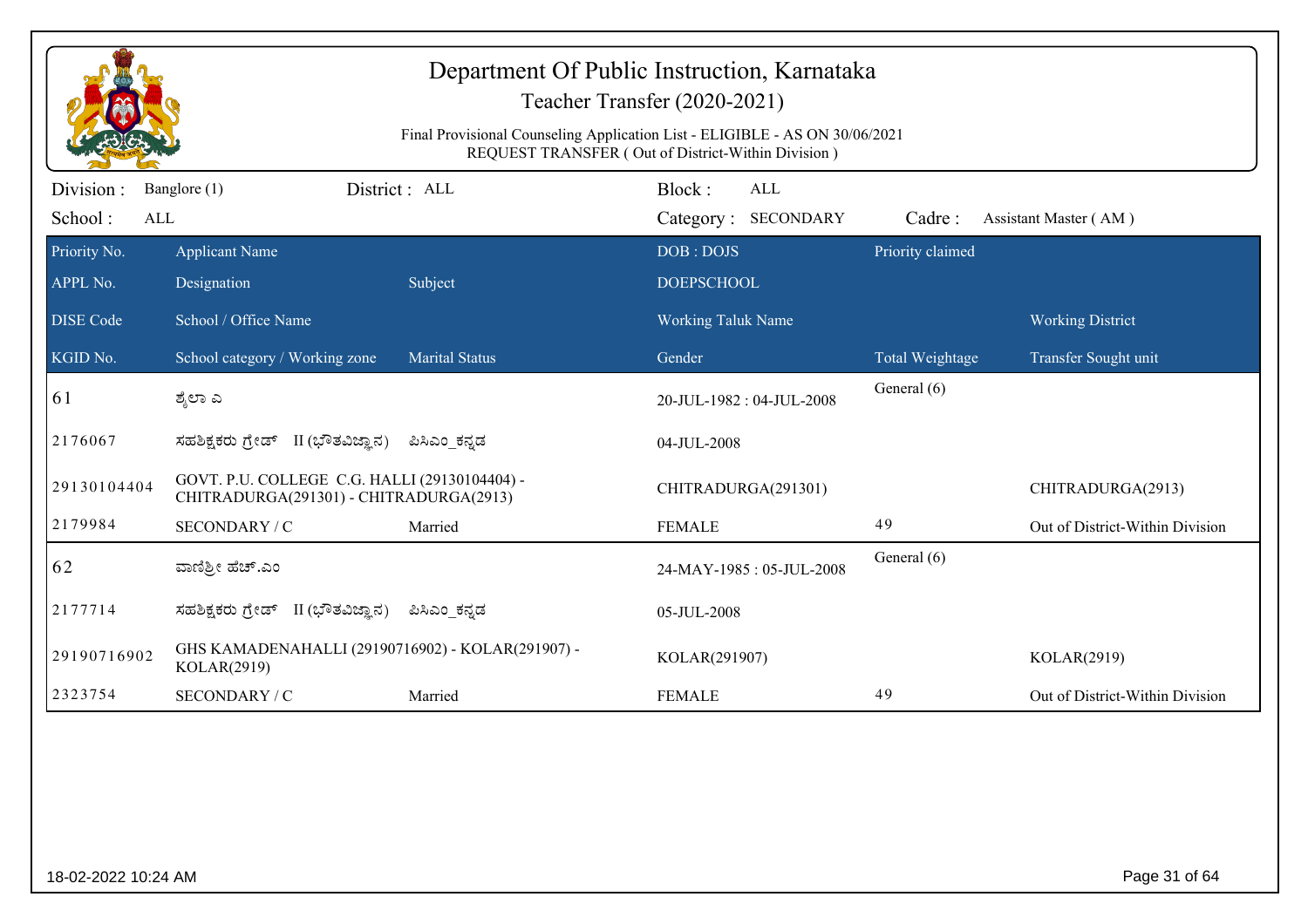| REQUEST TRANSFER (Out of District-Within Division)<br>Division:<br>District: ALL<br>Block:<br>Banglore (1)<br>ALL<br>School:<br>Category: SECONDARY<br>ALL<br>Cadre:<br>Assistant Master (AM)<br>Priority No.<br>Priority claimed<br>DOB: DOJS<br><b>Applicant Name</b><br>APPL No.<br>Designation<br>Subject<br><b>DOEPSCHOOL</b><br>School / Office Name<br><b>DISE Code</b><br><b>Working Taluk Name</b><br><b>Working District</b><br><b>Marital Status</b><br>KGID No.<br>School category / Working zone<br>Gender<br>Total Weightage<br>Transfer Sought unit<br>General (6)<br>63<br>ಸರಿತ ಹೆಚ್ ಡಿ<br>20-JUL-1985: 13-AUG-2008<br>2184613<br>ಸಹಶಿಕ್ಷಕರು ಗ್ರೇಡ್ II (ಭಾಷೆ)<br>ಹಿಂದಿ<br>13-AUG-2008<br>GHS-GUDDADA KOMARANAHALLI (29140106302) -<br>29140106302<br>CHANNAGIRI(291401)<br>DAVANAGERE(2914)<br>CHANNAGIRI(291401) - DAVANAGERE(2914)<br>2162407<br>49<br>SECONDARY / C<br>Married<br><b>FEMALE</b> |                                 |
|--------------------------------------------------------------------------------------------------------------------------------------------------------------------------------------------------------------------------------------------------------------------------------------------------------------------------------------------------------------------------------------------------------------------------------------------------------------------------------------------------------------------------------------------------------------------------------------------------------------------------------------------------------------------------------------------------------------------------------------------------------------------------------------------------------------------------------------------------------------------------------------------------------------------|---------------------------------|
|                                                                                                                                                                                                                                                                                                                                                                                                                                                                                                                                                                                                                                                                                                                                                                                                                                                                                                                    |                                 |
|                                                                                                                                                                                                                                                                                                                                                                                                                                                                                                                                                                                                                                                                                                                                                                                                                                                                                                                    |                                 |
|                                                                                                                                                                                                                                                                                                                                                                                                                                                                                                                                                                                                                                                                                                                                                                                                                                                                                                                    |                                 |
|                                                                                                                                                                                                                                                                                                                                                                                                                                                                                                                                                                                                                                                                                                                                                                                                                                                                                                                    |                                 |
|                                                                                                                                                                                                                                                                                                                                                                                                                                                                                                                                                                                                                                                                                                                                                                                                                                                                                                                    |                                 |
|                                                                                                                                                                                                                                                                                                                                                                                                                                                                                                                                                                                                                                                                                                                                                                                                                                                                                                                    |                                 |
|                                                                                                                                                                                                                                                                                                                                                                                                                                                                                                                                                                                                                                                                                                                                                                                                                                                                                                                    |                                 |
|                                                                                                                                                                                                                                                                                                                                                                                                                                                                                                                                                                                                                                                                                                                                                                                                                                                                                                                    | Out of District-Within Division |
| General (6)<br>64<br>ಹಾಲಸ್ವಾಮಿ.ಕೆ<br>02-MAY-1985: 09-JUN-2007                                                                                                                                                                                                                                                                                                                                                                                                                                                                                                                                                                                                                                                                                                                                                                                                                                                      |                                 |
| 2178705<br>ಸಹಶಿಕ್ಷಕರು ಗ್ರೇಡ್ II (ಭೌತವಿಜ್ಞಾನ)<br>ಪಿಸಿಎಂ_ಕನ್ನಡ<br>10-SEP-2012                                                                                                                                                                                                                                                                                                                                                                                                                                                                                                                                                                                                                                                                                                                                                                                                                                        |                                 |
| GHS JN KOTE (29130109003) - CHITRADURGA(291301) -<br>29130109003<br>CHITRADURGA(291301)<br>CHITRADURGA(2913)<br>CHITRADURGA(2913)                                                                                                                                                                                                                                                                                                                                                                                                                                                                                                                                                                                                                                                                                                                                                                                  |                                 |
| 48<br>2179175<br>SECONDARY / C<br>Married<br><b>MALE</b>                                                                                                                                                                                                                                                                                                                                                                                                                                                                                                                                                                                                                                                                                                                                                                                                                                                           | Out of District-Within Division |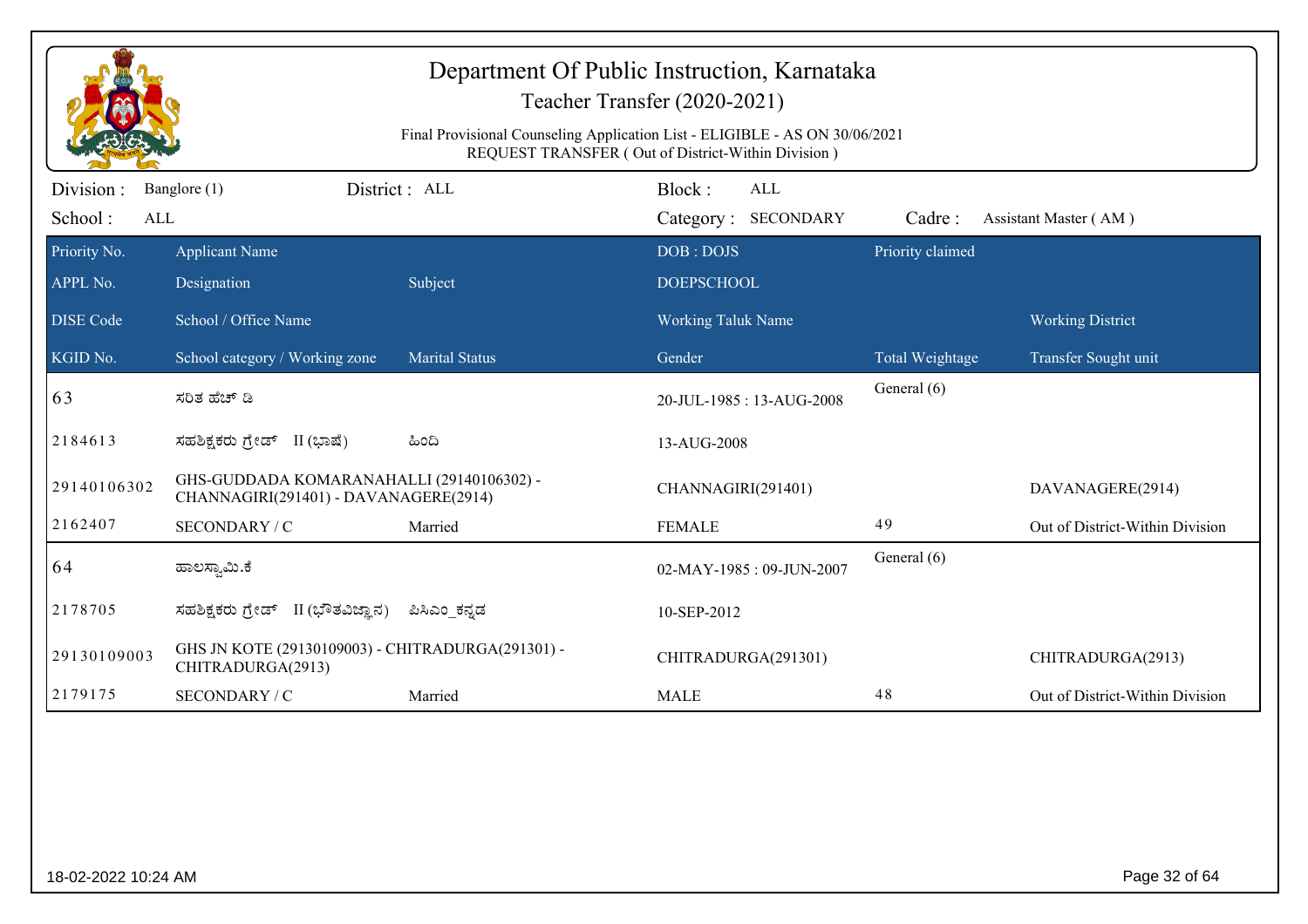|                             | Department Of Public Instruction, Karnataka<br>Teacher Transfer (2020-2021)<br>Final Provisional Counseling Application List - ELIGIBLE - AS ON 30/06/2021<br>REQUEST TRANSFER (Out of District-Within Division) |                                                        |                                      |                        |                                 |  |  |  |
|-----------------------------|------------------------------------------------------------------------------------------------------------------------------------------------------------------------------------------------------------------|--------------------------------------------------------|--------------------------------------|------------------------|---------------------------------|--|--|--|
| Division:<br>School:<br>ALL | Banglore (1)                                                                                                                                                                                                     | District: ALL                                          | Block:<br>ALL<br>Category: SECONDARY | Cadre:                 | Assistant Master (AM)           |  |  |  |
| Priority No.<br>APPL No.    | <b>Applicant Name</b><br>Designation                                                                                                                                                                             | Subject                                                | DOB: DOJS<br><b>DOEPSCHOOL</b>       | Priority claimed       |                                 |  |  |  |
| <b>DISE Code</b>            | School / Office Name                                                                                                                                                                                             |                                                        | Working Taluk Name                   |                        | <b>Working District</b>         |  |  |  |
| KGID No.                    | School category / Working zone                                                                                                                                                                                   | <b>Marital Status</b>                                  | Gender                               | <b>Total Weightage</b> | Transfer Sought unit            |  |  |  |
| 65                          | ವೀರಭದ್ರಪ್ಪ ಜಿ ಇ                                                                                                                                                                                                  |                                                        | 15-AUG-1978: 27-JAN-2006             | General (6)            |                                 |  |  |  |
| 2181171                     | ಸಹಶಿಕ್ಷಕರು ಗ್ರೇಡ್ II (ಭಾಷೆ)                                                                                                                                                                                      | ಹಿಂದಿ                                                  | 17-JAN-2017                          |                        |                                 |  |  |  |
| 29180111202                 | GHS BARASIDLAHALLI (29180111202) -<br>CHIKNAYAKANHALLI(291801) - TUMAKURU(2918)                                                                                                                                  |                                                        | CHIKNAYAKANHALLI(291801)             |                        | TUMAKURU(2918)                  |  |  |  |
| 1979237                     | SECONDARY / C                                                                                                                                                                                                    | Married                                                | <b>MALE</b>                          | 46                     | Out of District-Within Division |  |  |  |
| 66                          | ನಾಗಮಣಿ.ಬಿ.ವಿ.                                                                                                                                                                                                    |                                                        | 11-APR-1982 : 26-APR-2007            | General (6)            |                                 |  |  |  |
| 2184023                     | ಸಹಶಿಕ್ಷಕರು ಗ್ರೇಡ್ II (ಭೌತವಿಜ್ಞಾನ)                                                                                                                                                                                | ಪಿಸಿಎಂ_ಕನ್ನಡ                                           | 01-AUG-2014                          |                        |                                 |  |  |  |
| 29180803410                 | KARNATAKA PUBLIC SCHOOLS GOVT. JUNIOR COLLEGE                                                                                                                                                                    | NONAVINAKERE (29180803410) - TIPTUR(291808) - TUMAKURU | TIPTUR(291808)                       |                        | TUMAKURU(2918)                  |  |  |  |
| 2121170                     | SECONDARY / C                                                                                                                                                                                                    | Married                                                | <b>FEMALE</b>                        | 46                     | Out of District-Within Division |  |  |  |
|                             |                                                                                                                                                                                                                  |                                                        |                                      |                        |                                 |  |  |  |
| 18-02-2022 10:24 AM         |                                                                                                                                                                                                                  |                                                        |                                      |                        | Page 33 of 64                   |  |  |  |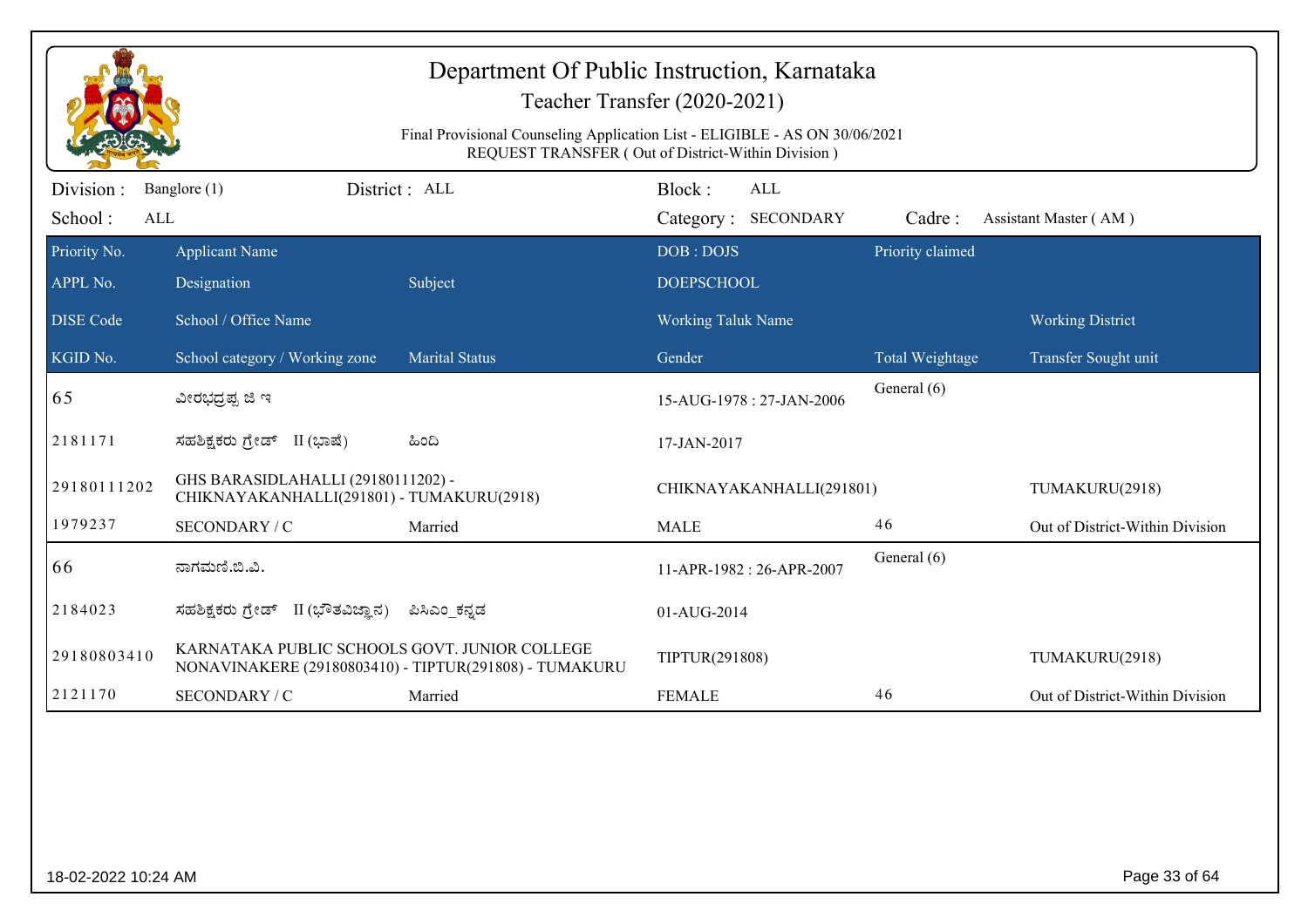|                             |                                                                           | Final Provisional Counseling Application List - ELIGIBLE - AS ON 30/06/2021 | Department Of Public Instruction, Karnataka<br>Teacher Transfer (2020-2021)<br>REQUEST TRANSFER (Out of District-Within Division) |                  |                                 |
|-----------------------------|---------------------------------------------------------------------------|-----------------------------------------------------------------------------|-----------------------------------------------------------------------------------------------------------------------------------|------------------|---------------------------------|
| Division:<br>School:<br>ALL | Banglore (1)                                                              | District: ALL                                                               | Block:<br><b>ALL</b><br>Category: SECONDARY                                                                                       | Cadre:           | Assistant Master (AM)           |
| Priority No.<br>APPL No.    | <b>Applicant Name</b><br>Designation                                      | Subject                                                                     | DOB: DOJS<br><b>DOEPSCHOOL</b>                                                                                                    | Priority claimed |                                 |
| <b>DISE</b> Code            | School / Office Name                                                      |                                                                             | <b>Working Taluk Name</b>                                                                                                         |                  | <b>Working District</b>         |
| KGID No.                    | School category / Working zone                                            | <b>Marital Status</b>                                                       | Gender                                                                                                                            | Total Weightage  | Transfer Sought unit            |
| 67                          | ರಾಜಶೇಖರ ಎಂ.ಜೆ                                                             |                                                                             | 04-MAY-1977: 15-DEC-2005                                                                                                          | General (6)      |                                 |
| 2182602                     | ಸಹಶಿಕ್ಷಕರು ಗ್ರೇಡ್ II (ಕಲಾ)                                                | ಕಲ್_ಕನ್ನಡ                                                                   | 30-AUG-2013                                                                                                                       |                  |                                 |
| 29320713101                 | G H S BYRAPATNA (29320713101) - CHANNAPATNA(293207) -<br>RAMANAGARA(2932) |                                                                             | CHANNAPATNA(293207)                                                                                                               |                  | RAMANAGARA(2932)                |
| 1936547                     | <b>SECONDARY / B</b>                                                      | Married                                                                     | <b>MALE</b>                                                                                                                       | 45               | Out of District-Within Division |
| 68                          | ಮಂಜುನಾಥ ಬಿ ಕೆ                                                             |                                                                             | 25-JUN-1981: 24-SEP-2007                                                                                                          | General (6)      |                                 |
| 2183754                     | ಸಹಶಿಕ್ಷಕರು ಗ್ರೇಡ್ II (ಭೌತವಿಜ್ಞಾನ)                                         | ಪಿಸಿಎಂ ಕನ್ನಡ                                                                | 28-APR-2015                                                                                                                       |                  |                                 |
| 29310416905                 | TUMAKURU MADHUGIRI(2931)                                                  | GHS BADAVANAHALLI (29310416905) - MADHUGIRI(293104) -                       | MADHUGIRI(293104)                                                                                                                 |                  | TUMAKURU MADHUGIRI(2931)        |
| 2266579                     | SECONDARY / C                                                             | Married                                                                     | <b>MALE</b>                                                                                                                       | 45               | Out of District-Within Division |
|                             |                                                                           |                                                                             |                                                                                                                                   |                  |                                 |
| 18-02-2022 10:24 AM         |                                                                           |                                                                             |                                                                                                                                   |                  | Page 34 of 64                   |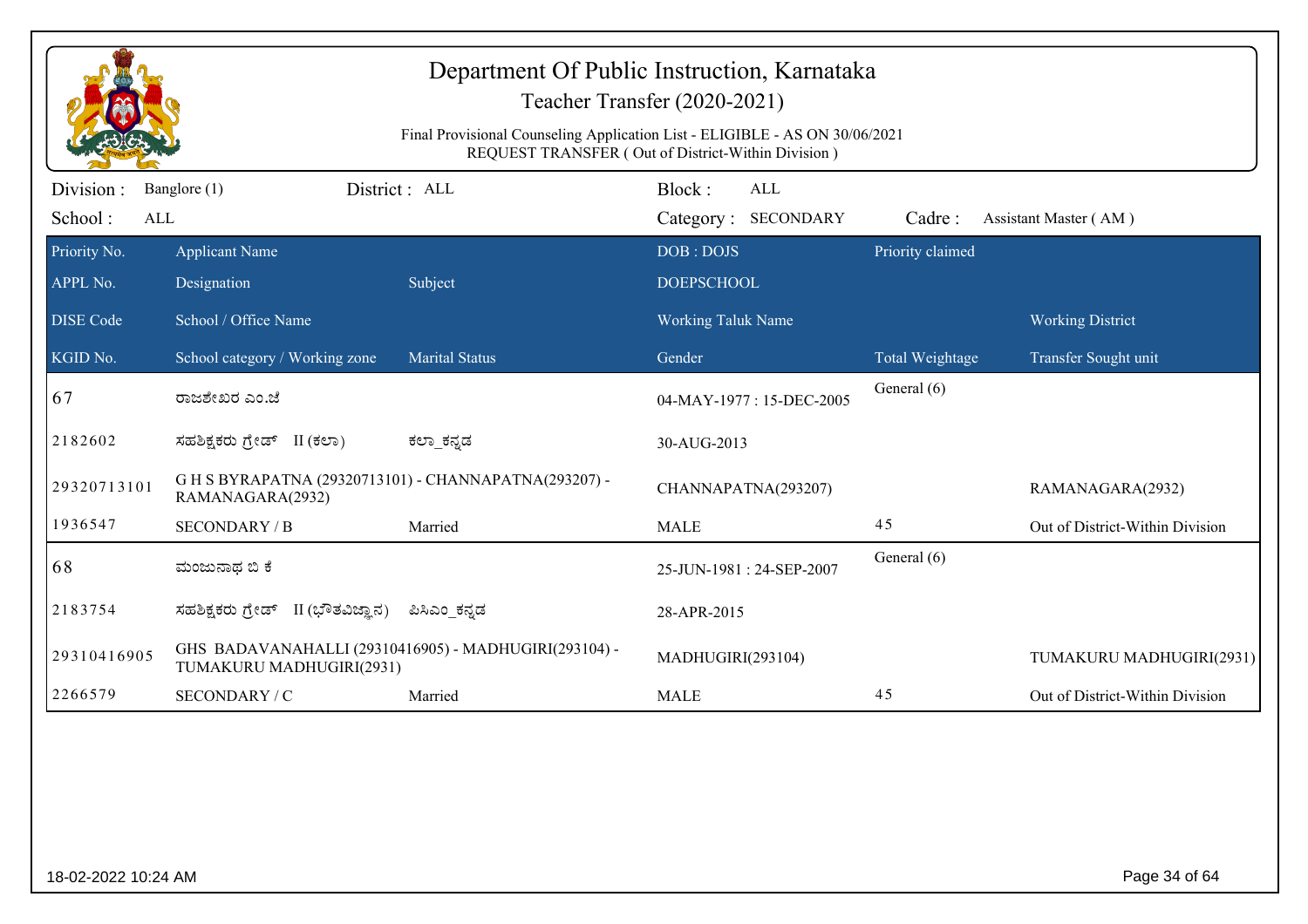|                          |                                                                                   | Final Provisional Counseling Application List - ELIGIBLE - AS ON 30/06/2021 | Department Of Public Instruction, Karnataka<br>Teacher Transfer (2020-2021)<br>REQUEST TRANSFER (Out of District-Within Division) |                  |                                 |
|--------------------------|-----------------------------------------------------------------------------------|-----------------------------------------------------------------------------|-----------------------------------------------------------------------------------------------------------------------------------|------------------|---------------------------------|
| Division :               | Banglore (1)                                                                      | District: ALL                                                               | Block:<br>ALL                                                                                                                     |                  |                                 |
| School:<br>ALL           |                                                                                   |                                                                             | Category: SECONDARY                                                                                                               | Cadre:           | Assistant Master (AM)           |
| Priority No.<br>APPL No. | <b>Applicant Name</b><br>Designation                                              | Subject                                                                     | DOB: DOJS<br><b>DOEPSCHOOL</b>                                                                                                    | Priority claimed |                                 |
| <b>DISE</b> Code         | School / Office Name                                                              |                                                                             | <b>Working Taluk Name</b>                                                                                                         |                  | <b>Working District</b>         |
| KGID No.                 | School category / Working zone                                                    | <b>Marital Status</b>                                                       | Gender                                                                                                                            | Total Weightage  | Transfer Sought unit            |
| 69                       | ಪ್ರಸನ್ವ.ಎ.ಎಲ್.                                                                    |                                                                             | 22-JUL-1971: 01-JUL-2008                                                                                                          | General (6)      |                                 |
| 2182959                  | ಸಹಶಿಕ್ಷಕರು ಗ್ರೇಡ್ II (ಭಾಷೆ)                                                       | ಹಿಂದಿ                                                                       | 01-AUG-2013                                                                                                                       |                  |                                 |
| 29180228303              | GHS Ammanaghatta (29180228303) - GUBBI(291802) -<br>TUMAKURU(2918)                |                                                                             | GUBBI(291802)                                                                                                                     |                  | TUMAKURU(2918)                  |
| 2128396                  | SECONDARY / C                                                                     | Married                                                                     | <b>MALE</b>                                                                                                                       | 44               | Out of District-Within Division |
| 70                       | ತೇರ್ಥಪ್ಪ.ಕೆ.ಎಂ.                                                                   |                                                                             | 10-JUL-1982: 07-AUG-2008                                                                                                          | General (6)      |                                 |
| 2178878                  | ಸಹಶಿಕ್ಷಕರು ಗ್ರೇಡ್ II (ಭಾಷೆ)                                                       | ಕನ್ನಡ                                                                       | 11-JUL-2013                                                                                                                       |                  |                                 |
| 29180809803              | GOVT. HIGH SCHOOL GANGANAGATTA (29180809803) -<br>TIPTUR(291808) - TUMAKURU(2918) |                                                                             | TIPTUR(291808)                                                                                                                    |                  | TUMAKURU(2918)                  |
| 2306120                  | SECONDARY / C                                                                     | Married                                                                     | <b>MALE</b>                                                                                                                       | 44               | Out of District-Within Division |
|                          |                                                                                   |                                                                             |                                                                                                                                   |                  |                                 |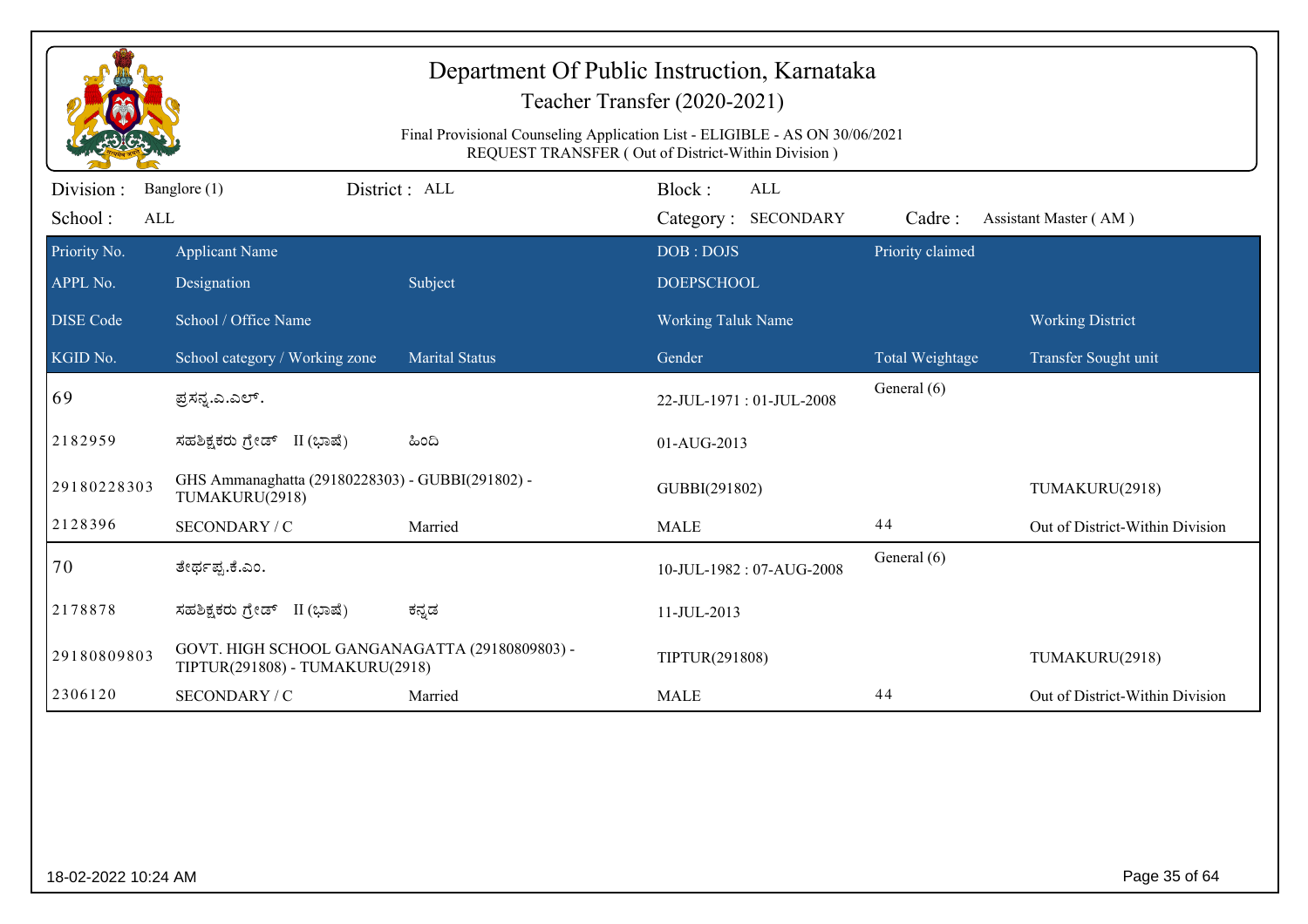|                                                                                                                                   |                                                                                    |                       | Department Of Public Instruction, Karnataka<br>Teacher Transfer (2020-2021) |                                |                                 |  |  |
|-----------------------------------------------------------------------------------------------------------------------------------|------------------------------------------------------------------------------------|-----------------------|-----------------------------------------------------------------------------|--------------------------------|---------------------------------|--|--|
| Final Provisional Counseling Application List - ELIGIBLE - AS ON 30/06/2021<br>REQUEST TRANSFER (Out of District-Within Division) |                                                                                    |                       |                                                                             |                                |                                 |  |  |
| Division:<br>School:<br>ALL                                                                                                       | Banglore (1)                                                                       | District : ALL        | Block:<br><b>ALL</b><br>Category: SECONDARY                                 | Cadre:                         | Assistant Master (AM)           |  |  |
| Priority No.<br>APPL No.                                                                                                          | <b>Applicant Name</b><br>Designation                                               | Subject               | DOB: DOJS<br><b>DOEPSCHOOL</b>                                              | Priority claimed               |                                 |  |  |
| <b>DISE Code</b>                                                                                                                  | School / Office Name                                                               |                       | Working Taluk Name                                                          |                                | <b>Working District</b>         |  |  |
| KGID No.<br>71                                                                                                                    | School category / Working zone<br>ಸತೀಶ ಕುಮಾರ್ ಕೆ                                   | <b>Marital Status</b> | Gender<br>23-JAN-1981: 09-AUG-2008                                          | Total Weightage<br>General (6) | Transfer Sought unit            |  |  |
| 2180581                                                                                                                           | ಸಹಶಿಕ್ಷಕರು ಗ್ರೇಡ್ II (ಭೌತವಿಜ್ಞಾನ)                                                  | ಪಿಸಿಎಂ_ಕನ್ನಡ          | 01-AUG-2014                                                                 |                                |                                 |  |  |
| 29210407403                                                                                                                       | GHS SHIVANAPURA (29210407403) - HOSAKOTE(292104) -<br><b>BENGALURU RURAL(2921)</b> |                       | HOSAKOTE(292104)                                                            |                                | <b>BENGALURU RURAL(2921)</b>    |  |  |
| 2313706                                                                                                                           | SECONDARY / C                                                                      | Married               | <b>MALE</b>                                                                 | 43                             | Out of District-Within Division |  |  |
| 72                                                                                                                                | ನೀಲವೇಣಿ.ಎಚ್.ಎನ್                                                                    |                       | 01-MAY-1980: 18-JUN-2010                                                    | General (6)                    |                                 |  |  |
| 2185167                                                                                                                           | ಸಹಶಿಕ್ಷಕರು ಗ್ರೇಡ್ II (ಭಾಷೆ)                                                        | ಹಿಂದಿ                 | 18-JUN-2010                                                                 |                                |                                 |  |  |
| 29181007106                                                                                                                       | GHS YALAGALAVADI (29181007106) - KUNIGAL(291810) -<br>TUMAKURU(2918)               |                       | KUNIGAL(291810)                                                             |                                | TUMAKURU(2918)                  |  |  |
| 2383073                                                                                                                           | SECONDARY / C                                                                      | Married               | <b>FEMALE</b>                                                               | 41                             | Out of District-Within Division |  |  |
|                                                                                                                                   |                                                                                    |                       |                                                                             |                                |                                 |  |  |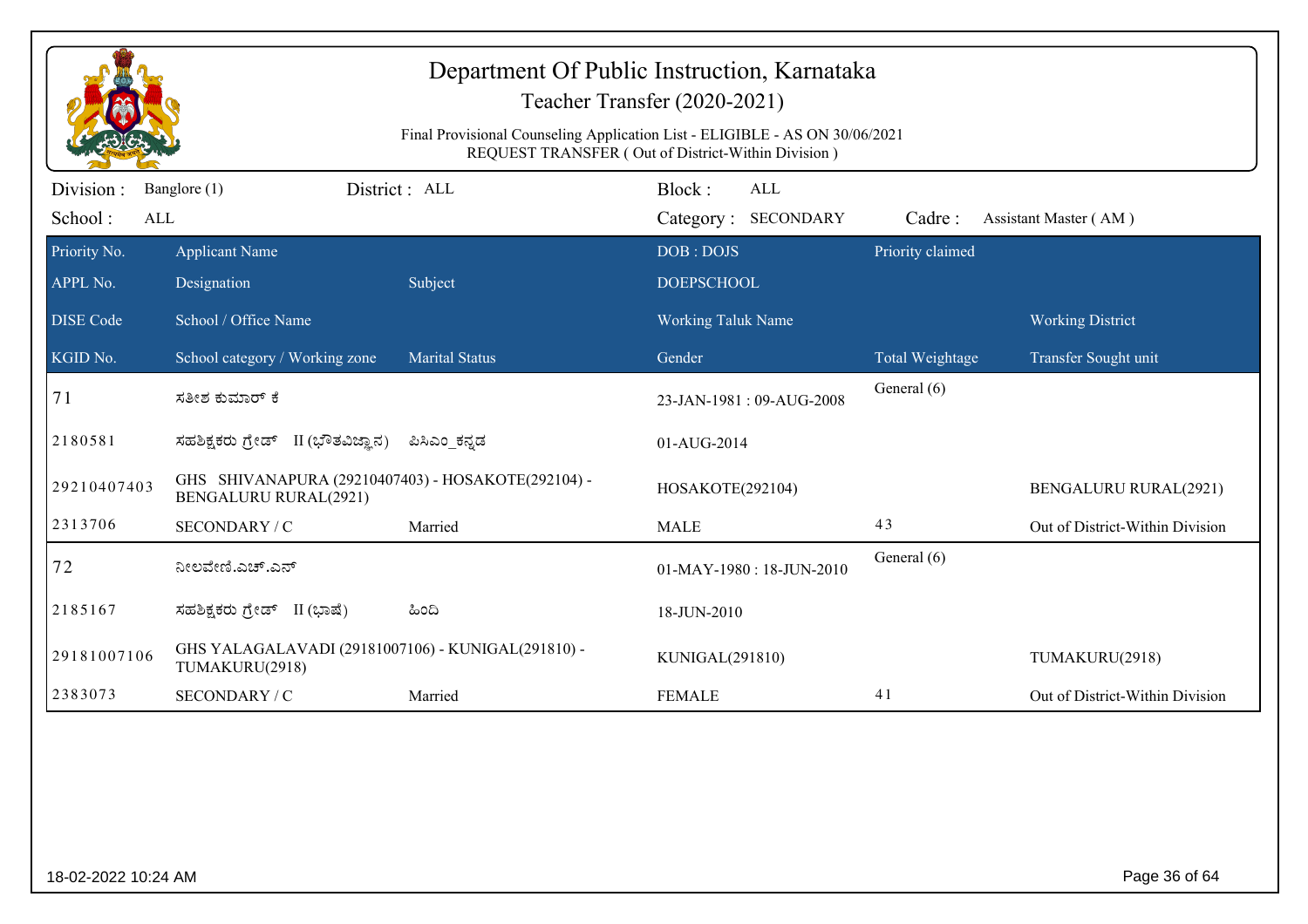|                              | Department Of Public Instruction, Karnataka<br>Teacher Transfer (2020-2021)<br>Final Provisional Counseling Application List - ELIGIBLE - AS ON 30/06/2021<br>REQUEST TRANSFER (Out of District-Within Division) |                                                          |                                             |                  |                                 |  |  |  |
|------------------------------|------------------------------------------------------------------------------------------------------------------------------------------------------------------------------------------------------------------|----------------------------------------------------------|---------------------------------------------|------------------|---------------------------------|--|--|--|
| Division :<br>School:<br>ALL | District: ALL<br>Banglore (1)                                                                                                                                                                                    |                                                          | Block:<br><b>ALL</b><br>Category: SECONDARY | Cadre:           | Assistant Master (AM)           |  |  |  |
| Priority No.<br>APPL No.     | <b>Applicant Name</b><br>Designation                                                                                                                                                                             | Subject                                                  | DOB: DOJS<br><b>DOEPSCHOOL</b>              | Priority claimed |                                 |  |  |  |
| <b>DISE Code</b>             | School / Office Name                                                                                                                                                                                             |                                                          | <b>Working Taluk Name</b>                   |                  | <b>Working District</b>         |  |  |  |
| KGID No.                     | School category / Working zone                                                                                                                                                                                   | <b>Marital Status</b>                                    | Gender                                      | Total Weightage  | Transfer Sought unit            |  |  |  |
| 73                           | ತ್ರೀಲತಾ ಜಿ                                                                                                                                                                                                       |                                                          | 06-MAR-1982: 18-JUN-2010                    | General (6)      |                                 |  |  |  |
| 2179140                      | ಸಹಶಿಕ್ಷಕರು ಗ್ರೇಡ್ II (ಭೌತವಿಜ್ಞಾನ)                                                                                                                                                                                | ಪಿಸಿಎಂ ಕನ್ನಡ                                             | 18-JUN-2010                                 |                  |                                 |  |  |  |
| 29180108808                  | TUMAKURU(2918)                                                                                                                                                                                                   | GHS GUBEHALLI (29180108808) - CHIKNAYAKANHALLI(291801) - | CHIKNAYAKANHALLI(291801)                    |                  | TUMAKURU(2918)                  |  |  |  |
| 2383679                      | SECONDARY / C                                                                                                                                                                                                    | Married                                                  | <b>FEMALE</b>                               | 41               | Out of District-Within Division |  |  |  |
| 74                           | ಶಶಿಕಲಾ ಕೆ                                                                                                                                                                                                        |                                                          | 12-JUN-1982: 02-JUL-2008                    | General (6)      |                                 |  |  |  |
| 2179135                      | ಸಹಶಿಕ್ಷಕರು ಗ್ರೇಡ್ II (ಕಲಾ)                                                                                                                                                                                       | ಕಲ್_ಕನ್ನಡ                                                | 06-OCT-2016                                 |                  |                                 |  |  |  |
| 29180108808                  | TUMAKURU(2918)                                                                                                                                                                                                   | GHS GUBEHALLI (29180108808) - CHIKNAYAKANHALLI(291801) - | CHIKNAYAKANHALLI(291801)                    |                  | TUMAKURU(2918)                  |  |  |  |
| 2128997                      | SECONDARY / C                                                                                                                                                                                                    | Married                                                  | <b>FEMALE</b>                               | 41               | Out of District-Within Division |  |  |  |
|                              |                                                                                                                                                                                                                  |                                                          |                                             |                  |                                 |  |  |  |
| 18-02-2022 10:24 AM          |                                                                                                                                                                                                                  |                                                          |                                             |                  | Page 37 of 64                   |  |  |  |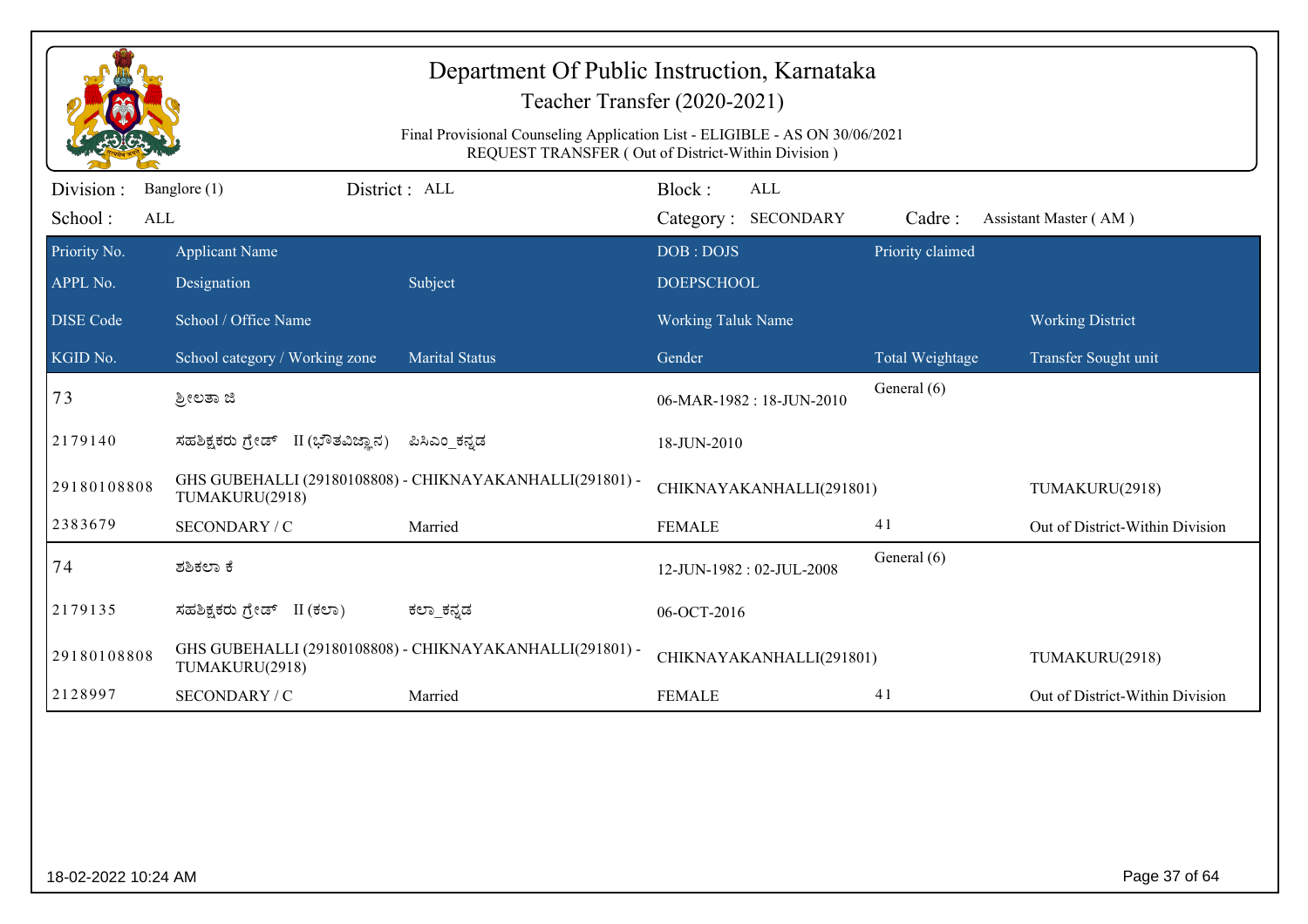|                             |                                                                       | Department Of Public Instruction, Karnataka<br>Final Provisional Counseling Application List - ELIGIBLE - AS ON 30/06/2021 | Teacher Transfer (2020-2021)<br>REQUEST TRANSFER (Out of District-Within Division) |                  |                                 |
|-----------------------------|-----------------------------------------------------------------------|----------------------------------------------------------------------------------------------------------------------------|------------------------------------------------------------------------------------|------------------|---------------------------------|
| Division:<br>School:<br>ALL | Banglore (1)                                                          | District: ALL                                                                                                              | Block:<br><b>ALL</b><br>Category: SECONDARY                                        | Cadre:           | Assistant Master (AM)           |
| Priority No.<br>APPL No.    | <b>Applicant Name</b><br>Designation                                  | Subject                                                                                                                    | DOB: DOJS<br><b>DOEPSCHOOL</b>                                                     | Priority claimed |                                 |
| <b>DISE Code</b>            | School / Office Name                                                  |                                                                                                                            | <b>Working Taluk Name</b>                                                          |                  | <b>Working District</b>         |
| KGID No.                    | School category / Working zone                                        | <b>Marital Status</b>                                                                                                      | Gender                                                                             | Total Weightage  | Transfer Sought unit            |
| 75                          | ವೆಂಕಟೇಶ್ ಆರ್.                                                         |                                                                                                                            | 01-JUN-1983: 18-JUN-2010                                                           | General (6)      |                                 |
| 2185482                     | ಸಹಶಿಕ್ಷಕರು ಗ್ರೇಡ್ II (ಭೌತವಿಜ್ಞಾನ)                                     | ಪಿಸಿಎಂ ಕನ್ನಡ                                                                                                               | 18-JUN-2010                                                                        |                  |                                 |
| 29140402705                 | GHS - HALIVANA (29140402705) - HARIHARA(291404) -<br>DAVANAGERE(2914) |                                                                                                                            | HARIHARA(291404)                                                                   |                  | DAVANAGERE(2914)                |
| 2163914                     | SECONDARY / C                                                         | Married                                                                                                                    | <b>MALE</b>                                                                        | 41               | Out of District-Within Division |
| 76                          | ಫಹೀಮ್ ಉನ್ನೀಸ                                                          |                                                                                                                            | 10-MAY-1985: 18-JUN-2010                                                           | General (6)      |                                 |
| 2180090                     | ಸಹಶಿಕ್ಷಕರು ಗ್ರೇಡ್ II (ಭೌತವಿಜ್ಞಾನ)                                     | ಪಿಸಿಎಂ_ಕನ್ನಡ                                                                                                               | 18-JUN-2010                                                                        |                  |                                 |
| 29310605807                 | MADHUGIRI(2931)                                                       | GHS CHANGAVARA (29310605807) - SIRA(293106) - TUMAKURU                                                                     | SIRA(293106)                                                                       |                  | TUMAKURU MADHUGIRI(2931)        |
| 2384314                     | SECONDARY / C                                                         | Married                                                                                                                    | <b>FEMALE</b>                                                                      | 41               | Out of District-Within Division |
|                             |                                                                       |                                                                                                                            |                                                                                    |                  |                                 |
| 18-02-2022 10:24 AM         |                                                                       |                                                                                                                            |                                                                                    |                  | Page 38 of 64                   |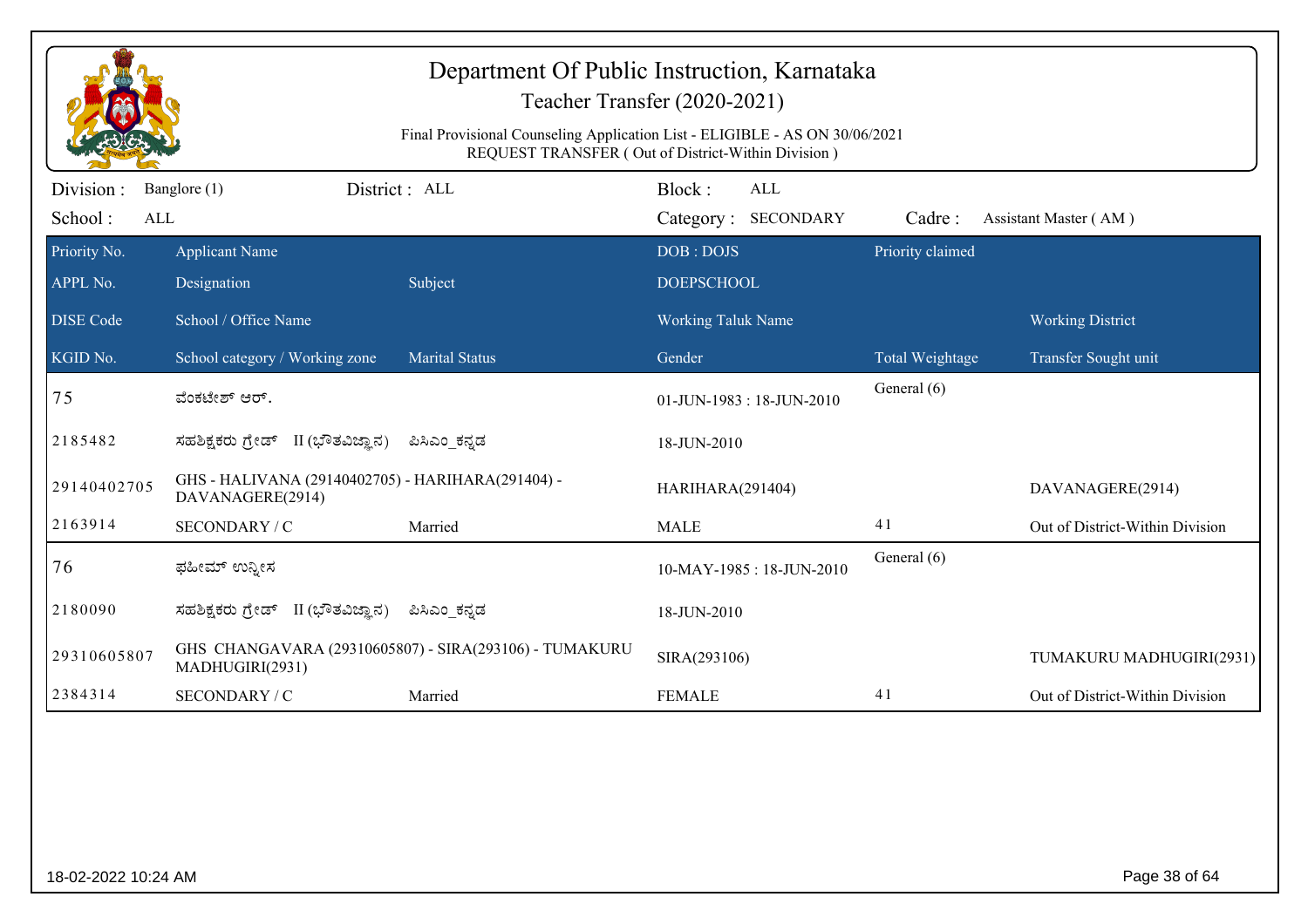|                                                                                                                                   | Teacher Transfer (2020-2021)                                             |                       |                           |                        |                                 |  |  |
|-----------------------------------------------------------------------------------------------------------------------------------|--------------------------------------------------------------------------|-----------------------|---------------------------|------------------------|---------------------------------|--|--|
| Final Provisional Counseling Application List - ELIGIBLE - AS ON 30/06/2021<br>REQUEST TRANSFER (Out of District-Within Division) |                                                                          |                       |                           |                        |                                 |  |  |
| Division :                                                                                                                        | District : ALL<br>Banglore (1)                                           |                       | Block:<br><b>ALL</b>      |                        |                                 |  |  |
| School:<br>ALL                                                                                                                    |                                                                          |                       | Category: SECONDARY       | Cadre:                 | Assistant Master (AM)           |  |  |
| Priority No.                                                                                                                      | <b>Applicant Name</b>                                                    |                       | DOB: DOJS                 | Priority claimed       |                                 |  |  |
| APPL No.                                                                                                                          | Designation                                                              | Subject               | <b>DOEPSCHOOL</b>         |                        |                                 |  |  |
| <b>DISE Code</b>                                                                                                                  | School / Office Name                                                     |                       | <b>Working Taluk Name</b> |                        | <b>Working District</b>         |  |  |
| KGID No.                                                                                                                          | School category / Working zone                                           | <b>Marital Status</b> | Gender                    | <b>Total Weightage</b> | Transfer Sought unit            |  |  |
| 77                                                                                                                                | ಕುಮಾರಸ್ವಾಮಿ.ಎಸ್                                                          |                       | 01-APR-1986 : 26-AUG-2010 | General (6)            |                                 |  |  |
| 2176740                                                                                                                           | ಸಹಶಿಕ್ಷಕರು ಗ್ರೇಡ್ II (ಭೌತವಿಜ್ಞಾನ)                                        | ಪಿಸಿಎಂ ಕನ್ನಡ          | 26-AUG-2010               |                        |                                 |  |  |
| 29140613802                                                                                                                       | GHS - THORANAGATTE (29140613802) - JAGALUR(291406) -<br>DAVANAGERE(2914) |                       | JAGALUR(291406)           |                        | DAVANAGERE(2914)                |  |  |
| 2550012                                                                                                                           | SECONDARY / C                                                            | Married               | <b>MALE</b>               | 41                     | Out of District-Within Division |  |  |
| 78                                                                                                                                | ಪರಿಮಳ ಜಿ                                                                 |                       | 01-AUG-1986: 18-JUN-2010  | General (6)            |                                 |  |  |
| 2177985                                                                                                                           | ಸಹಶಿಕ್ಷಕರು ಗ್ರೇಡ್ II (ಜೀವ ವಿಜ್ಞಾನ)                                       | ಸಿಬಿಜಡ್ ಕನ್ನಡ         | 18-JUN-2010               |                        |                                 |  |  |
| 29320506203                                                                                                                       | G HS KAGIMADU (29320506203) - MAGADI(293205) -<br>RAMANAGARA(2932)       |                       | MAGADI(293205)            |                        | RAMANAGARA(2932)                |  |  |
| 2354607                                                                                                                           | SECONDARY / C                                                            | Married               | <b>FEMALE</b>             | 41                     | Out of District-Within Division |  |  |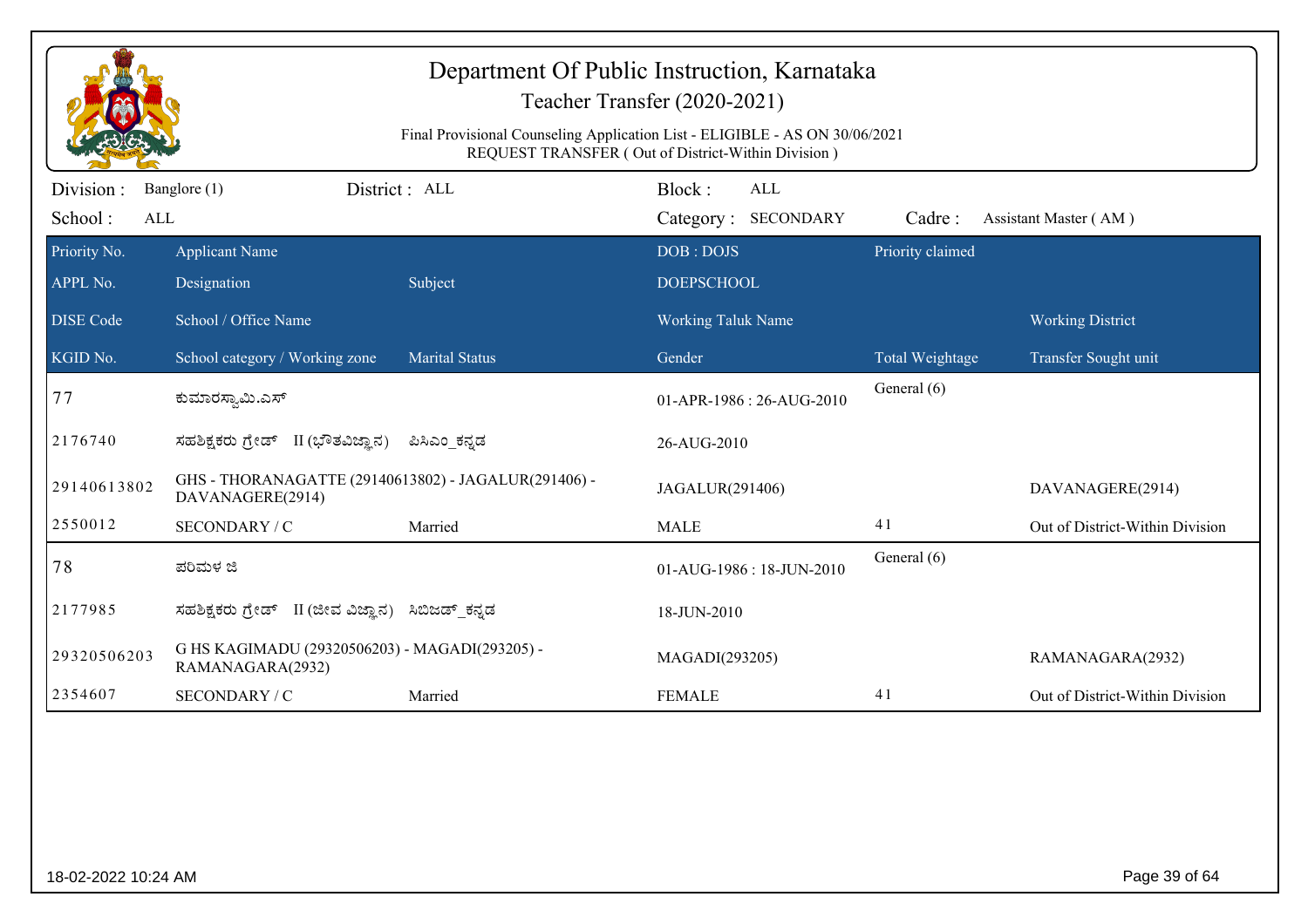|                             | Department Of Public Instruction, Karnataka<br>Teacher Transfer (2020-2021)<br>Final Provisional Counseling Application List - ELIGIBLE - AS ON 30/06/2021<br>REQUEST TRANSFER (Out of District-Within Division) |                       |                                      |                  |                                 |  |  |  |
|-----------------------------|------------------------------------------------------------------------------------------------------------------------------------------------------------------------------------------------------------------|-----------------------|--------------------------------------|------------------|---------------------------------|--|--|--|
| Division:<br>School:<br>ALL | Banglore (1)                                                                                                                                                                                                     | District : ALL        | Block:<br>ALL<br>Category: SECONDARY | Cadre:           | Assistant Master (AM)           |  |  |  |
| Priority No.<br>APPL No.    | <b>Applicant Name</b><br>Designation                                                                                                                                                                             | Subject               | DOB: DOJS<br><b>DOEPSCHOOL</b>       | Priority claimed |                                 |  |  |  |
| <b>DISE Code</b>            | School / Office Name                                                                                                                                                                                             |                       | <b>Working Taluk Name</b>            |                  | <b>Working District</b>         |  |  |  |
| KGID No.                    | School category / Working zone                                                                                                                                                                                   | <b>Marital Status</b> | Gender                               | Total Weightage  | Transfer Sought unit            |  |  |  |
| 79                          | ರಶ್ಮಿ ಸಿ ವಿ                                                                                                                                                                                                      |                       | 28-JAN-1986: 18-JUN-2010             | General (6)      |                                 |  |  |  |
| 2176868                     | ಸಹಶಿಕ್ಷಕರು ಗ್ರೇಡ್ II (ಭೌತವಿಜ್ಞಾನ)                                                                                                                                                                                | ಪಿಸಿಎಂ ಕನ್ನಡ          | 12-JUL-2013                          |                  |                                 |  |  |  |
| 29190222504                 | GHS KYASAMBALLI (29190222504) - BANGARAPETE(291902) -<br>KOLAR(2919)                                                                                                                                             |                       | BANGARAPETE(291902)                  |                  | KOLAR(2919)                     |  |  |  |
| 2308011                     | SECONDARY / C                                                                                                                                                                                                    | Married               | <b>FEMALE</b>                        | 38               | Out of District-Within Division |  |  |  |
| 80                          | ರಾಜೇಶ್ವರಿ ಎಂ                                                                                                                                                                                                     |                       | 29-APR-1974 : 25-JUL-2005            | General (6)      |                                 |  |  |  |
| 2183970                     | ಪ್ರೌಢಶಾಲಾ ಸಹ ಶಿಕ್ಷಕರು ಗ್ರೇಡ್ 2                                                                                                                                                                                   | ವಿಜ್ಞಾನ_ಕನ್ನಡ         | 19-AUG-2013                          |                  |                                 |  |  |  |
| 29310620803                 | GOVT KANNADA MODEL HIGHER PRIMARY BOYS SCHOOL<br>KALIDASANAGARA SIRA (29310620803) - SIRA(293106) -                                                                                                              |                       | SIRA(293106)                         |                  | TUMAKURU MADHUGIRI(2931)        |  |  |  |
| 1960418                     | <b>SECONDARY / A</b>                                                                                                                                                                                             | Married               | <b>FEMALE</b>                        | 37               | Out of District-Within Division |  |  |  |
|                             |                                                                                                                                                                                                                  |                       |                                      |                  |                                 |  |  |  |
| 18-02-2022 10:24 AM         |                                                                                                                                                                                                                  |                       |                                      |                  | Page 40 of 64                   |  |  |  |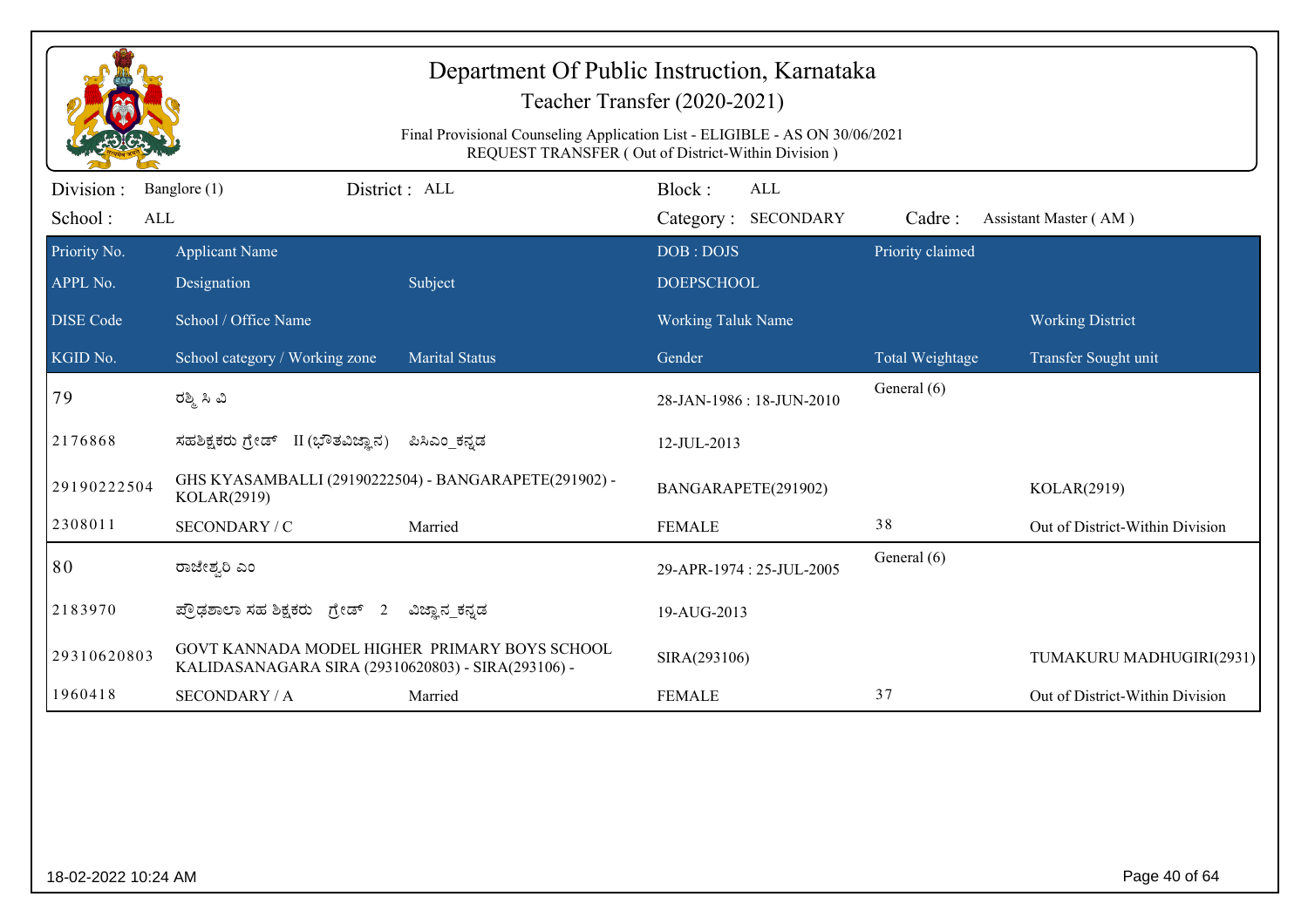|                             | Department Of Public Instruction, Karnataka<br>Teacher Transfer (2020-2021)<br>Final Provisional Counseling Application List - ELIGIBLE - AS ON 30/06/2021<br>REQUEST TRANSFER (Out of District-Within Division) |                       |                                             |                  |                                 |  |  |  |
|-----------------------------|------------------------------------------------------------------------------------------------------------------------------------------------------------------------------------------------------------------|-----------------------|---------------------------------------------|------------------|---------------------------------|--|--|--|
| Division:<br>School:<br>ALL | Banglore (1)                                                                                                                                                                                                     | District : ALL        | Block:<br><b>ALL</b><br>Category: SECONDARY | Cadre:           | Assistant Master (AM)           |  |  |  |
| Priority No.<br>APPL No.    | <b>Applicant Name</b><br>Designation                                                                                                                                                                             | Subject               | DOB: DOJS<br><b>DOEPSCHOOL</b>              | Priority claimed |                                 |  |  |  |
| <b>DISE Code</b>            | School / Office Name                                                                                                                                                                                             |                       | <b>Working Taluk Name</b>                   |                  | <b>Working District</b>         |  |  |  |
| KGID No.                    | School category / Working zone                                                                                                                                                                                   | <b>Marital Status</b> | Gender                                      | Total Weightage  | Transfer Sought unit            |  |  |  |
| 81                          | ಶೋಭಾ ಎಂ                                                                                                                                                                                                          |                       | $10$ -MAY-1975 : 04-JAN-2006                | General (6)      |                                 |  |  |  |
| 2182856                     | ಸಹಶಿಕ್ಷಕರು ಗ್ರೇಡ್ II (ಭಾಷೆ)                                                                                                                                                                                      | ಹಿಂದಿ                 | 10-JUL-2013                                 |                  |                                 |  |  |  |
| 29320601304                 | G JC YAREHALLI (29320601304) - RAMANAGARA(293206) -<br>RAMANAGARA(2932)                                                                                                                                          |                       | RAMANAGARA(293206)                          |                  | RAMANAGARA(2932)                |  |  |  |
| 2007951                     | SECONDARY / C                                                                                                                                                                                                    | Married               | <b>FEMALE</b>                               | 37               | Out of District-Within Division |  |  |  |
| 82                          | ವಿಜಯ್ ಎಸ್ ಆರ್                                                                                                                                                                                                    |                       | 26-OCT-1978: 02-AUG-2010                    | General (6)      |                                 |  |  |  |
| 2182199                     | ಸಹಶಿಕ್ಷಕರು ಗ್ರೇಡ್ II (ಜೀವ ವಿಜ್ಞಾನ)                                                                                                                                                                               | ಸಿಬಿಜಡ್_ಕನ್ನಡ         | 14-JUL-2014                                 |                  |                                 |  |  |  |
| 29320604202                 | G HS GANAKAL (29320604202) - RAMANAGARA(293206) -<br>RAMANAGARA(2932)                                                                                                                                            |                       | RAMANAGARA(293206)                          |                  | RAMANAGARA(2932)                |  |  |  |
| 2354711                     | SECONDARY / C                                                                                                                                                                                                    | Married               | <b>MALE</b>                                 | 37               | Out of District-Within Division |  |  |  |
|                             |                                                                                                                                                                                                                  |                       |                                             |                  |                                 |  |  |  |
| 18-02-2022 10:24 AM         |                                                                                                                                                                                                                  |                       |                                             |                  | Page 41 of 64                   |  |  |  |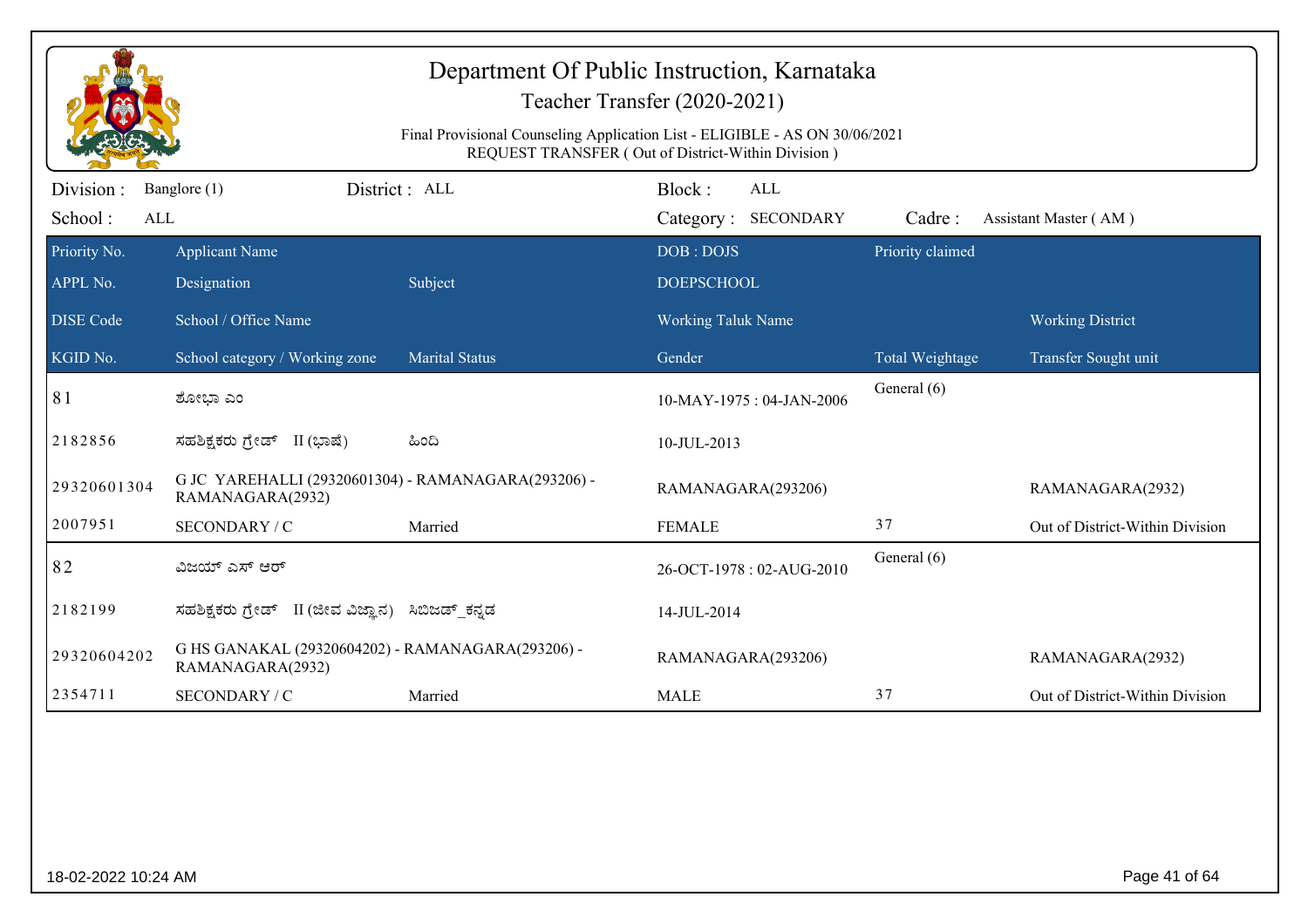|                             |                                                                         | Department Of Public Instruction, Karnataka<br>Teacher Transfer (2020-2021)<br>Final Provisional Counseling Application List - ELIGIBLE - AS ON 30/06/2021<br>REQUEST TRANSFER (Out of District-Within Division) |                                |                                   |                  |                                 |
|-----------------------------|-------------------------------------------------------------------------|------------------------------------------------------------------------------------------------------------------------------------------------------------------------------------------------------------------|--------------------------------|-----------------------------------|------------------|---------------------------------|
| Division:<br>School:<br>ALL | Banglore (1)                                                            | District : ALL                                                                                                                                                                                                   | Block:                         | <b>ALL</b><br>Category: SECONDARY | Cadre:           | Assistant Master (AM)           |
| Priority No.<br>APPL No.    | <b>Applicant Name</b><br>Designation                                    | Subject                                                                                                                                                                                                          | DOB: DOJS<br><b>DOEPSCHOOL</b> |                                   | Priority claimed |                                 |
| <b>DISE</b> Code            | School / Office Name                                                    |                                                                                                                                                                                                                  | Working Taluk Name             |                                   |                  | <b>Working District</b>         |
| KGID No.                    | School category / Working zone                                          | <b>Marital Status</b>                                                                                                                                                                                            | Gender                         |                                   | Total Weightage  | Transfer Sought unit            |
| 83                          | ಲೀಲಾವತಿ                                                                 |                                                                                                                                                                                                                  |                                | 20-MAR-1980: 26-MAR-2004          | General (6)      |                                 |
| 2179071                     | ಸಹಶಿಕ್ಷಕರು ಗ್ರೇಡ್ II (ಭೌತವಿಜ್ಞಾನ)                                       | ಪಿಸಿಎಂ ಕನ್ನಡ                                                                                                                                                                                                     | 21-JUL-2010                    |                                   |                  |                                 |
| 29190955403                 | GJC BOYS (29190955403) - MALUR(291909) - KOLAR(2919)                    |                                                                                                                                                                                                                  | MALUR(291909)                  |                                   |                  | KOLAR(2919)                     |
| 1954213                     | <b>SECONDARY / A</b>                                                    | Married                                                                                                                                                                                                          | <b>FEMALE</b>                  |                                   | 37               | Out of District-Within Division |
| 84                          | ಕುಮಾರ ಜಿ.                                                               |                                                                                                                                                                                                                  |                                | 03-DEC-1983: 04-NOV-2010          | General (6)      |                                 |
| 2179224                     | ಸಹಶಿಕ್ಷಕರು ಗ್ರೇಡ್ II (ಕಲಾ)                                              | ಕಲ್_ಕನ್ನಡ                                                                                                                                                                                                        | 09-SEP-2014                    |                                   |                  |                                 |
| 29150740901                 | GHS KADTHURU (29150740901) - THIRTHAHALLI(291507) -<br>SHIVAMOGGA(2915) |                                                                                                                                                                                                                  | THIRTHAHALLI(291507)           |                                   |                  | SHIVAMOGGA(2915)                |
| 2481268                     | SECONDARY / C                                                           | Married                                                                                                                                                                                                          | <b>MALE</b>                    |                                   | 37               | Out of District-Within Division |
|                             |                                                                         |                                                                                                                                                                                                                  |                                |                                   |                  |                                 |
| 18-02-2022 10:24 AM         |                                                                         |                                                                                                                                                                                                                  |                                |                                   |                  | Page 42 of 64                   |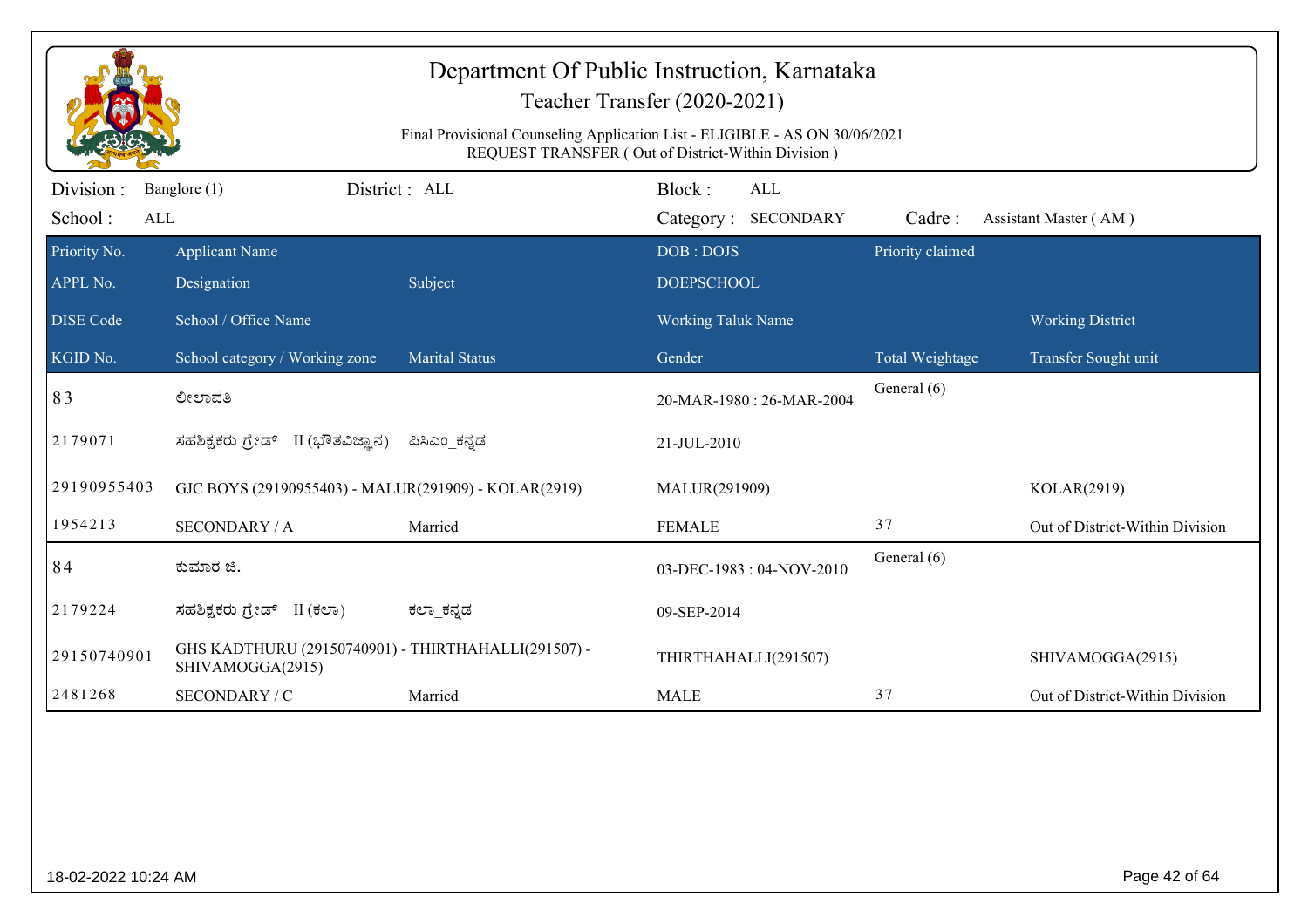| Department Of Public Instruction, Karnataka<br>Teacher Transfer (2020-2021) |                                                                                                                                   |                       |                           |                  |                                 |  |  |  |
|-----------------------------------------------------------------------------|-----------------------------------------------------------------------------------------------------------------------------------|-----------------------|---------------------------|------------------|---------------------------------|--|--|--|
|                                                                             | Final Provisional Counseling Application List - ELIGIBLE - AS ON 30/06/2021<br>REQUEST TRANSFER (Out of District-Within Division) |                       |                           |                  |                                 |  |  |  |
| Division:                                                                   | Banglore (1)                                                                                                                      | District: ALL         | Block:<br><b>ALL</b>      |                  |                                 |  |  |  |
| School:<br>ALL                                                              |                                                                                                                                   |                       | Category: SECONDARY       | Cadre:           | Assistant Master (AM)           |  |  |  |
| Priority No.                                                                | <b>Applicant Name</b>                                                                                                             |                       | DOB: DOJS                 | Priority claimed |                                 |  |  |  |
| APPL No.                                                                    | Designation                                                                                                                       | Subject               | <b>DOEPSCHOOL</b>         |                  |                                 |  |  |  |
| <b>DISE Code</b>                                                            | School / Office Name                                                                                                              |                       | <b>Working Taluk Name</b> |                  | <b>Working District</b>         |  |  |  |
| KGID No.                                                                    | School category / Working zone                                                                                                    | <b>Marital Status</b> | Gender                    | Total Weightage  | Transfer Sought unit            |  |  |  |
| 85                                                                          | ಗೋಪಾಲಕೃಷ್ಣ ಎನ್                                                                                                                    |                       | 06-MAY-1977: 12-AUG-2008  | General (6)      |                                 |  |  |  |
| 2179167                                                                     | ಸಹಶಿಕ್ಷಕರು ಗ್ರೇಡ್ II (ಭೌತವಿಜ್ಞಾನ)                                                                                                 | ಪಿಸಿಎಂ ಕನ್ನಡ          | 28-JUN-2012               |                  |                                 |  |  |  |
| 29290318304                                                                 | GHS NANDI (29290318304) - CHIKKABALLAPUR(292903) -<br>CHIKKABALLAPURA(2929)                                                       |                       | CHIKKABALLAPUR(292903)    |                  | CHIKKABALLAPURA(2929)           |  |  |  |
| 2361261                                                                     | <b>SECONDARY / B</b>                                                                                                              | Married               | <b>MALE</b>               | 36               | Out of District-Within Division |  |  |  |
| 86                                                                          | ನಂದಾ ಇ ಎಸ್                                                                                                                        |                       | 05-JAN-1979: 09-FEB-2004  | General (6)      |                                 |  |  |  |
| 2182604                                                                     | ಸಹಶಿಕ್ಷಕರು ಗ್ರೇಡ್ II (ಭೌತವಿಜ್ಞಾನ)                                                                                                 | ಪಿಸಿಎಂ ಕನ್ನಡ          | 10-JUL-2009               |                  |                                 |  |  |  |
| 29320714904                                                                 | GOVT GIRLS PU COMPOSITE COLLEGE (29320714904) -<br>CHANNAPATNA(293207) - RAMANAGARA(2932)                                         |                       | CHANNAPATNA(293207)       |                  | RAMANAGARA(2932)                |  |  |  |
| 1958619                                                                     | <b>SECONDARY / A</b>                                                                                                              | Married               | <b>FEMALE</b>             | 36               | Out of District-Within Division |  |  |  |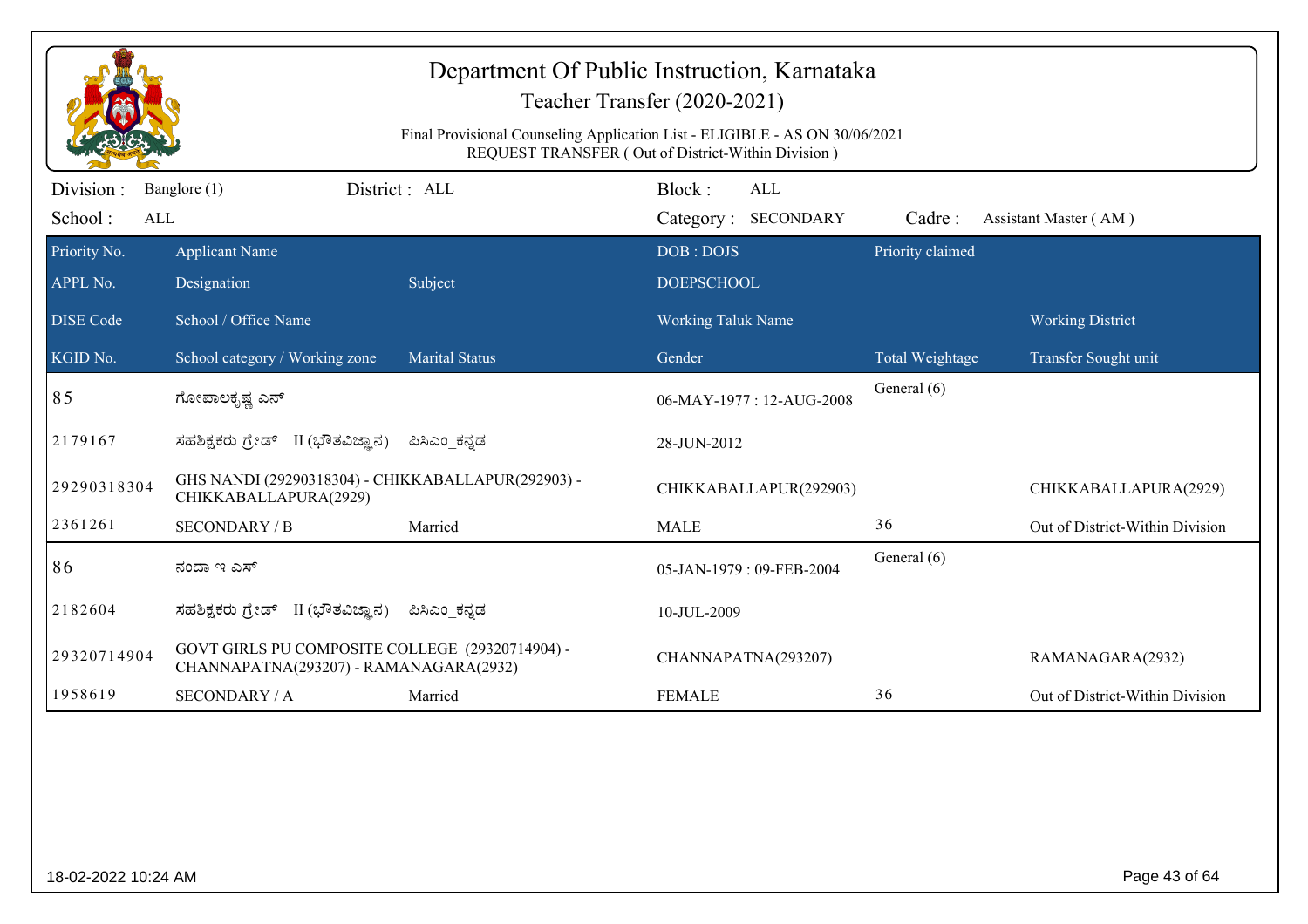|                              | Department Of Public Instruction, Karnataka<br>Teacher Transfer (2020-2021)<br>Final Provisional Counseling Application List - ELIGIBLE - AS ON 30/06/2021<br>REQUEST TRANSFER (Out of District-Within Division) |                                                         |                                             |                  |                                 |  |  |  |
|------------------------------|------------------------------------------------------------------------------------------------------------------------------------------------------------------------------------------------------------------|---------------------------------------------------------|---------------------------------------------|------------------|---------------------------------|--|--|--|
| Division :<br>School:<br>ALL | District: ALL<br>Banglore (1)                                                                                                                                                                                    |                                                         | Block:<br><b>ALL</b><br>Category: SECONDARY | Cadre:           | Assistant Master (AM)           |  |  |  |
| Priority No.<br>APPL No.     | <b>Applicant Name</b><br>Designation                                                                                                                                                                             | Subject                                                 | DOB: DOJS<br><b>DOEPSCHOOL</b>              | Priority claimed |                                 |  |  |  |
| <b>DISE Code</b>             | School / Office Name                                                                                                                                                                                             |                                                         | <b>Working Taluk Name</b>                   |                  | <b>Working District</b>         |  |  |  |
| KGID No.                     | School category / Working zone                                                                                                                                                                                   | <b>Marital Status</b>                                   | Gender                                      | Total Weightage  | Transfer Sought unit            |  |  |  |
| 87                           | ಗಾಯತ್ರಿ ಎಂ ಜಿ                                                                                                                                                                                                    |                                                         | 01-JUN-1974: 18-JUN-2010                    | General (6)      |                                 |  |  |  |
| 2184860                      | ಸಹಶಿಕ್ಷಕರು ಗ್ರೇಡ್ II (ಭಾಷೆ)                                                                                                                                                                                      | ಹಿಂದಿ                                                   | 02-NOV-2016                                 |                  |                                 |  |  |  |
| 29320801817                  | KANAKAPURA(293208) - RAMANAGARA(2932)                                                                                                                                                                            | KARNATAKA PUBLIC SCHOOLS G HS HAROHALLI (29320801817) - | KANAKAPURA(293208)                          |                  | RAMANAGARA(2932)                |  |  |  |
| 2384395                      | SECONDARY / C                                                                                                                                                                                                    | Unmarried                                               | <b>FEMALE</b>                               | 35               | Out of District-Within Division |  |  |  |
| 88                           | ಹೇಮಲತಾ.ಕೆ.ಆರ್                                                                                                                                                                                                    |                                                         | 14-MAY-1978: 31-JUL-2002                    | General (6)      |                                 |  |  |  |
| 2185160                      | ಸಹಶಿಕ್ಷಕರು ಗ್ರೇಡ್ II (ಜೀವ ವಿಜ್ಞಾನ)                                                                                                                                                                               | ಸಿಬಿಜಡ್_ಕನ್ನಡ                                           | 24-AUG-2009                                 |                  |                                 |  |  |  |
| 29210226404                  | - BENGALURU RURAL(2921)                                                                                                                                                                                          | TELUGU HS DBPURA (29210226404) - DODDABALLAPURA(292102) | DODDABALLAPURA(292102)                      |                  | <b>BENGALURU RURAL(2921)</b>    |  |  |  |
| 1933471                      | <b>SECONDARY / A</b>                                                                                                                                                                                             | Married                                                 | <b>FEMALE</b>                               | 35               | Out of District-Within Division |  |  |  |
|                              |                                                                                                                                                                                                                  |                                                         |                                             |                  |                                 |  |  |  |
| 18-02-2022 10:24 AM          |                                                                                                                                                                                                                  |                                                         |                                             |                  | Page 44 of 64                   |  |  |  |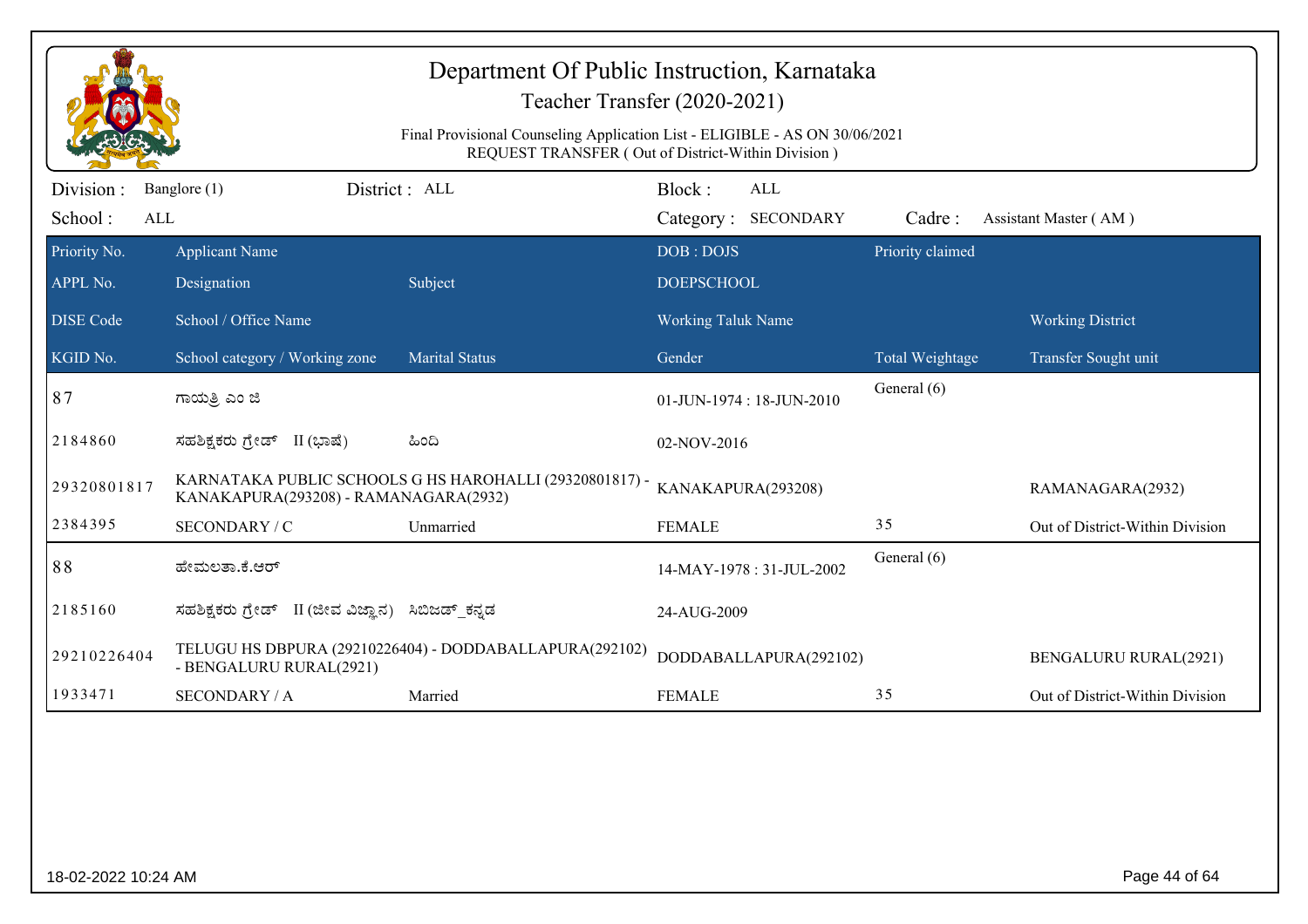|                             | Department Of Public Instruction, Karnataka<br>Teacher Transfer (2020-2021)<br>Final Provisional Counseling Application List - ELIGIBLE - AS ON 30/06/2021<br>REQUEST TRANSFER (Out of District-Within Division) |                                                          |                                |                                   |                  |                                 |  |  |
|-----------------------------|------------------------------------------------------------------------------------------------------------------------------------------------------------------------------------------------------------------|----------------------------------------------------------|--------------------------------|-----------------------------------|------------------|---------------------------------|--|--|
| Division:<br>School:<br>ALL | Banglore (1)                                                                                                                                                                                                     | District: ALL                                            | Block:                         | <b>ALL</b><br>Category: SECONDARY | Cadre:           | Assistant Master (AM)           |  |  |
| Priority No.<br>APPL No.    | <b>Applicant Name</b><br>Designation                                                                                                                                                                             | Subject                                                  | DOB: DOJS<br><b>DOEPSCHOOL</b> |                                   | Priority claimed |                                 |  |  |
| <b>DISE Code</b>            | School / Office Name                                                                                                                                                                                             |                                                          | <b>Working Taluk Name</b>      |                                   |                  | <b>Working District</b>         |  |  |
| KGID No.                    | School category / Working zone                                                                                                                                                                                   | <b>Marital Status</b>                                    | Gender                         |                                   | Total Weightage  | Transfer Sought unit            |  |  |
| 89                          | ನಾಗವೇಣಿ ಜಿ.ಟಿ                                                                                                                                                                                                    |                                                          |                                | 28-NOV-1979: 31-JAN-2004          | General (6)      |                                 |  |  |
| 2181070                     | ಸಹಶಿಕ್ಷಕರು ಗ್ರೇಡ್ II (ಜೀವ ವಿಜ್ಞಾನ) ಸಿಬಿಜಡ್ ಕನ್ನಡ                                                                                                                                                                 |                                                          | 05-JUL-2008                    |                                   |                  |                                 |  |  |
| 29130129007                 | - CHITRADURGA(2913)                                                                                                                                                                                              | GOVT.PU COLLEGE BOYS (29130129007) - CHITRADURGA(291301) | CHITRADURGA(291301)            |                                   |                  | CHITRADURGA(2913)               |  |  |
| 1957711                     | <b>SECONDARY / A</b>                                                                                                                                                                                             | Married                                                  | <b>FEMALE</b>                  |                                   | 35               | Out of District-Within Division |  |  |
| 90                          | ಉಮಾದೇವಿ                                                                                                                                                                                                          |                                                          |                                | 16-OCT-1976: 30-JAN-2004          | General (6)      |                                 |  |  |
| 2184782                     | ಸಹಶಿಕ್ಷಕರು ಗ್ರೇಡ್ II (ಭೌತವಿಜ್ಞಾನ)                                                                                                                                                                                | ಪಿಸಿಎಂ_ಕನ್ನಡ                                             | 30-MAY-2013                    |                                   |                  |                                 |  |  |
| 29280500394                 | NORTH2(292805) - BENGALURU U NORTH(2928)                                                                                                                                                                         | KARNATAKA PUBLIC SCHOOLS GHS HEBBALA (29280500394) -     | NORTH2(292805)                 |                                   |                  | <b>BENGALURU U NORTH(2928)</b>  |  |  |
| 1935615                     | <b>SECONDARY / A</b>                                                                                                                                                                                             | Married                                                  | <b>FEMALE</b>                  |                                   | 34               | Out of District-Within Division |  |  |
|                             |                                                                                                                                                                                                                  |                                                          |                                |                                   |                  |                                 |  |  |
| 18-02-2022 10:24 AM         |                                                                                                                                                                                                                  |                                                          |                                |                                   |                  | Page 45 of 64                   |  |  |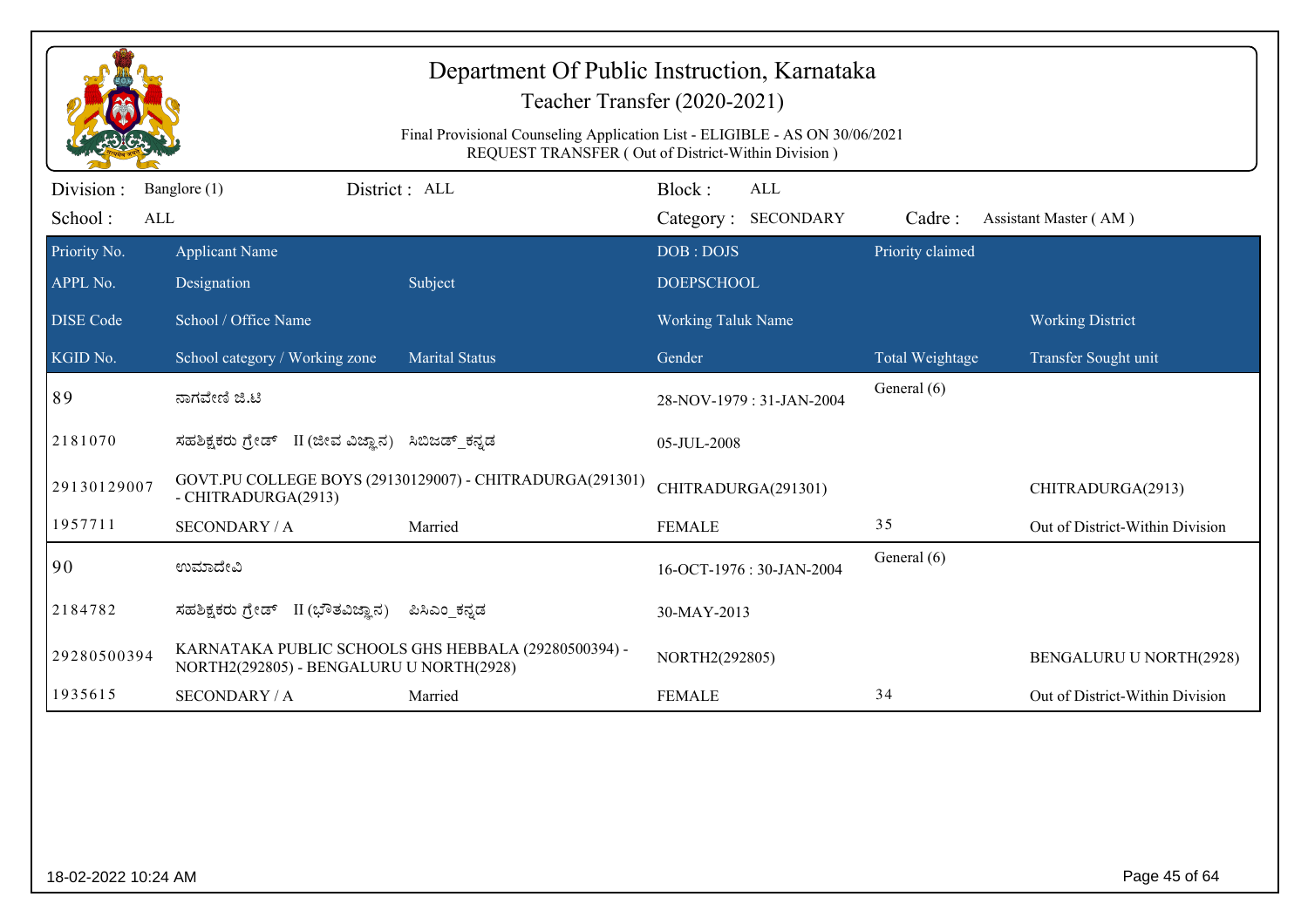|                             | Department Of Public Instruction, Karnataka<br>Teacher Transfer (2020-2021)<br>Final Provisional Counseling Application List - ELIGIBLE - AS ON 30/06/2021<br>REQUEST TRANSFER (Out of District-Within Division) |                                                            |                                             |                  |                                 |  |  |  |
|-----------------------------|------------------------------------------------------------------------------------------------------------------------------------------------------------------------------------------------------------------|------------------------------------------------------------|---------------------------------------------|------------------|---------------------------------|--|--|--|
| Division:<br>School:<br>ALL | Banglore (1)                                                                                                                                                                                                     | District: ALL                                              | Block:<br><b>ALL</b><br>Category: SECONDARY | Cadre:           | Assistant Master (AM)           |  |  |  |
| Priority No.<br>APPL No.    | <b>Applicant Name</b><br>Designation                                                                                                                                                                             | Subject                                                    | DOB: DOJS<br><b>DOEPSCHOOL</b>              | Priority claimed |                                 |  |  |  |
| <b>DISE Code</b>            | School / Office Name                                                                                                                                                                                             |                                                            | <b>Working Taluk Name</b>                   |                  | <b>Working District</b>         |  |  |  |
| KGID No.                    | School category / Working zone                                                                                                                                                                                   | <b>Marital Status</b>                                      | Gender                                      | Total Weightage  | Transfer Sought unit            |  |  |  |
| 91                          | ಶ್ಯಾಮಲ.ಕೆ.ಎಸ್.                                                                                                                                                                                                   |                                                            | 29-DEC-1984: 05-MAY-2007                    | General (6)      |                                 |  |  |  |
| 2176591                     | ಪ್ರೌಢಶಾಲಾ ಸಹ ಶಿಕ್ಷಕರು ಗ್ರೇಡ್ 2                                                                                                                                                                                   | ವಿಜ್ಞಾನ_ಕನ್ನಡ                                              | 10-OCT-2015                                 |                  |                                 |  |  |  |
| 29210422011                 | G KBMS HOSAKOTE (29210422011) - HOSAKOTE(292104) -<br><b>BENGALURU RURAL(2921)</b>                                                                                                                               |                                                            | HOSAKOTE(292104)                            |                  | <b>BENGALURU RURAL(2921)</b>    |  |  |  |
| 2210696                     | <b>SECONDARY / A</b>                                                                                                                                                                                             | Married                                                    | <b>FEMALE</b>                               | 33               | Out of District-Within Division |  |  |  |
| 92                          | ರೂಪ.ಎಂ                                                                                                                                                                                                           |                                                            | 08-JUN-1983: 03-JUL-2008                    | General (6)      |                                 |  |  |  |
| 2185296                     | ಸಹಶಿಕ್ಷಕರು ಗ್ರೇಡ್ II (ಭೌತವಿಜ್ಞಾನ)                                                                                                                                                                                | ಪಿಸಿಎಂ ಕನ್ನಡ                                               | 01-SEP-2015                                 |                  |                                 |  |  |  |
| 29200310131                 | <b>U SOUTH(2920)</b>                                                                                                                                                                                             | GHS BILISHIVALE (29200310131) - SOUTH4(292003) - BENGALURU | SOUTH4(292003)                              |                  | BENGALURU U SOUTH(2920)         |  |  |  |
| 2360966                     | <b>SECONDARY / A</b>                                                                                                                                                                                             | Married                                                    | <b>FEMALE</b>                               | 30               | Out of District-Within Division |  |  |  |
|                             |                                                                                                                                                                                                                  |                                                            |                                             |                  |                                 |  |  |  |
| 18-02-2022 10:24 AM         |                                                                                                                                                                                                                  |                                                            |                                             |                  | Page 46 of 64                   |  |  |  |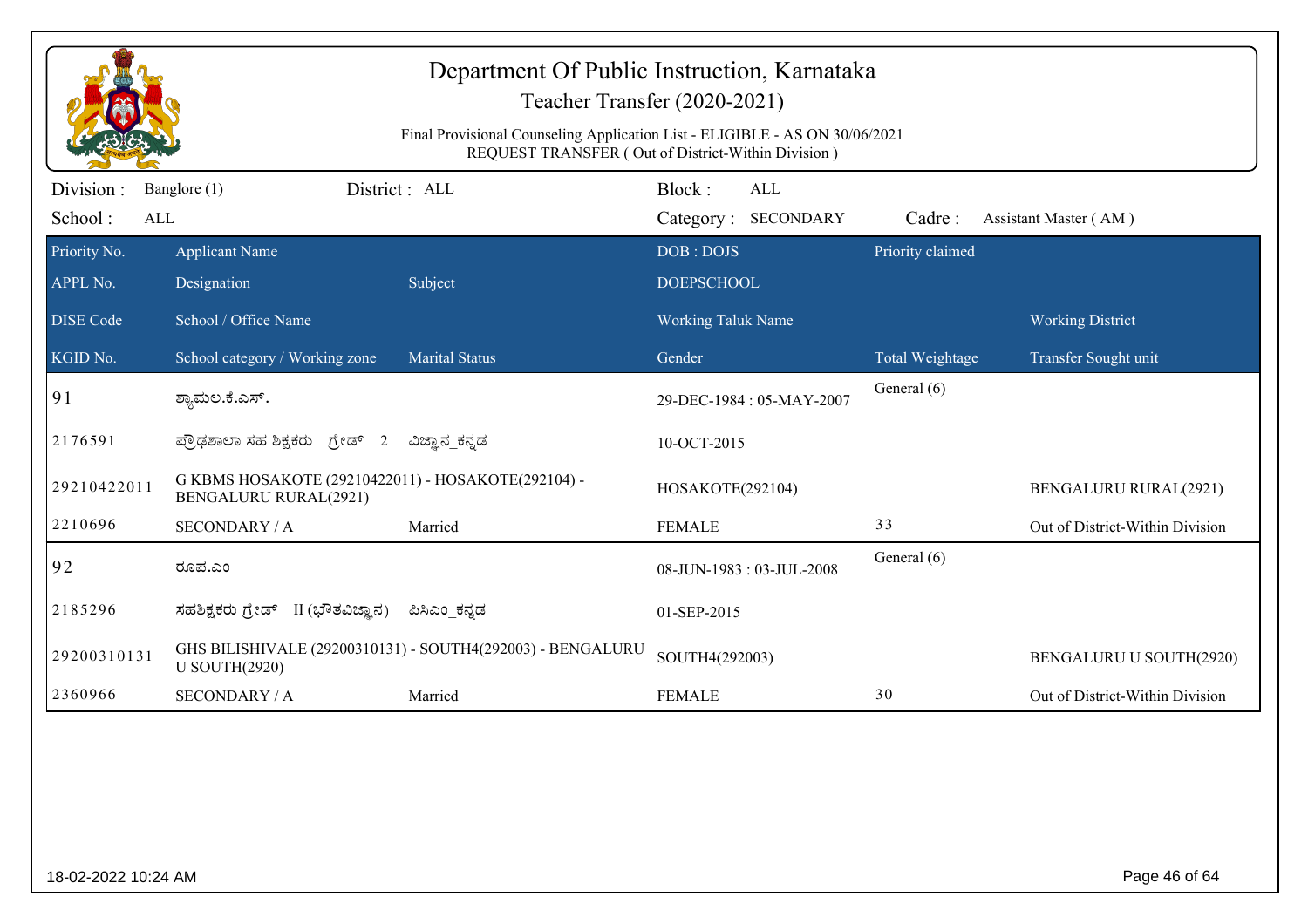|                             |                                                                                                 | Final Provisional Counseling Application List - ELIGIBLE - AS ON 30/06/2021 | Department Of Public Instruction, Karnataka<br>Teacher Transfer (2020-2021)<br>REQUEST TRANSFER (Out of District-Within Division) |                        |                                 |
|-----------------------------|-------------------------------------------------------------------------------------------------|-----------------------------------------------------------------------------|-----------------------------------------------------------------------------------------------------------------------------------|------------------------|---------------------------------|
| Division:<br>School:<br>ALL | Banglore (1)                                                                                    | District: ALL                                                               | Block:<br>ALL<br>Category: SECONDARY                                                                                              | Cadre:                 | Assistant Master (AM)           |
| Priority No.<br>APPL No.    | <b>Applicant Name</b><br>Designation                                                            | Subject                                                                     | DOB: DOJS<br><b>DOEPSCHOOL</b>                                                                                                    | Priority claimed       |                                 |
| <b>DISE Code</b>            | School / Office Name                                                                            |                                                                             | Working Taluk Name                                                                                                                |                        | <b>Working District</b>         |
| KGID No.                    | School category / Working zone                                                                  | <b>Marital Status</b>                                                       | Gender                                                                                                                            | <b>Total Weightage</b> | Transfer Sought unit            |
| 93                          | ಮಧು.ಜಿ.ಎಲ್                                                                                      |                                                                             | 26-NOV-1984: 04-JUL-2008                                                                                                          | General (6)            |                                 |
| 2185120                     | ಸಹಶಿಕ್ಷಕರು ಗ್ರೇಡ್ II (ಭೌತವಿಜ್ಞಾನ)                                                               | ಪಿಸಿಎಂ ಕನ್ನಡ                                                                | 13-OCT-2015                                                                                                                       |                        |                                 |
| 29310620801                 | GOVT JUNIOR COLLEGE SIRA (29310620801) - SIRA(293106) -<br>TUMAKURU MADHUGIRI(2931)             |                                                                             | SIRA(293106)                                                                                                                      |                        | TUMAKURU MADHUGIRI(2931)        |
| 2266318                     | <b>SECONDARY / A</b>                                                                            | Married                                                                     | <b>FEMALE</b>                                                                                                                     | 30                     | Out of District-Within Division |
| 94                          | ರೇಣುಕಾದೇವಿ                                                                                      |                                                                             | 14-NOV-1977: 15-JUN-2005                                                                                                          | General (6)            |                                 |
| 2182334                     | ಪ್ರೌಢಶಾಲಾ ಸಹ ಶಿಕ್ಷಕರು ಗ್ರೇಡ್ 2                                                                  | ವಿಜ್ಞಾನ_ಕನ್ನಡ                                                               | 20-AUG-2013                                                                                                                       |                        |                                 |
| 29200800204                 | KARNATAKA PUBLIC SCHOOLS GOVT MODEL PRIMARY<br>SCHOOL ATTIGUPE (29200800204) - SOUTH2(292008) - |                                                                             | SOUTH2(292008)                                                                                                                    |                        | BENGALURU U SOUTH(2920)         |
| 2013392                     | <b>SECONDARY / A</b>                                                                            | Married                                                                     | <b>FEMALE</b>                                                                                                                     | 29                     | Out of District-Within Division |
|                             |                                                                                                 |                                                                             |                                                                                                                                   |                        |                                 |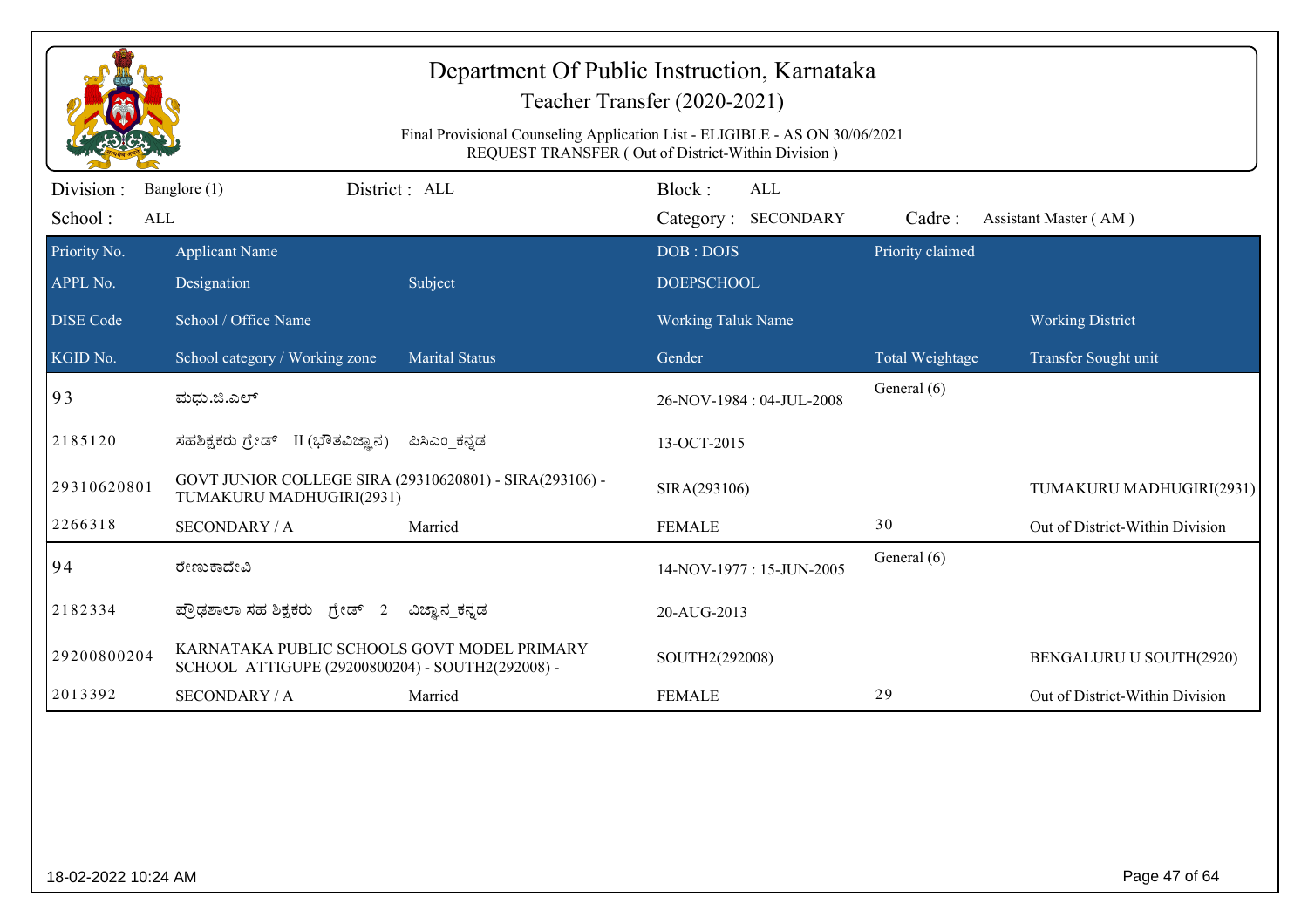|                             | Department Of Public Instruction, Karnataka<br>Teacher Transfer (2020-2021)<br>Final Provisional Counseling Application List - ELIGIBLE - AS ON 30/06/2021<br>REQUEST TRANSFER (Out of District-Within Division) |                                                          |                                             |                  |                                 |  |  |  |
|-----------------------------|------------------------------------------------------------------------------------------------------------------------------------------------------------------------------------------------------------------|----------------------------------------------------------|---------------------------------------------|------------------|---------------------------------|--|--|--|
| Division:<br>School:<br>ALL | Banglore (1)                                                                                                                                                                                                     | District: ALL                                            | Block:<br><b>ALL</b><br>Category: SECONDARY | Cadre:           | Assistant Master (AM)           |  |  |  |
| Priority No.<br>APPL No.    | <b>Applicant Name</b><br>Designation                                                                                                                                                                             | Subject                                                  | DOB: DOJS<br><b>DOEPSCHOOL</b>              | Priority claimed |                                 |  |  |  |
| <b>DISE Code</b>            | School / Office Name                                                                                                                                                                                             |                                                          | Working Taluk Name                          |                  | <b>Working District</b>         |  |  |  |
| KGID No.                    | School category / Working zone                                                                                                                                                                                   | <b>Marital Status</b>                                    | Gender                                      | Total Weightage  | Transfer Sought unit            |  |  |  |
| 95                          | ಕಲ್ತೇಶ್. ಎಸ್. ಪಿ.                                                                                                                                                                                                |                                                          | 01-JUN-1978: 17-MAY-2013                    | General (6)      |                                 |  |  |  |
| 2185633                     | ಸಹಶಿಕ್ಷಕರು ಗ್ರೇಡ್ II (ಭೌತವಿಜ್ಞಾನ)                                                                                                                                                                                | ಪಿಸಿಎಂ_ಕನ್ನಡ                                             | 17-MAY-2013                                 |                  |                                 |  |  |  |
| 29150203701                 | GHS KANUGODU (29150203701) - HOSANAGAR(291502) -<br>SHIVAMOGGA(2915)                                                                                                                                             |                                                          | HOSANAGAR(291502)                           |                  | SHIVAMOGGA(2915)                |  |  |  |
| 2740268                     | SECONDARY / C                                                                                                                                                                                                    | Married                                                  | <b>MALE</b>                                 | 29               | Out of District-Within Division |  |  |  |
| 96                          | ಸರಿತ ಎಸ್ ಹೆಚ್                                                                                                                                                                                                    |                                                          | 20-JUL-1985: 16-JUL-2013                    | General (6)      |                                 |  |  |  |
| 2180579                     | ಸಹಶಿಕ್ಷಕರು ಗ್ರೇಡ್ II (ಭಾಷೆ)                                                                                                                                                                                      | ಕನ್ನಡ                                                    | 16-JUL-2013                                 |                  |                                 |  |  |  |
| 29210401502                 | <b>BENGALURU RURAL(2921)</b>                                                                                                                                                                                     | GUHPS AND HS SULIBELE (29210401502) - HOSAKOTE(292104) - | HOSAKOTE(292104)                            |                  | <b>BENGALURU RURAL(2921)</b>    |  |  |  |
| 2217653                     | SECONDARY / C                                                                                                                                                                                                    | Married                                                  | <b>FEMALE</b>                               | 29               | Out of District-Within Division |  |  |  |
|                             |                                                                                                                                                                                                                  |                                                          |                                             |                  |                                 |  |  |  |
| 18-02-2022 10:24 AM         |                                                                                                                                                                                                                  |                                                          |                                             |                  | Page 48 of 64                   |  |  |  |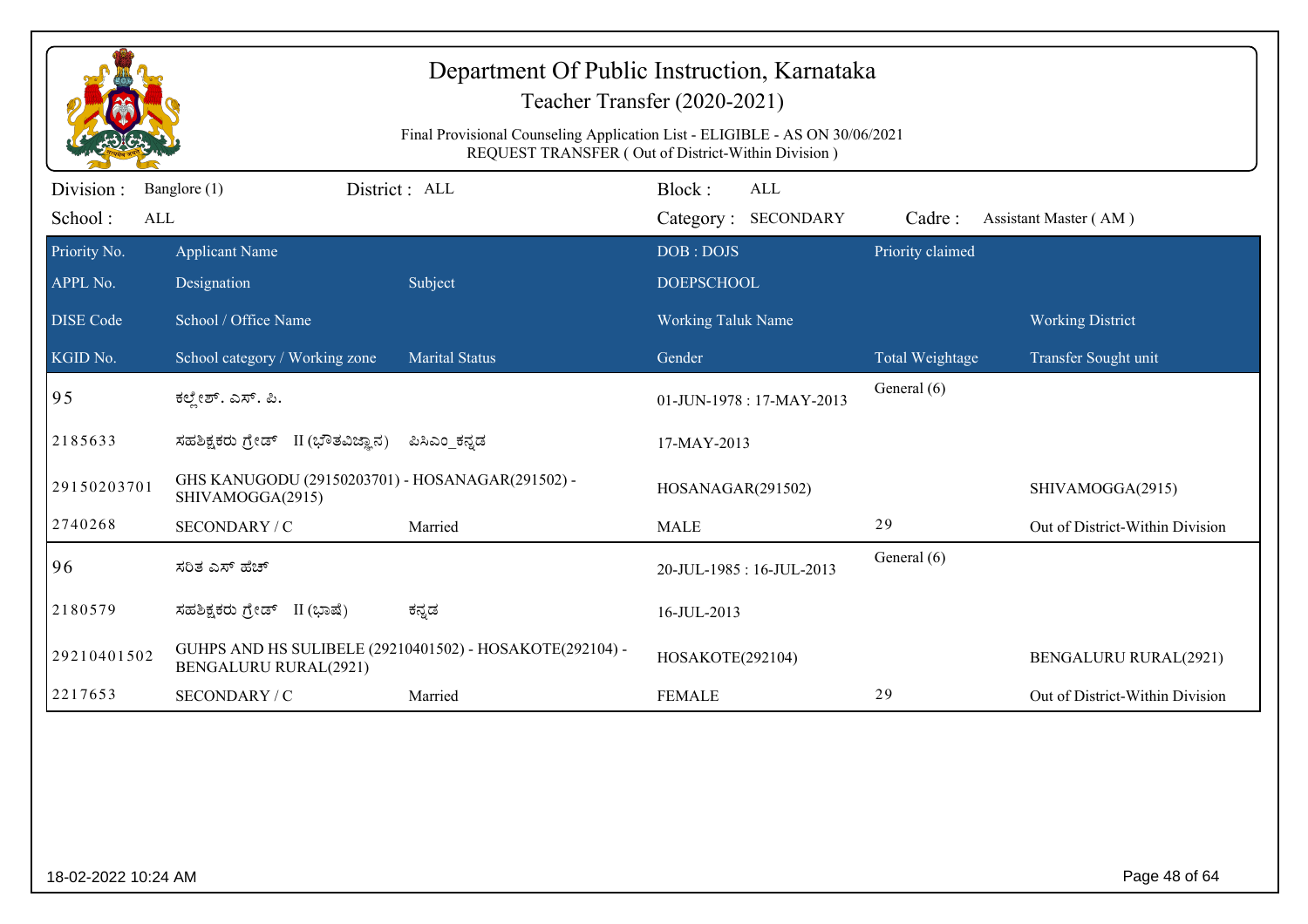|                             | Department Of Public Instruction, Karnataka<br>Teacher Transfer (2020-2021)<br>Final Provisional Counseling Application List - ELIGIBLE - AS ON 30/06/2021<br>REQUEST TRANSFER (Out of District-Within Division) |                                                         |                                             |                  |                                 |  |  |
|-----------------------------|------------------------------------------------------------------------------------------------------------------------------------------------------------------------------------------------------------------|---------------------------------------------------------|---------------------------------------------|------------------|---------------------------------|--|--|
| Division:<br>School:<br>ALL | Banglore (1)                                                                                                                                                                                                     | District: ALL                                           | Block:<br><b>ALL</b><br>Category: SECONDARY | Cadre:           | Assistant Master (AM)           |  |  |
| Priority No.<br>APPL No.    | <b>Applicant Name</b><br>Designation                                                                                                                                                                             | Subject                                                 | DOB: DOJS<br><b>DOEPSCHOOL</b>              | Priority claimed |                                 |  |  |
| <b>DISE Code</b>            | School / Office Name                                                                                                                                                                                             |                                                         | <b>Working Taluk Name</b>                   |                  | <b>Working District</b>         |  |  |
| KGID No.                    | School category / Working zone                                                                                                                                                                                   | <b>Marital Status</b>                                   | Gender                                      | Total Weightage  | Transfer Sought unit            |  |  |
| 97                          | ವಿನುತ ಎಂ                                                                                                                                                                                                         |                                                         | 10-AUG-1985: 06-SEP-2013                    | General (6)      |                                 |  |  |
| 2184553                     | ಸಹಶಿಕ್ಷಕರು ಗ್ರೇಡ್ II (ಭೌತವಿಜ್ಞಾನ)                                                                                                                                                                                | ಪಿಸಿಎಂ ಕನ್ನಡ                                            | 06-SEP-2013                                 |                  |                                 |  |  |
| 29290419906                 | CHIKKABALLAPURA(2929)                                                                                                                                                                                            | GHS KENCHARLAHALLI (29290419906) - CHINTAMANI(292904) - | CHINTAMANI(292904)                          |                  | CHIKKABALLAPURA(2929)           |  |  |
| 2369249                     | SECONDARY / C                                                                                                                                                                                                    | Married                                                 | <b>FEMALE</b>                               | 29               | Out of District-Within Division |  |  |
| 98                          | ಮಮತ ಪಿ                                                                                                                                                                                                           |                                                         | 08-OCT-1988: 16-JUL-2013                    | General (6)      |                                 |  |  |
| 2180617                     | ಸಹಶಿಕ್ಷಕರು ಗ್ರೇಡ್ II (ಜೀವ ವಿಜ್ಞಾನ)                                                                                                                                                                               | ಸಿಬಿಜಡ್_ಕನ್ನಡ                                           | 16-JUL-2013                                 |                  |                                 |  |  |
| 29290516805                 | GHS NAGARAGERE (29290516805) - GOWRIBIDANUR(292905) -<br>CHIKKABALLAPURA(2929)                                                                                                                                   |                                                         | GOWRIBIDANUR(292905)                        |                  | CHIKKABALLAPURA(2929)           |  |  |
| 2368557                     | SECONDARY / C                                                                                                                                                                                                    | Married                                                 | <b>FEMALE</b>                               | 29               | Out of District-Within Division |  |  |
|                             |                                                                                                                                                                                                                  |                                                         |                                             |                  |                                 |  |  |
| 18-02-2022 10:24 AM         |                                                                                                                                                                                                                  |                                                         |                                             |                  | Page 49 of 64                   |  |  |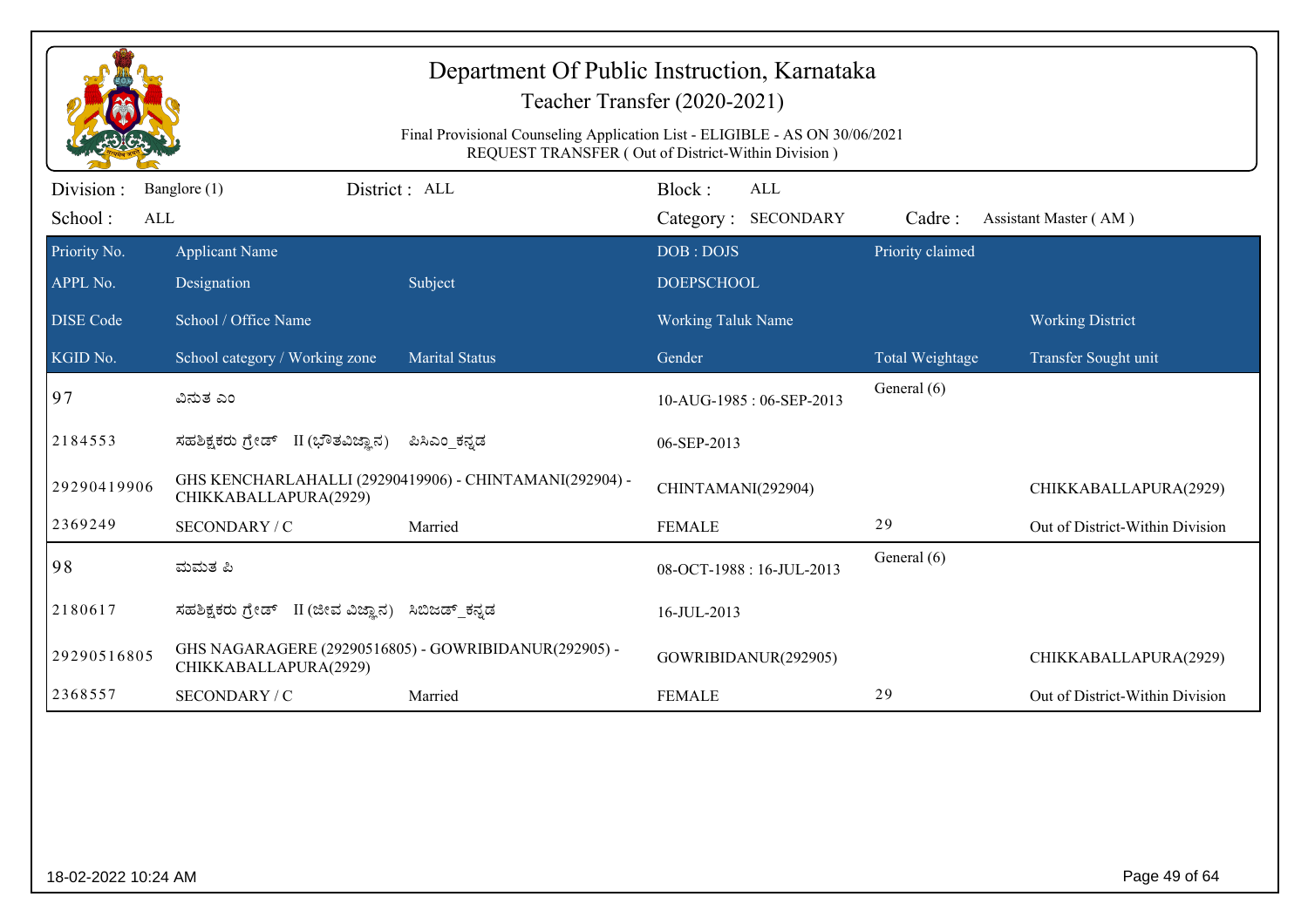|                             | Department Of Public Instruction, Karnataka<br>Teacher Transfer (2020-2021)<br>Final Provisional Counseling Application List - ELIGIBLE - AS ON 30/06/2021<br>REQUEST TRANSFER (Out of District-Within Division) |                       |                                             |                  |                                 |  |  |
|-----------------------------|------------------------------------------------------------------------------------------------------------------------------------------------------------------------------------------------------------------|-----------------------|---------------------------------------------|------------------|---------------------------------|--|--|
| Division:<br>School:<br>ALL | Banglore (1)                                                                                                                                                                                                     | District: ALL         | Block:<br><b>ALL</b><br>Category: SECONDARY | Cadre:           | Assistant Master (AM)           |  |  |
| Priority No.<br>APPL No.    | <b>Applicant Name</b><br>Designation                                                                                                                                                                             | Subject               | DOB: DOJS<br><b>DOEPSCHOOL</b>              | Priority claimed |                                 |  |  |
| <b>DISE Code</b>            | School / Office Name                                                                                                                                                                                             |                       | <b>Working Taluk Name</b>                   |                  | <b>Working District</b>         |  |  |
| KGID No.                    | School category / Working zone                                                                                                                                                                                   | <b>Marital Status</b> | Gender                                      | Total Weightage  | Transfer Sought unit            |  |  |
| 99                          | ಸುಧಾ. ಎ                                                                                                                                                                                                          |                       | 16-OCT-1988: 16-JUL-2013                    | General (6)      |                                 |  |  |
| 2184316                     | ಸಹಶಿಕ್ಷಕರು ಗ್ರೇಡ್ II (ಜೀವ ವಿಜ್ಞಾನ) ಸಿಬಿಜಡ್ ಕನ್ನಡ                                                                                                                                                                 |                       | 16-JUL-2013                                 |                  |                                 |  |  |
| 29140116715                 | GJC-NALLUR (29140116715) - CHANNAGIRI(291401) -<br>DAVANAGERE(2914)                                                                                                                                              |                       | CHANNAGIRI(291401)                          |                  | DAVANAGERE(2914)                |  |  |
| 2557203                     | SECONDARY / C                                                                                                                                                                                                    | Married               | <b>FEMALE</b>                               | 29               | Out of District-Within Division |  |  |
| 100                         | ವೀರೇಶ್ವರ ಕೆ.ಬಿ                                                                                                                                                                                                   |                       | 05-NOV-1989: 01-JUN-2013                    | General (6)      |                                 |  |  |
| 2180578                     | ಸಹಶಿಕ್ಷಕರು ಗ್ರೇಡ್ II (ಭೌತವಿಜ್ಞಾನ)                                                                                                                                                                                | ಪಿಸಿಎಂ_ಕನ್ನಡ          | 01-JUN-2013                                 |                  |                                 |  |  |
| 29210407403                 | GHS SHIVANAPURA (29210407403) - HOSAKOTE(292104) -<br><b>BENGALURU RURAL(2921)</b>                                                                                                                               |                       | HOSAKOTE(292104)                            |                  | <b>BENGALURU RURAL(2921)</b>    |  |  |
| 2217512                     | SECONDARY / C                                                                                                                                                                                                    | Married               | <b>MALE</b>                                 | 29               | Out of District-Within Division |  |  |
|                             |                                                                                                                                                                                                                  |                       |                                             |                  |                                 |  |  |
| 18-02-2022 10:24 AM         |                                                                                                                                                                                                                  |                       |                                             |                  | Page 50 of 64                   |  |  |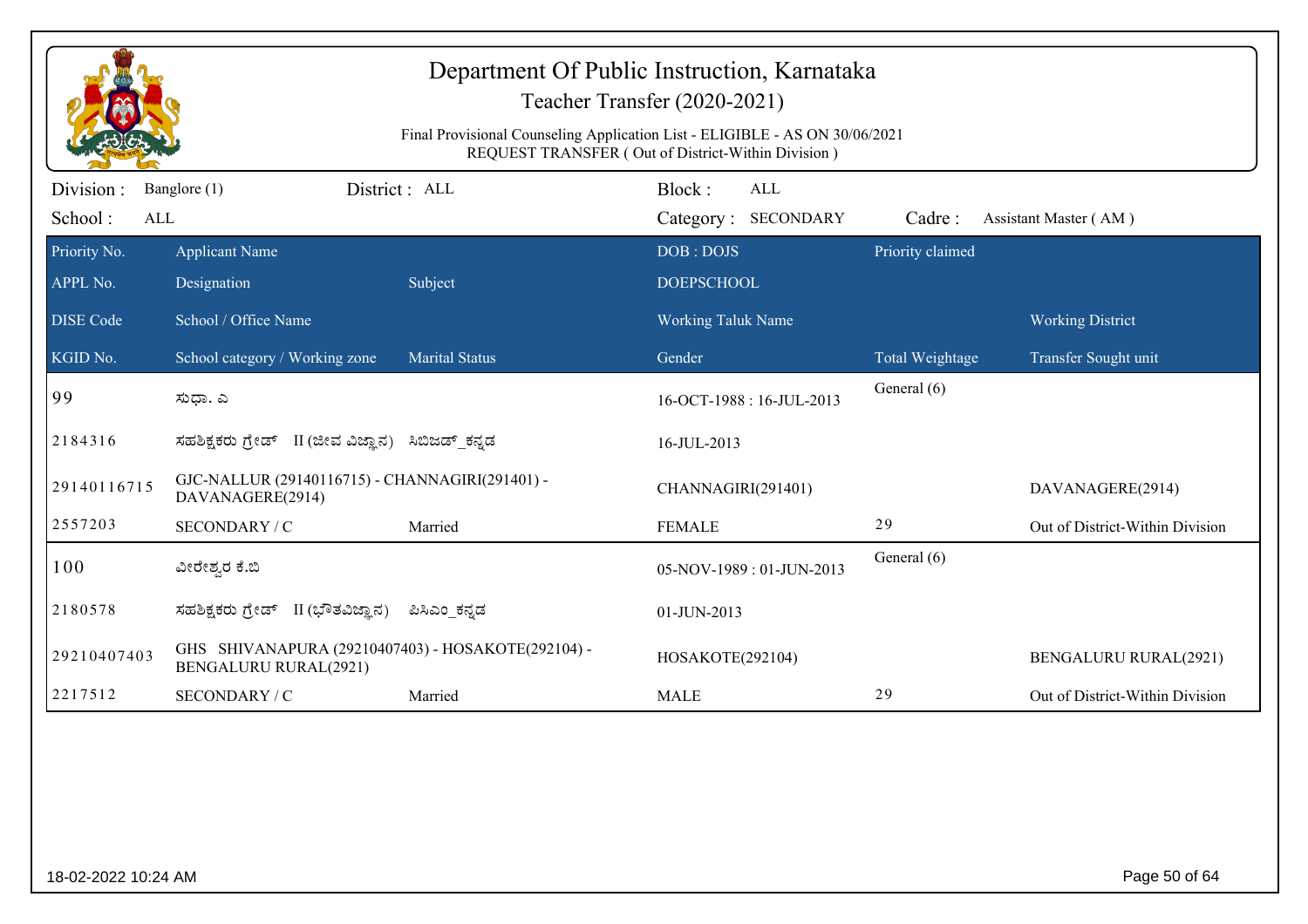|                             | Department Of Public Instruction, Karnataka<br>Teacher Transfer (2020-2021)<br>Final Provisional Counseling Application List - ELIGIBLE - AS ON 30/06/2021<br>REQUEST TRANSFER (Out of District-Within Division) |                                                         |                                             |                  |                                 |  |  |
|-----------------------------|------------------------------------------------------------------------------------------------------------------------------------------------------------------------------------------------------------------|---------------------------------------------------------|---------------------------------------------|------------------|---------------------------------|--|--|
| Division:<br>School:<br>ALL | Banglore (1)                                                                                                                                                                                                     | District: ALL                                           | Block:<br><b>ALL</b><br>Category: SECONDARY | Cadre:           | Assistant Master (AM)           |  |  |
| Priority No.<br>APPL No.    | <b>Applicant Name</b><br>Designation                                                                                                                                                                             | Subject                                                 | DOB: DOJS<br><b>DOEPSCHOOL</b>              | Priority claimed |                                 |  |  |
| <b>DISE Code</b>            | School / Office Name                                                                                                                                                                                             |                                                         | <b>Working Taluk Name</b>                   |                  | <b>Working District</b>         |  |  |
| KGID No.                    | School category / Working zone                                                                                                                                                                                   | <b>Marital Status</b>                                   | Gender                                      | Total Weightage  | Transfer Sought unit            |  |  |
| 101                         | ಶಿಲ್ಪಕಲಾ ಹೆಚ್ ಸಿ                                                                                                                                                                                                 |                                                         | 18-JUN-1980: 19-DEC-2008                    | General (6)      |                                 |  |  |
| 2185244                     | ಸಹಶಿಕ್ಷಕರು ಗ್ರೇಡ್ II (ಕಲಾ)                                                                                                                                                                                       | ಕಲ್_ಕನ್ನಡ                                               | 27-JUN-2011                                 |                  |                                 |  |  |
| 29190955403                 | GJC BOYS (29190955403) - MALUR(291909) - KOLAR(2919)                                                                                                                                                             |                                                         | MALUR(291909)                               |                  | KOLAR(2919)                     |  |  |
| 2325404                     | <b>SECONDARY / A</b>                                                                                                                                                                                             | Married                                                 | <b>FEMALE</b>                               | 26               | Out of District-Within Division |  |  |
| 102                         | ಶ್ವೇತಾ ಓ                                                                                                                                                                                                         |                                                         | 12-APR-1985: 01-JUN-2013                    | General (6)      |                                 |  |  |
| 2175981                     | ಸಹಶಿಕ್ಷಕರು ಗ್ರೇಡ್ II (ಭಾಷೆ)                                                                                                                                                                                      | ಇಂಗ್ಲೀಷ್                                                | 08-OCT-2016                                 |                  |                                 |  |  |
| 29290428202                 | - CHIKKABALLAPURA(2929)                                                                                                                                                                                          | GHS NANDANAHOSAHALLI (29290428202) - CHINTAMANI(292904) | CHINTAMANI(292904)                          |                  | CHIKKABALLAPURA(2929)           |  |  |
| 2656951                     | SECONDARY / C                                                                                                                                                                                                    | Married                                                 | <b>FEMALE</b>                               | 26               | Out of District-Within Division |  |  |
|                             |                                                                                                                                                                                                                  |                                                         |                                             |                  |                                 |  |  |
| 18-02-2022 10:24 AM         |                                                                                                                                                                                                                  |                                                         |                                             |                  | Page 51 of 64                   |  |  |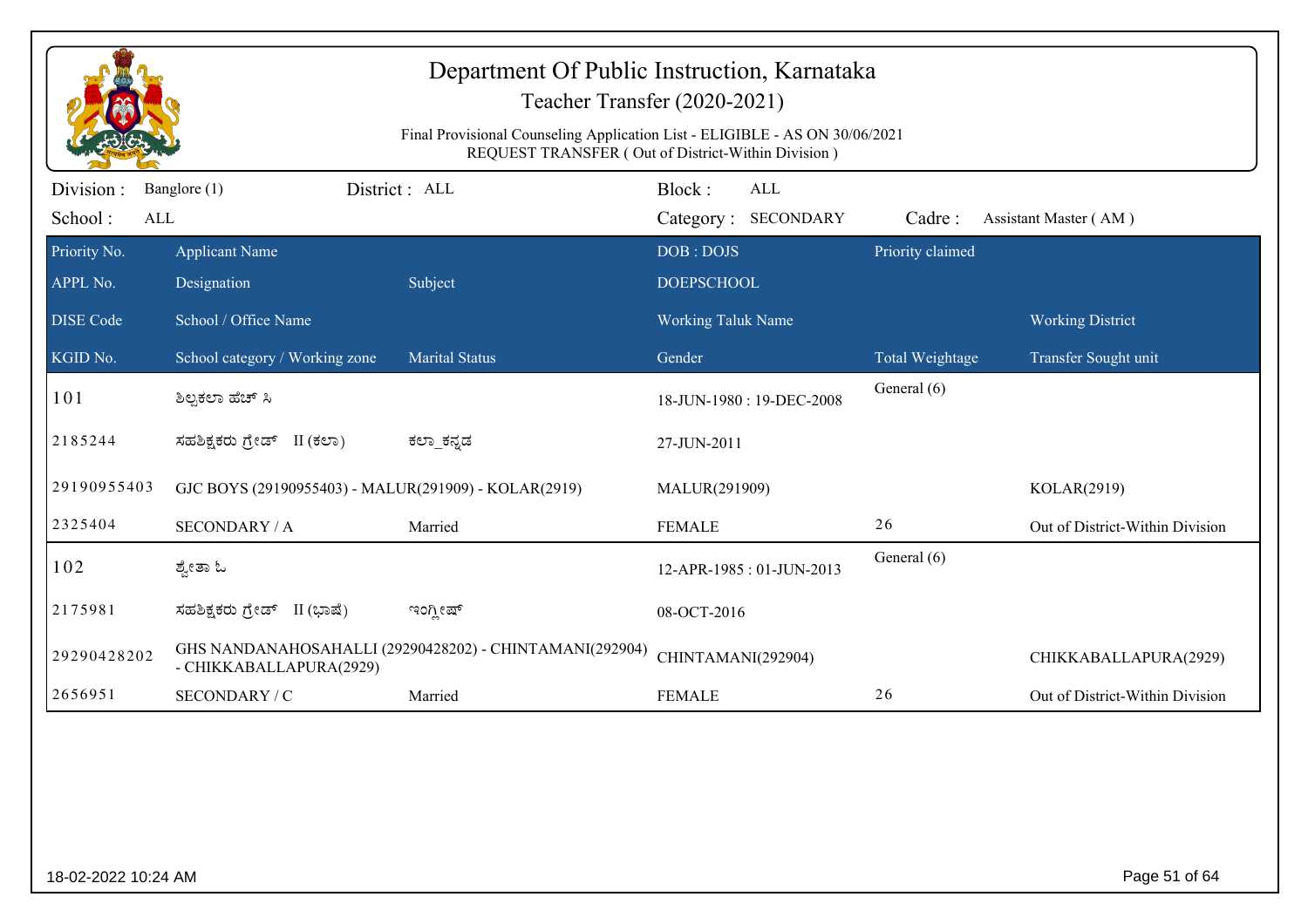|                             |                                                                            |                                                                             | Department Of Public Instruction, Karnataka<br>Teacher Transfer (2020-2021) |                  |                                 |
|-----------------------------|----------------------------------------------------------------------------|-----------------------------------------------------------------------------|-----------------------------------------------------------------------------|------------------|---------------------------------|
|                             |                                                                            | Final Provisional Counseling Application List - ELIGIBLE - AS ON 30/06/2021 | REQUEST TRANSFER (Out of District-Within Division)                          |                  |                                 |
| Division:<br>School:<br>ALL | Banglore (1)                                                               | District: ALL                                                               | Block:<br><b>ALL</b><br>Category: SECONDARY                                 | Cadre:           | Assistant Master (AM)           |
| Priority No.<br>APPL No.    | <b>Applicant Name</b><br>Designation                                       | Subject                                                                     | DOB: DOJS<br><b>DOEPSCHOOL</b>                                              | Priority claimed |                                 |
| <b>DISE Code</b>            | School / Office Name                                                       |                                                                             | <b>Working Taluk Name</b>                                                   |                  | <b>Working District</b>         |
| KGID No.                    | School category / Working zone                                             | <b>Marital Status</b>                                                       | Gender                                                                      | Total Weightage  | Transfer Sought unit            |
| 103                         | ನಿಶಾತ್ ಸುಲ್ತಾನ                                                             |                                                                             | 02-OCT-1967: 10-MAY-2007                                                    | General (6)      |                                 |
| 2183276                     | ಸಹಶಿಕ್ಷಕರು ಗ್ರೇಡ್ II (ಭೌತವಿಜ್ಞಾನ)                                          | ಪಿಸಿಎಂ ಉರ್ದು                                                                | 10-MAY-2007                                                                 |                  |                                 |
| 29320614301                 | G UMPS IJOOR RMSA (29320614301) - RAMANAGARA(293206) -<br>RAMANAGARA(2932) |                                                                             | RAMANAGARA(293206)                                                          |                  | RAMANAGARA(2932)                |
| 2350729                     | <b>SECONDARY / A</b>                                                       | Married                                                                     | <b>FEMALE</b>                                                               | 25               | Out of District-Within Division |
| 104                         | ಪಿ.ಏಕಾಂತ                                                                   |                                                                             | 15-MAR-1977: 06-FEB-2014                                                    | General (6)      |                                 |
| 2179138                     | ಸಹಶಿಕ್ಷಕರು ಗ್ರೇಡ್ II (ಭೌತವಿಜ್ಞಾನ)                                          | ಪಿಸಿಎಂ_ಕನ್ನಡ                                                                | 06-FEB-2014                                                                 |                  |                                 |
| 29130301205                 | GJC YARABALLI (29130301205) - HIRIYUR(291303) -<br>CHITRADURGA(2913)       |                                                                             | HIRIYUR(291303)                                                             |                  | CHITRADURGA(2913)               |
| 2730522                     | SECONDARY / C                                                              | Married                                                                     | <b>MALE</b>                                                                 | 25               | Out of District-Within Division |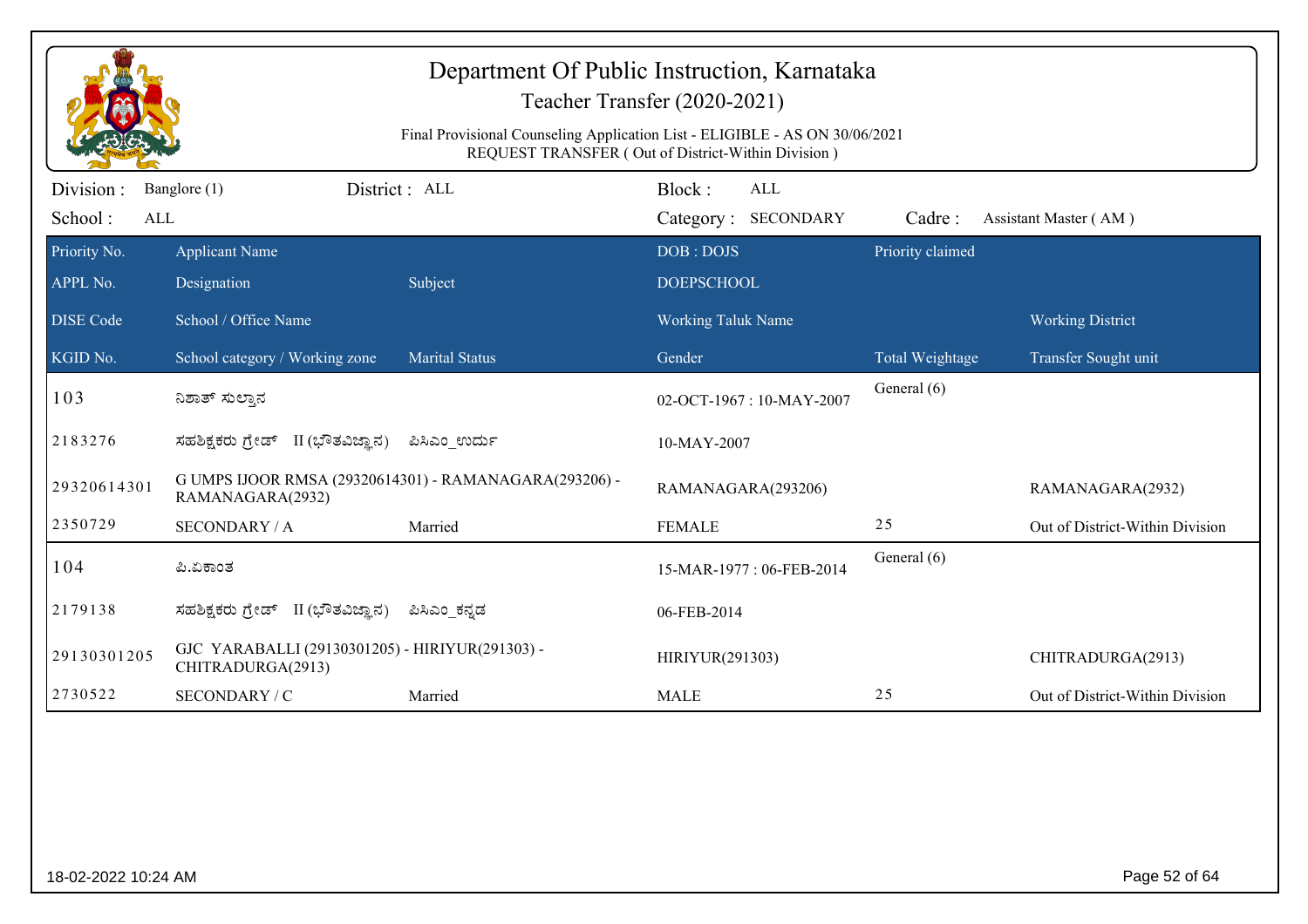|                             |                                          | Department Of Public Instruction, Karnataka<br>Final Provisional Counseling Application List - ELIGIBLE - AS ON 30/06/2021 | Teacher Transfer (2020-2021)<br>REQUEST TRANSFER (Out of District-Within Division) |                  |                                 |
|-----------------------------|------------------------------------------|----------------------------------------------------------------------------------------------------------------------------|------------------------------------------------------------------------------------|------------------|---------------------------------|
| Division:<br>School:<br>ALL | Banglore (1)                             | District : ALL                                                                                                             | Block:<br>ALL<br>Category: SECONDARY                                               | Cadre:           | Assistant Master (AM)           |
| Priority No.<br>APPL No.    | <b>Applicant Name</b><br>Designation     | Subject                                                                                                                    | DOB: DOJS<br><b>DOEPSCHOOL</b>                                                     | Priority claimed |                                 |
| <b>DISE Code</b>            | School / Office Name                     |                                                                                                                            | <b>Working Taluk Name</b>                                                          |                  | <b>Working District</b>         |
| KGID No.                    | School category / Working zone           | <b>Marital Status</b>                                                                                                      | Gender                                                                             | Total Weightage  | Transfer Sought unit            |
| 105                         | ಸವಿತ.ಆರ್ .                               |                                                                                                                            | 12-SEP-1981: 04-JAN-2014                                                           | General (6)      |                                 |
| 2180087                     | ಸಹಶಿಕ್ಷಕರು ಗ್ರೇಡ್ II (ಭಾಷೆ)              | ಕನ್ನಡ                                                                                                                      | 04-JAN-2014                                                                        |                  |                                 |
| 29310605807                 | MADHUGIRI(2931)                          | GHS CHANGAVARA (29310605807) - SIRA(293106) - TUMAKURU                                                                     | SIRA(293106)                                                                       |                  | TUMAKURU MADHUGIRI(2931)        |
| 2705093                     | SECONDARY / C                            | Married                                                                                                                    | <b>FEMALE</b>                                                                      | 25               | Out of District-Within Division |
| 106                         | ವೀಣಾ ಕೆ ಆರ್                              |                                                                                                                            | 13-JUN-1983: 02-JUL-2007                                                           | General (6)      |                                 |
| 2178126                     | ಸಹಶಿಕ್ಷಕರು ಗ್ರೇಡ್ II (ಕಲಾ)               | ಕಲ್_ಕನ್ನಡ                                                                                                                  | 02-JUL-2007                                                                        |                  |                                 |
| 29200108179                 | KARNATAKA PUBLIC SCHOOLS GHS UTTARAHALLI | (29200108179) - SOUTH1(292001) - BENGALURU U SOUTH(2920)                                                                   | SOUTH1(292001)                                                                     |                  | <b>BENGALURU U SOUTH(2920)</b>  |
| 2187821                     | <b>SECONDARY / A</b>                     | Married                                                                                                                    | <b>FEMALE</b>                                                                      | 25               | Out of District-Within Division |
|                             |                                          |                                                                                                                            |                                                                                    |                  |                                 |
| 18-02-2022 10:24 AM         |                                          |                                                                                                                            |                                                                                    |                  | Page 53 of 64                   |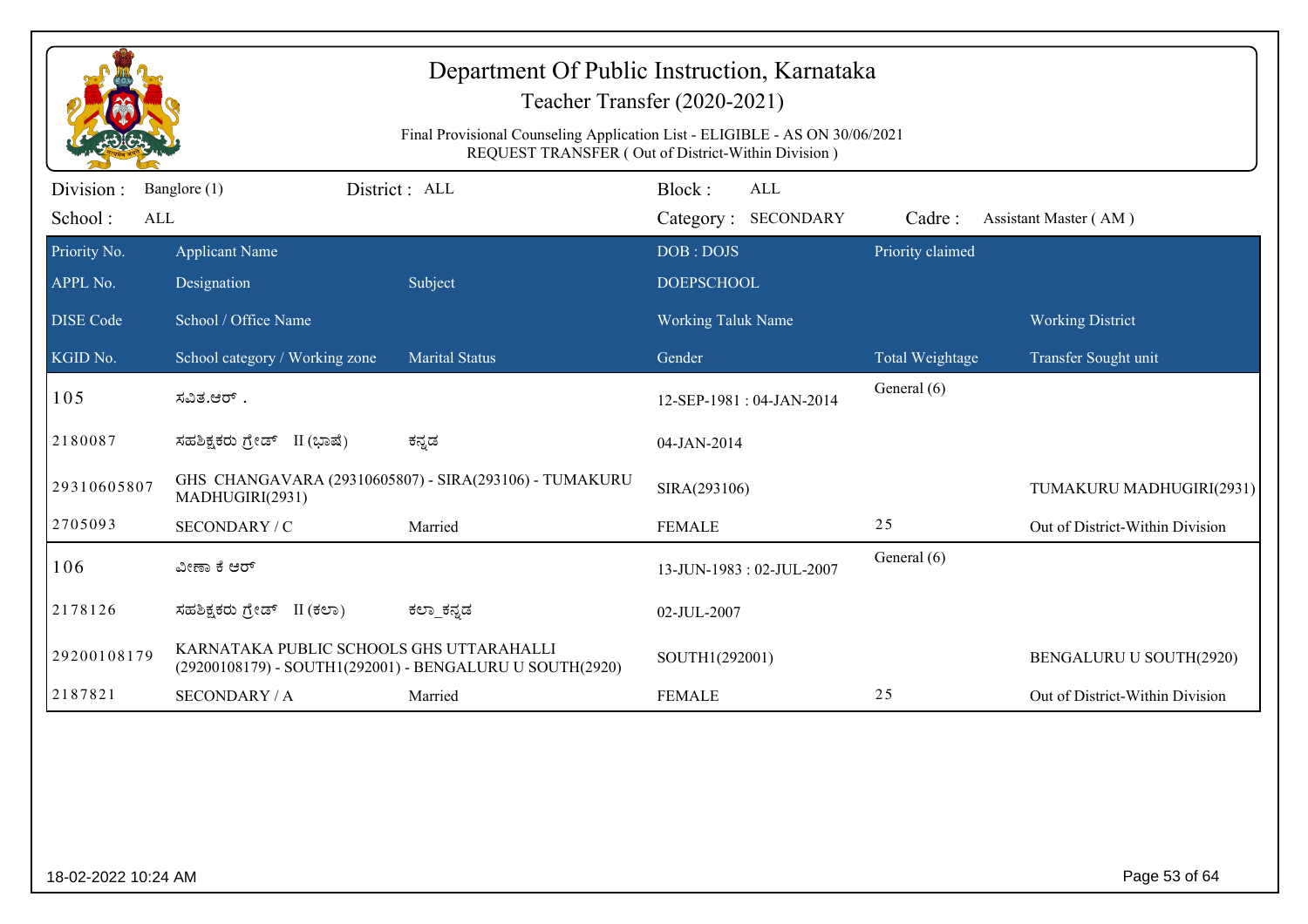|                             |                                                                          |                                                                             | Department Of Public Instruction, Karnataka<br>Teacher Transfer (2020-2021) |                  |                                 |
|-----------------------------|--------------------------------------------------------------------------|-----------------------------------------------------------------------------|-----------------------------------------------------------------------------|------------------|---------------------------------|
|                             |                                                                          | Final Provisional Counseling Application List - ELIGIBLE - AS ON 30/06/2021 | REQUEST TRANSFER (Out of District-Within Division)                          |                  |                                 |
| Division:<br>School:<br>ALL | Banglore (1)                                                             | District: ALL                                                               | Block:<br>ALL<br>Category: SECONDARY                                        | Cadre:           | Assistant Master (AM)           |
| Priority No.                | <b>Applicant Name</b>                                                    |                                                                             | DOB: DOJS                                                                   | Priority claimed |                                 |
| APPL No.                    | Designation                                                              | Subject                                                                     | <b>DOEPSCHOOL</b>                                                           |                  |                                 |
| <b>DISE Code</b>            | School / Office Name                                                     |                                                                             | <b>Working Taluk Name</b>                                                   |                  | <b>Working District</b>         |
| KGID No.                    | School category / Working zone                                           | <b>Marital Status</b>                                                       | Gender                                                                      | Total Weightage  | Transfer Sought unit            |
| 107                         | ಕೃಷ್ಣಮೂರ್ತಿ ಆರ್                                                          |                                                                             | 05-APR-1970: 02-JUL-2008                                                    | General (6)      |                                 |
| 2184933                     | ಸಹಶಿಕ್ಷಕರು ಗ್ರೇಡ್ II (ಭಾಷೆ)                                              | ತಮಿಳು                                                                       | 02-JUL-2008                                                                 |                  |                                 |
| 29130315834                 | GJC HIRIYUR (29130315834) - HIRIYUR(291303) -<br>CHITRADURGA(2913)       |                                                                             | HIRIYUR(291303)                                                             |                  | CHITRADURGA(2913)               |
| 2413382                     | <b>SECONDARY / A</b>                                                     | Married                                                                     | <b>MALE</b>                                                                 | 23               | Out of District-Within Division |
| 108                         | ಜ್ಶೆದ್ ಅಹ್ಮದ್ ಖಾನ್                                                       |                                                                             | 31-JUL-1986: 01-AUG-2013                                                    | General (6)      |                                 |
| 2180434                     | ಸಹಶಿಕ್ಷಕರು ಗ್ರೇಡ್ II (ಭಾಷೆ)                                              | ಉರ್ದು                                                                       | 08-OCT-2016                                                                 |                  |                                 |
| 29140405625                 | GJC - MALEBENNURU (29140405625) - HARIHARA(291404) -<br>DAVANAGERE(2914) |                                                                             | HARIHARA(291404)                                                            |                  | DAVANAGERE(2914)                |
| 2722853                     | SECONDARY / C                                                            | Married                                                                     | <b>MALE</b>                                                                 | 20               | Out of District-Within Division |
|                             |                                                                          |                                                                             |                                                                             |                  |                                 |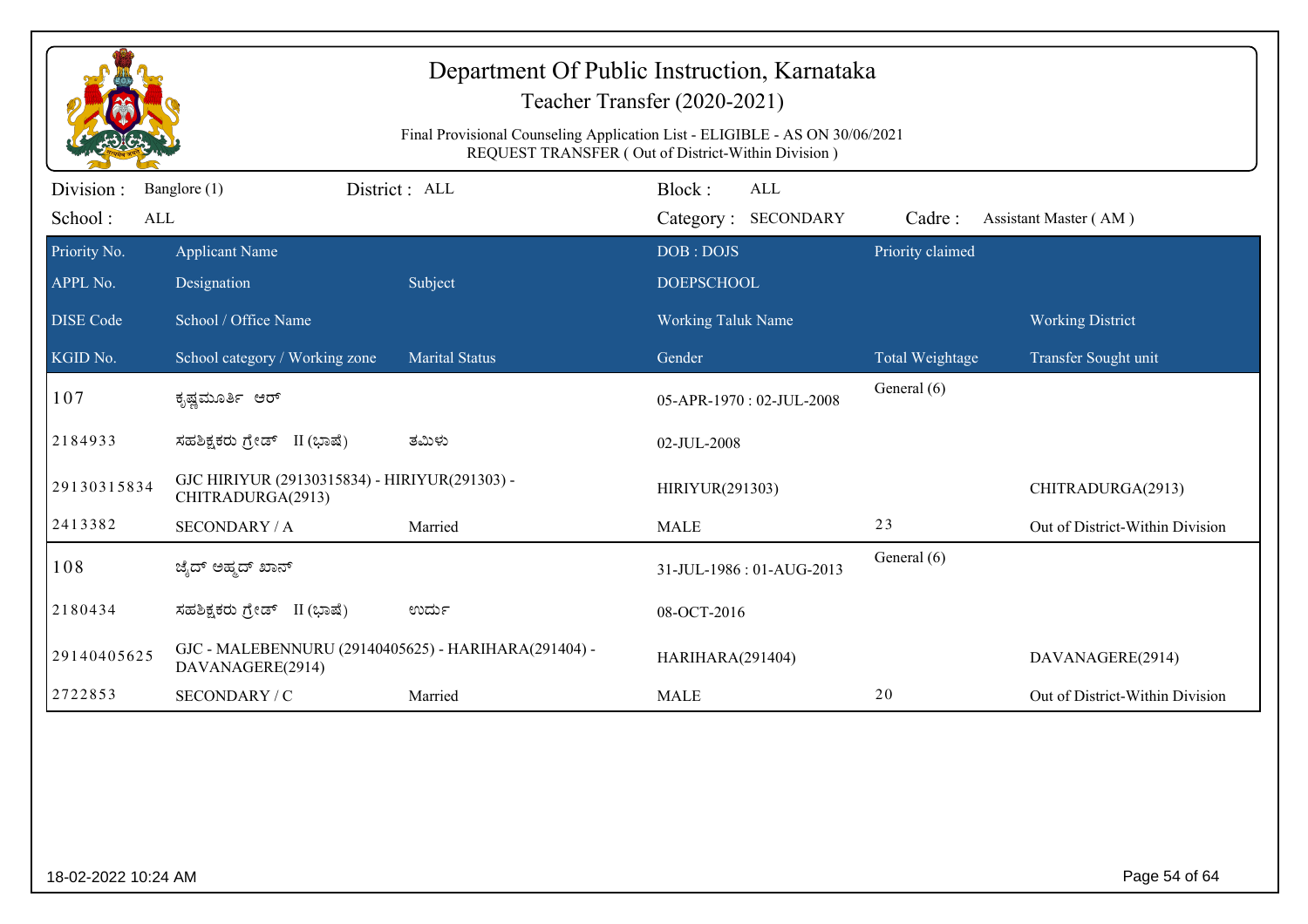|                              | Department Of Public Instruction, Karnataka<br>Teacher Transfer (2020-2021)<br>Final Provisional Counseling Application List - ELIGIBLE - AS ON 30/06/2021<br>REQUEST TRANSFER (Out of District-Within Division) |                       |                                      |                                |                                 |  |
|------------------------------|------------------------------------------------------------------------------------------------------------------------------------------------------------------------------------------------------------------|-----------------------|--------------------------------------|--------------------------------|---------------------------------|--|
| Division :<br>School:<br>ALL | Banglore (1)                                                                                                                                                                                                     | District: ALL         | Block:<br>ALL<br>Category: SECONDARY | Cadre:                         | Assistant Master (AM)           |  |
| Priority No.<br>APPL No.     | <b>Applicant Name</b><br>Designation                                                                                                                                                                             | Subject               | DOB: DOJS<br><b>DOEPSCHOOL</b>       | Priority claimed               |                                 |  |
| <b>DISE Code</b>             | School / Office Name                                                                                                                                                                                             |                       | <b>Working Taluk Name</b>            |                                | <b>Working District</b>         |  |
| KGID No.                     | School category / Working zone                                                                                                                                                                                   | <b>Marital Status</b> | Gender                               | Total Weightage<br>General (6) | Transfer Sought unit            |  |
| 109                          | ಸೀತಾರಾಮ.ಸಿ                                                                                                                                                                                                       |                       | 04-DEC-1981: 24-JUL-2013             |                                |                                 |  |
| 2176274                      | ಸಹಶಿಕ್ಷಕರು ಗ್ರೇಡ್ II (ಕಲಾ)                                                                                                                                                                                       | ಕಲ್_ಕನ್ನಡ             | 08-NOV-2016                          |                                |                                 |  |
| 29200309657                  | GHS GARUDACHARPALYA (29200309657) - SOUTH4(292003) -<br>BENGALURU U SOUTH(2920)                                                                                                                                  |                       | SOUTH4(292003)                       |                                | BENGALURU U SOUTH(2920)         |  |
| 2457757                      | <b>SECONDARY / A</b>                                                                                                                                                                                             | Married               | <b>MALE</b>                          | 16                             | Out of District-Within Division |  |
| 110                          | ನಿಂಗಪ್ಪ ಎಂ.                                                                                                                                                                                                      |                       | 31-MAY-1985: 11-MAR-2016             | General (6)                    |                                 |  |
| 2178165                      | ಸಹಶಿಕ್ಷಕರು ಗ್ರೇಡ್<br>II (ಭಾಷೆ)                                                                                                                                                                                   | ಇಂಗ್ಲೀಷ್              | 17-JUN-2017                          |                                |                                 |  |
| 29150203701                  | GHS KANUGODU (29150203701) - HOSANAGAR(291502) -<br>SHIVAMOGGA(2915)                                                                                                                                             |                       | HOSANAGAR(291502)                    |                                | SHIVAMOGGA(2915)                |  |
| 2733172                      | SECONDARY / C                                                                                                                                                                                                    | Married               | <b>MALE</b>                          | 16                             | Out of District-Within Division |  |
|                              |                                                                                                                                                                                                                  |                       |                                      |                                |                                 |  |
| 18-02-2022 10:24 AM          |                                                                                                                                                                                                                  |                       |                                      |                                | Page 55 of 64                   |  |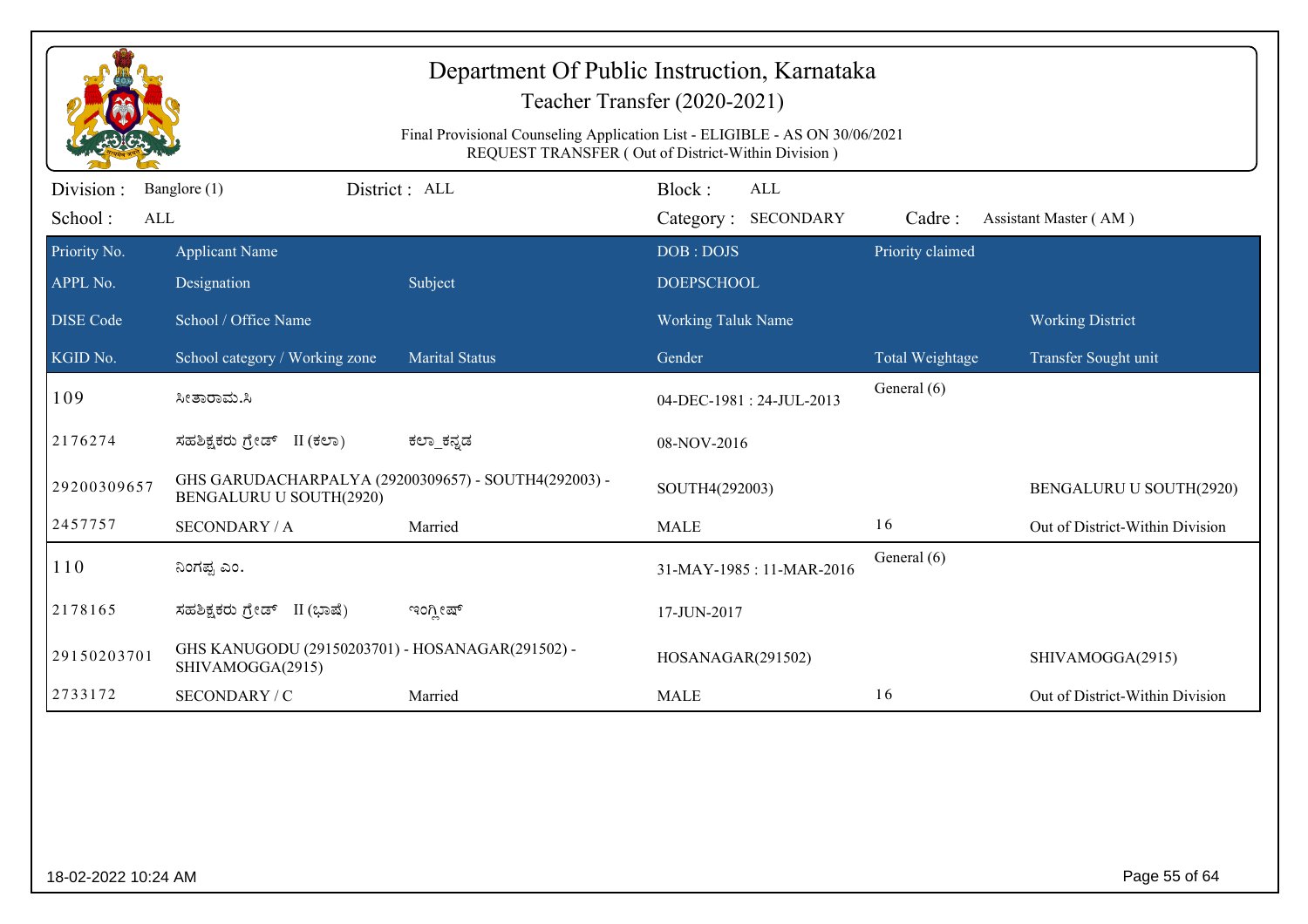| Teacher Transfer (2020-2021)<br>Final Provisional Counseling Application List - ELIGIBLE - AS ON 30/06/2021<br>REQUEST TRANSFER (Out of District-Within Division) |                                                                              |                       |                                             |                  |                                                 |
|-------------------------------------------------------------------------------------------------------------------------------------------------------------------|------------------------------------------------------------------------------|-----------------------|---------------------------------------------|------------------|-------------------------------------------------|
| Division:<br>School:<br>ALL                                                                                                                                       | Banglore (1)                                                                 | District : ALL        | Block:<br><b>ALL</b><br>Category: SECONDARY | Cadre:           | Assistant Master (AM)                           |
| Priority No.<br>APPL No.                                                                                                                                          | <b>Applicant Name</b><br>Designation                                         | Subject               | DOB: DOJS<br><b>DOEPSCHOOL</b>              | Priority claimed |                                                 |
| <b>DISE Code</b><br>KGID No.                                                                                                                                      | School / Office Name<br>School category / Working zone                       | <b>Marital Status</b> | Working Taluk Name<br>Gender                | Total Weightage  | <b>Working District</b><br>Transfer Sought unit |
| 111                                                                                                                                                               | ಸುರೇಶ ಎನ್                                                                    |                       | 01-JUN-1986: 25-FEB-2016                    | General (6)      |                                                 |
| 2185219                                                                                                                                                           | ಸಹಶಿಕ್ಷಕರು ಗ್ರೇಡ್ II (ಕಲಾ)                                                   | ಕಲಾ ಕನ್ನಡ             | 11-JUL-2017                                 |                  |                                                 |
| 29290403105                                                                                                                                                       | GHS BATLAHALLI (29290403105) - CHINTAMANI(292904) -<br>CHIKKABALLAPURA(2929) |                       | CHINTAMANI(292904)                          |                  | CHIKKABALLAPURA(2929)                           |
| 2712284                                                                                                                                                           | SECONDARY / C                                                                | Married               | <b>MALE</b>                                 | 16               | Out of District-Within Division                 |
| 112                                                                                                                                                               | ನವೀನ್ ಕುಮಾರ್ ಎಸ್.ಸಿ.                                                         |                       | 20-JUN-1986: 30-JAN-2016                    | General (6)      |                                                 |
| 2177057                                                                                                                                                           | ಸಹಶಿಕ್ಷಕರು ಗ್ರೇಡ್ II (ಭೌತವಿಜ್ಞಾನ)                                            | ಪಿಸಿಎಂ ಕನ್ನಡ          | 29-JUN-2017                                 |                  |                                                 |
| 29130605202                                                                                                                                                       | GHS BANDRAVI (29130605202) - MOLAKALMUR(291306) -<br>CHITRADURGA(2913)       |                       | MOLAKALMUR(291306)                          |                  | CHITRADURGA(2913)                               |
| 2666766                                                                                                                                                           | SECONDARY / C                                                                | Married               | <b>MALE</b>                                 | 16               | Out of District-Within Division                 |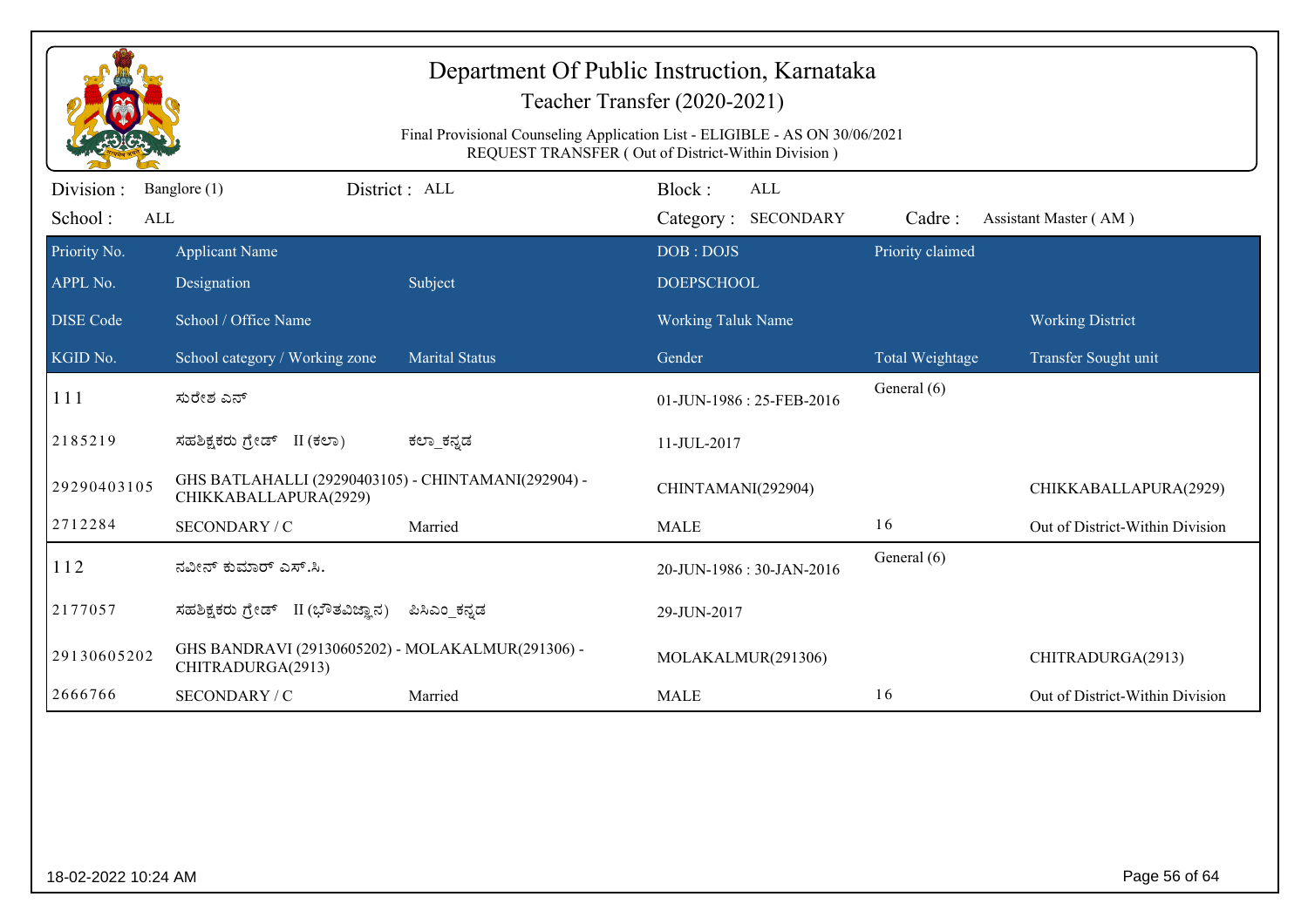|                              | Department Of Public Instruction, Karnataka<br>Teacher Transfer (2020-2021)<br>Final Provisional Counseling Application List - ELIGIBLE - AS ON 30/06/2021<br>REQUEST TRANSFER (Out of District-Within Division) |                                                         |                                      |                                |                                 |  |  |
|------------------------------|------------------------------------------------------------------------------------------------------------------------------------------------------------------------------------------------------------------|---------------------------------------------------------|--------------------------------------|--------------------------------|---------------------------------|--|--|
| Division :<br>School:<br>ALL | Banglore (1)                                                                                                                                                                                                     | District : ALL                                          | Block:<br>ALL<br>Category: SECONDARY | Cadre:                         | Assistant Master (AM)           |  |  |
| Priority No.<br>APPL No.     | <b>Applicant Name</b><br>Designation                                                                                                                                                                             | Subject                                                 | DOB: DOJS<br><b>DOEPSCHOOL</b>       | Priority claimed               |                                 |  |  |
| <b>DISE Code</b>             | School / Office Name                                                                                                                                                                                             |                                                         | <b>Working Taluk Name</b>            |                                | <b>Working District</b>         |  |  |
| KGID No.<br>113              | School category / Working zone<br>ಗೌತಮಿ ಹೆಚ್ ಎನ್                                                                                                                                                                 | <b>Marital Status</b>                                   | Gender<br>04-APR-1990 : 10-MAR-2016  | Total Weightage<br>General (6) | Transfer Sought unit            |  |  |
| 2185216                      | ಸಹಶಿಕ್ಷಕರು ಗ್ರೇಡ್ II (ಕಲಾ)                                                                                                                                                                                       | ಕಲ್_ಕನ್ನಡ                                               | 22-JUN-2017                          |                                |                                 |  |  |
| 29290419906                  | CHIKKABALLAPURA(2929)                                                                                                                                                                                            | GHS KENCHARLAHALLI (29290419906) - CHINTAMANI(292904) - | CHINTAMANI(292904)                   |                                | CHIKKABALLAPURA(2929)           |  |  |
| 2791056                      | SECONDARY / C                                                                                                                                                                                                    | Unmarried                                               | <b>FEMALE</b>                        | 16                             | Out of District-Within Division |  |  |
| 114                          | ಶಿವಣ್ಣ ಎಂ                                                                                                                                                                                                        |                                                         | 27-MAY-1983: 26-JUL-2017             | General (6)                    |                                 |  |  |
| 2180740                      | ಸಹಶಿಕ್ಷಕರು ಗ್ರೇಡ್ II (ಕಲಾ)                                                                                                                                                                                       | ಕಲ್_ಕನ್ನಡ                                               | 26-JUL-2017                          |                                |                                 |  |  |
| 29290103418                  | CHELUR (29290103418) - BAGEPALLY(292901) -                                                                                                                                                                       | KARNATAKA PUBLIC SCHOOLS GOVERNMENT HIGH SCHOOL         | BAGEPALLY(292901)                    |                                | CHIKKABALLAPURA(2929)           |  |  |
| 2811810                      | SECONDARY / C                                                                                                                                                                                                    | Married                                                 | <b>MALE</b>                          | 13                             | Out of District-Within Division |  |  |
|                              |                                                                                                                                                                                                                  |                                                         |                                      |                                |                                 |  |  |
| 18-02-2022 10:24 AM          |                                                                                                                                                                                                                  |                                                         |                                      |                                | Page 57 of 64                   |  |  |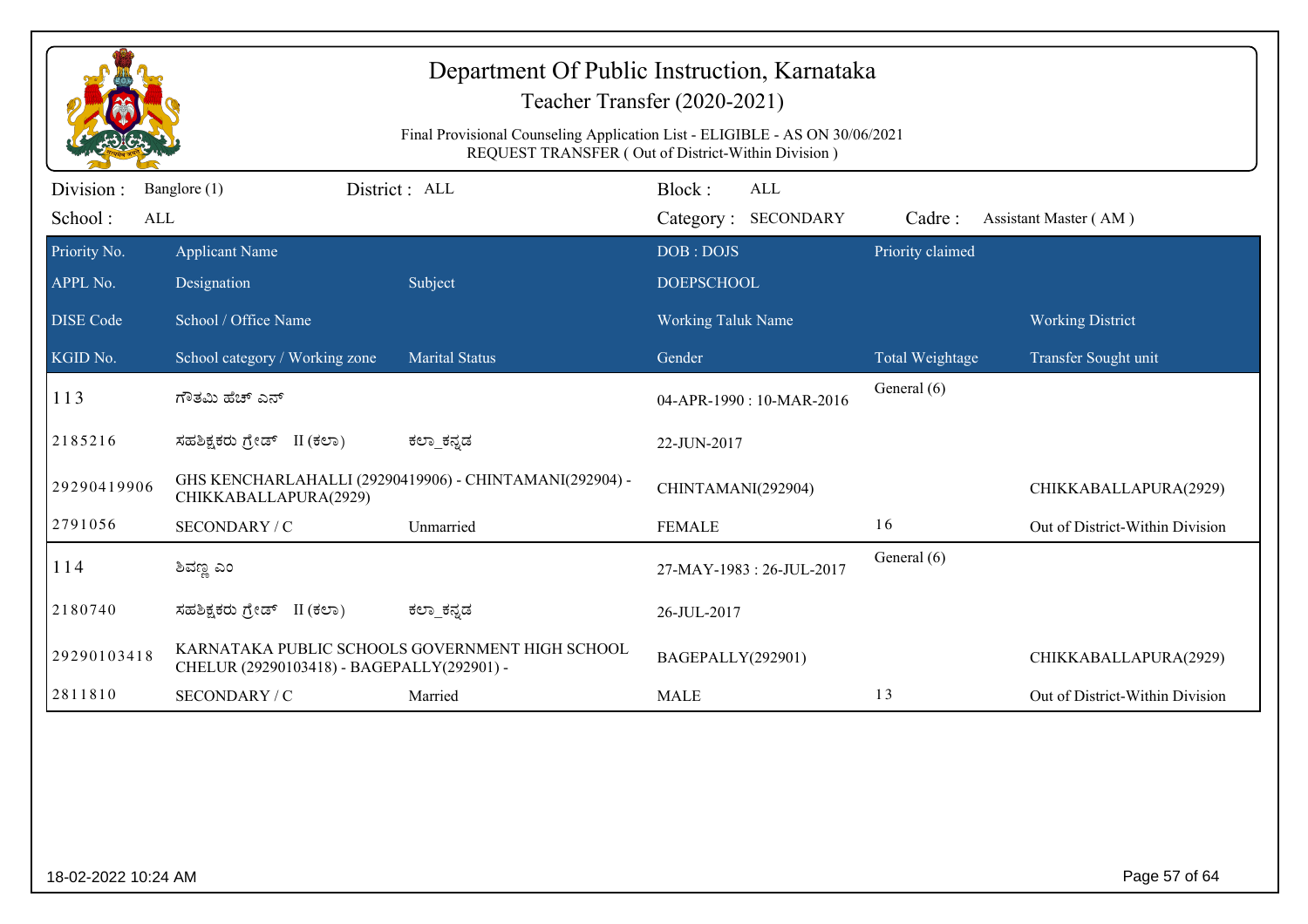|                             | Department Of Public Instruction, Karnataka<br>Teacher Transfer (2020-2021)<br>Final Provisional Counseling Application List - ELIGIBLE - AS ON 30/06/2021<br>REQUEST TRANSFER (Out of District-Within Division) |                                                         |                                             |                  |                                 |  |
|-----------------------------|------------------------------------------------------------------------------------------------------------------------------------------------------------------------------------------------------------------|---------------------------------------------------------|---------------------------------------------|------------------|---------------------------------|--|
| Division:<br>School:<br>ALL | Banglore (1)                                                                                                                                                                                                     | District: ALL                                           | Block:<br><b>ALL</b><br>Category: SECONDARY | Cadre:           | Assistant Master (AM)           |  |
| Priority No.<br>APPL No.    | <b>Applicant Name</b><br>Designation                                                                                                                                                                             | Subject                                                 | DOB: DOJS<br><b>DOEPSCHOOL</b>              | Priority claimed |                                 |  |
| <b>DISE Code</b>            | School / Office Name                                                                                                                                                                                             |                                                         | <b>Working Taluk Name</b>                   |                  | <b>Working District</b>         |  |
| KGID No.                    | School category / Working zone                                                                                                                                                                                   | <b>Marital Status</b>                                   | Gender                                      | Total Weightage  | Transfer Sought unit            |  |
| 115                         | ನರಸಿಂಹರೆಡ್ಡಿ.ಎಂ.                                                                                                                                                                                                 |                                                         | 16-MAY-1984: 16-JUN-2017                    | General (6)      |                                 |  |
| 2180588                     | ಸಹಶಿಕ್ಷಕರು ಗ್ರೇಡ್ II (ಕಲಾ)                                                                                                                                                                                       | ಕಲ್_ಕನ್ನಡ                                               | 16-JUN-2017                                 |                  |                                 |  |
| 29310502402                 | MADHUGIRI(2931)                                                                                                                                                                                                  | GHS GOWDETI (29310502402) - PAVAGADA(293105) - TUMAKURU | PAVAGADA(293105)                            |                  | TUMAKURU MADHUGIRI(2931)        |  |
| 2709740                     | SECONDARY / C                                                                                                                                                                                                    | Married                                                 | <b>MALE</b>                                 | 13               | Out of District-Within Division |  |
| 116                         | ಗೀತ                                                                                                                                                                                                              |                                                         | 20-APR-1986: 14-JUN-2017                    | General (6)      |                                 |  |
| 2181160                     | ಸಹಶಿಕ್ಷಕರು ಗ್ರೇಡ್ II (ಭಾಷೆ)                                                                                                                                                                                      | ಇಂಗ್ಲೀಷ್                                                | 14-JUN-2017                                 |                  |                                 |  |
| 29310404206                 | MADHUGIRI(2931)                                                                                                                                                                                                  | GHS GARANI (29310404206) - MADHUGIRI(293104) - TUMAKURU | MADHUGIRI(293104)                           |                  | TUMAKURU MADHUGIRI(2931)        |  |
| 2707777                     | SECONDARY / C                                                                                                                                                                                                    | Married                                                 | <b>FEMALE</b>                               | 13               | Out of District-Within Division |  |
|                             |                                                                                                                                                                                                                  |                                                         |                                             |                  |                                 |  |
| 18-02-2022 10:24 AM         |                                                                                                                                                                                                                  |                                                         |                                             |                  | Page 58 of 64                   |  |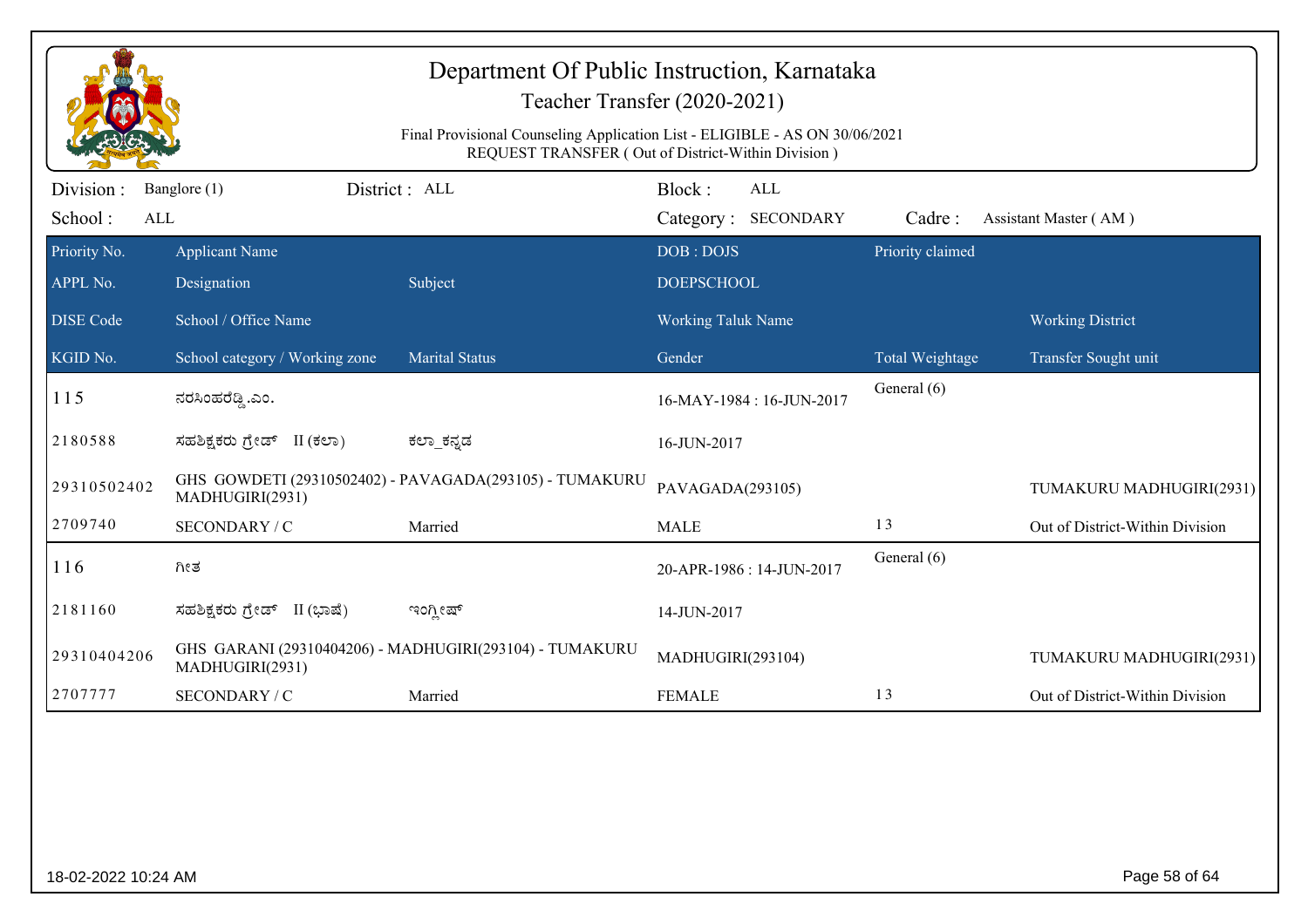| Department Of Public Instruction, Karnataka<br>Teacher Transfer (2020-2021)<br>Final Provisional Counseling Application List - ELIGIBLE - AS ON 30/06/2021<br>REQUEST TRANSFER (Out of District-Within Division) |                                                                                               |                       |                           |                  |                                 |  |
|------------------------------------------------------------------------------------------------------------------------------------------------------------------------------------------------------------------|-----------------------------------------------------------------------------------------------|-----------------------|---------------------------|------------------|---------------------------------|--|
| Division:                                                                                                                                                                                                        | Banglore (1)                                                                                  | District : ALL        | Block:<br>ALL             |                  |                                 |  |
| School:<br>ALL                                                                                                                                                                                                   |                                                                                               |                       | Category: SECONDARY       | Cadre:           | Assistant Master (AM)           |  |
| Priority No.                                                                                                                                                                                                     | <b>Applicant Name</b>                                                                         |                       | DOB: DOJS                 | Priority claimed |                                 |  |
| APPL No.                                                                                                                                                                                                         | Designation                                                                                   | Subject               | <b>DOEPSCHOOL</b>         |                  |                                 |  |
| <b>DISE Code</b>                                                                                                                                                                                                 | School / Office Name                                                                          |                       | <b>Working Taluk Name</b> |                  | <b>Working District</b>         |  |
| KGID No.                                                                                                                                                                                                         | School category / Working zone                                                                | <b>Marital Status</b> | Gender                    | Total Weightage  | Transfer Sought unit            |  |
| 117                                                                                                                                                                                                              | ಅನಿತ ಎಸ್                                                                                      |                       | 31-AUG-1986: 25-SEP-2017  | General (6)      |                                 |  |
| 2180250                                                                                                                                                                                                          | ಸಹಶಿಕ್ಷಕರು ಗ್ರೇಡ್ II (ಜೀವ ವಿಜ್ಞಾನ) ಸಿಬಿಜಡ್ ಕನ್ನಡ                                              |                       | 25-SEP-2017               |                  |                                 |  |
| 29310406006                                                                                                                                                                                                      | GOVT JUNIOR COLLEGE I.D.HALLI (29310406006) -<br>MADHUGIRI(293104) - TUMAKURU MADHUGIRI(2931) |                       | MADHUGIRI(293104)         |                  | TUMAKURU MADHUGIRI(2931)        |  |
| 2910059                                                                                                                                                                                                          | SECONDARY / C                                                                                 | Married               | <b>FEMALE</b>             | 13               | Out of District-Within Division |  |
| 118                                                                                                                                                                                                              | ದೀಪಿಕ ಹೆಚ್. ಎನ್.                                                                              |                       | 24-OCT-1988: 01-SEP-2017  | General (6)      |                                 |  |
| 2181077                                                                                                                                                                                                          | ಸಹಶಿಕ್ಷಕರು ಗ್ರೇಡ್ II (ಜೀವ ವಿಜ್ಞಾನ) ಸಿಬಿಜಡ್ ಕನ್ನಡ                                              |                       | 01-SEP-2017               |                  |                                 |  |
| 29150717903                                                                                                                                                                                                      | GHS HEDDURU (29150717903) - THIRTHAHALLI(291507) -<br>SHIVAMOGGA(2915)                        |                       | THIRTHAHALLI(291507)      |                  | SHIVAMOGGA(2915)                |  |
| 2744529                                                                                                                                                                                                          | SECONDARY / C                                                                                 | Unmarried             | <b>FEMALE</b>             | 13               | Out of District-Within Division |  |
|                                                                                                                                                                                                                  |                                                                                               |                       |                           |                  |                                 |  |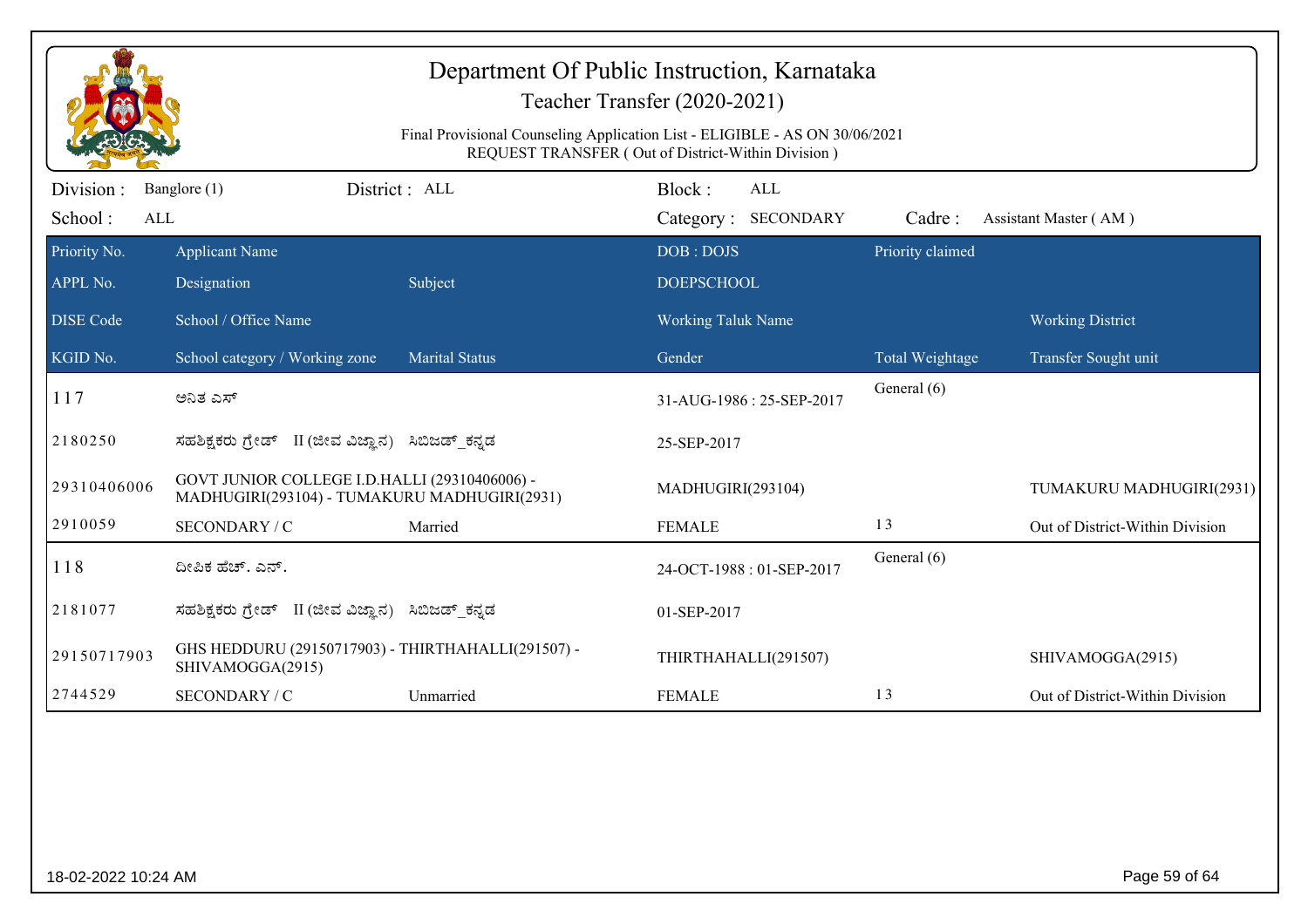|                             |                                                                           |                                                                             | Department Of Public Instruction, Karnataka<br>Teacher Transfer (2020-2021) |                  |                                 |
|-----------------------------|---------------------------------------------------------------------------|-----------------------------------------------------------------------------|-----------------------------------------------------------------------------|------------------|---------------------------------|
|                             |                                                                           | Final Provisional Counseling Application List - ELIGIBLE - AS ON 30/06/2021 | REQUEST TRANSFER (Out of District-Within Division)                          |                  |                                 |
| Division:<br>School:<br>ALL | Banglore (1)                                                              | District : ALL                                                              | Block:<br>ALL<br>Category: SECONDARY                                        | Cadre:           | Assistant Master (AM)           |
| Priority No.<br>APPL No.    | <b>Applicant Name</b><br>Designation                                      | Subject                                                                     | DOB: DOJS<br><b>DOEPSCHOOL</b>                                              | Priority claimed |                                 |
| <b>DISE Code</b>            | School / Office Name                                                      |                                                                             | Working Taluk Name                                                          |                  | <b>Working District</b>         |
| KGID No.                    | School category / Working zone                                            | <b>Marital Status</b>                                                       | Gender                                                                      | Total Weightage  | Transfer Sought unit            |
| 119                         | ಭೌರಮ್ಮ ಹಡಪದ್                                                              |                                                                             | 25-SEP-1990: 27-JUN-2017                                                    | General (6)      |                                 |
| 2184260                     | ಸಹಶಿಕ್ಷಕರು ಗ್ರೇಡ್ II (ಜೀವ ವಿಜ್ಞಾನ) ಸಿಬಿಜಡ್ ಕನ್ನಡ                          |                                                                             | 27-JUN-2017                                                                 |                  |                                 |
| 29320501803                 | G H S SANKIGHATTA (29320501803) - MAGADI(293205) -<br>RAMANAGARA(2932)    |                                                                             | MAGADI(293205)                                                              |                  | RAMANAGARA(2932)                |
| 2713348                     | SECONDARY / C                                                             | Married                                                                     | <b>FEMALE</b>                                                               | 13               | Out of District-Within Division |
| 120                         | ಮನೋಹರ. ಆರ್.                                                               |                                                                             | 29-MAY-1993: 29-JUN-2017                                                    | General (6)      |                                 |
| 2179144                     | ಸಹಶಿಕ್ಷಕರು ಗ್ರೇಡ್ II (ಭೌತವಿಜ್ಞಾನ)                                         | ಪಿಸಿಎಂ_ಕನ್ನಡ                                                                | 29-JUN-2017                                                                 |                  |                                 |
| 29320800404                 | G HS KADASIKOPPA (29320800404) - KANAKAPURA(293208) -<br>RAMANAGARA(2932) |                                                                             | KANAKAPURA(293208)                                                          |                  | RAMANAGARA(2932)                |
| 2713511                     | SECONDARY / C                                                             | Unmarried                                                                   | <b>MALE</b>                                                                 | 13               | Out of District-Within Division |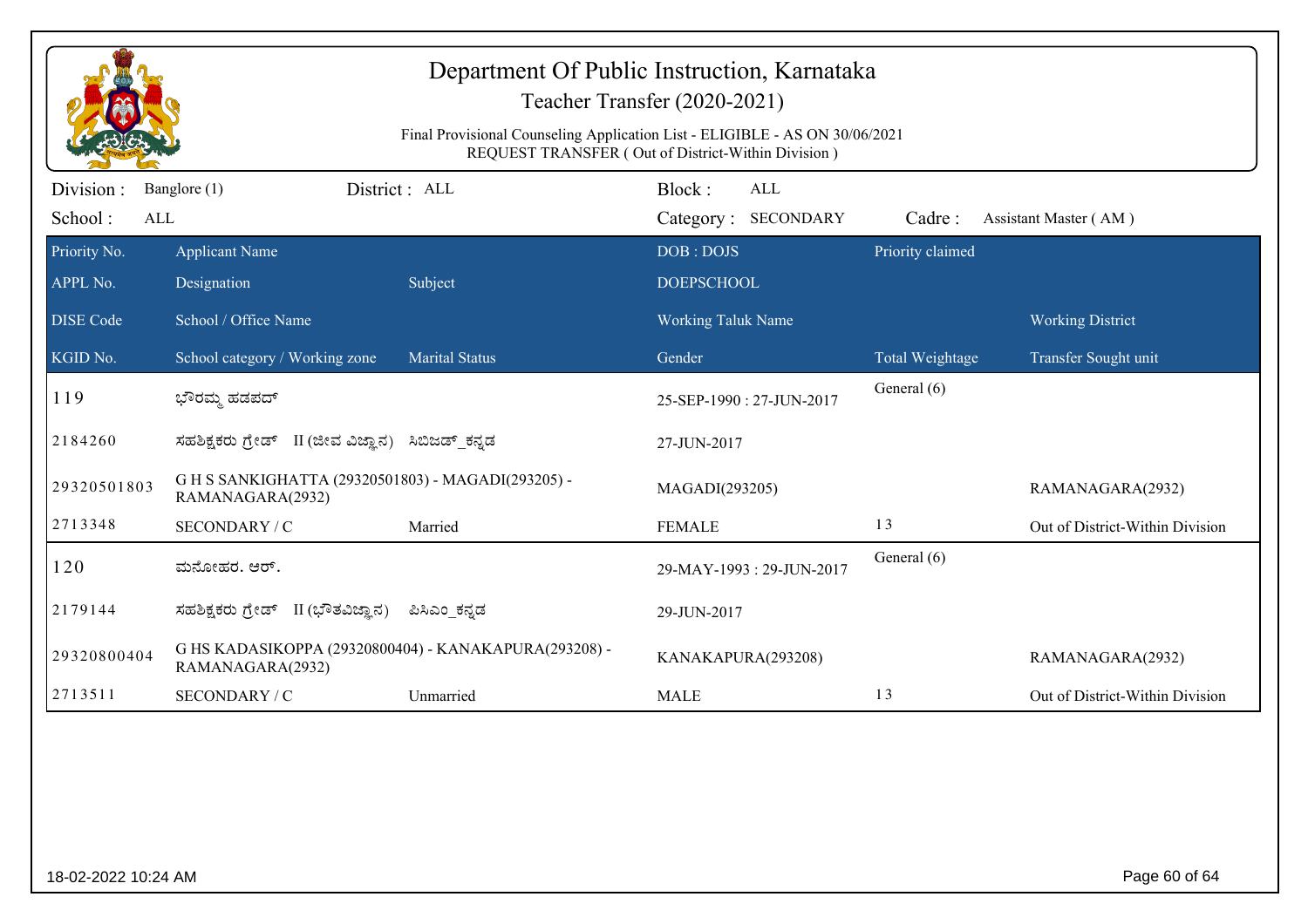| Department Of Public Instruction, Karnataka<br>Teacher Transfer (2020-2021)<br>Final Provisional Counseling Application List - ELIGIBLE - AS ON 30/06/2021<br>REQUEST TRANSFER (Out of District-Within Division) |                                                                               |                       |                                             |                  |                                 |
|------------------------------------------------------------------------------------------------------------------------------------------------------------------------------------------------------------------|-------------------------------------------------------------------------------|-----------------------|---------------------------------------------|------------------|---------------------------------|
| Division:<br>School:                                                                                                                                                                                             | Banglore (1)<br>ALL                                                           | District : ALL        | Block:<br><b>ALL</b><br>Category: SECONDARY | Cadre:           | Assistant Master (AM)           |
| Priority No.<br>APPL No.                                                                                                                                                                                         | <b>Applicant Name</b><br>Designation                                          | Subject               | DOB: DOJS<br><b>DOEPSCHOOL</b>              | Priority claimed |                                 |
| <b>DISE Code</b>                                                                                                                                                                                                 | School / Office Name                                                          |                       | Working Taluk Name                          |                  | <b>Working District</b>         |
| KGID No.                                                                                                                                                                                                         | School category / Working zone                                                | <b>Marital Status</b> | Gender                                      | Total Weightage  | Transfer Sought unit            |
| 121                                                                                                                                                                                                              | ನಿಶ್ಚಿತ ಎಂ ಬಿ                                                                 |                       | 09-MAR-1982: 07-MAR-2018                    | General (6)      |                                 |
| 2178749                                                                                                                                                                                                          | ಸಹಶಿಕ್ಷಕರು ಗ್ರೇಡ್ II (ಜೀವ ವಿಜ್ಞಾನ) ಸಿಬಿಜಡ್ ಕನ್ನಡ                              |                       | 07-MAR-2018                                 |                  |                                 |
| 29320820104                                                                                                                                                                                                      | G HS ALANATHA (29320820104) - KANAKAPURA(293208) -<br>RAMANAGARA(2932)        |                       | KANAKAPURA(293208)                          |                  | RAMANAGARA(2932)                |
| 2713924                                                                                                                                                                                                          | SECONDARY / C                                                                 | Married               | <b>FEMALE</b>                               | 9                | Out of District-Within Division |
| 122                                                                                                                                                                                                              | ರೇಖಾ.ಟಿ ಕೆ                                                                    |                       | 28-FEB-1986: 09-MAR-2018                    | General (6)      |                                 |
| 2177746                                                                                                                                                                                                          | ಸಹಶಿಕ್ಷಕರು ಗ್ರೇಡ್ II (ಭಾಷೆ)                                                   | ಕನ್ನಡ                 | 09-MAR-2018                                 |                  |                                 |
| 29290503102                                                                                                                                                                                                      | GHS BYCHAPURA (29290503102) - GOWRIBIDANUR(292905) -<br>CHIKKABALLAPURA(2929) |                       | GOWRIBIDANUR(292905)                        |                  | CHIKKABALLAPURA(2929)           |
| 2812090                                                                                                                                                                                                          | SECONDARY / C                                                                 | Unmarried             | <b>FEMALE</b>                               | 9                | Out of District-Within Division |
|                                                                                                                                                                                                                  |                                                                               |                       |                                             |                  |                                 |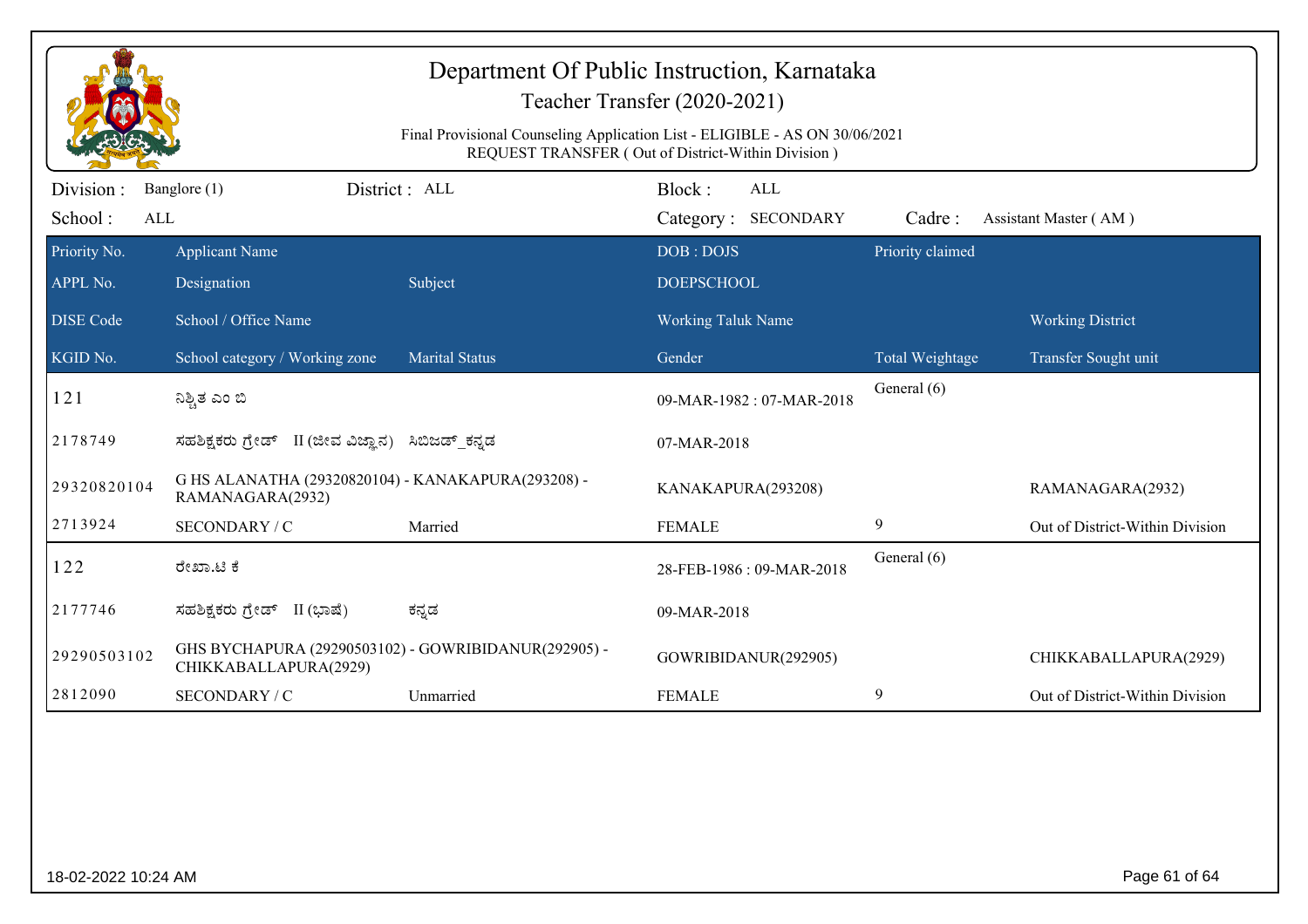| Department Of Public Instruction, Karnataka<br>Teacher Transfer (2020-2021)<br>Final Provisional Counseling Application List - ELIGIBLE - AS ON 30/06/2021<br>REQUEST TRANSFER (Out of District-Within Division) |                                                                                        |                                                         |                                      |                  |                                 |
|------------------------------------------------------------------------------------------------------------------------------------------------------------------------------------------------------------------|----------------------------------------------------------------------------------------|---------------------------------------------------------|--------------------------------------|------------------|---------------------------------|
| Division:<br>School:<br>ALL                                                                                                                                                                                      | Banglore (1)                                                                           | District : ALL                                          | Block:<br>ALL<br>Category: SECONDARY | Cadre:           | Assistant Master (AM)           |
| Priority No.                                                                                                                                                                                                     | <b>Applicant Name</b>                                                                  |                                                         | DOB: DOJS                            | Priority claimed |                                 |
| APPL No.                                                                                                                                                                                                         | Designation                                                                            | Subject                                                 | <b>DOEPSCHOOL</b>                    |                  |                                 |
| <b>DISE Code</b>                                                                                                                                                                                                 | School / Office Name                                                                   |                                                         | <b>Working Taluk Name</b>            |                  | <b>Working District</b>         |
| KGID No.                                                                                                                                                                                                         | School category / Working zone                                                         | <b>Marital Status</b>                                   | Gender                               | Total Weightage  | Transfer Sought unit            |
| 123                                                                                                                                                                                                              | ಶೇಷಪ್ಪ ಮಲ್ಲಾ ಬಾದಿ                                                                      |                                                         | 01-MAY-1987: 08-MAR-2018             | General (6)      |                                 |
| 2183969                                                                                                                                                                                                          | ಸಹಶಿಕ್ಷಕರು ಗ್ರೇಡ್ II (ಜೀವ ವಿಜ್ಞಾನ) ಸಿಬಿಜಡ್ ಕನ್ನಡ                                       |                                                         | 08-MAR-2018                          |                  |                                 |
| 29180121003                                                                                                                                                                                                      | GHS COMPOSITE BADAKEGUDLU (29180121003) -<br>CHIKNAYAKANHALLI(291801) - TUMAKURU(2918) |                                                         | CHIKNAYAKANHALLI(291801)             |                  | TUMAKURU(2918)                  |
| 2910341                                                                                                                                                                                                          | SECONDARY / C                                                                          | Married                                                 | <b>MALE</b>                          | 9                | Out of District-Within Division |
| 124                                                                                                                                                                                                              | ಇಂದಿರಾಮಣಿ                                                                              |                                                         | 06-MAY-1987: 18-JAN-2018             | General (6)      |                                 |
| 2181556                                                                                                                                                                                                          | ಸಹಶಿಕ್ಷಕರು ಗ್ರೇಡ್ II (ಭಾಷೆ)                                                            | ಕನ್ನಡ                                                   | 18-JAN-2018                          |                  |                                 |
| 29320820304                                                                                                                                                                                                      | RAMANAGARA(2932)                                                                       | G HS BANNIMUKKODLU (29320820304) - KANAKAPURA(293208) - | KANAKAPURA(293208)                   |                  | RAMANAGARA(2932)                |
| 2587495                                                                                                                                                                                                          | SECONDARY / C                                                                          | Married                                                 | <b>FEMALE</b>                        | 9                | Out of District-Within Division |
|                                                                                                                                                                                                                  |                                                                                        |                                                         |                                      |                  |                                 |
| Page 62 of 64<br>18-02-2022 10:24 AM                                                                                                                                                                             |                                                                                        |                                                         |                                      |                  |                                 |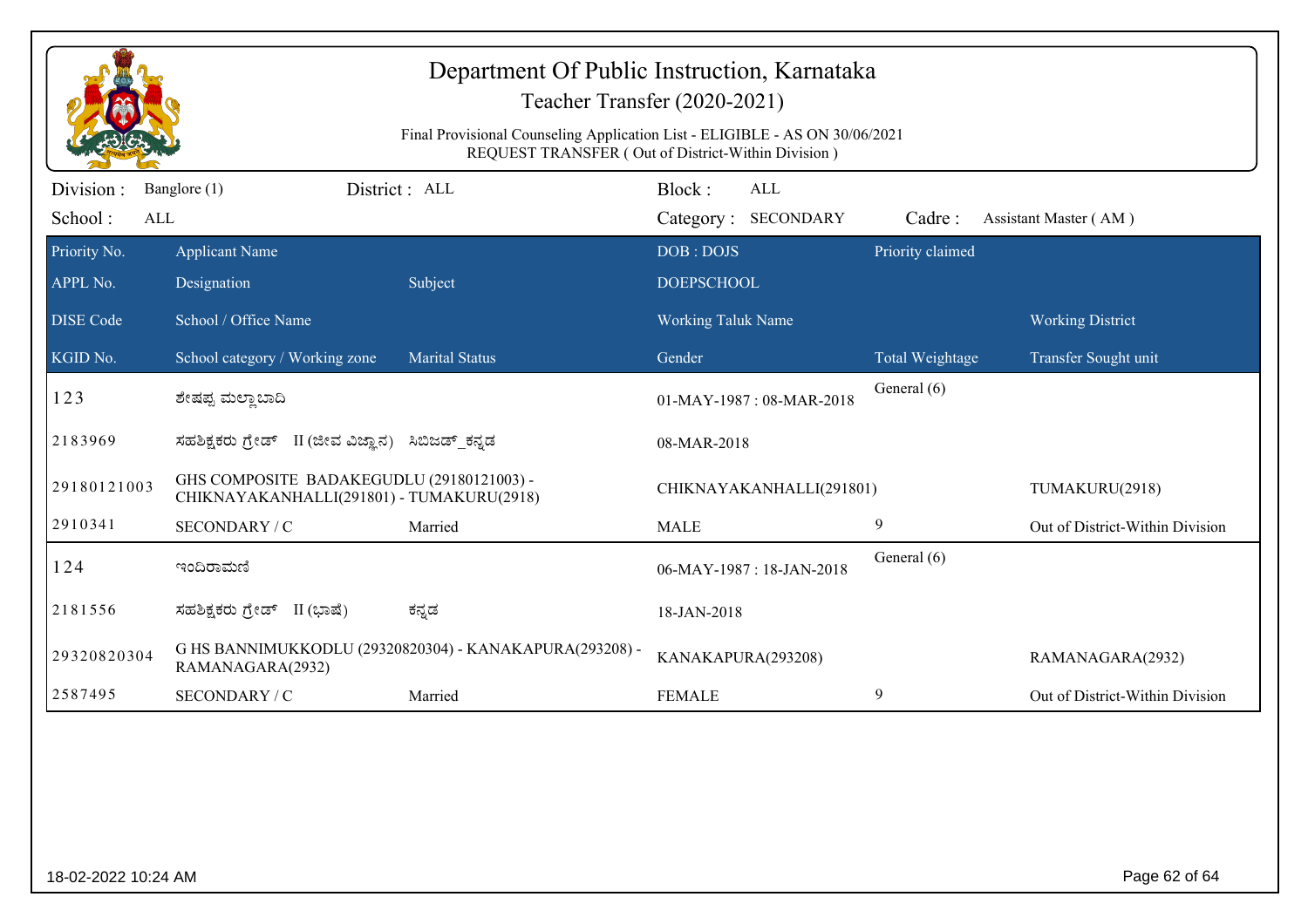| Department Of Public Instruction, Karnataka<br>Teacher Transfer (2020-2021)<br>Final Provisional Counseling Application List - ELIGIBLE - AS ON 30/06/2021<br>REQUEST TRANSFER (Out of District-Within Division) |                                                                                                    |                       |                                      |                  |                                 |
|------------------------------------------------------------------------------------------------------------------------------------------------------------------------------------------------------------------|----------------------------------------------------------------------------------------------------|-----------------------|--------------------------------------|------------------|---------------------------------|
| Division :<br>School:<br>ALL                                                                                                                                                                                     | Banglore (1)                                                                                       | District : ALL        | Block:<br>ALL<br>Category: SECONDARY | Cadre:           | Assistant Master (AM)           |
| Priority No.<br>APPL No.                                                                                                                                                                                         | <b>Applicant Name</b><br>Designation                                                               | Subject               | DOB: DOJS<br><b>DOEPSCHOOL</b>       | Priority claimed |                                 |
| <b>DISE Code</b>                                                                                                                                                                                                 | School / Office Name                                                                               |                       | Working Taluk Name                   |                  | <b>Working District</b>         |
| KGID No.                                                                                                                                                                                                         | School category / Working zone                                                                     | <b>Marital Status</b> | Gender                               | Total Weightage  | Transfer Sought unit            |
| 125                                                                                                                                                                                                              | ಬಾಲಕೃಷ್ಣ.ಎನ್                                                                                       |                       | 05-JAN-1989: 12-MAR-2018             | General (6)      |                                 |
| 2176775                                                                                                                                                                                                          | II (ಭೌತವಿಜ್ಞಾನ)<br>ಸಹಶಿಕ್ಷಕರು ಗ್ರೇಡ್                                                               | ಪಿಸಿಎಂ_ಇಂಗ್ಲೀಷ್       | 12-MAR-2018                          |                  |                                 |
| 29290611706                                                                                                                                                                                                      | ADARSHA VIDYALAYA JP NAGARA BEECHAGANAHALLI CROSS<br>GUDIBANDE (29290611706) - GUDIBANDA(292906) - |                       | GUDIBANDA(292906)                    |                  | CHIKKABALLAPURA(2929)           |
| 2812232                                                                                                                                                                                                          | SECONDARY / C                                                                                      | Married               | <b>MALE</b>                          | 9                | Out of District-Within Division |
| 126                                                                                                                                                                                                              | ಆಶಾರಾಣಿ ಎಚ್ ಎಸ್                                                                                    |                       | 20-MAY-1990: 03-FEB-2018             | General (6)      |                                 |
| 2176115                                                                                                                                                                                                          | ಸಹಶಿಕ್ಷಕರು ಗ್ರೇಡ್ II (ಭೌತವಿಜ್ಞಾನ)                                                                  | ಪಿಸಿಎಂ ಕನ್ನಡ          | 03-FEB-2018                          |                  |                                 |
| 29190222504                                                                                                                                                                                                      | GHS KYASAMBALLI (29190222504) - BANGARAPETE(291902) -<br>KOLAR(2919)                               |                       | BANGARAPETE(291902)                  |                  | KOLAR(2919)                     |
| 2668302                                                                                                                                                                                                          | SECONDARY / C                                                                                      | Married               | <b>FEMALE</b>                        | 9                | Out of District-Within Division |
|                                                                                                                                                                                                                  |                                                                                                    |                       |                                      |                  |                                 |
| Page 63 of 64<br>18-02-2022 10:24 AM                                                                                                                                                                             |                                                                                                    |                       |                                      |                  |                                 |